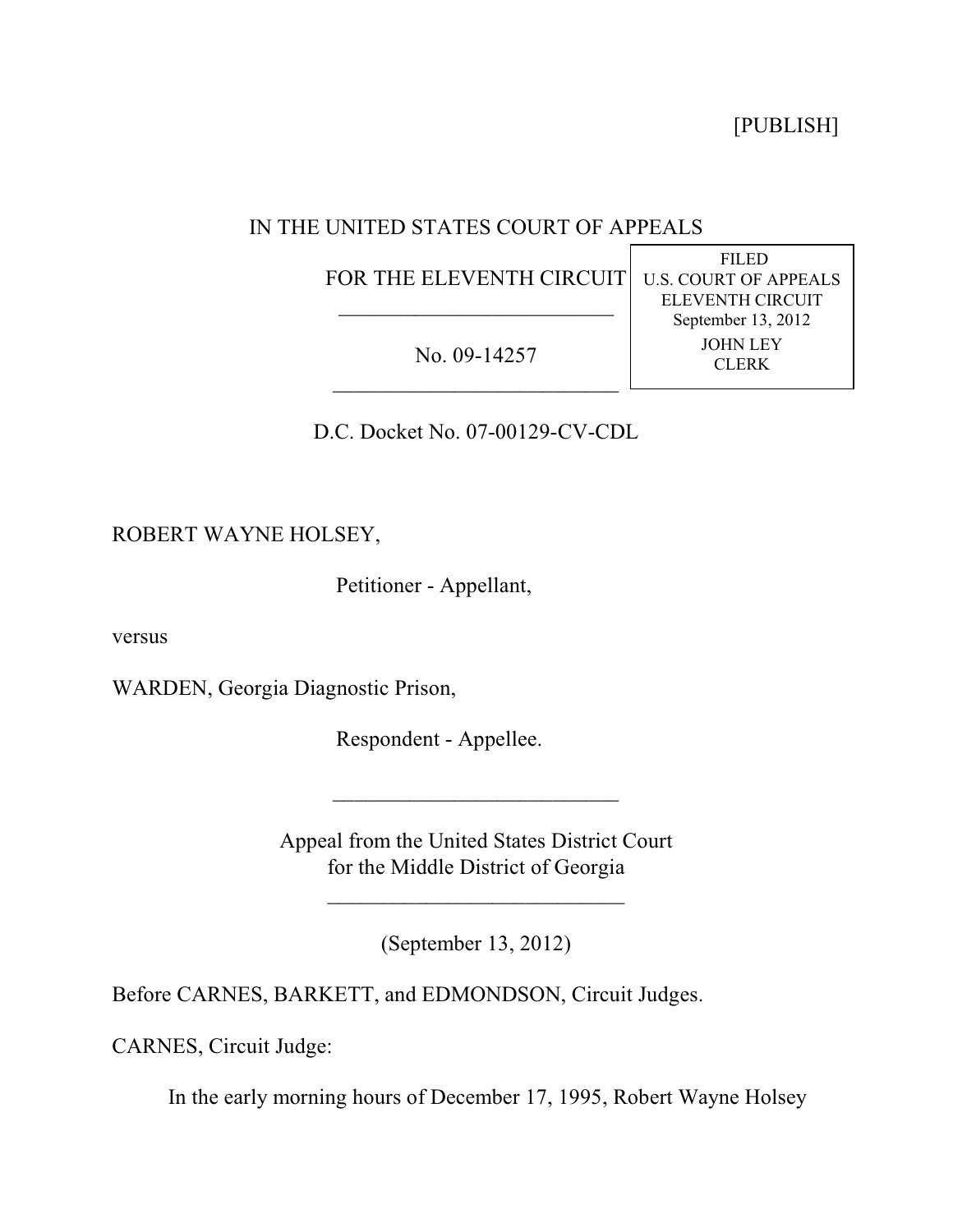robbed a convenience store in Milledgeville, Georgia, and fled. Minutes later his car was stopped by Baldwin County Deputy Sheriff Will Robinson. The deputy, who was twenty-six years old, approached the vehicle. Holsey shot him dead. Fourteen months later, in February of 1997, a jury convicted Holsey of malice murder and armed robbery. The jury fixed his sentence at death on the malice murder conviction, and the court imposed that sentence. He has been on Georgia's death row for the past fifteen years.

During those fifteen years, Holsey has exhausted his state court direct appeal and state postconviction challenges. See Holsey v. State, 524 S.E.2d 473 (Ga. 1999) (direct appeal) [Holsey I]; Holsey v. Schofield, No. 2000-V-604, Sup. Ct. of Butts Cnty. (May 9, 2006) (Final Order on Amended Petition for Writ of Habeas Corpus) [Holsey II]; Schofield v. Holsey, 642 S.E.2d 56 (Ga. 2007) (collateral appeal) [Holsey III]. Holsey's convictions and death sentence were affirmed on direct appeal. Holsey I, 524 S.E.2d at 480. In the state postconviction proceedings, the trial court vacated Holsey's death sentence, concluding that his trial lawyers had rendered ineffective assistance at the sentencing phase of Holsey's trial in regard to presentation of mitigating circumstances evidence about his limited intelligence and his troubled, abusive childhood. Holsey II, No. 2000- V-604, at 82–84. The Supreme Court of Georgia reversed, however, holding that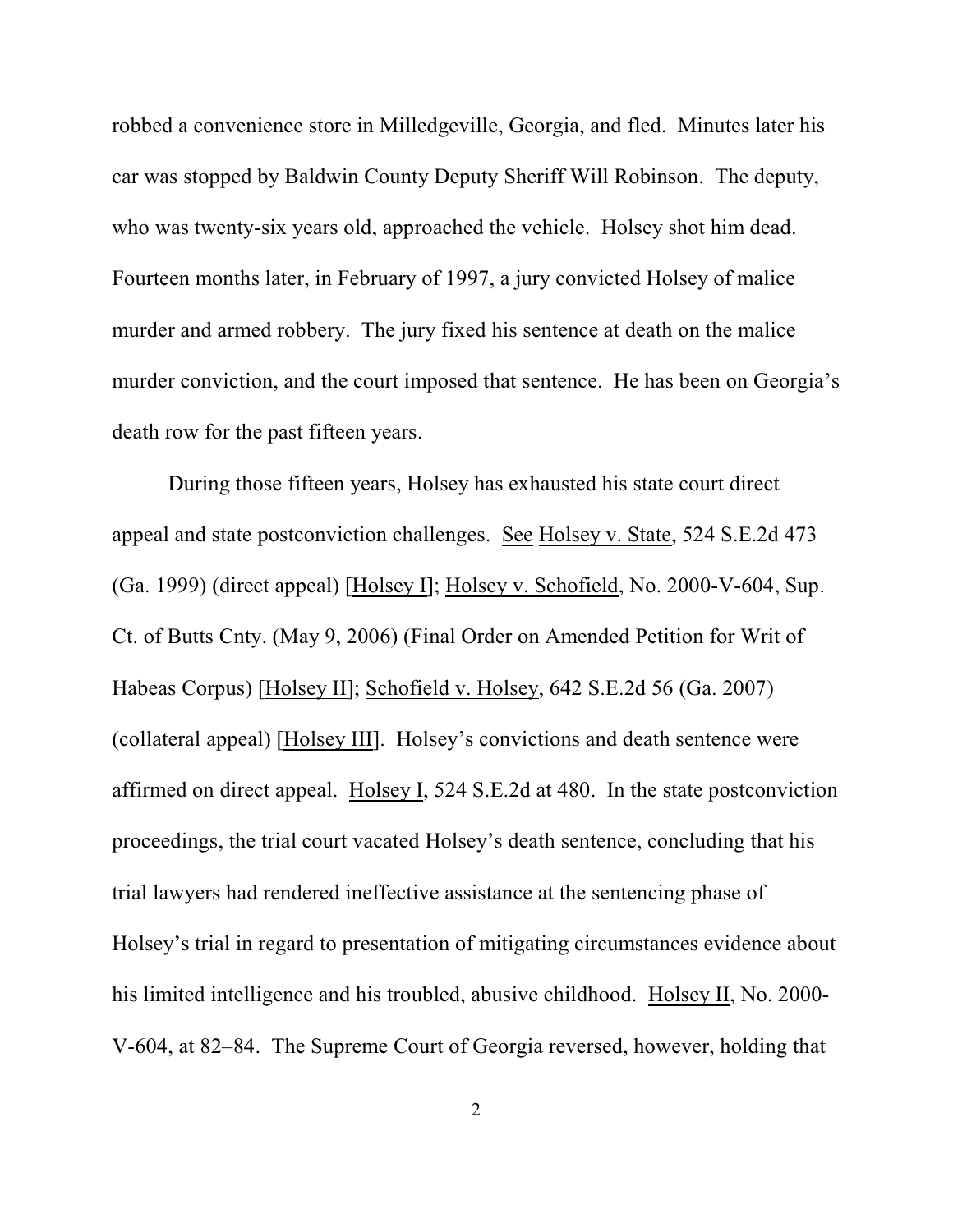Holsey had not shown that he was prejudiced by his trial lawyers' alleged failures. Holsey III, 642 S.E.2d at 60–62.

In November 2007, Holsey filed a 28 U.S.C. § 2254 petition for a writ of habeas corpus. The district court denied that petition on July 2, 2009. Holsey v. Hall, No. 3:07-cv-129(CDL) (M.D. Ga. July 2, 2009) [hereinafter Holsey IV]. Holsey moved for a certificate of appealability, which the district court granted on two issues:

- (1) Whether reasonable jurists could disagree that the Georgia Supreme Court's decision, which reversed the grant of sentencing relief as to [Holsey's] ineffective assistance of counsel claim, was based on unreasonable determinations of fact, and/or on an unreasonable application of clearly established federal law, and/or was in contravention of clearly established federal law; [and]
- (2) [Whether] the Georgia Supreme Court's affirmance of Georgia's unique reasonable doubt standard for mental retardation claims contravenes and/or unreasonably applies established U.S. Supreme Court precedent prohibiting the execution of mentally retarded offenders and mandating federal Due Process constraints on state burdens of proof meant to protect fundamental federal constitutional rights. (Quotation marks omitted.)

After the district court granted the COA on those issues, we resolved the second issue in another case. In Hill v. Humphrey, 662 F.3d 1335, 1360–61 (11th Cir. 2011) (en banc), we held that the Georgia Supreme Court's decision affirming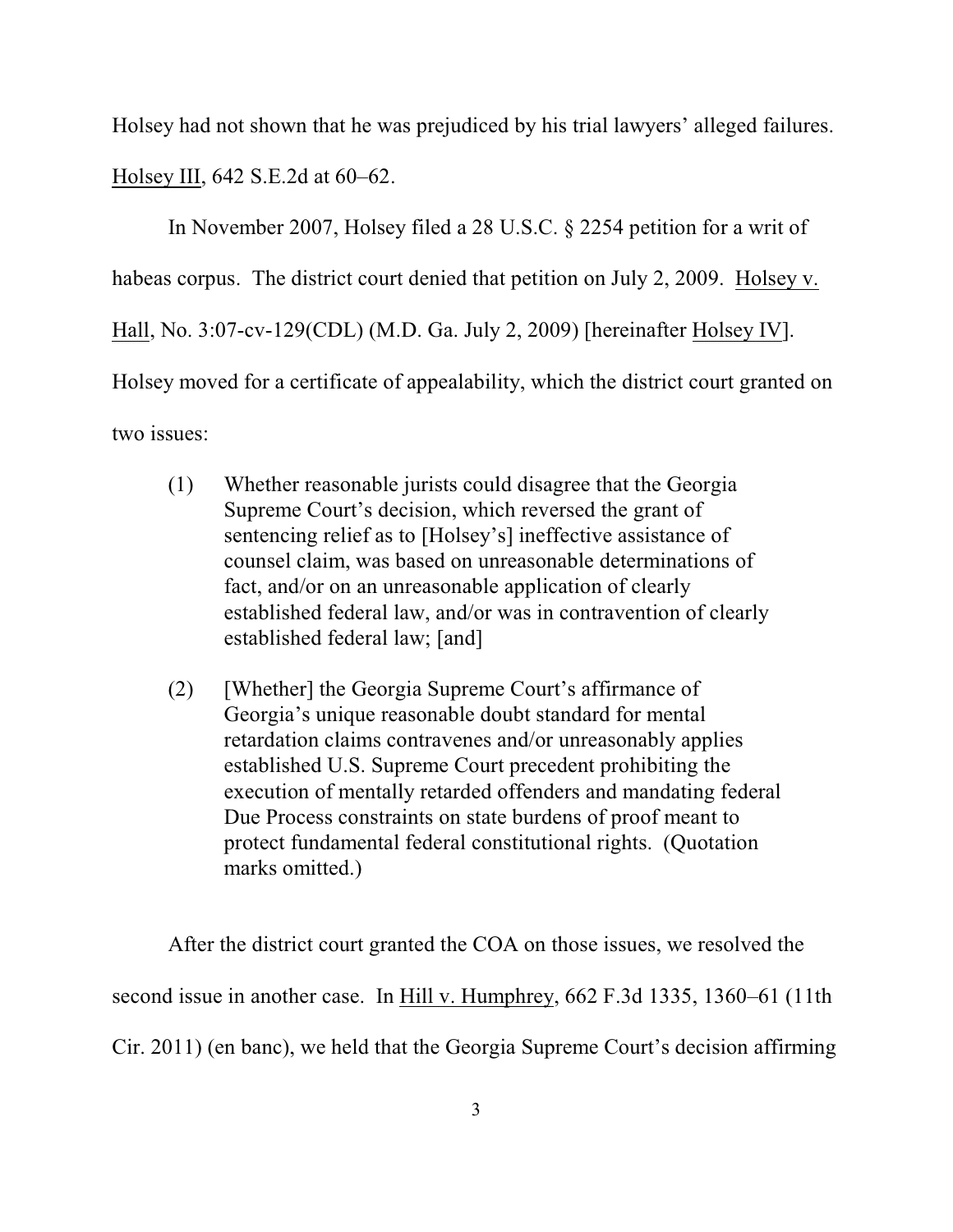the state's reasonable doubt standard for mental retardation claims did not contravene clearly established Supreme Court precedent. Our Hill decision disposes of the second COA question. This opinion addresses the first one.

#### I. THE TRIAL

On January 8, 1996, a Georgia grand jury indicted Holsey for malice

murder, felony murder, and armed robbery. Four days later the State filed a notice of its intent to seek the death penalty. The trial court appointed Andrew Prince as lead counsel to represent Holsey at trial, and Brenda Trammel served as Prince's co-counsel.

### A. The Guilt Phase

The guilt phase of Holsey's trial began on February 1, 1997. As the

Supreme Court of Georgia has recounted, the State at the guilt phase proved the

following:

Robert Wayne Holsey robbed a Jet Food Store in Milledgeville with a handgun shortly before 1:30 a.m. on December 17, 1995. Holsey received money from both the cash register and the lottery machine after telling the store clerk, "Bitch, I want you to give me all your money." Holsey's voice was recorded on the store's surveillance videotape and was identified at trial by Holsey's girlfriend. Holsey fled the convenience store in a red Ford Probe automobile he had borrowed from his sister's girlfriend earlier that night. The red Probe was stopped at the Royal Inn Motel approximately four minutes later by Deputy William Edward Robinson, IV. Deputy Robinson made a radio call identifying the red Probe's license plate number and then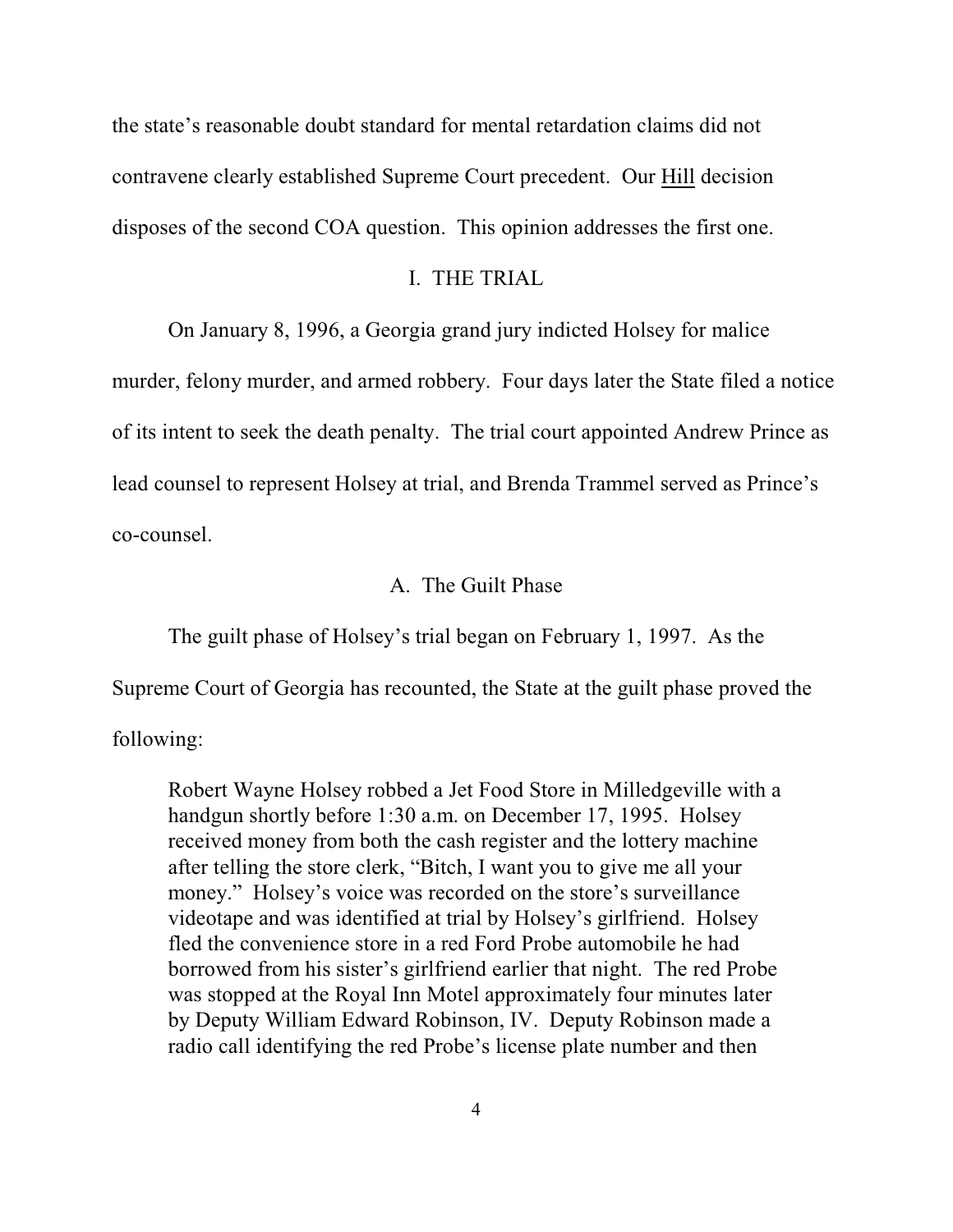approached the automobile holding a flashlight. Deputy Robinson received two bullet wounds, one to his right arm and one to the back of the right side of his head. Deputy Robinson managed to fire several shots before sustaining the fatal head wound.

After the shooting, another deputy spotted the Probe and turned his patrol vehicle around to give chase, but the Probe sped away and escaped. Witnesses observed the Probe traveling at a high rate of speed through a red light and into lanes of oncoming traffic. One witness who knew Holsey testified that she saw him alone in the Probe as it passed by at the red light.

Having thus far evaded capture, Holsey called his girlfriend, Mary Jackson, and asked her to pick him up at his sister's house. He specifically directed Jackson to come in her blue Jeep Cherokee vehicle rather than in her burgundy-colored automobile. When Jackson arrived at Holsey's sister's house, Holsey called to Jackson from behind a fence on a hill. Holsey had changed clothes since he left Jackson's house several hours earlier. Jackson refused Holsey's request to take him to his mother's house so he could monitor a police scanner, but Jackson did agree to his request to drive him past the motel where the murder had occurred and then back to his sister's house by way of back roads. When back at his sister's house, Holsey directed Jackson to park her Jeep Cherokee behind the Probe to conceal its license plate. As Holsey and Jackson sat in the parked Jeep Cherokee, a police officer spotted the Probe and verified that its license plate number matched the license plate number in the victim's radio call. Holsey exited the Jeep Cherokee, refused the officer's command to put his hands up, looked around as though searching for an escape route, and then ultimately surrendered.

Law enforcement officers discovered, hidden near Holsey's sister's house, clothing that matched the clothing worn by the armed robbery perpetrator and a hat belonging to Jackson's son. The murder weapon was concealed nearby and was later found by a civilian. Holsey's tennis shoes were taken from him after his arrest, and expert testimony showed that one of the shoes had blood on it with DNA consistent with the victim's blood. Holsey gave strong physical resistance and screamed loudly when officers initially attempted to conduct a gunshot residue test on his hand. A trace metal detection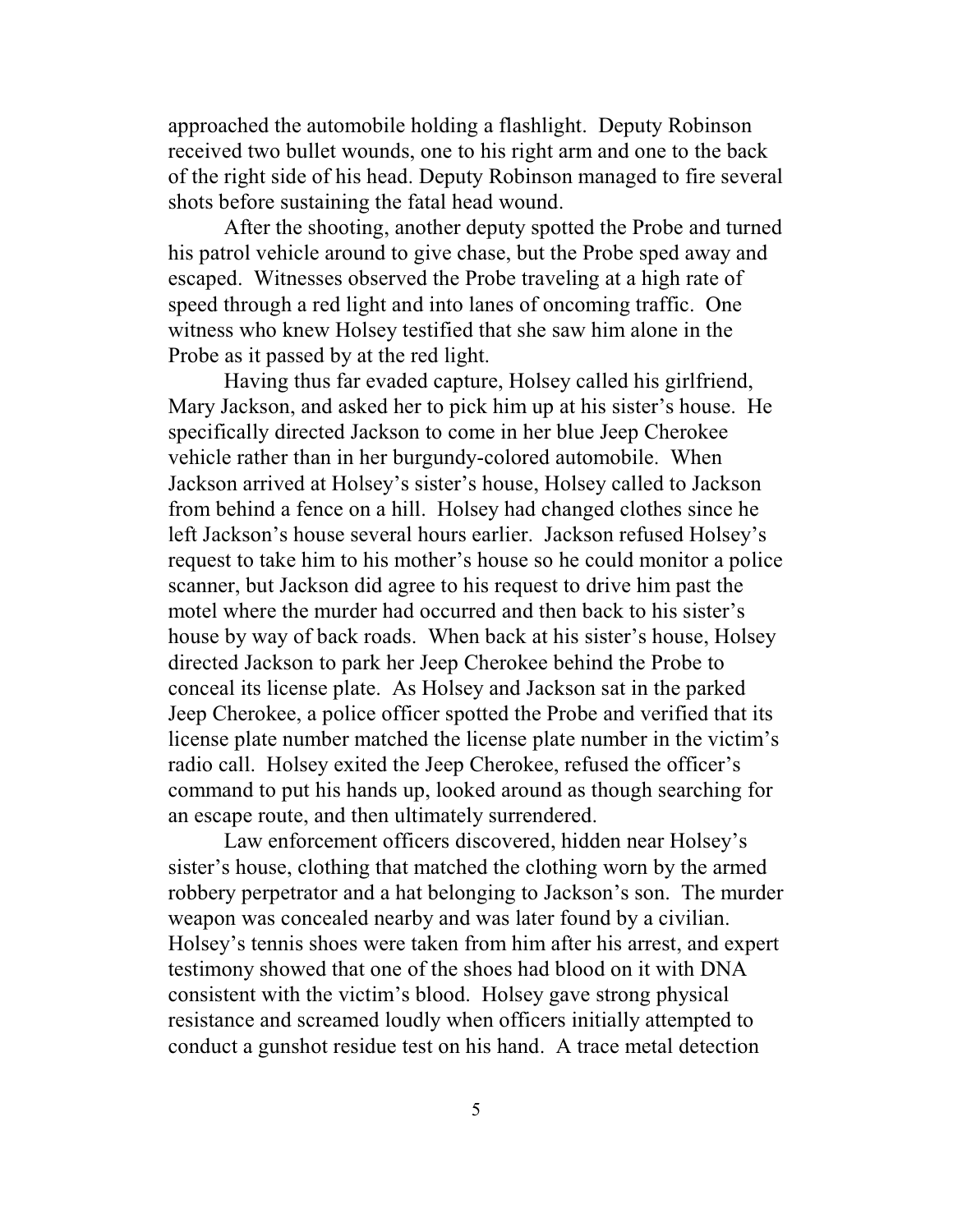test of Holsey's hand was administered later and rendered a result consistent with Holsey's having held the murder weapon, which was metal with wooden grips. A bullet recovered from the Probe was matched with Deputy Robinson's service weapon. The bullet retrieved from Deputy Robinson's head during his autopsy was matched with a handgun belonging to Holsey's girlfriend, Mary Jackson. Jackson testified that Holsey admitted to her after the murder that he had taken the handgun.

#### Holsey III, 642 S.E.2d at 59.

On February 11, 1997, the jury returned a verdict finding Holsey guilty of malice murder, felony murder, and armed robbery, although "[t]he felony murder conviction was vacated by operation of law." Id. at 475 n.1. The sentencing phase of Holsey's trial began the next day.

### B. The Sentencing Phase

 At the start of the sentencing phase, the jury learned about Holsey's criminal record for the first time. The State introduced his 1983 guilty plea conviction for armed robbery with serious bodily injury. For that crime, the state trial court had sentenced Holsey to be "confined at labor for twenty years," with fifteen years to be served in prison. The State called Scott Maher to testify about facts underlying the conviction. Maher testified that he was working as a night clerk at a Milledgeville convenience store on July 8, 1983. Holsey, who was eighteen years old at the time, entered the store, hit Maher in the face with a brick,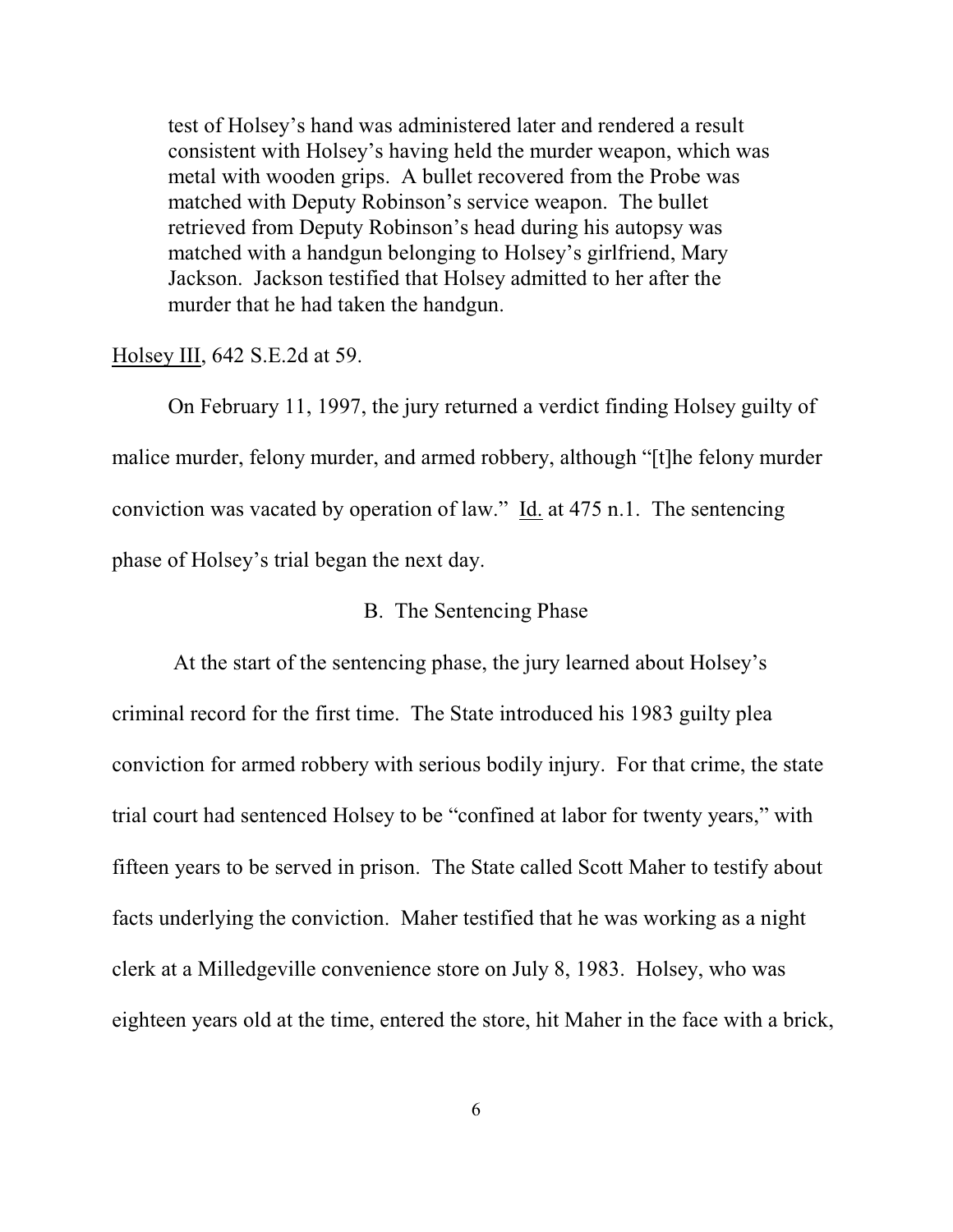and emptied the store's cash register.<sup>1</sup> After Maher's testimony, the State introduced evidence that Holsey was paroled in July 1990 after serving seven years of that sentence and placed on probation for the remainder of his sentence.

The State next introduced Holsey's 1992 guilty plea convictions for two counts of aggravated assault and one count of possession of a firearm by a convicted felon. Based on those convictions, the state trial court had revoked his probation for the 1983 armed robbery conviction and ordered him to serve the remaining term of that sentence in prison. The court had also sentenced Holsey to five years probation for the three 1992 convictions, to run consecutively with the remainder of the sentence for the 1983 conviction. The jury heard all about that at the sentencing phase of Holsey's capital murder trial.

The jury also heard more details concerning the crime leading to Holsey's three convictions in 1992 for aggravated assault and felon in possession. Kenneth Simmons testified that, while he was at the Soul Master's Lounge in Milledgeville on February 22, 1992, Holsey attacked him from behind and stabbed him four times with a knife. As a result of Holsey's attack, Simmons was knocked out and suffered a punctured lung. Scotty Simmons, who is Kenneth Simmons' first

 $<sup>1</sup>$  The State also called two Milledgeville law enforcement officers, whose testimony</sup> corroborated Maher's.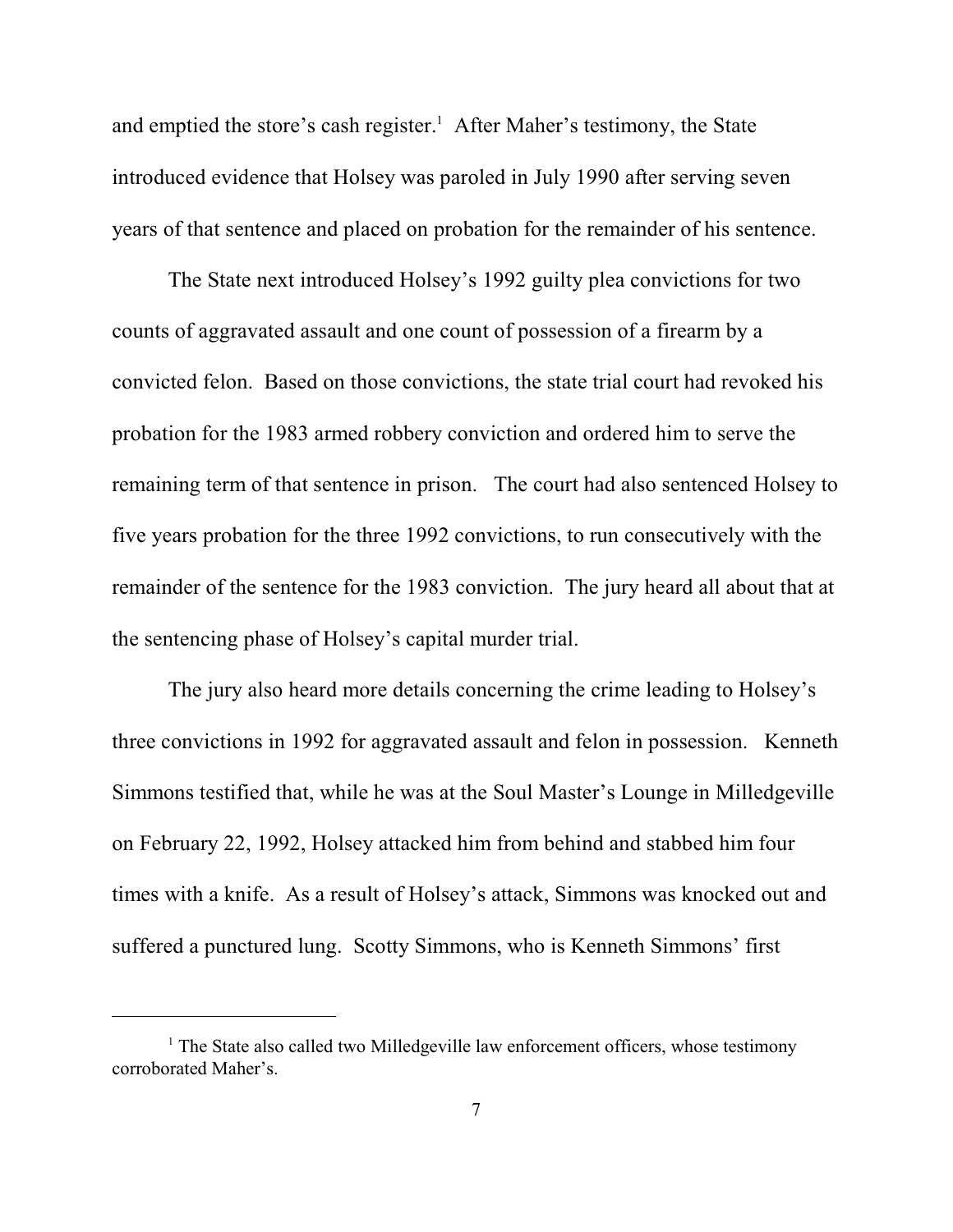cousin, testified that he was at the Soul Master's Lounge when Holsey attacked Kenneth Simmons. After the attack, Scotty Simmons decided to "go get" Holsey and do him some harm, but Holsey fired a rifle at him seven or eight times.<sup>2</sup> The State rested.

Holsey's attorneys, Prince and Trammel, then presented evidence of mitigating circumstances. Trammel began by playing for the jury the videotaped deposition of the owner of the Soul Master's Lounge. His name is Clifford Holsey, although he is not related to petitioner Robert Wayne Holsey. (We will refer to this witness as "Clifford" to avoid confusion.) The first thing that Clifford testified about was the night Holsey stabbed Kenneth Simmons. He said that Kenneth and Scotty Simmons had gone to the Soul Master's Lounge that night to attack Holsey. He also told the jury that, although he did not see the stabbing, Holsey had acted in self-defense.

Trammel also questioned Clifford about Holsey's childhood. Clifford testified that Holsey grew up in Clifford's neighbor hood, so he had known Holsey since Holsey was a small child. Trammel asked Clifford "to tell the jury what [he

 $2^{\circ}$  The State also called Bertha Simmons and Cathey Bell to corroborate the testimony of Kenneth and Scotty Simmons. Bertha Simmons testified that she saw Holsey stab Kenneth Simmons at the Soul Master's Lounge, and Bell testified that she also saw Holsey stab Kenneth Simmons and that she saw Holsey fire a rifle at Scotty Simmons.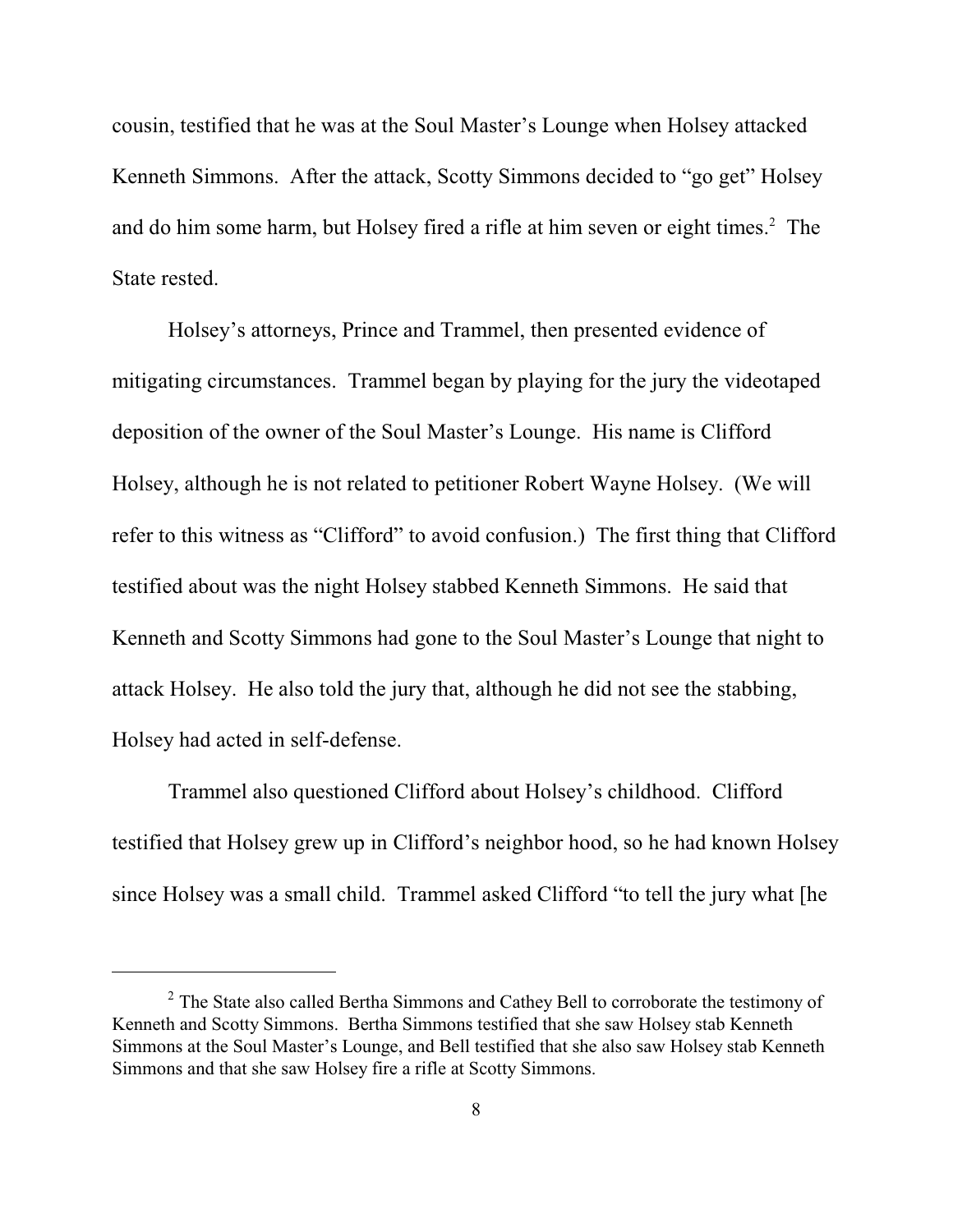knew] about [Holsey] and the circumstances of his home life" growing up.

Clifford responded:

Well, I think [Holsey] came up the best that he could. I think he was neglected from his mother. She, you know, kinda of like—came up kind of like child abuse. And she just didn't see about them, you know, kind of walked all over them a little bit, and done everything.

[Holsey] and [his siblings] were really not cared for and—I don't know. But I believe [Holsey] might have left home that one time because their mother was really tough on them. I think she was out kind of like courting around a little bit . . . .

Clifford also told the jury that Holsey grew up without his dad, who had moved to Detroit after being shot and paralyzed, and that he had heard Holsey had a bed-wetting problem until he was about twelve years old.

Clifford explained to the jury that Holsey and his siblings dressed as "[b]est they could by living in the projects" and that their house was "rough" and infested with cockroaches. Trammel asked Clifford, "Did you ever see [Holsey's mother] put her arms around her children and tell them that she loved them?" He answered, "Never done that." Clifford testified that he had heard Holsey's mother admit that she would curse at, "scold[,] . . . and beat" her children. He told the jury that Holsey's mother threatened her children and often left them home alone because she cooked at night for the Soul Master's Lounge. Clifford explained that despite his bad life while a child, Holsey was not a "bad person" but instead was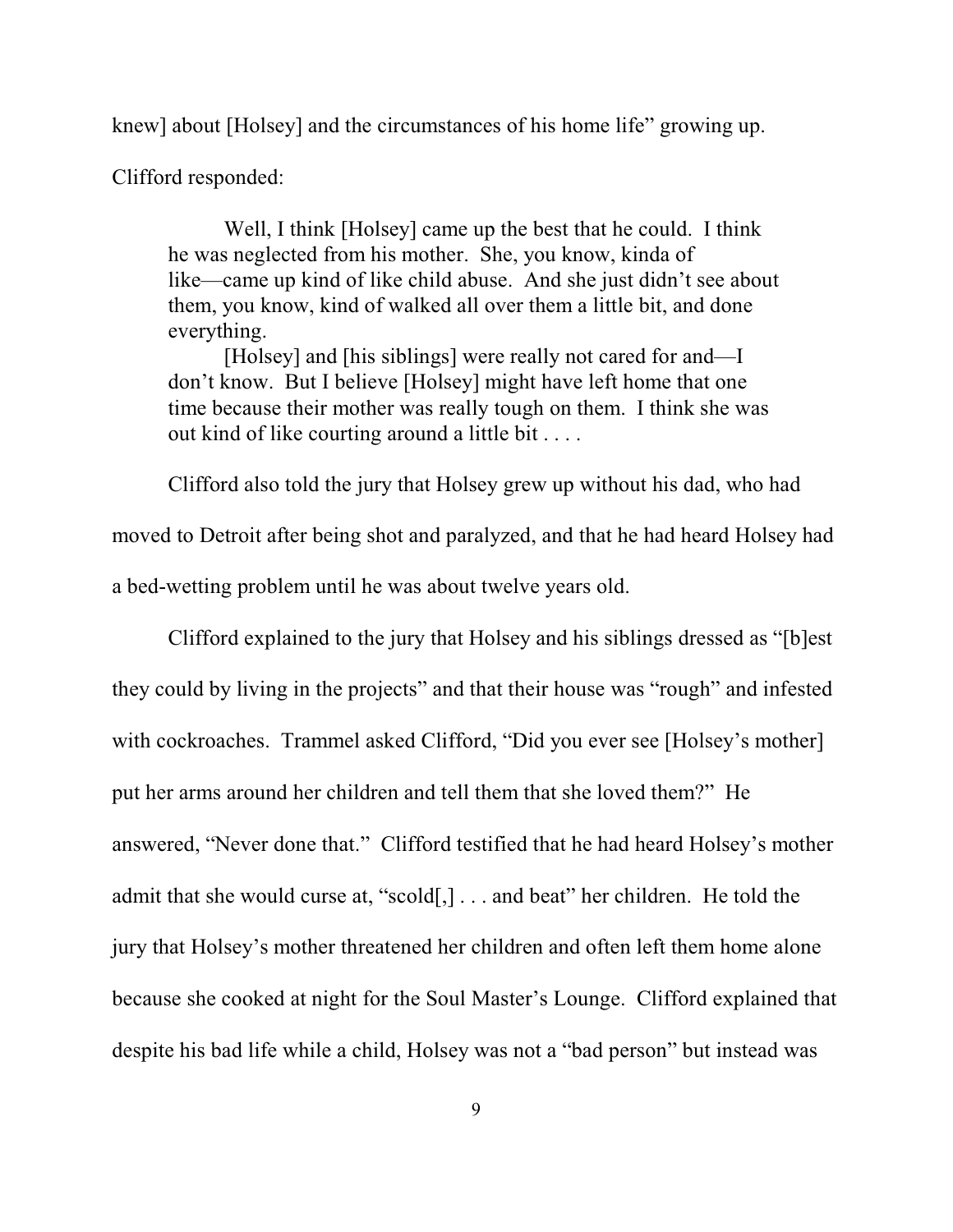"quiet and kept a smile on his face."

Trammel asked Clifford about Angela Holsey, who was Holsey's secondoldest sister. Clifford said that Angela had spent time in "special ed when she was small." According to Clifford, "[s]he did have problems."

After the jury watched Clifford's videotaped deposition, Prince and Trammel called eight more witnesses to testify live: Delores Cook, Belinda Hawkins, Freda Webb, Ferrlando Jones, Otis Paschal, Sandra Kendrick, Regina Reeves, and Demetra Holsey. The jury heard first from Delores Cook, who was a cook at the Baldwin County Jail where Holsey was incarcerated after his 1992 convictions. She testified that Holsey had worked in the kitchen as a "trustee" giving "out trays to the other inmates." According to her, Holsey was "courteous" and "respectful" and did not cause any trouble.

The jury then heard from Belinda Hawkins, a friend of Holsey's. Hawkins testified that she and Holsey went together to the Soul Master's Lounge on February 22, 1992. According to Hawkins, Holsey told her later that Kenneth Simmons had hit him in the head with a brick and then three men attacked him. She insisted to the jury that Holsey "didn't start no fight" that night.

Freda Webb, a jailer for the Jasper County Jail, was the next witness. She testified that she knew Holsey as an inmate at the Jasper County Jail where he had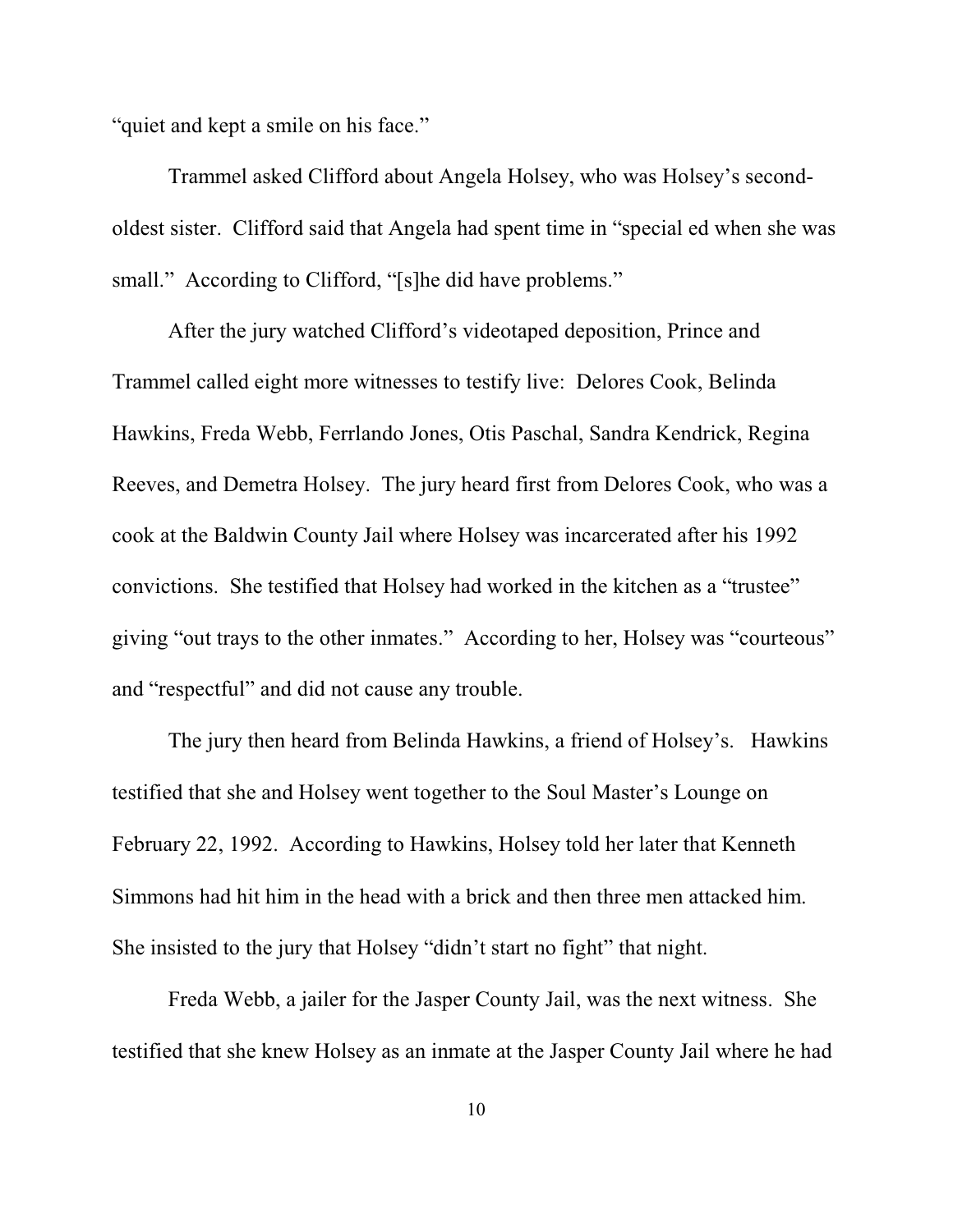been awaiting trial on the malice murder, felony murder, and armed robbery charges. She described Holsey as "a real courteous[,] . . . model inmate[]." Webb also testified that she did not believe that he "should get the electric chair" or that he would be a danger to others in prison.

After Webb testified, Prince called three of Holsey's former coworkers from the Milledgeville Pizza Hut. The first was Ferrlando Jones, the restaurant's assistant manager. He testified that Holsey was not a violent person, that he got along with the restaurant's other employees, and that he did what he was told to do. Otis Paschal, the restaurant's manager, testified that Holsey "was a very good employee," was "dependable," did what he was told, and got along well with others. He also told the jury that Holsey was "the quiet type" and that he never saw any violent tendencies in Holsey. The last former Pizza Hut coworker to testify was Sandra Kendrick, one of Holsey's supervisors at the restaurant. She testified that Holsey was a good employee. She also told the jury that she was at the Soul Master's Lounge when Holsey stabbed Kenneth Simmons in 1992 and that Simmons had started the fight by hitting Holsey "beside the head."

Prince next called Holsey's oldest sister, Regina Reeves, to testify.<sup>3</sup>

<sup>&</sup>lt;sup>3</sup> When Reeves testified at Holsey's trial in 1997 her last name was still Holsey. She married after the trial, taking her husband's name, and she thereafter testified again in 2003 during the postconviction proceedings. For consistency, we will refer to her as "Reeves"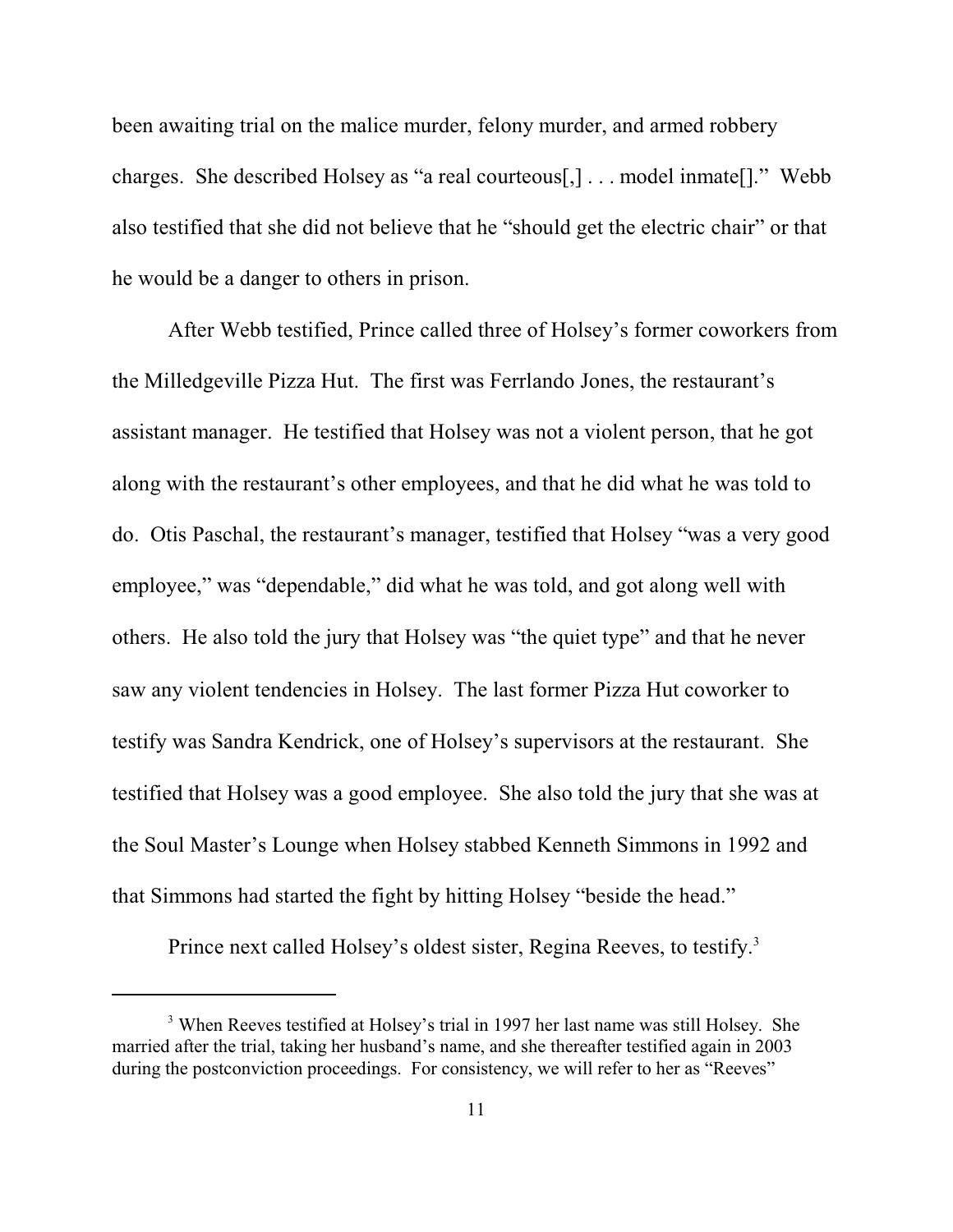Reeves is a former marine, a former Baldwin County deputy sheriff, and a Deputy United States Marshal. Prince began the examination by asking Reeves about the fight when her brother stabbed Kenneth Simmons. Reeves said that she did not witness the fight but that during it her brother had suffered head injuries requiring stitches. Prince asked her about Holsey's incarceration at the Baldwin County Jail, which began in 1992. According to Reeves, through good behavior Holsey had earned "trustee status," which gave him more freedom within the jail than nontrustee inmates. Jail officials entrusted Holsey with miscellaneous tasks at the jail and allowed him to drive a truck.

Reeves also testified about Holsey's childhood. She told the jury that Holsey is a middle child. He has two older sisters, Reeves and Angela, and two younger ones, Demetra and Lisa. Reeves, Angela, and Holsey have the same father, but he is not the father of Demetra and Lisa. Holsey's father was shot and paralyzed two months before Holsey was born. The family moved to Detroit after Holsey was born so that his father "could get better medical attention." While they lived in Detroit, Holsey's sister Demetra was born, and after five years in Detroit, Holsey's mother and her children moved back to Milledgeville, leaving Holsey's father behind. According to Reeves, Holsey never "really knew [his

throughout this opinion.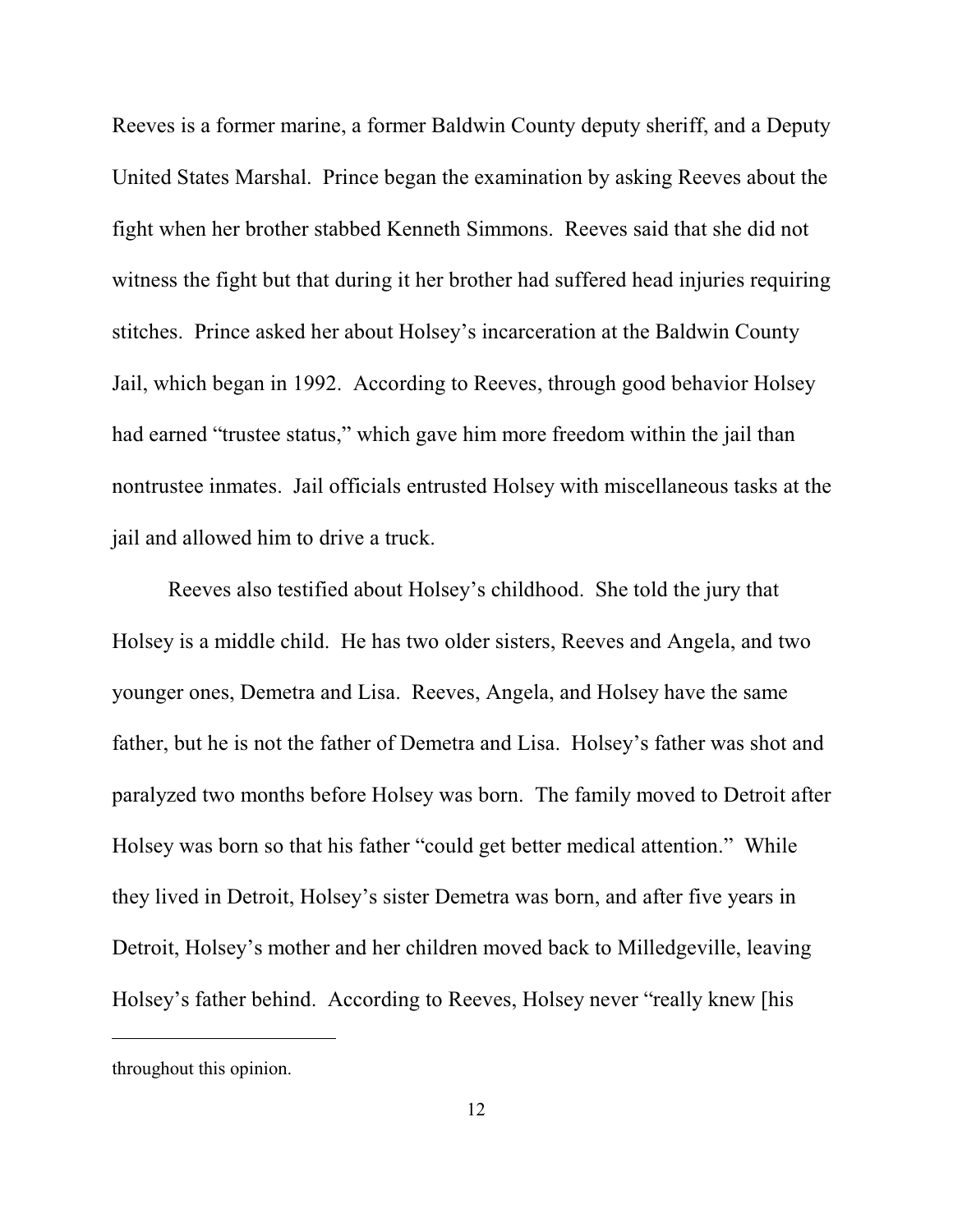father] at all."

Back in Milledgeville, Holsey and his now-four sisters (Lisa was born after they moved back to Milledgeville) lived with their mother, usually in public housing. Their mother received public assistance to help provide for her family, but Reeves testified that "things were horrible" in their household. She recounted how their mother would often beat the oldest three children: Reeves, Angela, and Holsey. Because she "hated it there" and "was tired of taking beatings," Reeves left home when she was seventeen years old and joined the Marine Corps. She later became a Deputy Sheriff and then a Deputy United States Marshal.

Reeves told the jury about Holsey's mother's involvement in his life. She testified that their mother had once been hospitalized for psychiatric problems and pointed out that she had not even bothered to show up for the sentencing phase of her son's trial. According to Reeves, Holsey's mother had not been there for most of his life. And although their mother had men in and out of the home while they were growing up, none of those men had spent any time with Holsey. Instead, Reeves testified that raising Holsey and her other siblings was "left up to [her]," and without a mother or father around, Holsey "more or less" grew up on the street.

Prince asked Reeves about Holsey's school performance. She testified that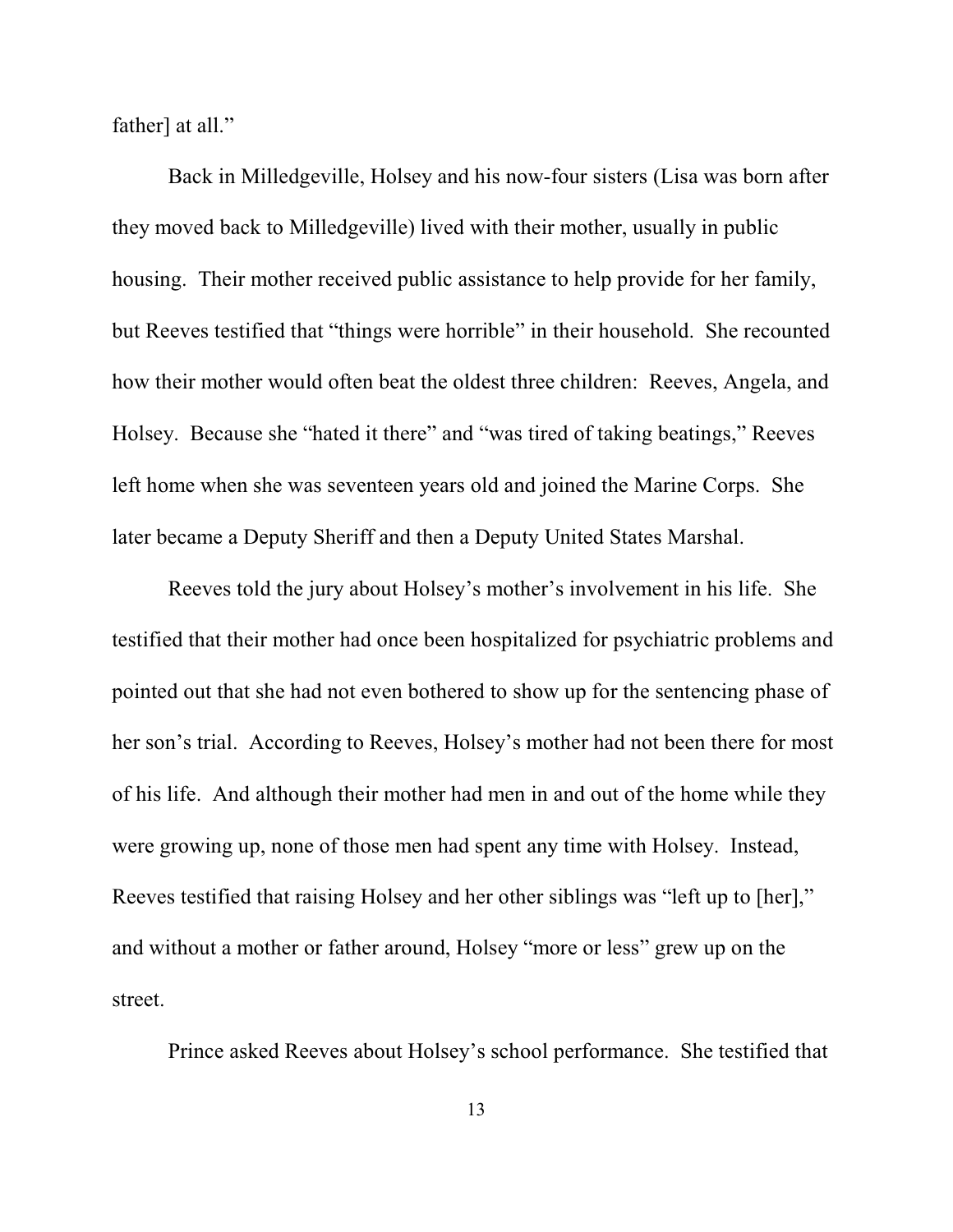he "didn't do well" and told the jury that he "might have made it to the tenth grade," but didn't complete that grade. Teachers had usually just assigned Holsey to the next grade instead of actually passing him into that grade. During Reeves' testimony, Prince introduced Holsey's school records into evidence, and he asked Reeves to read from a section entitled "teacher's remarks." Reeves then testified:

- A: ... For the first grade says, a weak student in readiness materials. Second grade says, very slow, needs help from home. Third says, poor worker. Fourth says, poor worker. Fifth says, can be controlled with firm discipline and a few kind words. Very, very low I think it says.
- Q: The part I'm interested—can be controlled with discipline and a few kind words.
- A: Yes.
- Q: And needs help from home.
- A: Yes.
- Q: Now, did [Holsey] get any help from home from his Mama?
- A: No.
- Q: Did he get a few kind words from his Mama?
- A: Back in those times, no.

Reeves also testified that, after spending some time in foster care, as a

teenager Holsey had lived for a time at the Georgia Department of Human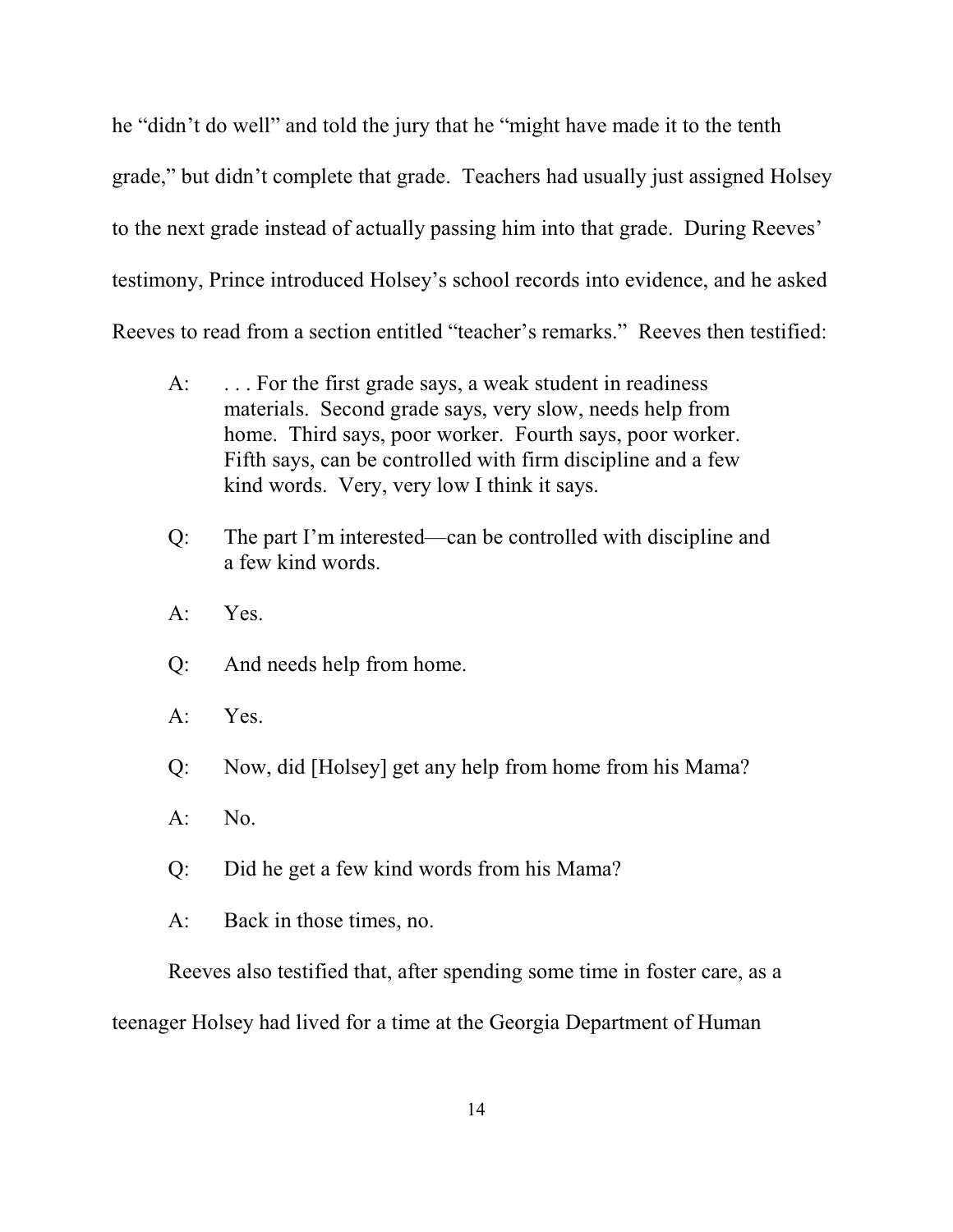Resources' Youth Development Center. Prince introduced into evidence Holsey's records from that center, which showed that his mother voluntarily admitted him to the center in January 1980, when he was fourteen years old.

Those records also include a pyscho-social evaluation of Holsey that was prepared by a behavioral specialist and a psychologist on July 31, 1980. According to that evaluation, when Holsey was fourteen years old, he was expelled from school because he "pulled a butcher knife (which he had brought from home)" and held it to another student's throat and "hit him in the face but did not cut him." A juvenile complaint report, which also was in the Youth Development Center records, stated that the school had ordered Holsey not to return unless his mother accompanied him.

Other evidence showed that Holsey's mother did not accompany him back to school. At Prince's request, Reeves read from a juvenile complaint report contained in the records:

The first part says . . . that [Holsey] was basically a runaway case. He has no supervision at home and refuses to return home. Says Mrs. Holsey would not go to the school, and sent a note with [him]. [Holsey] was not allowed to return. When he tried to come back the principal called the police to remove [him].

Prince also asked Reeves to read a section of the psycho-social evaluation to the jury, which described Holsey as borderline mentally retarded: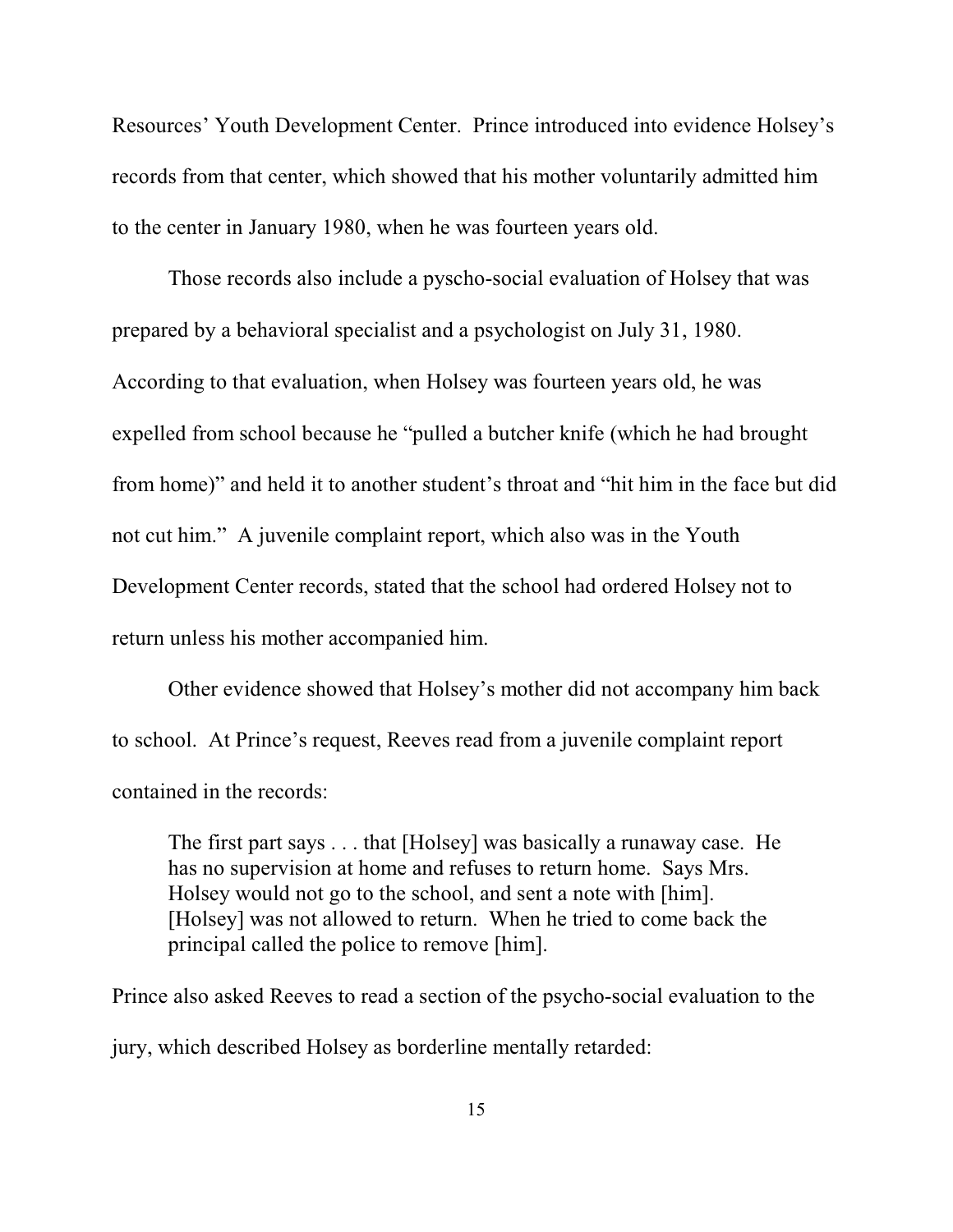"[Holsey] evidenced an inappropriate effect during the evaluation. He smiled inappropriately and had difficulty maintaining thought patterns. At times he appeared unaware of his immediate environment, and in a world of his own." Another paragraph says, "present testing indicates [Holsey] functions in the borderline mental retardation range of intelligence. . . . [H]e appears as an anti-social individual who thrives on taking risks or thrill seeking. He exhibits an inability to plan ahead and make short or reckless disregard for the consequences of his actions. His socialization relationships are shallow, and he can be expected not to show strong loyalties to others because his intelligence is so low his dislike for social convention is likely to result in his being caught often."

Reeves also recounted to the jury that the evaluation stated that academic testing had showed that Holsey, who was fifteen years old at the time of testing, functioned at a third-grade level.

Another part of the evaluation, which was introduced into evidence, states that "[p]ersonality testing indicates [Holsey] is not showing any distress or guilt" about putting the knife to his schoolmate's throat and that "[h]is social adjustment is so marginal if something is not done soon he will continue to cause problems." The evaluation reflected that Holsey had taken an IQ test on July 28, 1980, and scored a 70. The evaluation concluded that Holsey "is probably seriously disturbed." A summary of a home evaluation conducted by the Youth Development Center, also contained in the records submitted into evidence, stated that Holsey's mother "has no idea how to control [him] without resorting to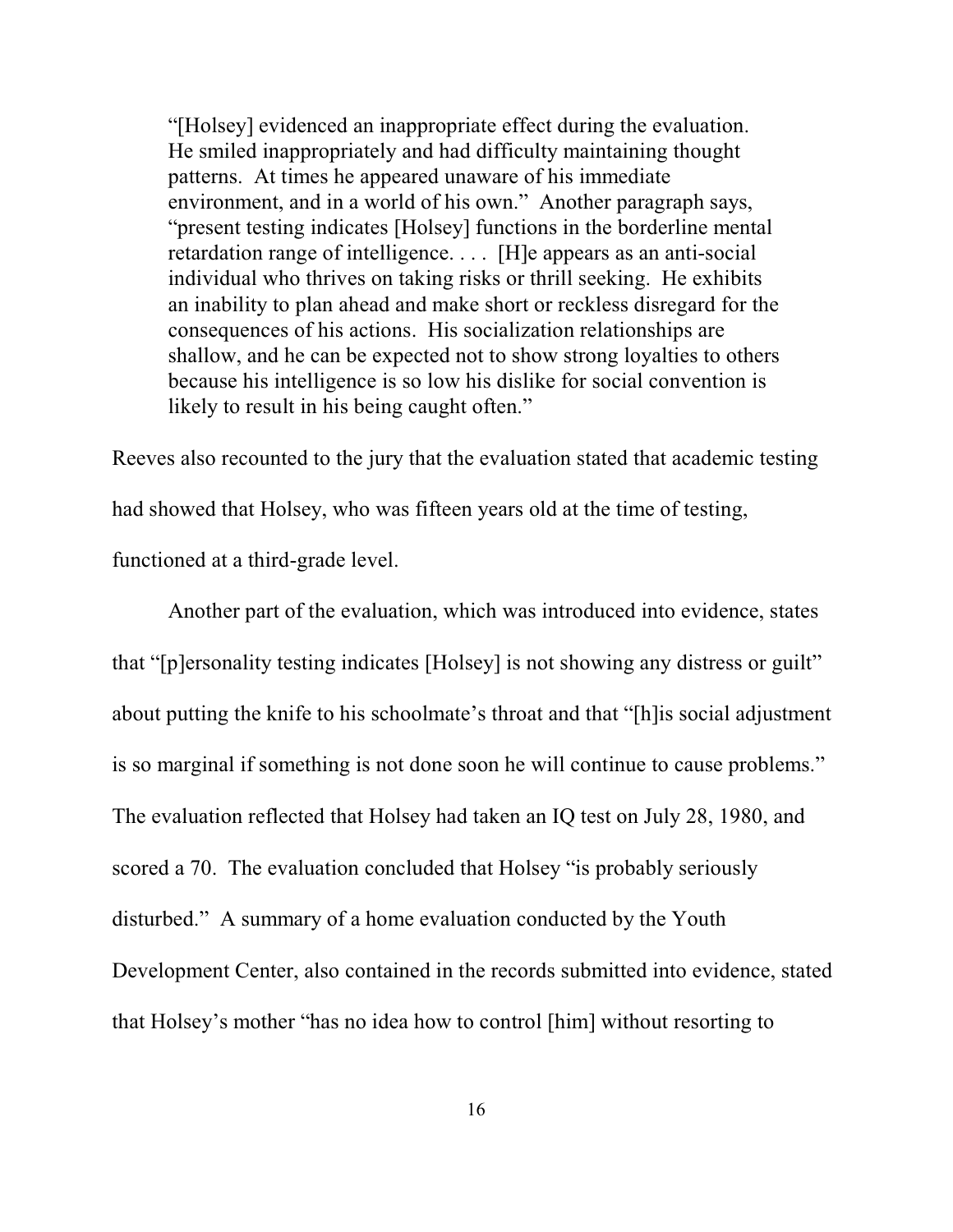excessive punishment."

The Youth Development Center records admitted into evidence at the sentencing phase also contained a psychiatric evaluation of Holsey prepared by Dr. Fred Trest, one of the center's psychiatrists. Dr. Trest had concluded that Holsey suffered a "behavioral/personality disorder, which includes . . . [an] antisocial component" and that "his intelligence seems to be borderline." Holsey had told Dr. Trest that neither he nor his siblings had been treated "neglectfully" or had "received physical or verbal abuse from his mother," but "he readily admit[ted] . . . that he has felt relatively rejected by his mother for his younger siblings." He also told Dr. Trest that his mother "'yell[ed] at him,'" "infrequently 'slap[ped] him on the head,'" and "intermittently spanked him with a belt" as punishment when he misbehaved. And Holsey "reveal[ed] that his mother's present boyfriend is a friend to him . . . [who] takes him fishing and boat riding, and plays football with him."

Dr. Trest's evaluation reported that Holsey was twice suspected of attempting suicide while at the Youth Development Center but that Holsey denied it. The evaluation concluded that, at the time, Holsey "has just barely as many antisocial behaviors as must be present in the childhood histories of adults who are diagnosed as having antisocial personality disorders." Dr. Trest also wrote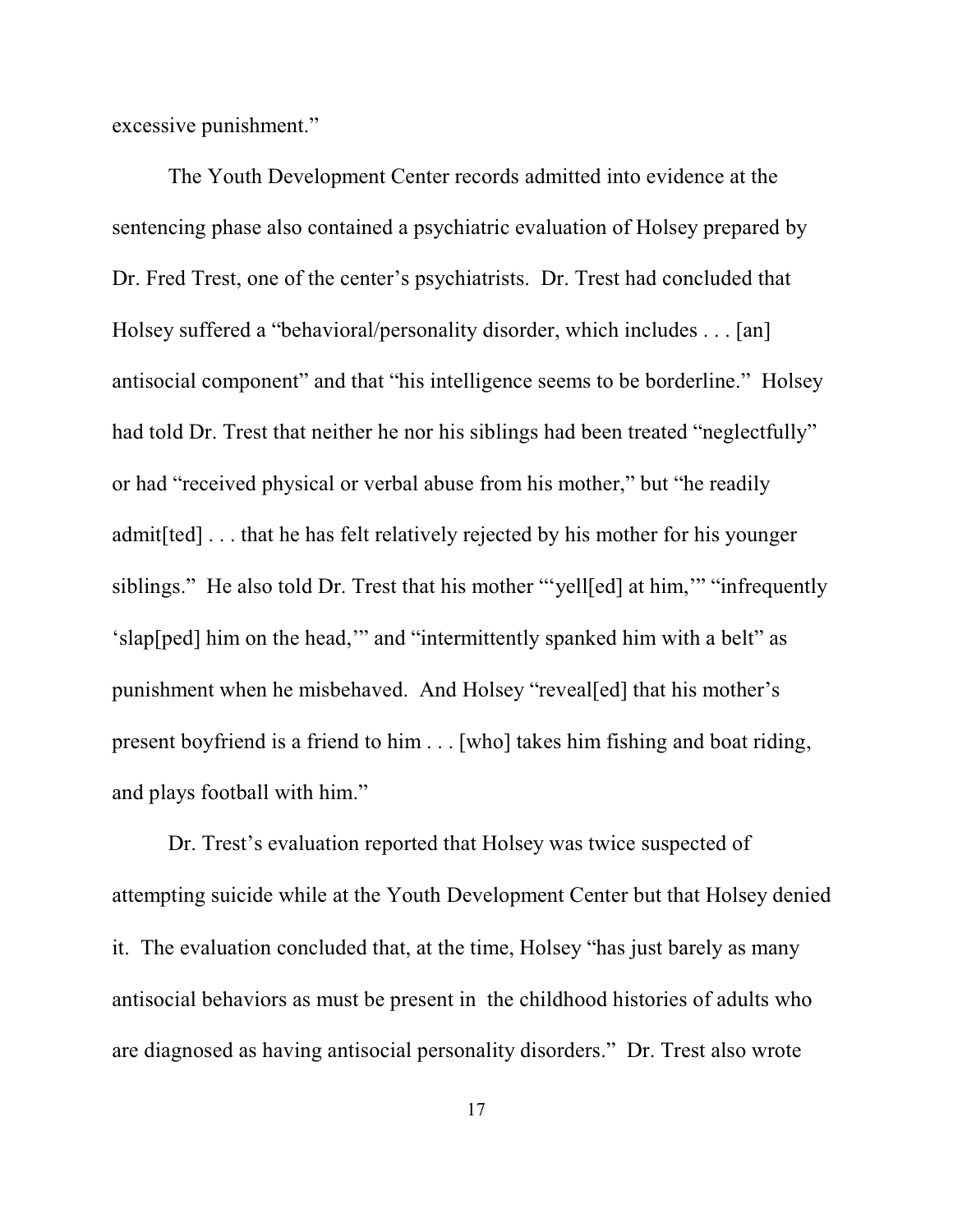that Holsey admitted "to having had the antisocial urge to steal in the past."

The Youth Development Center records also contained a "social history" of Holsey written by Rosa Marks, a center social worker. Marks wrote the history sometime after Holsey was admitted to the center, and she noted that he "was doing fair in school until a year ago." She summarized Holsey's situation: "[His] strength is in his physical environment and his average intelligen[ce]. His limitations lie[] in his inability to express himself adequately. His mother has given up all hopes and has little interest in [Holsey]."

In addition to eliciting testimony from Reeves about Holsey's troubled, abusive childhood, Prince asked her about Holsey's other older sister, Angela. Reeves testified that Angela was a violent person, had problems at school, was sometimes bad to her children, and had been hospitalized several times at Central State Hospital for mental problems. The first time that Angela was admitted to Central State Hospital was when "she was kicked out of public school in the fourth grade" because "[t]eachers were horrified of her." According to Reeves, Angela attended special education classes while she was at Central State Hospital.

Reeves said that as a child Holsey had rarely gotten into any trouble on his own but instead "it was usually . . . with or because of . . . Angela." She told the jury that to get reward money Angela had turned Holsey in to the police for his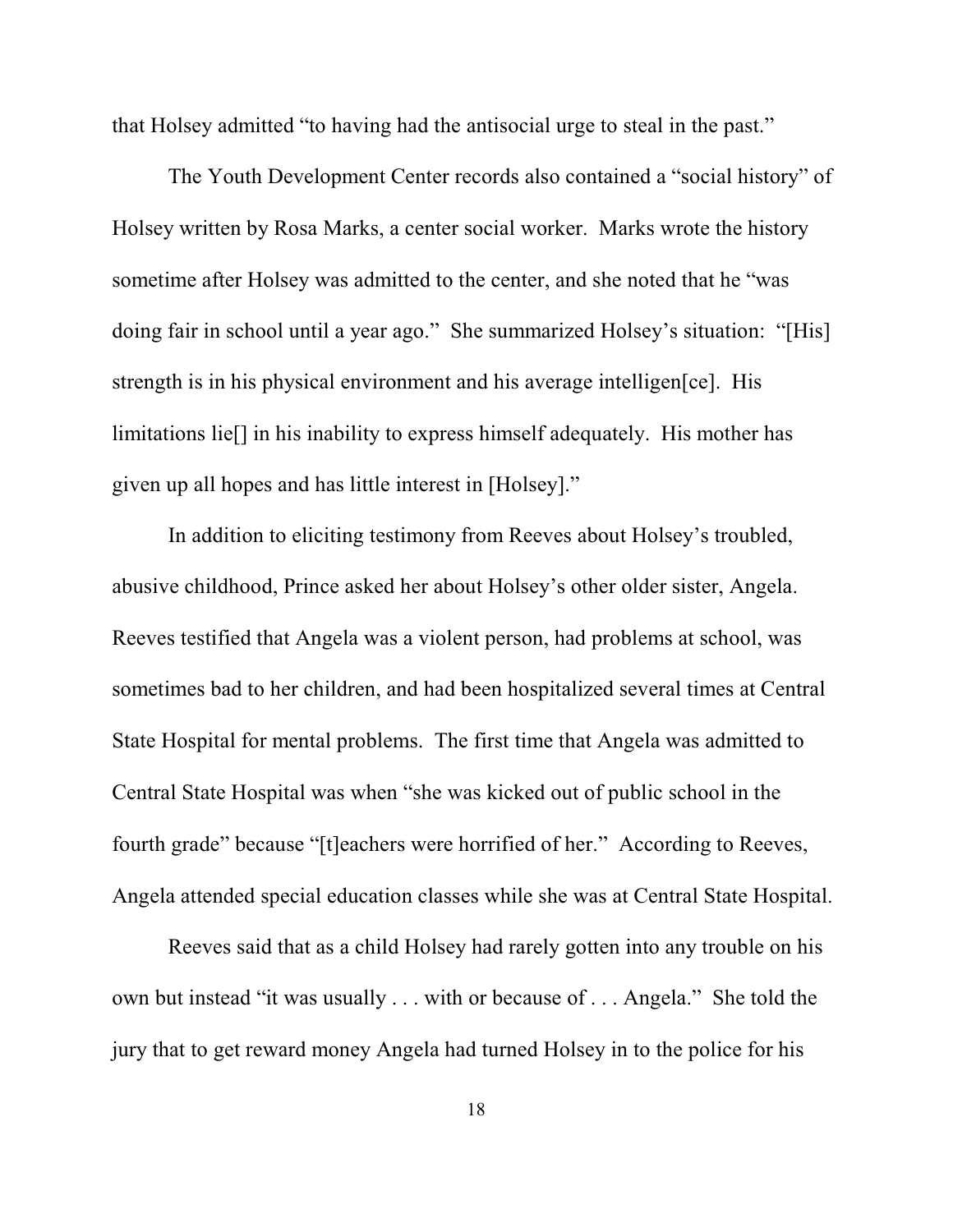1983 armed robbery. To Reeves, at least, Angela's betrayal was not surprising; still, Holsey never confronted Angela about it.

Prince introduced into evidence Angela's medical records from Central State Hospital.Those records show, among other things, that when Angela was eleven years old the Juvenile Court of Baldwin County ordered her admitted to Central State Hospital for a "neurological work-up, electro-encephalogram, and a complete review and evaluation of her personality." During that court-ordered stay, hospital officials found her to be in "the Borderline range of intellectual functioning" and concluded that "the consideration of Mild Mental Retardation cannot be entirely ruled out." The officials found that Angela's personality "reflected a great deal of hostility, insecurity, and depression and indicated that Angela was easily angered, could not control her anger, and did not understand it, partially due to her intellectual level." And a Central State Hospital evaluation when Angela was sixteen years old "considered [her] to be functioning in a mild mental retardation range." All of that evidence was put before the jury.

Finally, Reeves told the jury about her brother's character. She stated that he has "always been mostly quiet" and she "used to tease him . . . about things because he was always small and skinny." But, she testified, "he's always . . . been the type that if you're his friend or if you're . . . family . . . he sticks up for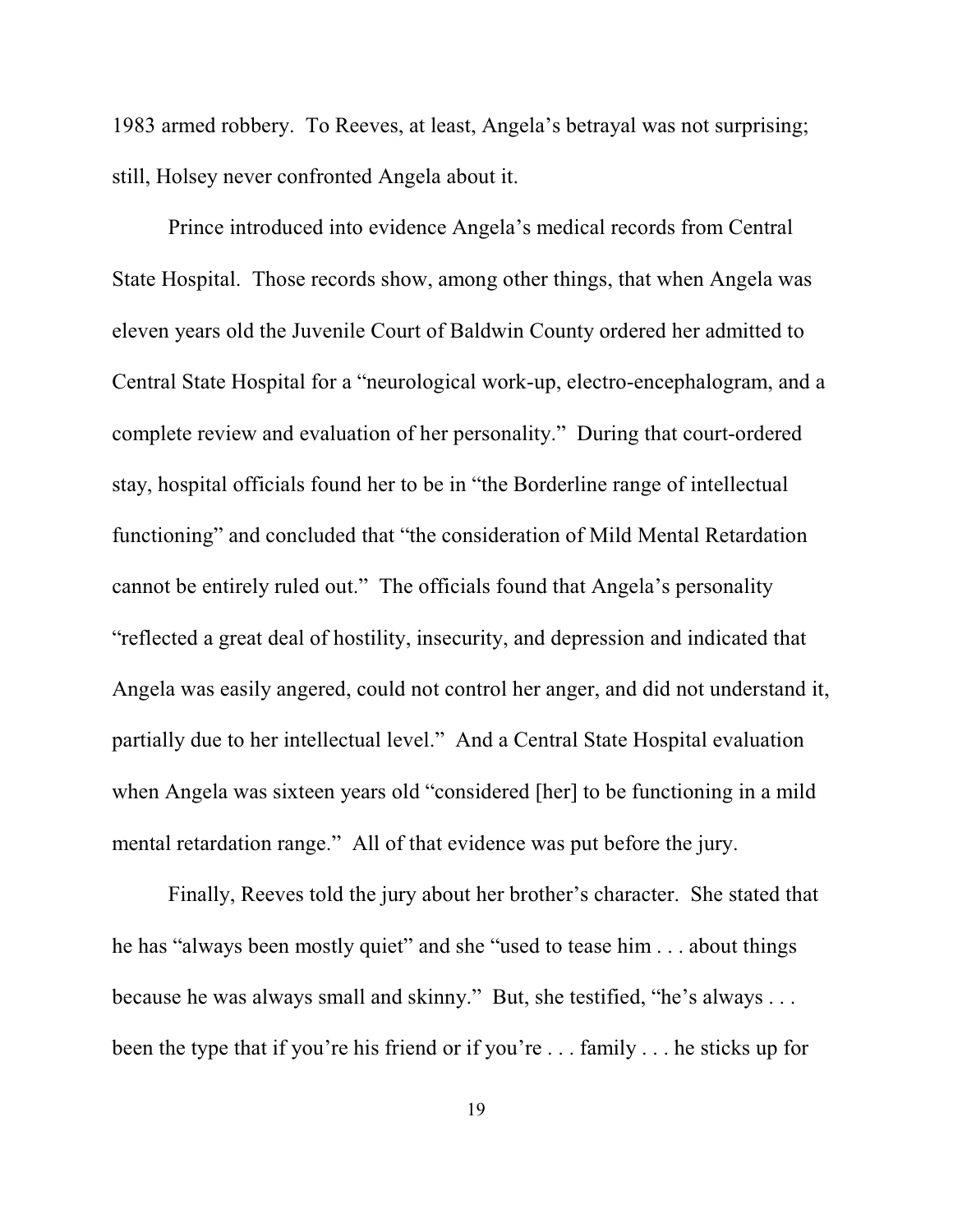you. He stands . . . by you . . . no matter what." According to Reeves, Holsey would do just about anything to protect his sisters and his mother. She believed that he did not have the ability to take advantage of the same opportunities that she did because he does not have "what you would call good social skills. [He's] never really been, you know, that good in school."

As Holsey's ninth and last witness during the sentencing phase, Trammel called Demetra Holsey, one of Holsey's younger sisters. Pleading with the jury to spare her brother's life, she testified:

[W]henever I need[ed] him he was there. . . . No matter what the problem was, if he could help us he would. When times got hard with me, when people put me down I always had somebody I could go to that would lift my head up and let me know I am somebody. No matter what you said, you couldn't take that away from me. You know, I was always picked at because of my size. He always told me I was beautiful, no matter what. People look at me from the inside, not the outside. Just keep my head up and one day God will bless me. . . . .

I'd just like to say please, I beg of you, spare his life . . . . I never had a father. My real father died when I was a baby. He was my only father figure. . . . There's some good in everybody. . . . I don't have no other male figure in my life. I have a child of my own, and his father's gone . . . , and I got to live a single mother's life . . . . But I need something. If it ain't but a little bit, just please leave me something.

The parties then presented their closing arguments. The prosecutor began

by telling the jury that the State had proven four statutory aggravating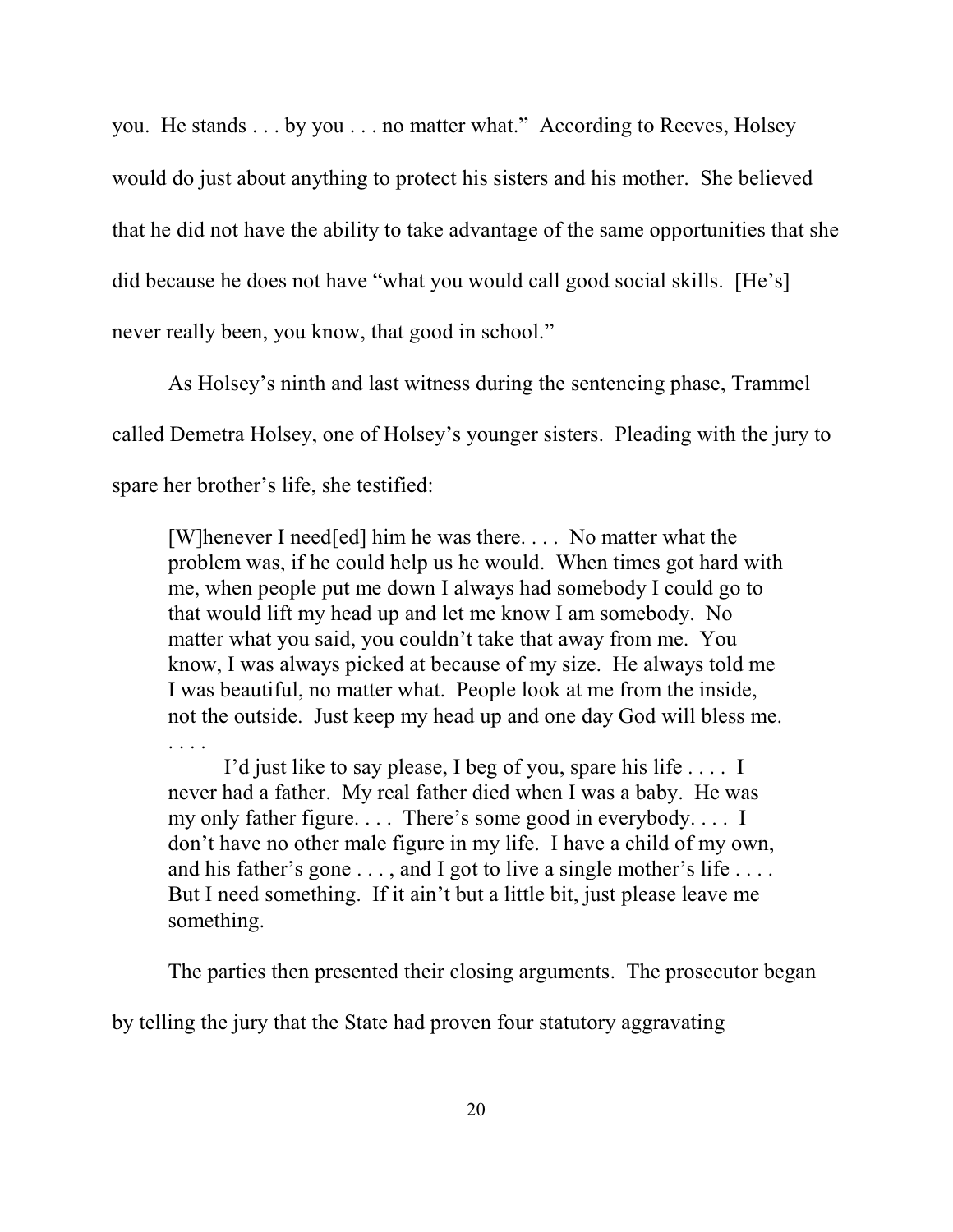circumstances: (1) "Holsey committed murder against a peace officer . . . while

[that peace officer] was engaged in the performance of his official duties," see Ga.

Code Ann. § 17-10-30(b)(8); (2) "Holsey shot and killed Will Robinson for the

purpose of avoiding, interfering with, or preventing a lawful arrest of himself," see

id. § 17-10-30(b)(10); (3) "Holsey murdered Will Robinson while he was engaged

in the commission of another capital felony, ... armed robbery," see id.  $\S$ 

17-10-30(b)(2); and (4) "Holsey . . . murdered Will Robinson while he had a prior

record of conviction for a capital felony, . . . . [the 1983] armed robbery," see id. §

 $17-10-30(b)(1)$ .

. . . .

The prosecutor then discussed Holsey's evidence of mitigating

circumstances. He said:

Ladies and gentlemen, yes, the defendant did not have a perfect childhood. The fact that his sister turned him in for an armed robbery to get a reward, does that justify his robberies and killing a police officer?

Yes, he's got another sister that has got some mental problems. Does that justify what he's done? No doctors have told us that Robert Wayne Holsey has any mental problems.

Regina Holsey, she grew up in that same family. Same mother, same father, same household. When Regina turned 18 years old, she wanted to make something of her life. She joined the United States Marine Corps. . . .

When [Holsey] turned 18, he robbed a Corral Convenience Store. And you heard him take that brick, and he smashed it in the face of Scottie Maher. Same age as Regina, same parents, same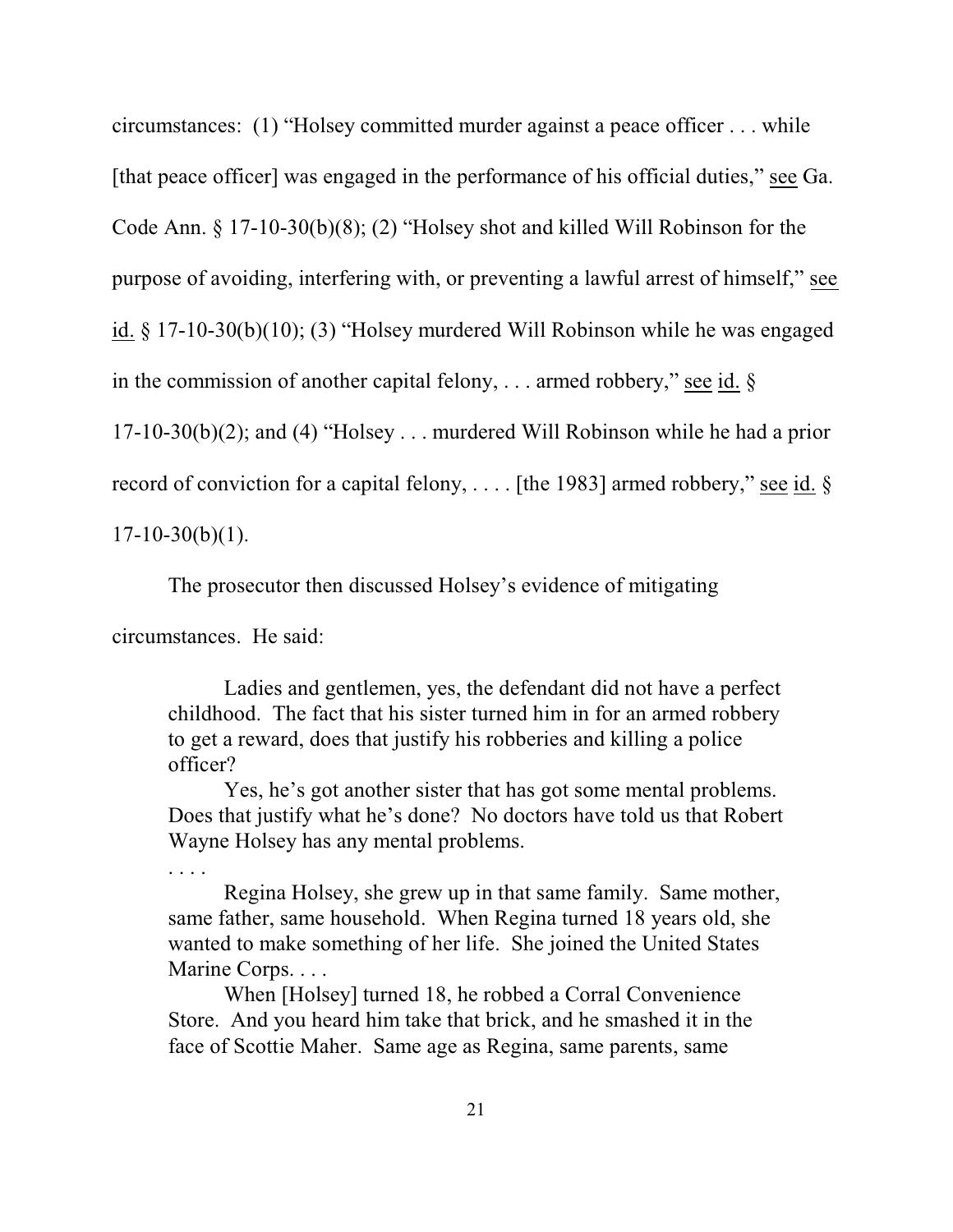environment, same conditions.

. . . .

. . . Robert Wayne Holsey is the ox that gores and gores again.

Trammel presented closing arguments on behalf of Holsey. She began by acknowledging that the State had proven four statutory aggravating circumstances. She then defined a mitigating circumstance for the jury as "anything that you want to consider or may consider that might just indicate to you that the ultimate punishment in this case is not what should be given."

Trammel highlighted for the jury Holsey's troubled, abusive "home life," noting that he "grew up by himself." Arguing that "[w]e don't all start equally," Trammel told the jury that Holsey "had nothing that every child deserves to have. He was deprived of everything." He "had a mother who wouldn't even go to the school so he would get back in."

She also highlighted Holsey's limited intelligence, telling the jury that Holsey is "borderline mentally retarded." She reiterated that point by reminding the jury that he "was just assigned [to grades] for school" and that by the time he was eighteen years old he still could not sign his name. Finally, she asked the jury to consider any lingering doubt it might have about Holsey's guilt to weigh in favor of not imposing the death penalty.

The court instructed the jurors that it was their "duty to determine within the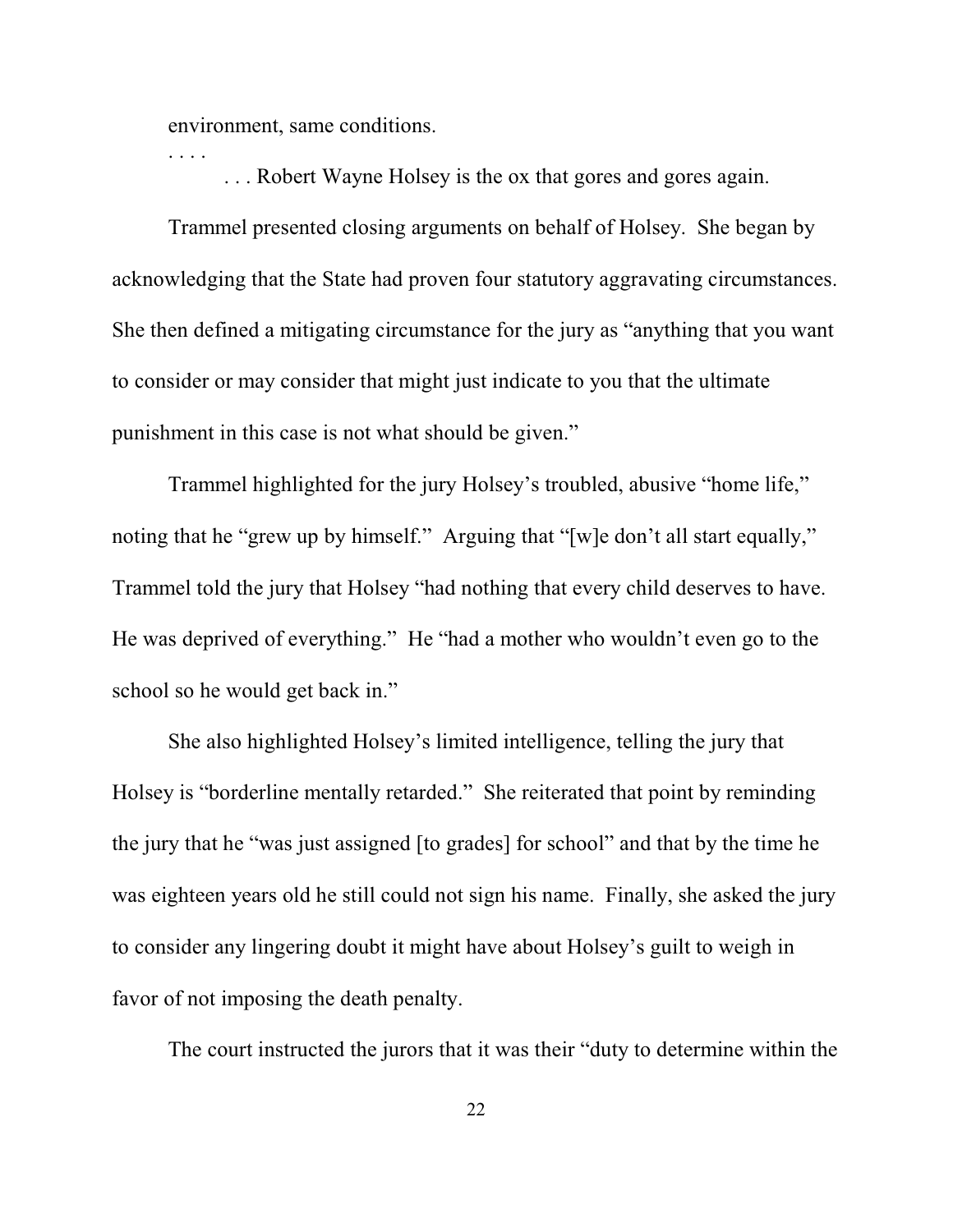limits prescribed by law what punishment [would] be imposed in this offense" and told the jurors that they were "authorized to consider all of the evidence received here in court in both stages of this proceeding presented by the State and the defendant." After deliberating for less than two hours, the jury returned a verdict finding that the State had proven four statutory aggravating circumstances and fixing Holsey's sentence at death for the malice murder conviction. The state trial court imposed that sentence for that conviction and also sentenced Holsey to life imprisonment for the armed robbery conviction.

On direct appeal the Georgia Supreme Court affirmed Holsey's convictions and the death sentence. Holsey I, 524 S.E.2d at 480. The court found, "considering both the crime and the defendant, that the sentence of death was neither excessive nor disproportionate to the penalties imposed in similar cases." Id. The United States Supreme Court denied Holsey's petition for a writ of certiorari, Holsey v. Georgia, 530 U.S. 1246, 120 S.Ct. 2695 (2000), and his petition for rehearing, Holsey v. Georgia, 530 U.S. 1297, 121 S.Ct. 17 (2000).

### II. STATE POSTCONVICTION PROCEEDINGS

After the Supreme Court denied certiorari, Holsey filed a petition for a writ of habeas corpus in Georgia state court raising thirteen grounds for relief. One of those grounds for relief, which is the only remaining ground at issue in this appeal,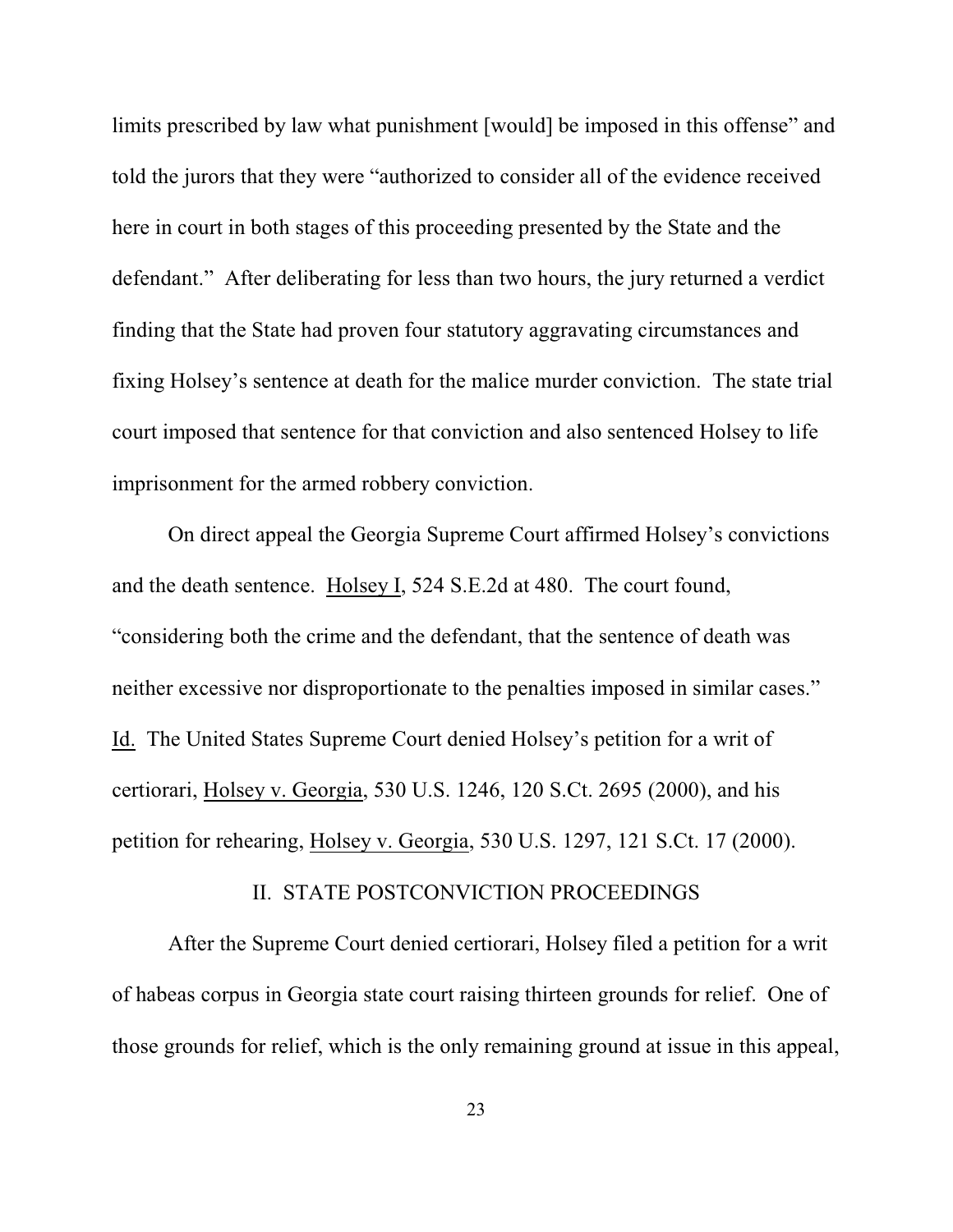was that his trial lawyers rendered ineffective assistance at the sentencing phase by failing to present enough mitigating circumstance evidence of his limited intelligence and of his troubled, abusive childhood.

The state collateral court held an evidentiary hearing on June 16–18, 2003, and December 8–9, 2003. Holsey called eight witnesses to testify: Dr. Mark Cunningham, Dr. Jethro Toomer, Brenda Trammel, Ronald Singer, Judge L.A. McConnel, Jr., Cathy Crawford, Regina Reeves, and Andrew Prince. He also submitted 224 exhibits, including the deposition testimony of nineteen people, the affidavits of fifty-two people, and his Department of Corrections records. The State called nine witnesses to testify: Dr. Thomas Sachy, Evelyn Luton, Dr. Kris Sperry, Mark Robinson, Sheriff William Masse, Jr., Fred Bright, Ricky Horn, Jimmie Baggett, and Howard Sills. The State submitted 220 exhibits.

The state collateral court vacated Holsey's death sentence, concluding that his trial lawyers had rendered ineffective assistance at the sentencing phase of Holsey's trial in regard to the presentation of mitigating circumstances evidence about his limited intelligence and his troubled, abusive childhood. Holsey II, No. 2000-V-604, at 82–83. The Georgia Supreme Court assumed that Holsey's trial lawyers had rendered deficient performance, but it reversed the state collateral court. The Georgia Supreme Court held that even if Holsey's trial lawyers were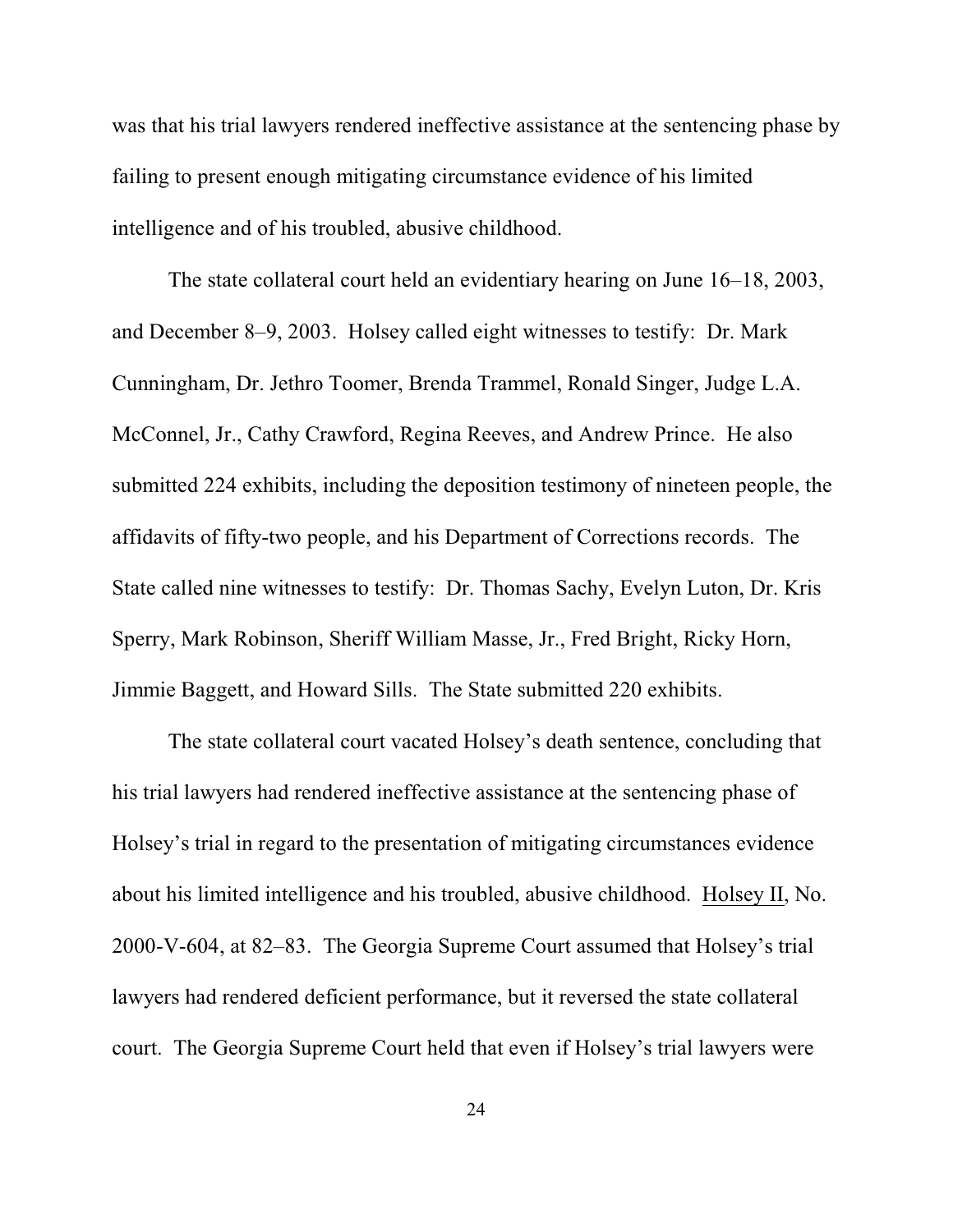deficient, Holsey had not shown that he was prejudiced by that deficiency. Holsey III, 642 S.E.2d at 60–62.

The State contends that Holsey's trial lawyers did present enough mitigating circumstances evidence at the sentencing phase. Because the Georgia Supreme Court's conclusion that Holsey was not prejudiced by his trial lawyer's assumed deficiencies was neither an unreasonable application of clearly established federal law nor based on an unreasonable determination of the facts, we will assume that Holsey's trial lawyers were deficient, as the Georgia Supreme Court did.

A. Mitigating Evidence Presented at the State Collateral Evidentiary Hearing

During the evidentiary hearing Holsey's collateral counsel called two witnesses to testify about his limited intelligence—Dr. Mark Cunningham and Dr. Jethro Toomer. They called his oldest sister, Regina Reeves, to testify about his troubled, abusive childhood. As additional evidence of his limited intelligence and troubled, abusive childhood, they submitted the deposition testimony of eight people and the affidavits of twenty-nine more. Holsey's collateral counsel also submitted some documentary evidence, including his Department of Corrections records.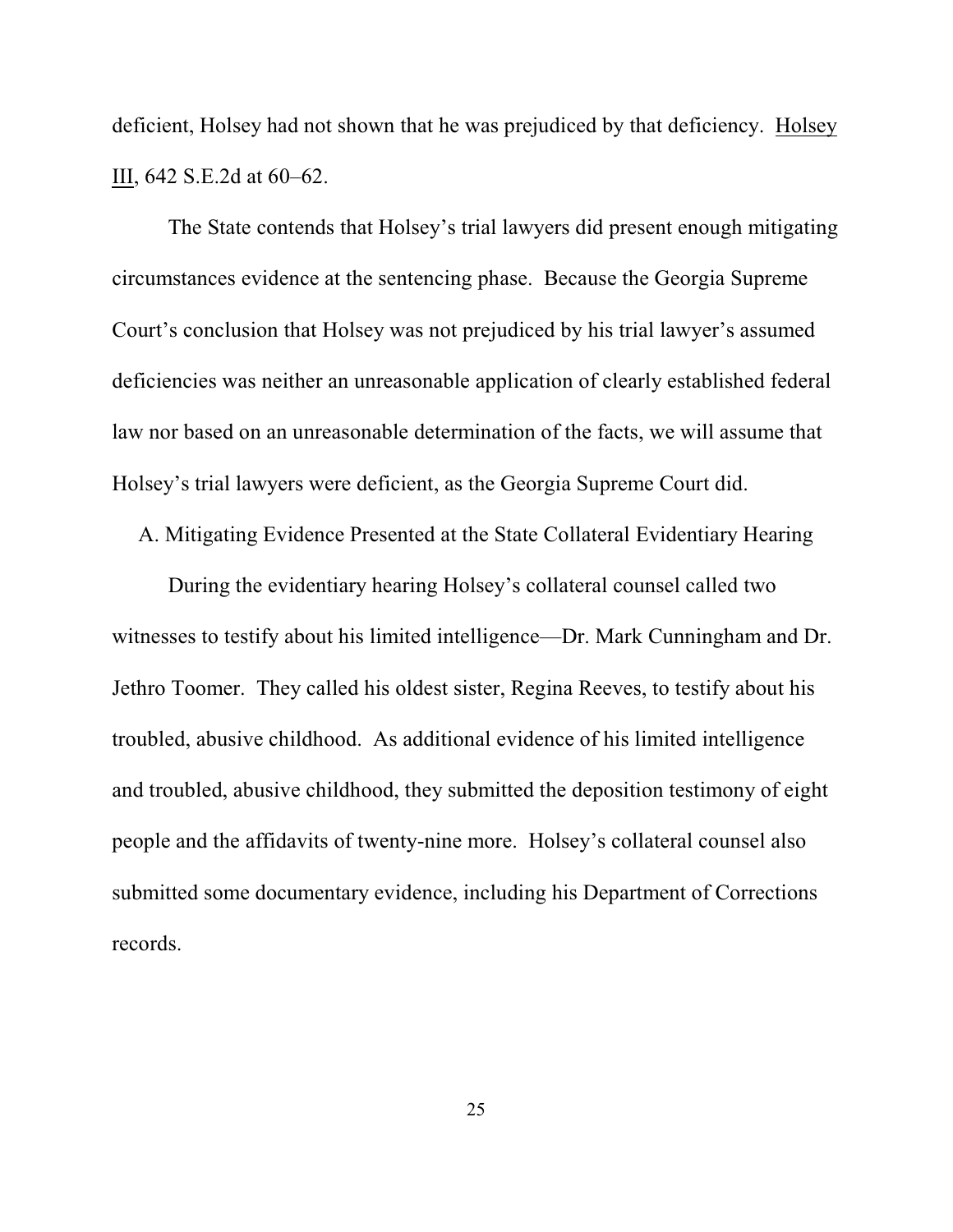### 1. Holsey's Witnesses

# a. Dr. Cunningham

The first witness to testify for Holsey at the evidentiary hearing was Dr.

Mark Cunningham, a clinical and forensic psychologist whom the court

recognized as an expert in those fields. He was hired to evaluate Holsey's

intellectual status and determine whether he is mentally retarded. 4

Dr. Cunningham gave his opinion that Holsey is mildly mentally retarded.

He explained that:

There's a broad misconception that the public has that somebody who's mentally retarded is slobbering and stuporous and can't fasten their clothes correctly and is unable to hold a job, could never learn to read or write at all. In other words, the popular notion of what it means to be mentally retarded in fact is more descriptive of somebody who is severely to moderately retarded. . . . And so there are broad misconceptions in the community about what it means to be mentally retarded and what somebody who's mildly mentally retarded can do or not do.

Dr. Cunningham's diagnosis of Holsey as mildly mentally retarded was

based on the definition of mental retardation in the Fourth Edition of the

Diagnostic and Statistical Manual of Mental Disorders. See Diagnostic and

Statistical Manual of Mental Disorders (4th ed. 2000) [hereinafter DSM-IV).

According to him, DSM-IV "is the diagnostic classification system that's utilized

<sup>&</sup>lt;sup>4</sup> Holsey also submitted Dr. Cunningham's written report on those topics.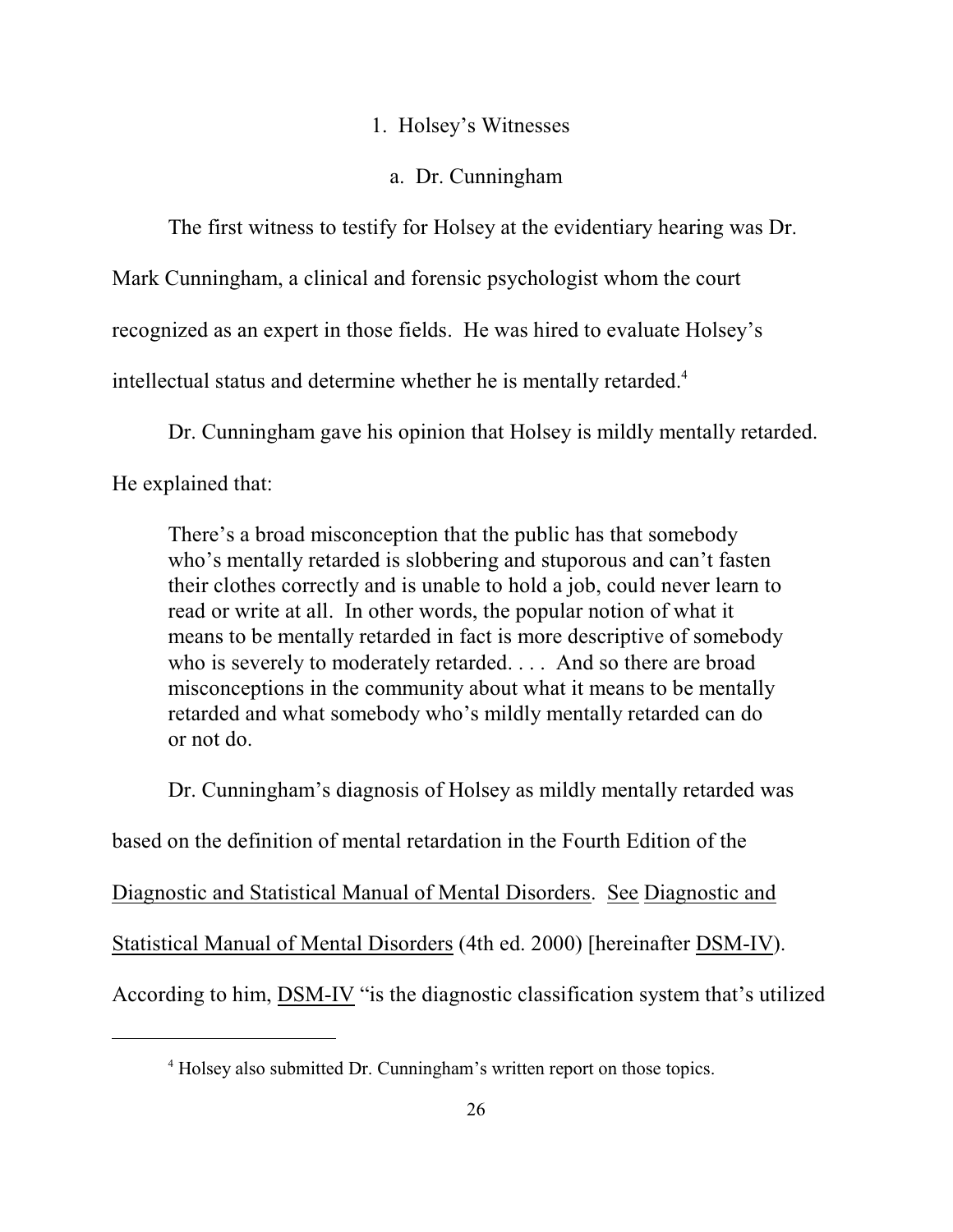by psychologists and psychiatrists so that [they] are all talking about the same disorder." Dr. Cunningham also explained that DSM-IV is accepted within his professional community, and its definition of mental retardation is consistent with the definition provided by the American Association of Mental Retardation, which is "an association that began in 1876 and represents the primary professional organization" concerned with mental retardation.

Dr. Cunningham testified that a diagnosis of "[m]ental retardation has three prongs to it."<sup>5</sup> The first is that the person must have intellectual abilities that are "significantly subaverage, which is defined as . . . an IQ score of approximately 70 or below." However, the DSM-IV and the AAMR recognize that "an IQ score of 75 and below [c]ould also qualify because, in fact, that may well represent a true IQ that's less than 70 with [an] error component taken into consideration."

 $<sup>5</sup>$  As stated in the DSM-IV: "The essential feature of Mental Retardation is significantly</sup> subaverage general intellectual functioning . . . that is accompanied by significant limitations in adaptive functioning in at least two of [ten] skill areas . . . . The onset must occur before age 18 years  $\dots$ ." DSM-IV, at 41.

Georgia similarly defines mental retardation as "having significantly subaverage general intellectual functioning resulting in or associated with impairments in adaptive behavior which manifested during the developmental period." Ga. Code Ann. § 17-7-131(a)(3); accord DSM-IV, at 41. In Stripling v. State, 401 S.E.2d 500, 504 (Ga. 1991), the Georgia Supreme Court explained that the "significantly subaverage intellectual functioning" factor of the mental retardation definition "is generally defined as an IQ of 70 or below." According to the court, however, "an IQ test score of 70 or below is not conclusive" because "an IQ score is only accurate within a range of several points, and for a variety of reasons, a particular score may be less accurate." Id.; accord Hill, 662 F.3d at 1341 n.6; see also infra pp. 30–31, 37.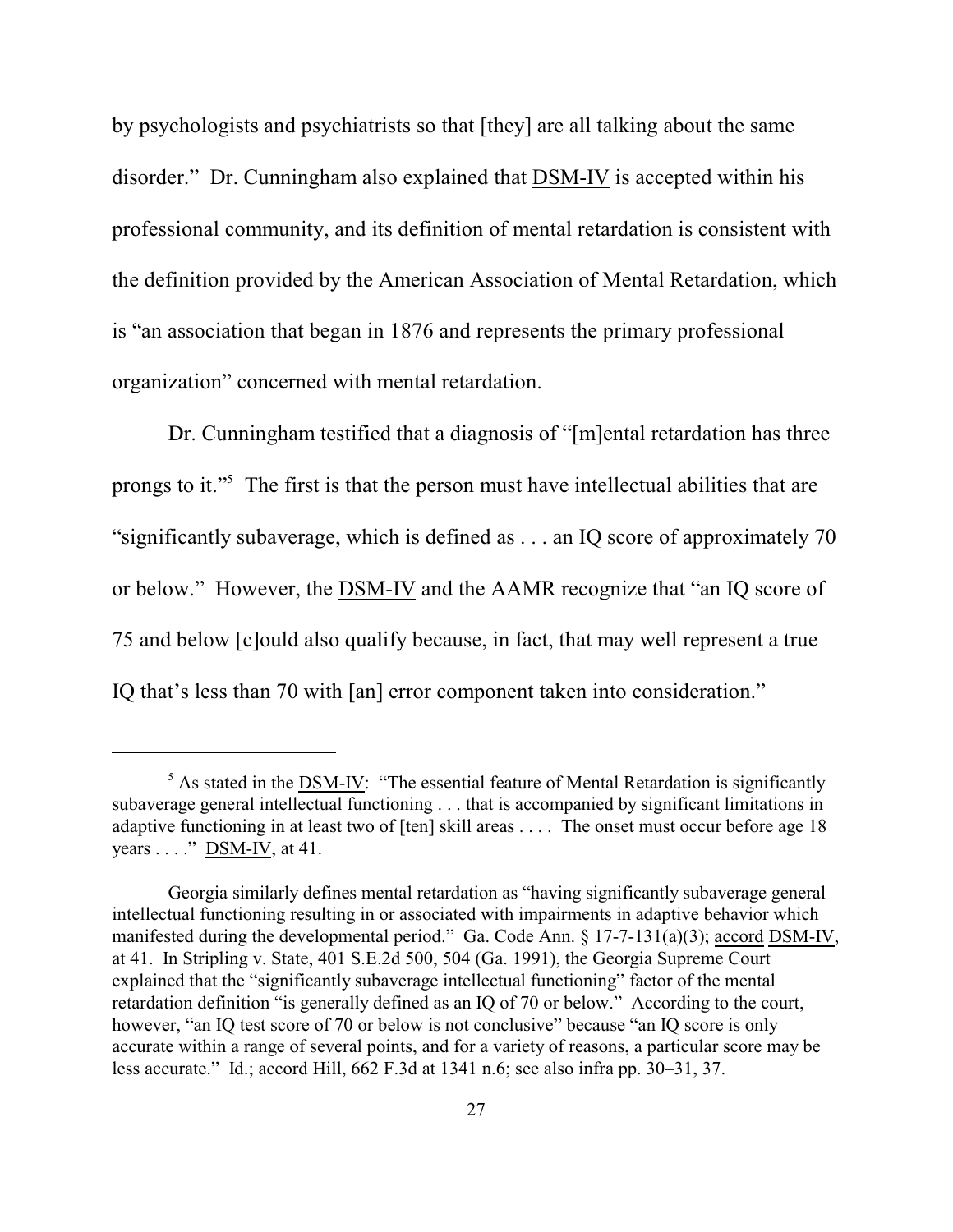The second prong of a mental retardation diagnosis is a significant impairment in adaptive behavior, which means significant impairment in at least two of ten adaptive behavior categories listed in the DSM-IV. Those ten categories are communication, self-care, home living, social interpersonal skills, use of community resources, functional academic skills, self-direction, work, leisure, and health and safety. According to Dr. Cunningham, there are two standardized tests an evaluator can administer to determine whether someone has a significant impairment in adaptive behavior: the Vineland Social Maturity (or Adaptive Behavior) Scales or the AAMR's Adaptive Behavior Scales.<sup>6</sup> Dr. Cunningham described those tests:

Typically, the adaptive behavior scales use a respondent who has had close observation of the individual . . . , you're talking to [someone] who has had experience observing this person in various roles and in intimate daily life activities over an extended period of time. And you then query this person in a very detailed sort of way, following the questions that are laid out in the scale about what this person can do or is not able to do.

Dr. Cunningham also explained that an evaluator can "get information on an anecdotal basis by interviewing or getting depositions from a broad variety of

 $6$  Dr. Cunningham explained that the Vineland Scales "provide<sup>[]</sup> information about how [the patient] compares to community members as opposed to individuals that are mentally retarded." He also said that the AARM Scales "provide information about how [the patient] compares to other individuals who are developmentally disabled, to other people that are mentally retarded."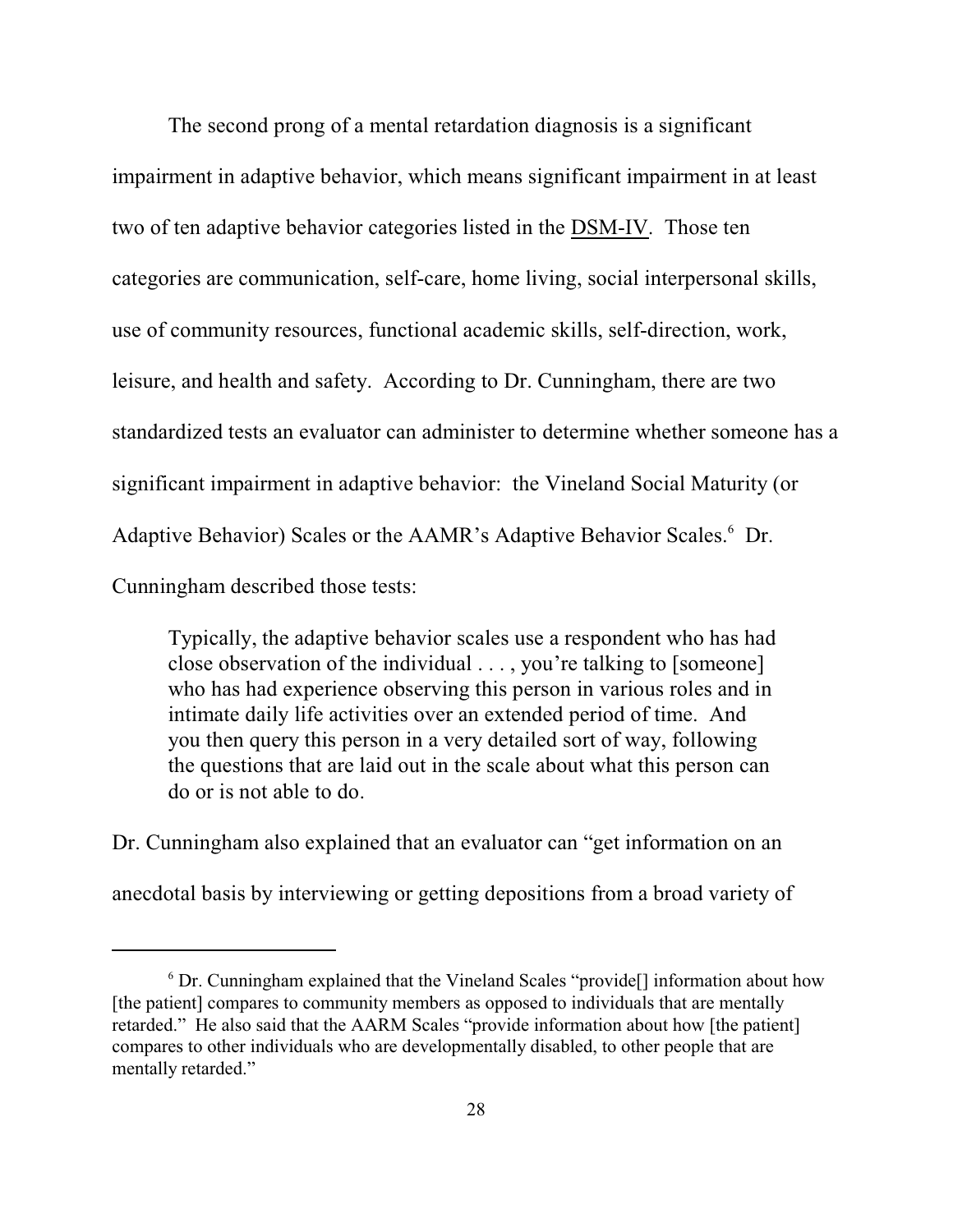third parties, and that provides additional information about somebody's adaptive behavior capabilities."

The third prong of a mental retardation diagnosis is that there must be "the onset of mental retardation before the age of eighteen." Dr. Cunningham explained that there are degrees of mental retardation. "The highest functioning level of mental retardation is called mild mental retardation[, which is] a misnomer because there's nothing mild about this condition. It's a catastrophic disability."<sup>7</sup> According to Dr. Cunningham, mild mental retardation represents an IQ score from 50 to about 70 or 75. Below it is moderate (IQ of 40 to 55), severe (IQ of 20 to 40), and profound (IQ of 20 or below) mental retardation.

DSM-IV, at 43.

Unlike Dr. Cunningham, the  $\overline{DSM-IV}$  does not describe mild mental retardation as "a catastrophic disability." According to the part of the DSM-IV that Holsey's collateral counsel submitted into evidence at the evidentiary hearing:

Mild Mental Retardation is roughly equivalent to what used to be referred to as the educational category of "educable." This group constitutes the largest segment (about 85%) of those with the disorder. As a group, people with this level of Mental Retardation typically develop social and communication skills during the preschool years (ages 0–5 years), have minimal impairment in sensorimotor areas, and often are not distinguishable from children without Mental Retardation until a later age. By their late teens, they can acquire academic skills up to approximately the sixth-grade level. During their adult years, they usually achieve social and vocational skills adequate for minimum self-support, but may need supervision, guidance, and assistance, especially when under unusual social or economic stress. With appropriate supports, individuals with Mild Mental Retardation can usually live successfully in the community, either independently or in supervised settings.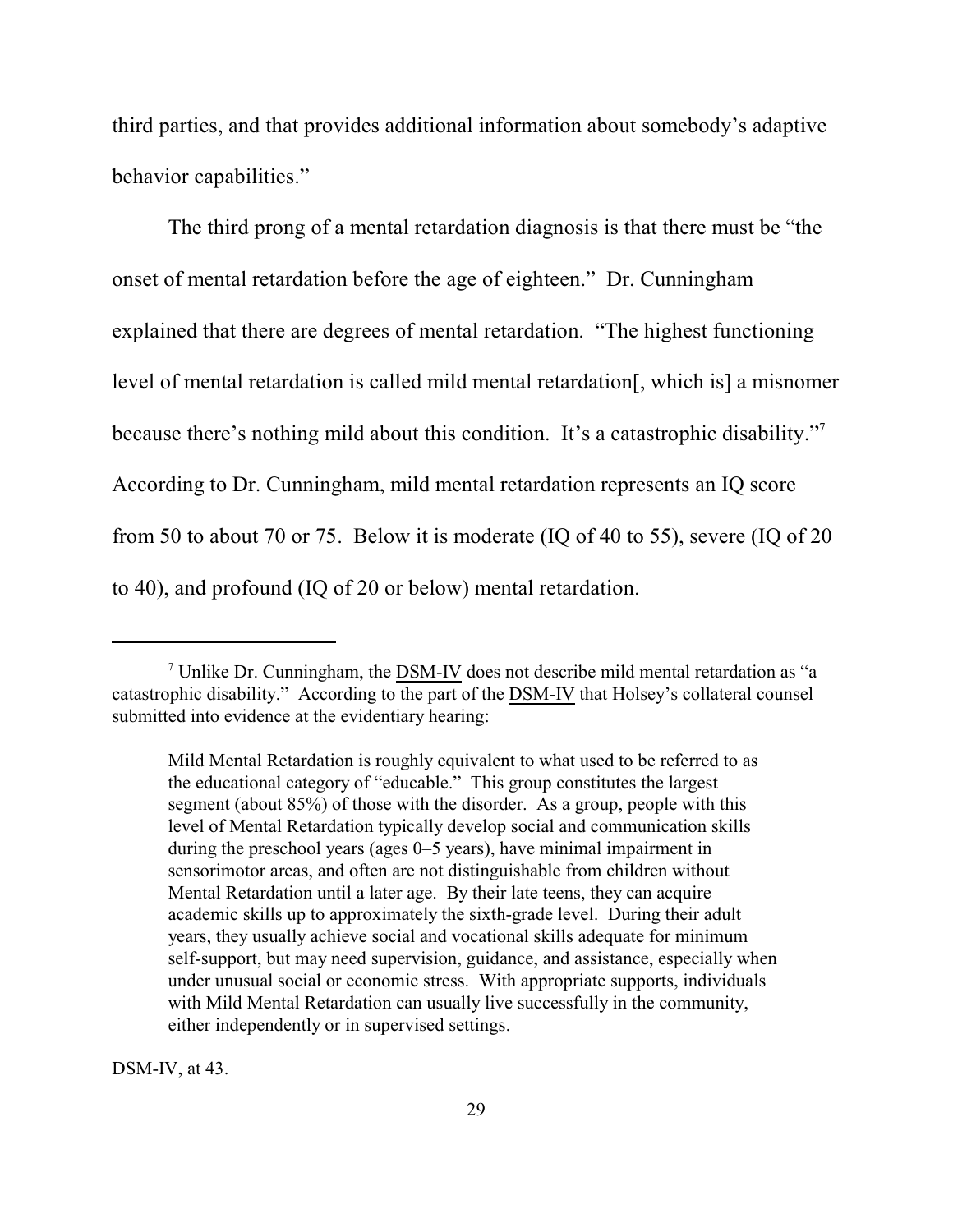To perform his evaluation of Holsey, Dr. Cunningham reviewed "a very large set of records," which included the results of IQ tests that Holsey had taken in the past; deposition testimony; sworn affidavits;<sup>8</sup> arrest records; and school, Department of Corrections, and other institutional records. Dr. Cunningham also administered to Regina Reeves, Holsey's sister, the Vineland Adaptive Behavior Scale and the AAMR Adaptive Behavior Scale. He used Reeves because he believed that she is "the most reliable and functional member of [Holsey's] family."

Dr. Cunningham testified that Holsey satisfied the first prong of the mental retardation test. He reviewed three IQ tests that Holsey had taken, one in 1980, when he was fifteen years old; one in 2001, when he was thirty-six years old; and one in 2003, when he was thirty-seven years old.Holsey scored a 70, 69, and 71 on those tests. According to Dr. Cunningham, because Holsey took those tests across a twenty-three-year period, the clustering of his IQ score within three points showed "an extraordinarily reliable demonstration of his actual intellectual capability."

<sup>&</sup>lt;sup>8</sup> Dr. Cunningham reviewed affidavits, which Holsey also submitted into evidence during the evidentiary hearing, from the following people: Essie Anderson, Donald Foster, Sandra Francis, Mary Havior, Belinda Hawkins, Angela Holsey, Demetra Holsey, Henry Holsey, Jr., Annie Howard, Rosa Ingram, Ferrlando Jones, Thomas Lee, Billy McGriff, Louvenia Melchor, Lelia Powell, Sonya Rooks, Sara Simcox, Hugh Tucker, Robert Warner, Freda Webb, Dr. Herbert Eber, and Holsey's mother.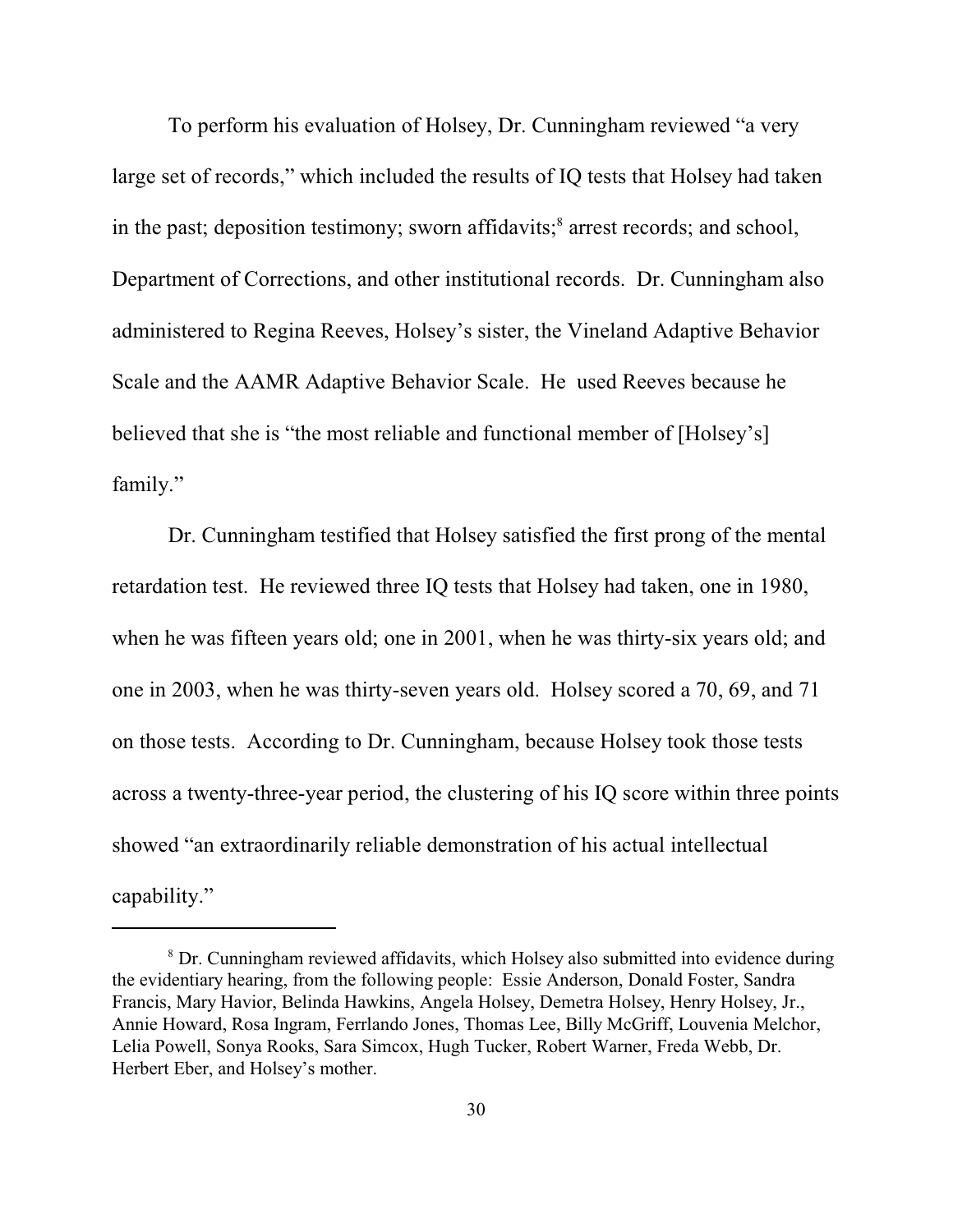Dr. Cunningham also testified that Holsey was "significantly impaired" in eight of the ten adaptive behavior categories: communication, home living, social interpersonal skills, use of community resources, functional academic skills, selfdirection, leisure, and health and safety. He also noted that Holsey's global adaptive behavior functioning is "in the eight year old range." And based on Holsey's score on the 1980 IQ test and other anecdotal evidence, Dr. Cunningham testified that there was an onset of mental retardation before Holsey turned eighteen. For those reasons, Dr. Cunningham testified that Holsey is mildly mentally retarded, "which . . . does not reflect a mild disorder, but rather the mild end of a continuum of severe disability."

### b. Dr. Toomer

The next witness Holsey's collateral counsel presented was Dr. Jethro Toomer, a forensic psychologist whom the court recognized as an expert in that field. $9$  He testified that, in December 2001 when Holsey was thirty-six years old, he performed a psychosocial evaluation on Holsey to determine whether Holsey is mentally retarded.<sup>10</sup> As part of that evaluation, Dr. Toomer administered the  $2001$ 

<sup>&</sup>lt;sup>9</sup> Holsey also submitted Dr. Toomer's written report.

<sup>&</sup>lt;sup>10</sup> According to Dr. Toomer:

<sup>[</sup>A] [p]sychosocial evaluation is . . . a kind of history taking. It's a semistructured interview where the individual is asked a series of questions regarding his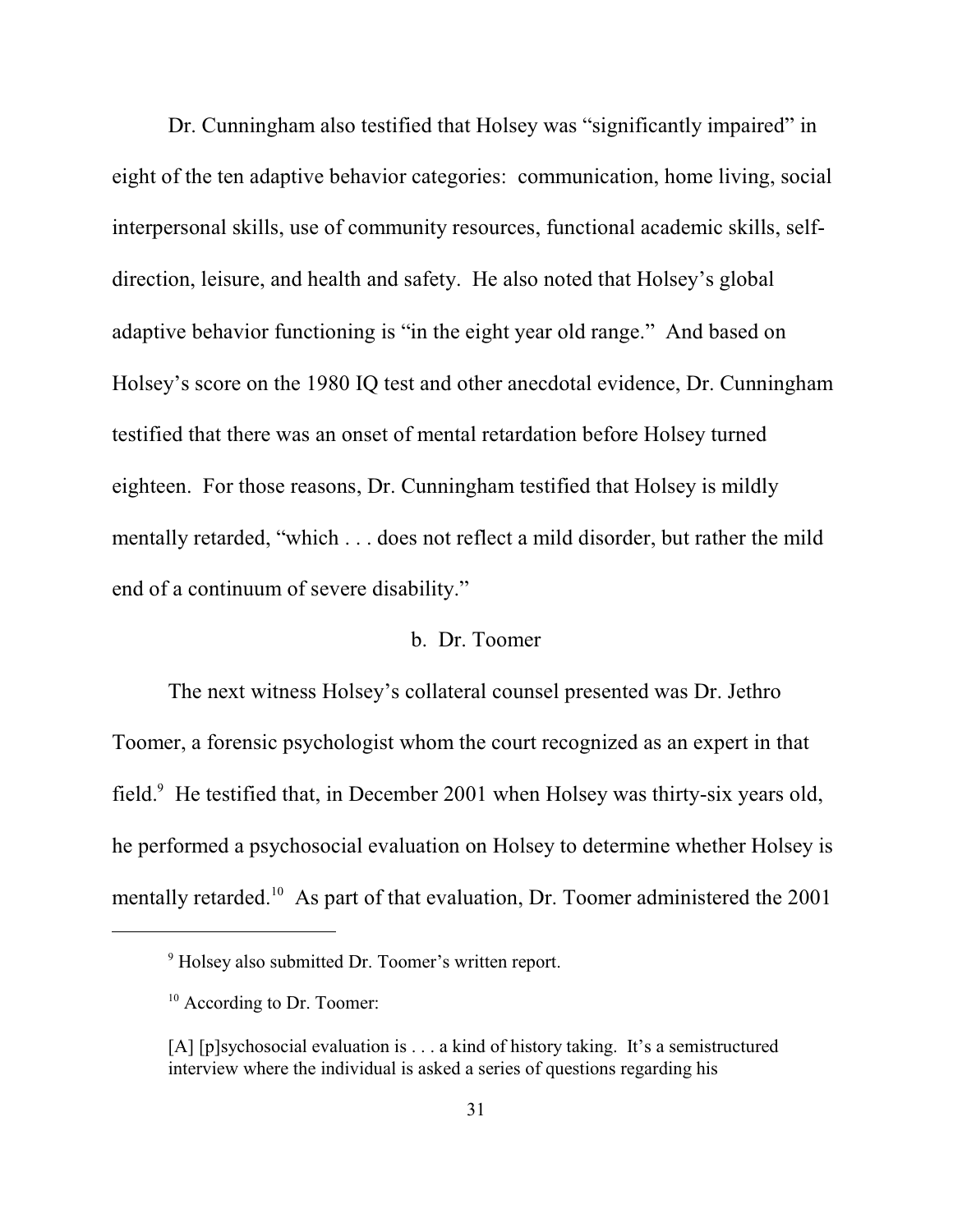IQ test on which Holsey scored a 69 and administered a WRAT "to assess overall achievement functioning as it relates to a particular grade level." On the WRAT that Dr. Toomer gave him, Holsey scored equal to the fifth-grade level in reading and spelling, and equal to the fourth-grade level in math.

Dr. Toomer testified that he reviewed "several things," including Holsey's school records and "affidavits filed by a variety of family members and people who knew him during his developmental years." He also interviewed Reeves and administered to her the Scales of Independent Behavior, Revised. Based on all of that information, Dr. Toomer testified that Holsey shows "deficits in a variety of" adaptive behavior categories and that there is some evidence that he suffered an onset of mental retardation before turning eighteen. In Dr. Toomer's opinion Holsey is mentally retarded.

### c. Regina Reeves

Holsey's collateral counsel called his oldest sister, Regina Reeves, to testify about his childhood. The first part of her testimony was about Holsey's

developmental history from birth up to the present time. And as part of that information getting, the individual is observed regarding his overall presentation, clinical presentation, intellectual and cognitive presentation, how the person responds to questions asked, [and] how the individual processes information. All that is part of the observational piece that occurs in conjunction with the taking of the psychosocial history.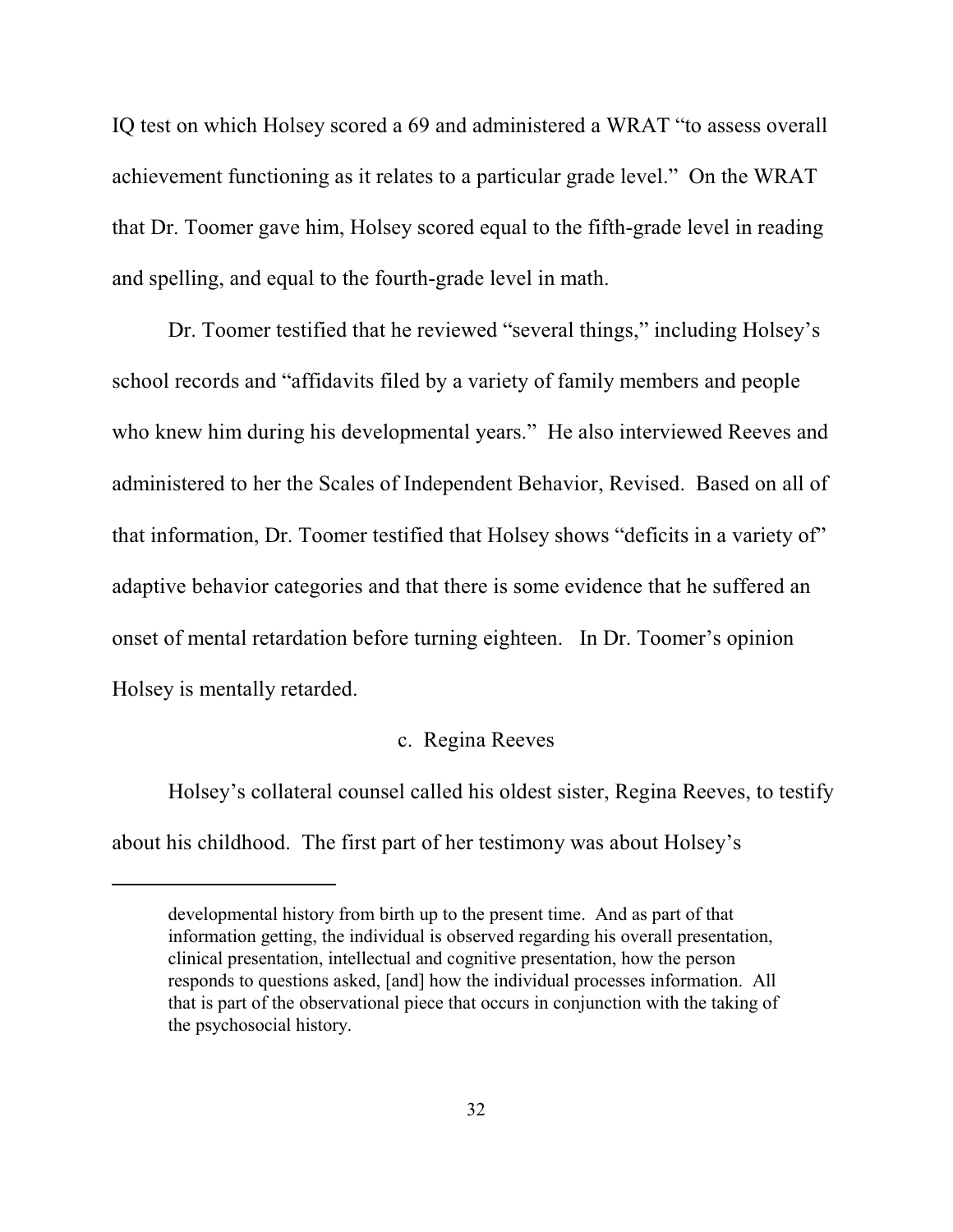upbringing in Detroit. She testified that Holsey often saw their mother and father fight, "[s]ome physical; a lot of verbal." One time their father hit their mother with the handle of a broom or a mop, and another time their mother set a milk carton and a newspaper on fire and threw them on top of their father, who was confined to a wheelchair.

Reeves also testified about Holsey's life after their mother moved him and his siblings back to Milledgeville. According to Reeves, their mother suffered from psychological problems, including "depression and some other stuff," and the family lived in a "horrible" economic situation as their mother struggled to earn enough money to provide for the family. Before she went on welfare, their mother earned money by working long hours in cafeterias, babysitting, and cleaning other people's homes. Because their mother worked so much, Reeves "more or less played the role as the mother."

Reeves testified that the family did not always have enough food to eat. Their mother gave eating priority to Holsey's two younger sisters. Reeves testified about a time when Holsey "got up the nerve to ask for something else to eat and [his mother] made him eat, you know, everything that was left in the pot, the [chicken] bones, the rice, the chicken, everything."

Reeves said that their mother was hard on her children, especially the oldest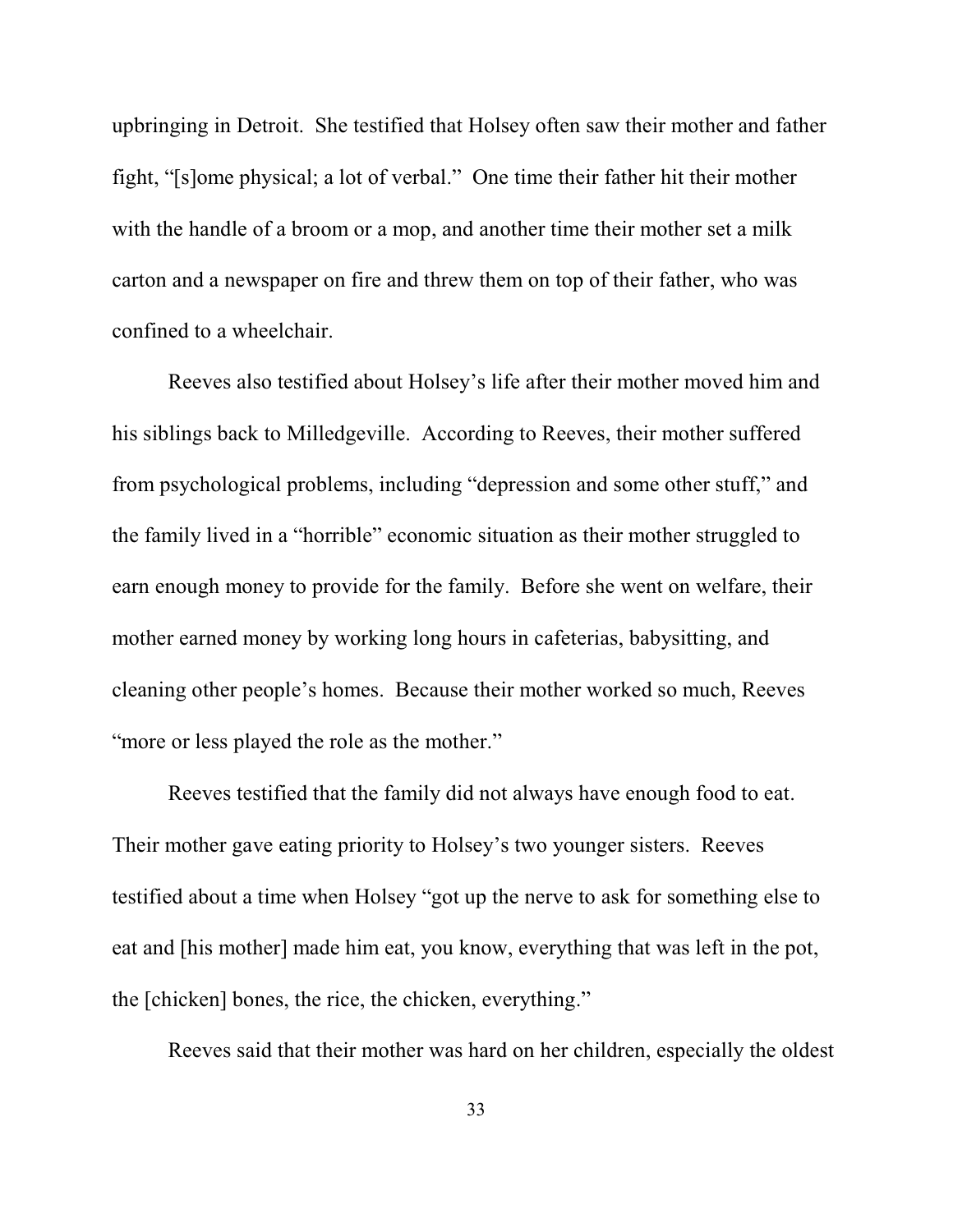three: Reeves, Angela, and Holsey. For example, she was often in a bad mood and regularly spoke negatively about their father.When Reeves, Angela, and Holsey realized that she was in a bad mood, they would try to hide but often with little success. As a result, they suffered a lot of verbal and physical abuse.

Reeves described Holsey as "always quiet, nervous, and small" and said that he stuttered "really bad" until he was "[w]ell into his twenties." Instead of trying to build up Holsey's self-confidence or getting him help for his stuttering, their mother would berate and make fun of him. She told him that "he was just like his no-good-ass daddy" and that "he was going to be a punk and a sissy." And she told him that he had a "can't talk ass" and that he couldn't "talk worth a shit." She would also "curse[] out [and] humiliate[]" her son. Reeves said that although Holsey wet the bed until he was thirteen years old, his mother never took him to the doctor or tried to help him with that problem.

Reeves testified that "[i]t wouldn't take much of anything" to set their mother into a violent rage, and she provided examples of the physical abuse Holsey and Angela suffered. According to Reeves, their mother would beat her children "[s]ometimes daily, every other day," and that sometimes she beat them outside of the home, "[i]n the yard, on the porch[,] [Holsey] got beaten on the corner . . . right there near our house." Reeves said that their mother would beat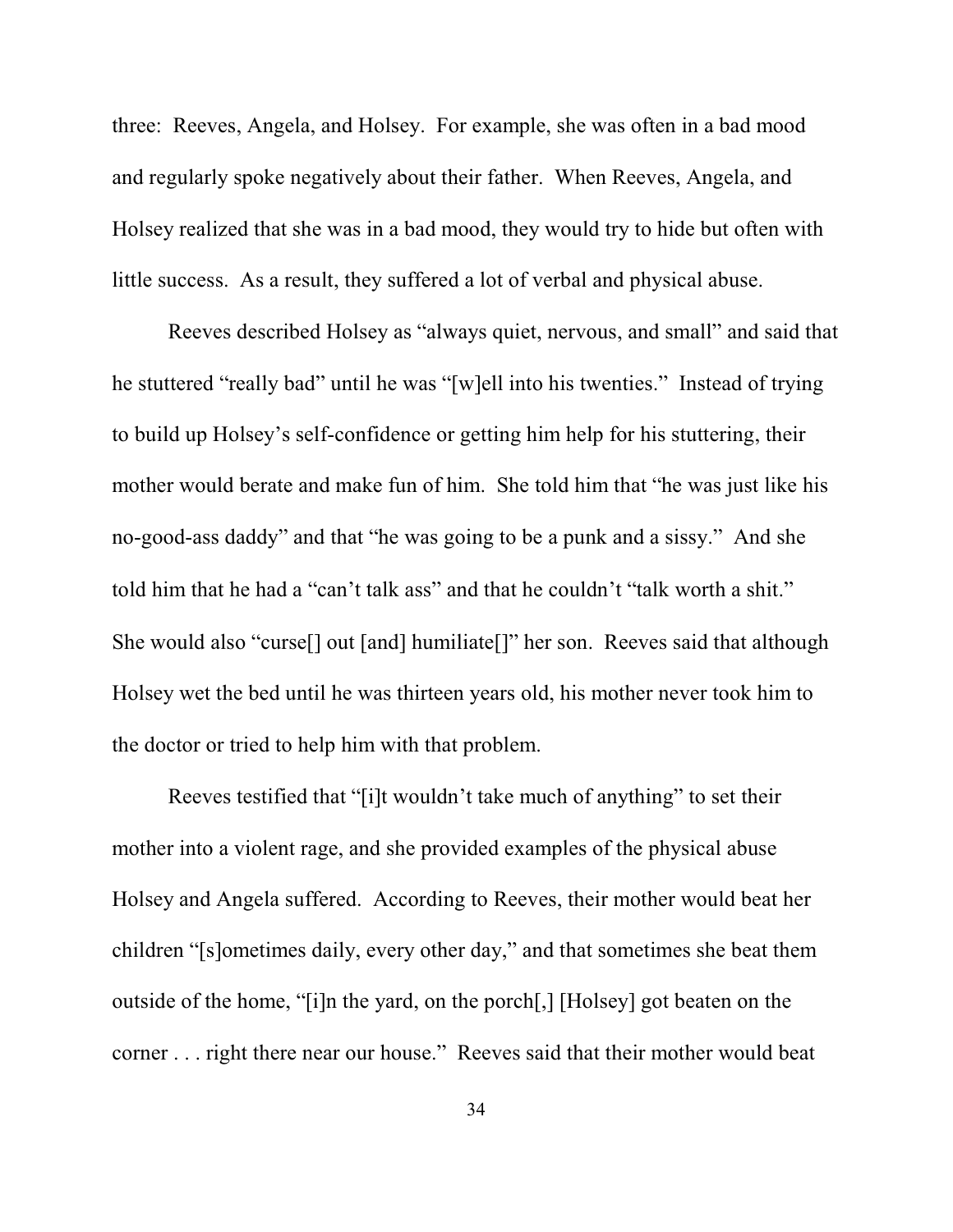Holsey with extension cords, shoes, and a broom, and would hold his head under the bathtub faucet as he struggled and cried. She said that those beatings left permanent scars on his body.

Testifying about a specific beating, Reeves recounted:

[O]ne night in particular[, when Holsey was twelve or thirteen,] my mother waited because she knew [he was going to wet the bed] that night. And the mattresses were cheap, and everything, so when he peed the bed you could, the water went right through. And when she heard it she woke him up out of his sleep with an extension cord.... Just beat him with the extension cord and made him go wash up and, you know, clean up the mess.

Reeves also testified that Holsey witnessed his mother abuse his sister Angela in a particularly brutal way on two occasions. On one occasion, she intentionally burned Angela using a wall heater, and on the other, she beat Angela to the point that Angela was unconscious and Reeves and Holsey "thought she was dead."

Reeves stated that Holsey had never lived on his own and that he could not do household chores, like "taking care of things or cleaning up." She also thought that Angela had influenced Holsey's behavior. According to Reeves, Angela had been in prison a number of times, has psychological problems, and was institutionalized as a juvenile. Angela began getting in trouble when she was "really small," and she and Holsey would often get into trouble together. But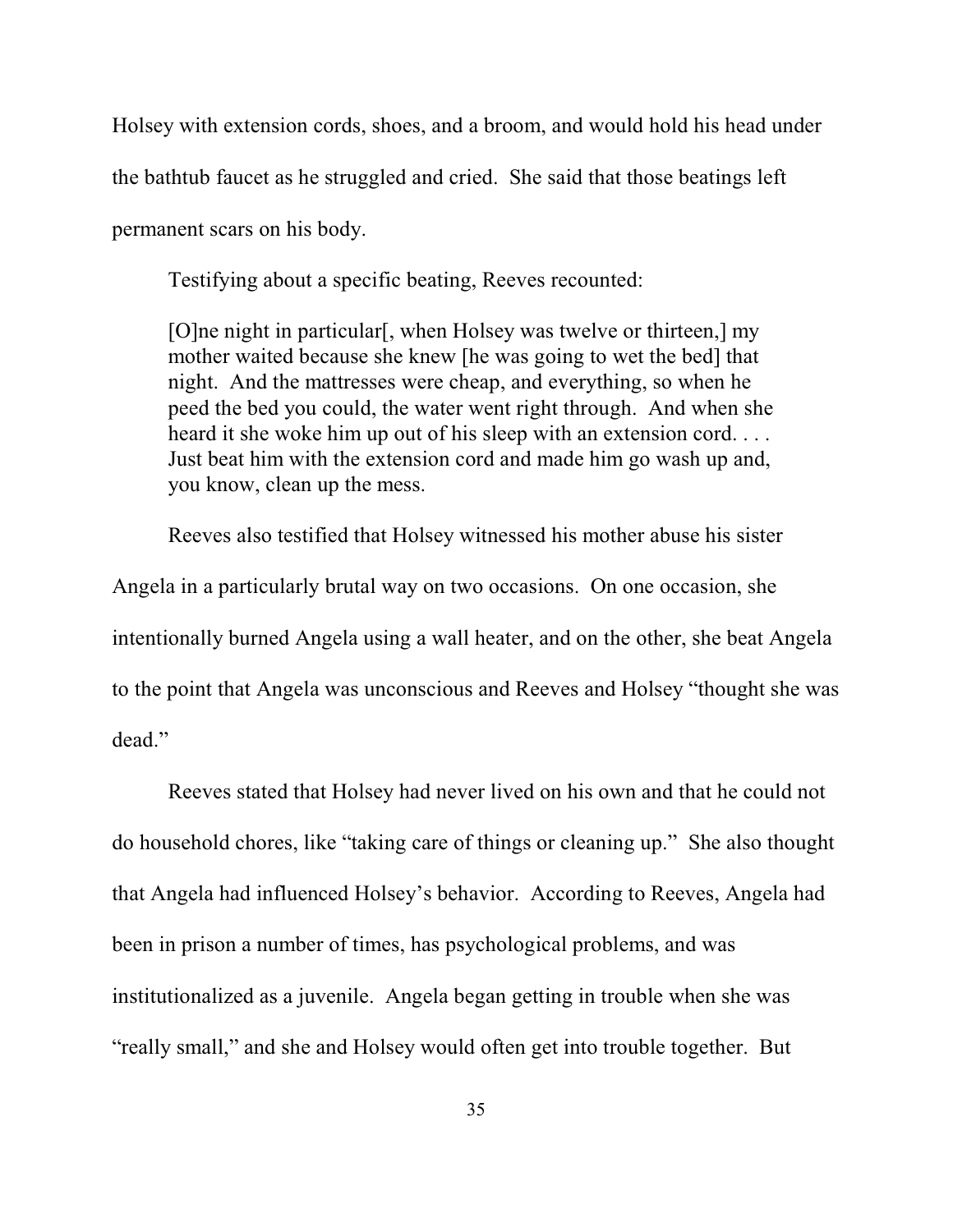Reeves believed that Angela was always the leader and Holsey sometimes got into trouble because of things that Angela had done. Holsey rarely told on Angela and would sometimes cover for her. Reeves stated that after Holsey got out of prison for his robbery conviction and then for his probation violation, he moved in with Angela, which Reeves thought was not a good idea "[b]ecause of how [Angela] lived her life, the people that she had there," and "the influence that she would have over him."

## 2. The Depositions and Affidavits

### a. Dr. Marc Einhorn

Holsey's collateral counsel submitted into evidence the deposition testimony and the written report of Dr. Einhorn, a clinical psychologist who had actually been hired by the State in connection with the collateral proceeding to evaluate whether Holsey is mentally retarded. Dr. Einhorn testified that, in conducting his evaluation of Holsey, he did two things. First, he interviewed Holsey in person and administered psychological testing on April 24 and 25, 2003. Second, he reviewed the records that Holsey and the State provided him, which his written report states are the same records that Dr. Cunningham and Dr. Toomer reviewed in conducting their evaluations.

During the interview, Holsey told Dr. Einhorn that he had begun reading in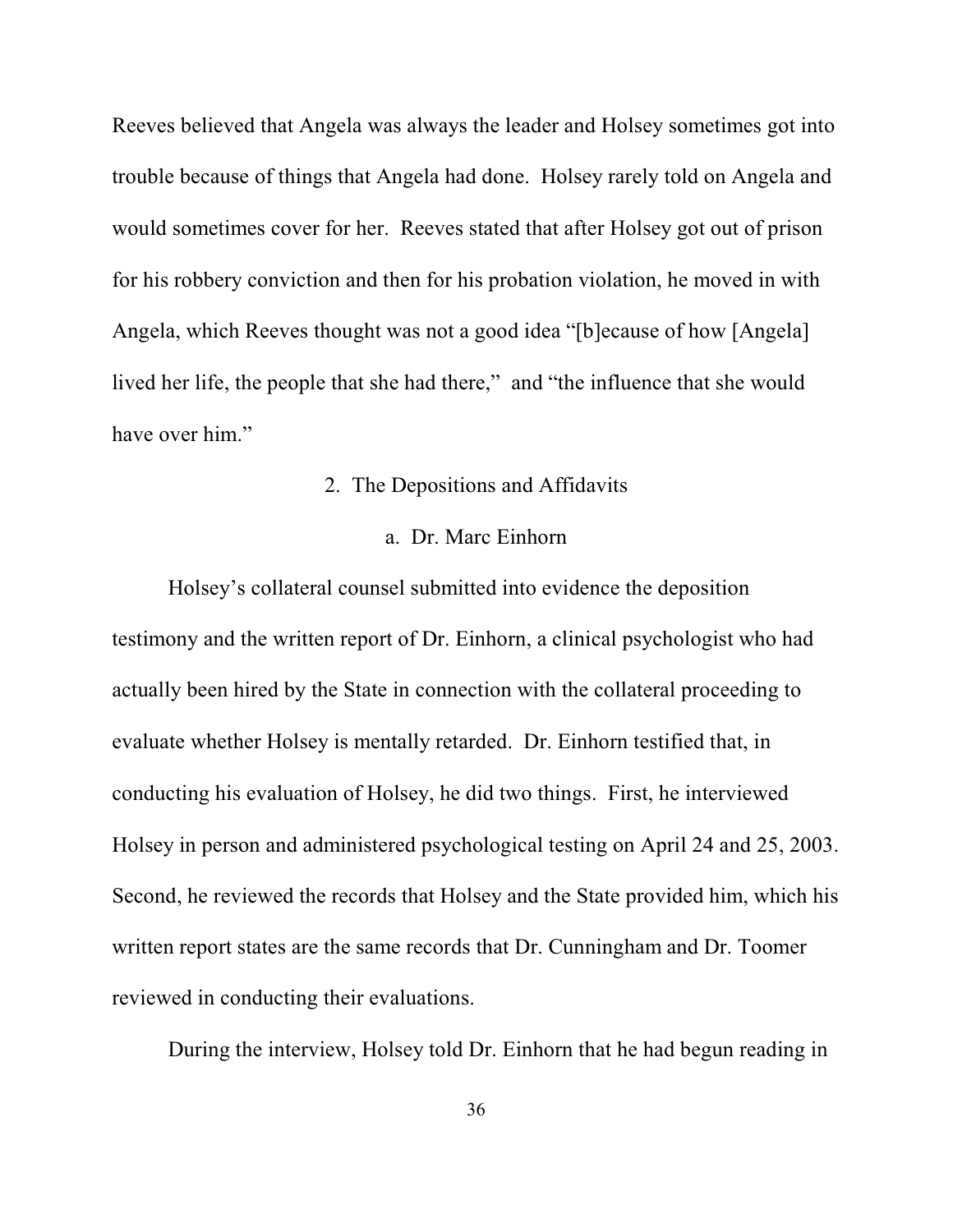prison and that he read books, including the Bible, although he did not read every day. In his report, Dr. Einhorn summarized the interview: "[C]ommunication adequate. Thought processes were coherent, logical, and goal directed. He did not ask any questions during the examination . . . ."

Dr. Einhorn administered to Holsey an IQ test and a WRAT. On the IQ test, Holsey scored a 71. On the WRAT, he scored in the first percentile (fourth-grade level) in reading and in the fourth percentile (fifth-grade level) in spelling and math.Based on that psychological testing, Dr. Einhorn testified that Holsey met the first prong of the DSM-IV definition of mental retardation.

Dr. Einhorn also testified that Holsey shows significant deficits in some adaptive behaviors, which is the second prong of the DSM-IV diagnosis for mental retardation. He explained, however, that those deficits and Holsey's low test scores were not due to mental retardation. Instead, he reported that "cultural deprivation, alcohol abuse, [and] low average to borderline intellect" likely caused "Holsey's below average test scores and poor overall adjustment to life."<sup>11</sup>

 $<sup>11</sup>$  On the subject of causation, Dr. Cunningham testified that cultural deprivation is not</sup> inconsistent with mental retardation. He explained:

Mental retardation is independent of cause. And so whether or not your hardware was permanently stunted because you didn't get proper nurturance as a baby, because you were neglected or abused or were impoverished or ate lead paint or were dropped on your head, whatever it is that compromised this hardware in a permanent way, all of that is called mental retardation.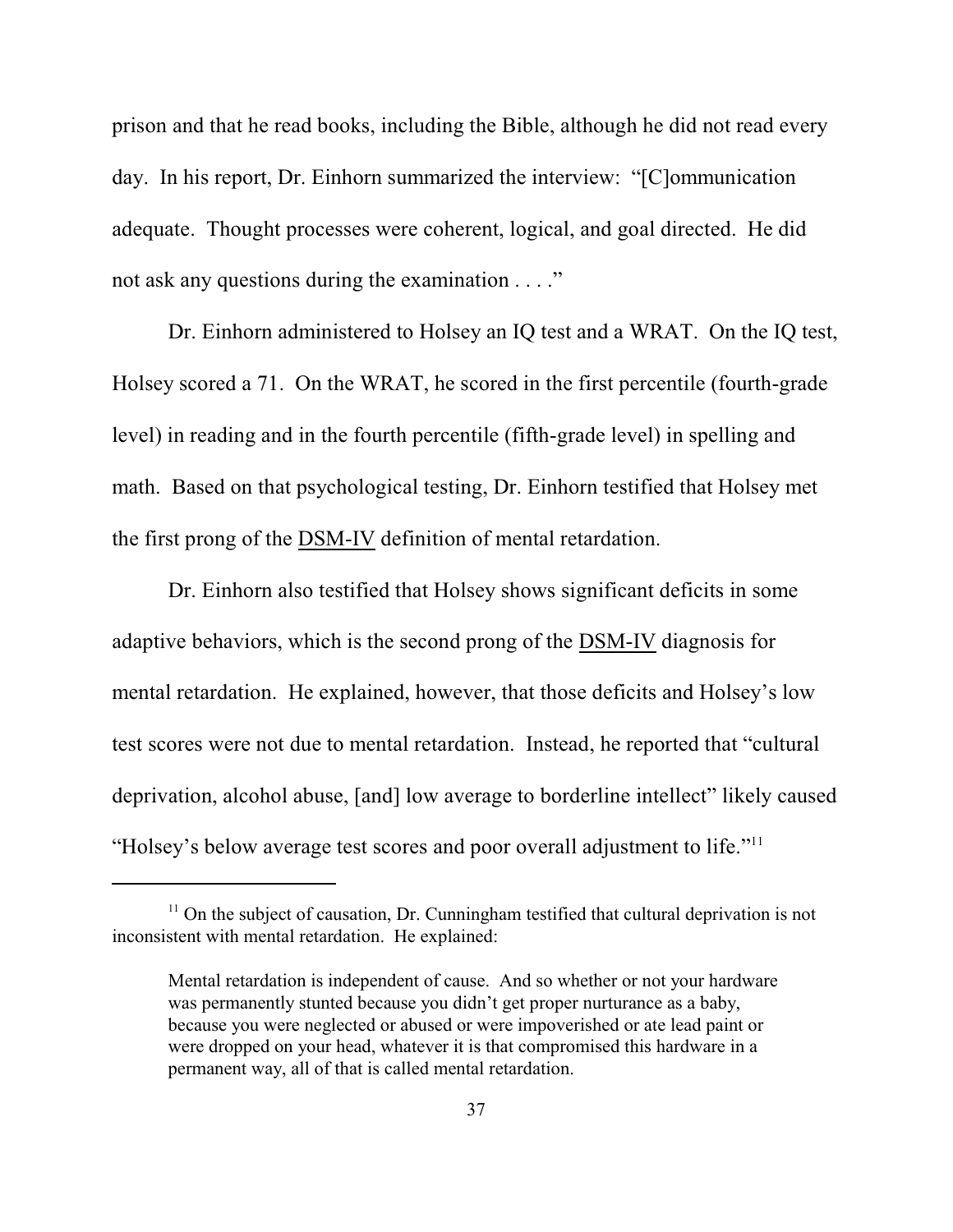Testifying at deposition, he explained his opinion:

He's neglected, he's abused, he drinks, he does poorly in school, he gets into trouble, he starts hanging out with the wrong people, and it's all pretty predictable. He doesn't get into lockstep with the mainstream.

He never had the advantages of what most of us would have . . . . He was culturally deprived. He was psychologically deprived. He didn't have anything. He was a victim of his circumstances. He didn't have proper parenting. He didn't have proper food. He didn't have a proper education. He didn't have a father figure at all. He didn't have really anything.

. . .

. . .

[H]e's essentially borderline to low average [in intellectual functioning]. If you throw into the equation alcohol abuse [beginning at an early age], his terrible conditions he grew up in, practically anyone would make a poor adjustment to life . . . .

In his written report, Dr. Einhorn noted other evidence that was inconsistent

with a mental retardation diagnosis:

Mr. Holsey's mother denied any delays of developmental milestones and these would be expected in true mental retardation. . . . [T]here is no history of special education placement. Despite his difficult childhood, he managed to learn basic skills that surpassed the expectancy of mentally retarded individuals. For example, in 1996, on the Wide Range Achievement Test[,] he obtained a high school level score in arithmetic . . . . This included the ability to calculate percentiles. This performance is well within normal limits. . . . Additional contraindications of subnormal intelligence are seen in the transcripts of telephone calls to his sister, report of his playing poker, and his [sophisticated responses to disciplinary actions] while incarcerated.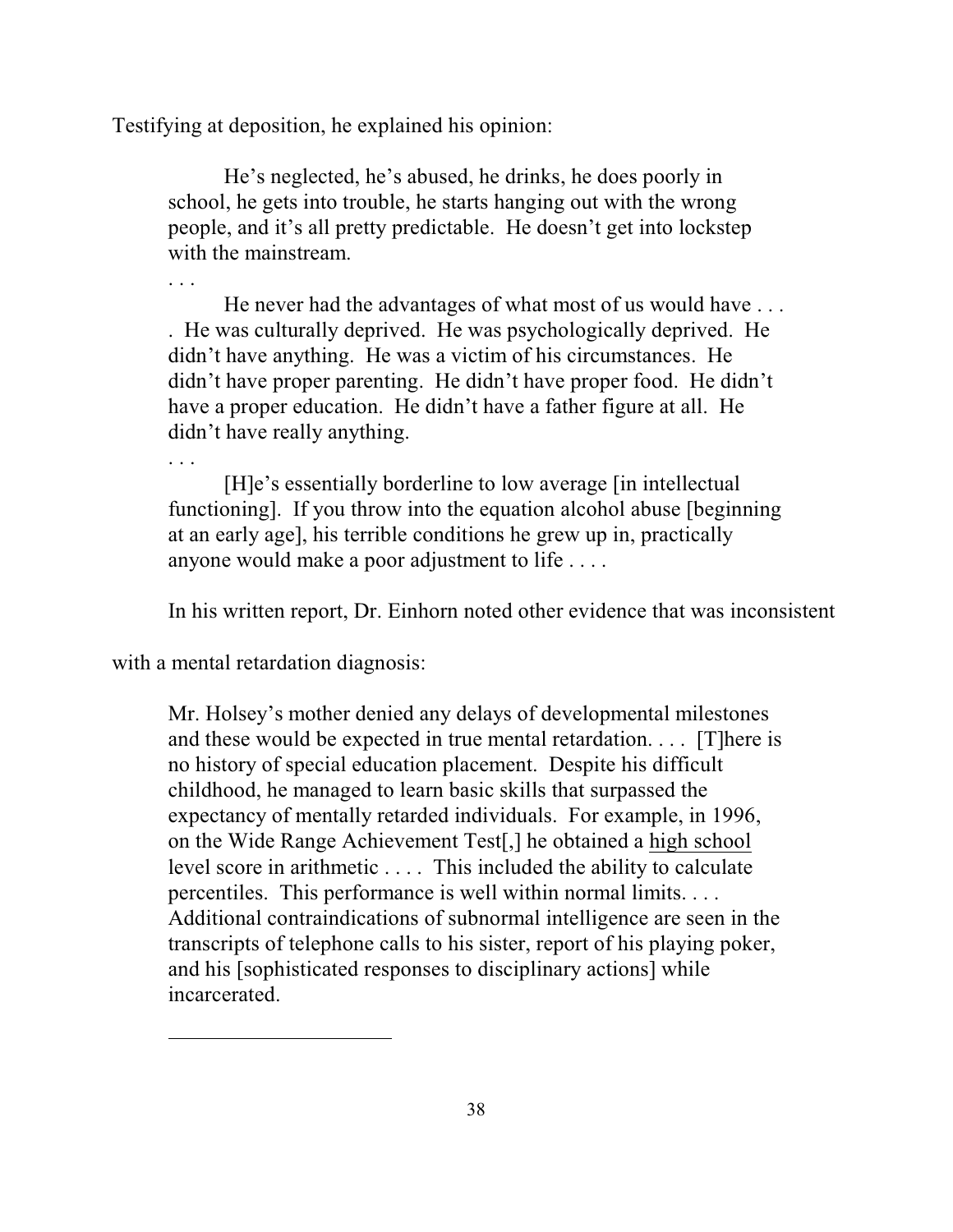Dr. Einhorn also highlighted that, as a Pizza Hut employee, Holsey was an "excellent" dishwasher although he was a poor pizza maker because he could not read ingredients, and that while in prison "he earned the level of trustee and was allowed to drive a truck." Dr. Einhorn pointed out that, in telephone conversations with Reeves, Holsey "used vocabulary that was well above a mentally retarded vocabulary." He also testified, "Mentally retarded people don't play poker or at least don't understand enough to play poker."<sup>12</sup>

# b. Dr. Shapiro

Holsey's collateral counsel submitted the deposition testimony of Dr.

Shapiro. He is a psychologist whom Holsey's trial lawyers had hired about two or

three months before the trial to perform a general assessment, a general

psychological assessment, and an assessment of Holsey's intellectual, academic,

 $12$  Dr. Cunningham criticized Dr. Einhorn's reliance on the purportedly contradictory evidence. For example, he testified that Dr. Einhorn should not have relied on Holsey's mother's statements that Holsey did not have delays in developmental milestones. First, according to Dr. Cunningham, the DSM-IV recognizes that mildly mentally retarded children may not have any developmental delays, and second, Holsey's mother is a poor source of information because she "is mildly mentally retarded or borderline intelligent herself." He also criticized reliance on the 1996 WRAT test, saying that test "was administered outside of the observation of the examiner" and that he was "surprised that Dr. Einhorn didn't bring a more critical analysis to bear as he would look at what is so obviously a grossly outlying score." Dr. Cunningham also thought that, although Holsey did use words in telephone conversations with his sister that were "a little surprising," Dr. Einhorn had placed too much emphasis on that fact. Finally, Dr. Cunningham disagreed with Dr. Einhorn's view that doing an excellent job washing dishes and being able to play poker were inconsistent with mental retardation, and said that view "suggests that Dr. Einhorn doesn't have a clear perception of what someone who's mildly mentally retarded is capable of and how they function."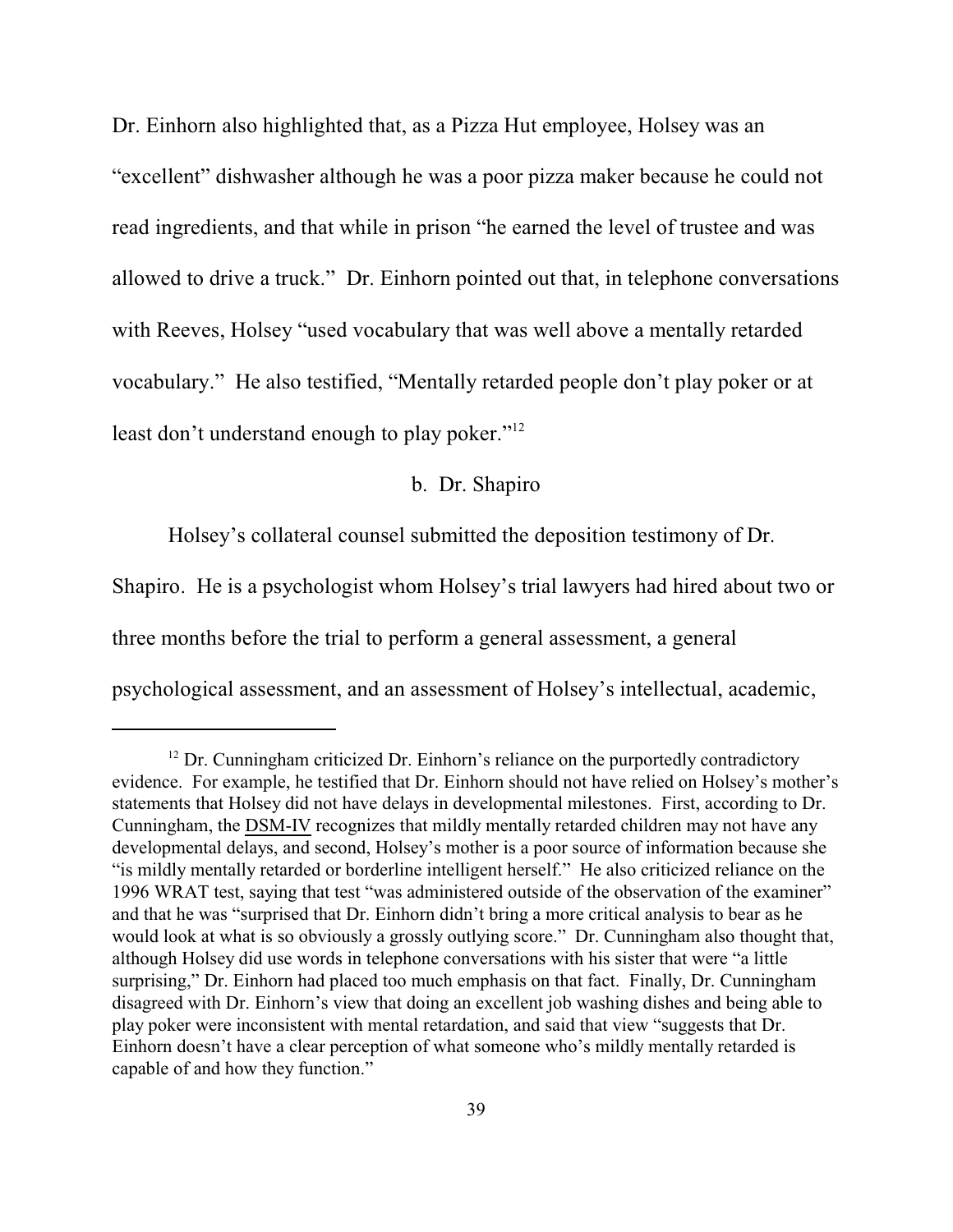and emotional functioning, but had not called as a witness. Holsey's trial attorneys had given Dr. Shapiro only one document before he made those assessments—a two-page summary of Holsey's family history that they had prepared. In conducting his evaluation, Dr. Shapiro did not review "historical data concerning . . . Holsey from school records, [Youth Development Center] records, prison records, [or] prior mental health evaluations." (In his deposition, Dr. Shapiro testified that he had not needed those records because "[t]o some extent, [they're] irrelevant . . . [because] if someone's mentally retarded at the time you evaluate them, it's likely that they were mentally retarded as a child also.")

Dr. Shapiro met with Holsey for several hours at the Jasper County Jail on December 12, 1996, a little less than two months before the trial. During that interview, Holsey told him that (1) he had been raised by his mother and had grown up without a father figure; (2) he had "stayed in trouble" growing up; (3) he often ran away from home because he was bored and wanted to get out of his house; (4) he would "get a whoopin" whenever he got caught; (5) he regularly skipped school; and (6) when he was fourteen years old, he took a knife to school one day because of "race riots" and found a white student and threatened him. Holsey also told Dr. Shapiro that he had been in foster care because his mother "couldn't contain him," that police were called after he "got into a fight" with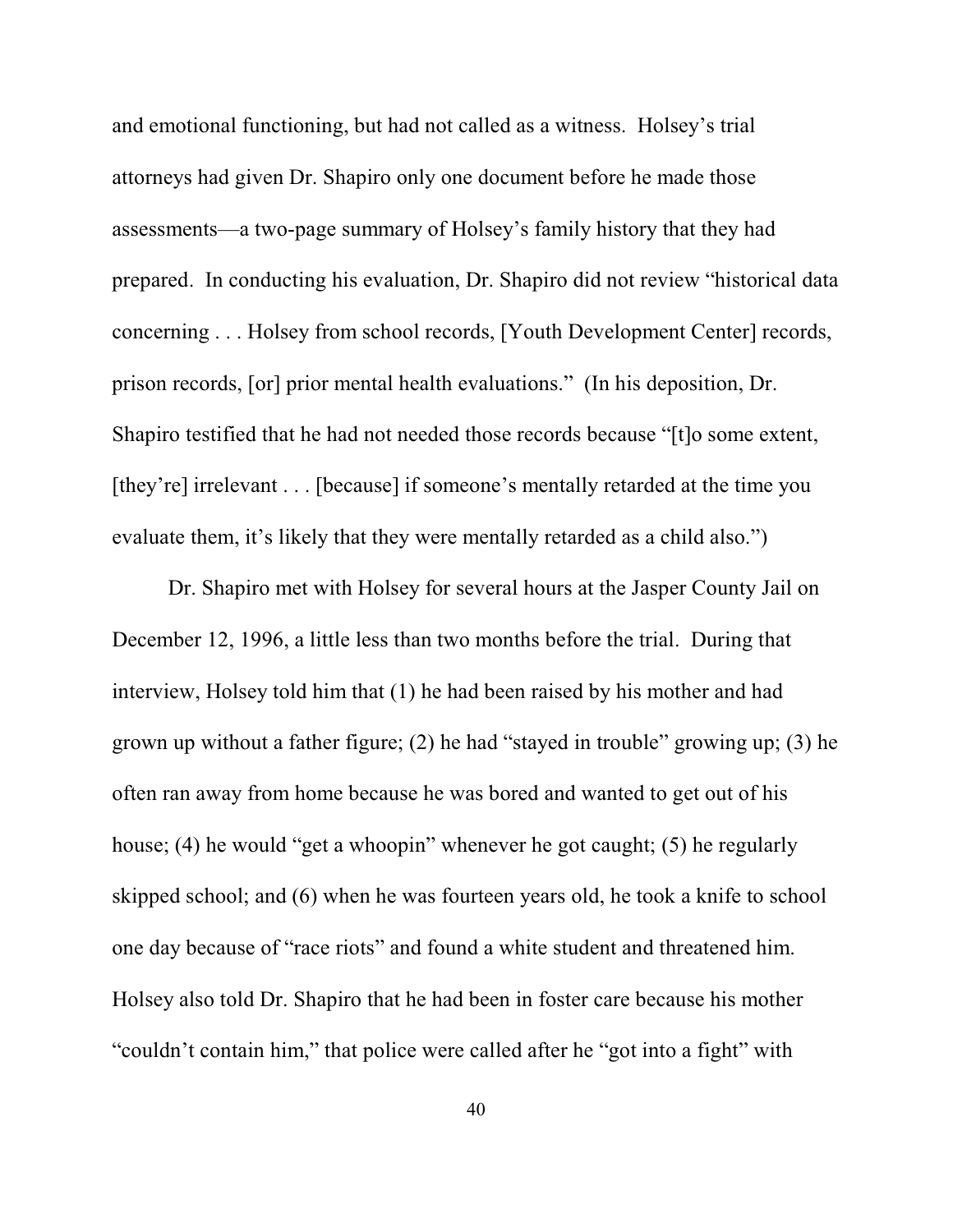another foster child, and thereafter he was sent to the Youth Development Center.

After the interview, Dr. Shapiro administered some of the subtests of the Stanford-Binet Intelligence Scale to calculate Holsey's IQ. Dr. Shapiro explained that he had administered only some of the Stanford-Binet subtests because others were inappropriate given Holsey's age, and he had administered all of the subtests that were age-appropriate for Holsey. Using the results of those subtests, Dr. Shapiro determined that Holsey's IQ was  $79<sup>13</sup>$  He had also administered the Wide Range Achievement Test, which is scored on the same scale as an IQ test, and Holsey had scored a 93 on the math section. Dr. Shapiro testified at deposition that "it would not be possible or likely for a mentally retarded person to be able to achieve that score." He did state, though, that he "[p]ossibly" had not watched Holsey take the WRAT math section but instead had left the test with Holsey at the jail to be mailed back to him. $14$  Other testing done by Dr. Shapiro showed that

 $13$  In his live testimony at the evidentiary hearing, Dr. Cunningham, one of Holsey's expert witnesses, criticized Dr. Shapiro's use of the Stanford-Binet Intelligence Scale test in 1996 to calculate Holsey's IQ. According to Dr. Cunningham, Dr. Shapiro should have given to Holsey thirteen subtests of the test instead of the six subtests that he actually gave. And even if giving the six subtests was appropriate, in Dr. Cunningham's view Dr. Shapiro had used the wrong standardization table in calculating Holsey's IQ as 79. If he had used the correct table, Dr. Cunningham believed, he would have come up with an IQ of 75.

 $14$  Dr. Shaprio testified that he did not recall how he got the WRAT math portion back from Holsey, but his usual practice was to "put the materials in the charge of the correction officer and ask that they make sure the defendant completes the materials and sends it back." Holsey's collateral counsel submitted the affidavit of Tanekia Kelly, a former detention officer at the Jasper County Jail. She attested that she remembered Dr. Shapiro meeting with Holsey but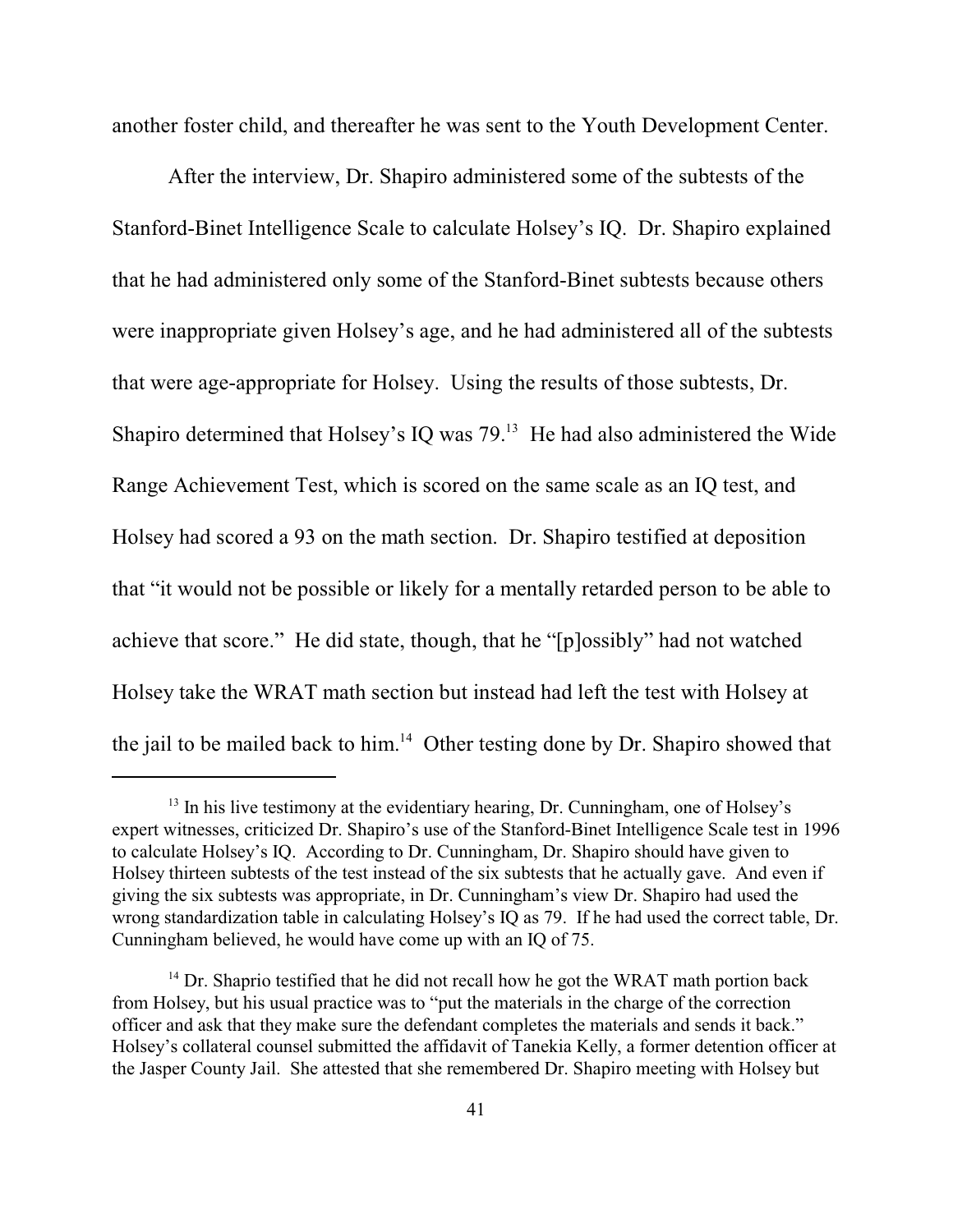Holsey was reading at a fourth-grade level.

Based on his evaluation, Dr. Shapiro was of the opinion that Holsey's intellectual functioning was in the borderline mentally retarded range. Dr. Shapiro testified that he probably had told Prince about his impressions in "a very brief conversation," but he did not prepare a written report for Prince or Trammel, likely because neither attorney requested one.

Dr. Shapiro further testified that Holsey's state collateral counsel had provided him with two 3-inch, three-ring binders full of documents, which included Holsey's school and Youth Development Center records, scores from tests that others had administered, and affidavits from relatives and others who knew Holsey. After reviewing those documents, Dr. Shaprio testified that he still believed that Holsey is not mentally retarded but instead is in "the borderline range." Dr. Shapiro acknowledged that borderline intellectual functioning means a person is in approximately the bottom fifth percentile of intellectual functioning.

Noting that the DSM-IV states that "the essential feature of antisocial personality disorder is a pervasive pattern of disregard for and violation of the rights of others that begins in childhood or early adolescence and continues into

that she did not remember Dr. Shapiro delivering any tests or paperwork to her that concerned Holsey. No witness testified, however, that anyone had taken the test for Holsey, supplied him with any answers, or changed any answers that he gave.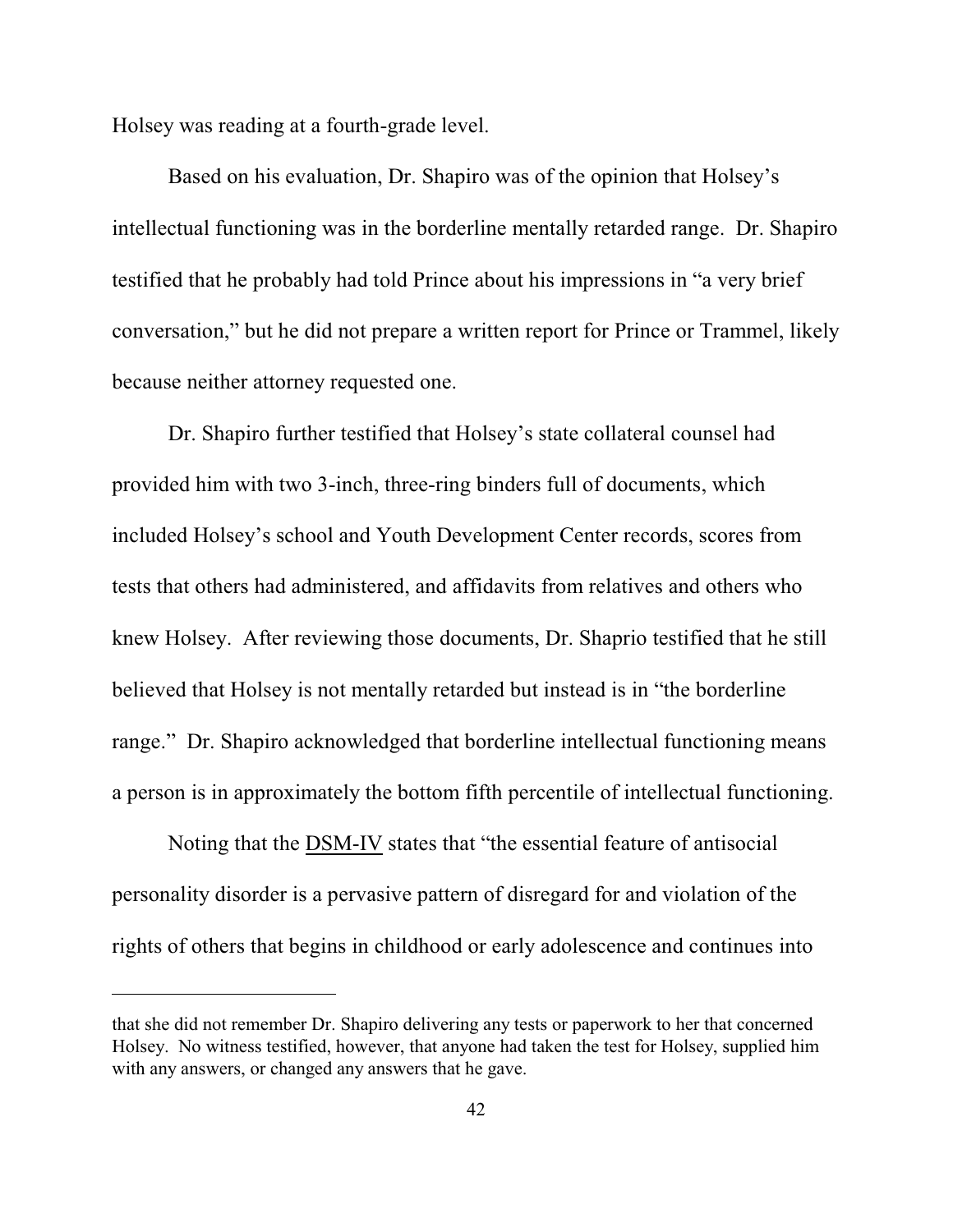adulthood," the State asked Dr. Shapiro if Holsey suffers from antisocial personality disorder. Dr. Shapiro responded that he did not have enough information to answer that question. He did testify, however, that Holsey "had some conduct problems early on," including skipping school and running away from home, bringing a knife to school and putting it to another student's throat, getting in fights, and robbing a convenience store. In his opinion, Holsey's history of conduct problems would be "contributory to conduct disorder," which "[i]f it continues until adulthood and becomes a persistent pattern of behavior . . . [it becomes] part of his ingrained personality, and . . . is now his nature to be antisocial."

# c. Former Teachers

Holsey's collateral counsel submitted the affidavits of three of his former teachers: Sara Simcox, Annie Howard, and Thomas Lee. They attested that Holsey "wasn't a very good student"; displayed an "obvious slowness"; suffered serious intellectual limitations; could "barely read"; "just wasn't playing with a full deck"; and "didn't have any smarts going for him." Howard and Lee also provided their impressions of Holsey's family. Howard attested in her affidavit that she "got the feeling that [Holsey's mother] didn't understand how serious [his] limitations were" and added that Holsey's sister Angela "was constantly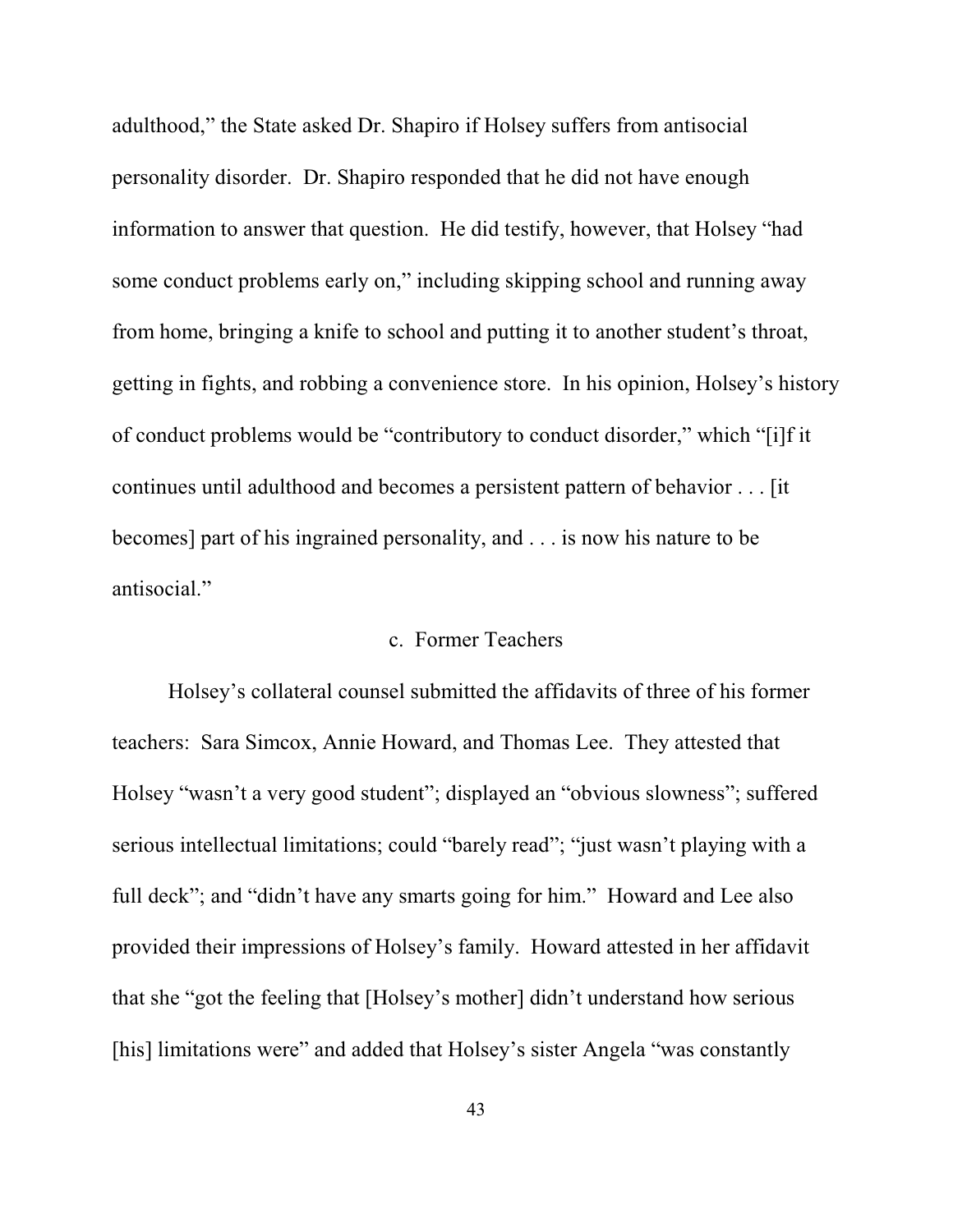having to be removed from the classroom."Lee provided similar information about Angela, telling the court that he had often seen her "in fistfights with grown men."

## d. Holsey's Family Members

Holsey's collateral counsel submitted deposition testimony and affidavits from Bertha Ingram, who is Holsey's mother's niece; and from Holsey's mother. Ingram told the court that Holsey's home "was always filthy and stunk with the smell of urine and rotting food"; that Holsey's mother favored her two youngest children and viciously beat Holsey and Angela. According to Ingram, their mother "would plug in a curling iron and whack their little hands with it once it got hot." She would also lash "them with extension cords, belts, a washer/dryer hose, cooking spoons or anything else she found handy." And while beating them, their mother would call Holsey and Angela "'buck teeth mother fucking monkeys'" and "'ugly ass bitches.'" She also told the court that Holsey's mother mocked his inability to read by sometimes putting a book in his hands and saying things like: "'Can you read any of the words in this book, boy?'"; "'What's wrong with your head anyway?""; and "'You're good for nothing just like your daddy was."

Holsey's mother admitted whipping her children as a form of punishment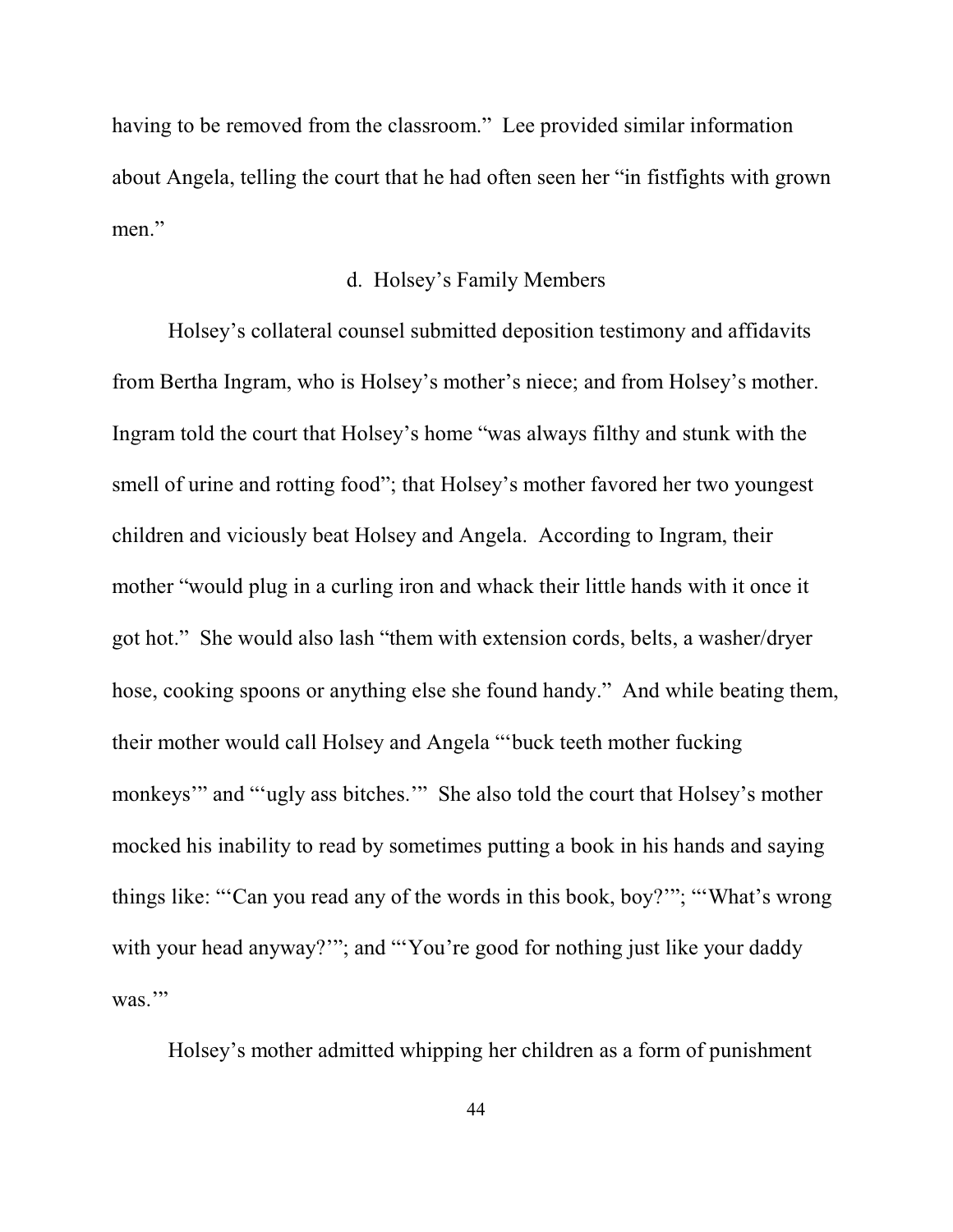when they misbehaved, but she denied burning them with a curling iron or beating them with an extension cord or shoes. She also denied that the house was filthy.

Holsey's collateral counsel also submitted the affidavits of the following people: Rosa Ingram, Holsey's aunt; Sonya Parks, one of Holsey's cousins; Henry Holsey, Jr., another of Holsey's cousins; Linda Ingram, Holsey's mother's second cousin; Demetra Holsey, one of Holey's younger sisters; and Angela Holsey, one of his older sisters. They provided additional information about Holsey's limited intelligence and his troubled, abusive childhood.

Rosa Ingram attested in her affidavit that Holsey "definitely couldn't care for himself" and that he "needed a lot of guidance and supervision." Parks attested that she began living with her aunt, Holsey's mother, in the summer of 1980 and, during that time, Holsey's mother seemed uninterested in her son.

Henry Holsey, Jr. attested that Holsey "always used simple words, and kept to simple topics" and "learned things really slowly or not at all." He also noted that Angela, the sister, "was a fighter[;] [s]he would fight in a minute and she would fight anyone."

Linda Ingram attested that Holsey's mother "had very limited skills and simply couldn't cope with all the responsibilities of being a mother and providing for a family." She stated that she had once told a psychologist who was evaluating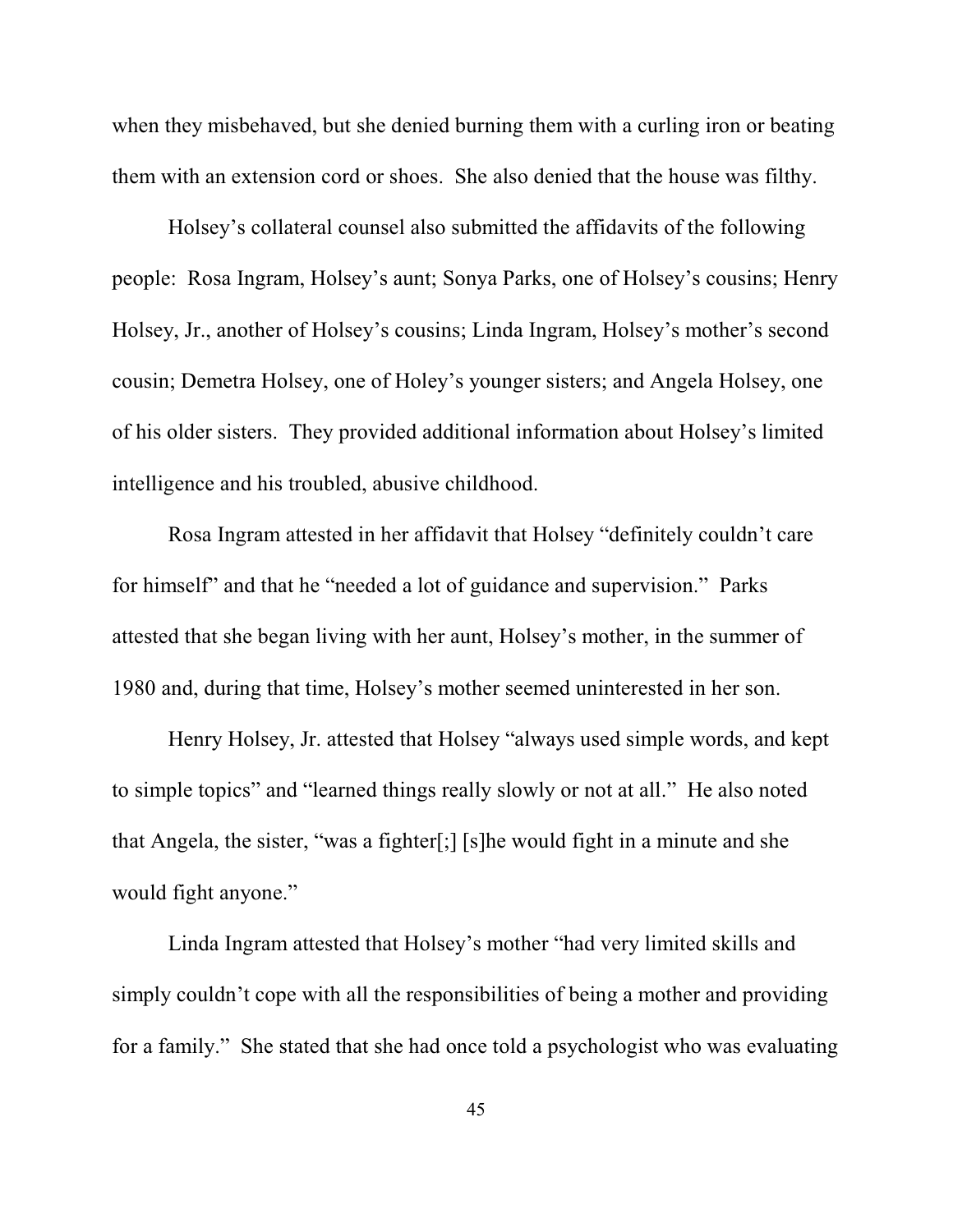Holsey's mother that "she probably was mildly retarded seeing as how she has always depended on Regina [Ingram], and . . . her younger daughter Lisa to manage a lot of basic things because she simply couldn't do them herself." Without explanation, Holsey's collateral counsel attached to Ingram's affidavit the psychologist's September 28, 2000 evaluation of Holsey's mother, which had concluded that she was mildly retarded.

Holsey's sister Demetra attested in her affidavit that she and her sister Lisa (who did not share the same father with Holsey, Reeves, and Angela) "were THE priority to" Holsey's mother: they "always had better clothes and toys" and they "got more food than the others did at meal times, too." Holsey's sister Angela's affidavit described growing up in their household. She said that their mother often "used all of her breath to embarrass and degrade [Holsey] . . . , especially in front of other people." She would call him a "'sissy boy' and tell him he was going to grow up to be one of the 'gals.'" According to Angela, she also "called [him] 'monkey' and 'crybaby' and yelled an endless stream of obscenities . . . ." Angela stated that their mother "would hit [them] for any reason or no reason." She said, "[Holsey] and I were smacked with anything our mother could find, and it was brutal. We were hit all the time, usually with an electrical cord or watering hose . . . . If she had the curling iron close by, she'd plug it in and burn us with it."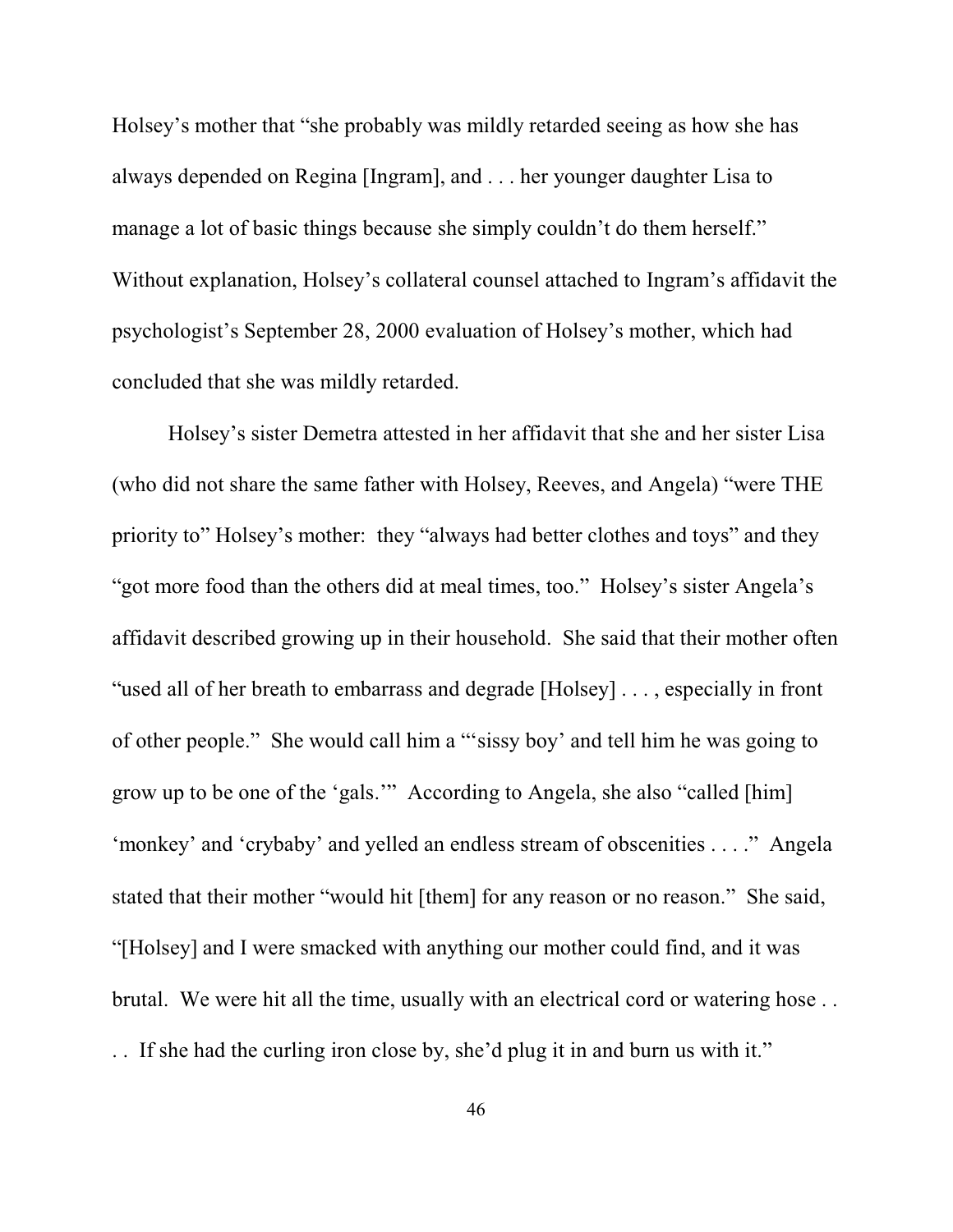## e. Former Girlfriends

Holsey's collateral counsel submitted the deposition testimony and affidavits of three of Holsey's former girlfriends: Mary Jackson, the girlfriend Holsey told to pick him up in a blue Jeep after he murdered Deputy Robinson while in a red car; Belinda Hawkins; and Louvenia Melchor. They provided information about Holsey's intelligence level. Jackson testified in her deposition that Holsey communicated better with her four-year-old son than he did with adults. Hawkins testified at deposition that Holsey was "responsible" but "had a mind like a child" and "felt like child's play was more important to him than, you know, being serious." And Melchor attested in her affidavit that she had broken up with Holsey because, in her view, he could not "handle the adult responsibilities of being in a serious relationship" and did not have "the smarts of a grown man."

# f. Friends and Neighbors

Collateral counsel submitted the affidavits of Donald Foster, Mary Havior, Catherine Harris, Essie Anderson, Sandra Francis, Joseph Trawick, and Bertha Simmons. All of them were Holsey's friends or neighbors. Foster and Havior provided information about Holsey's intelligence level. Foster, a friend who had known Holsey since they were teenagers, attested in his affidavit that Holsey "was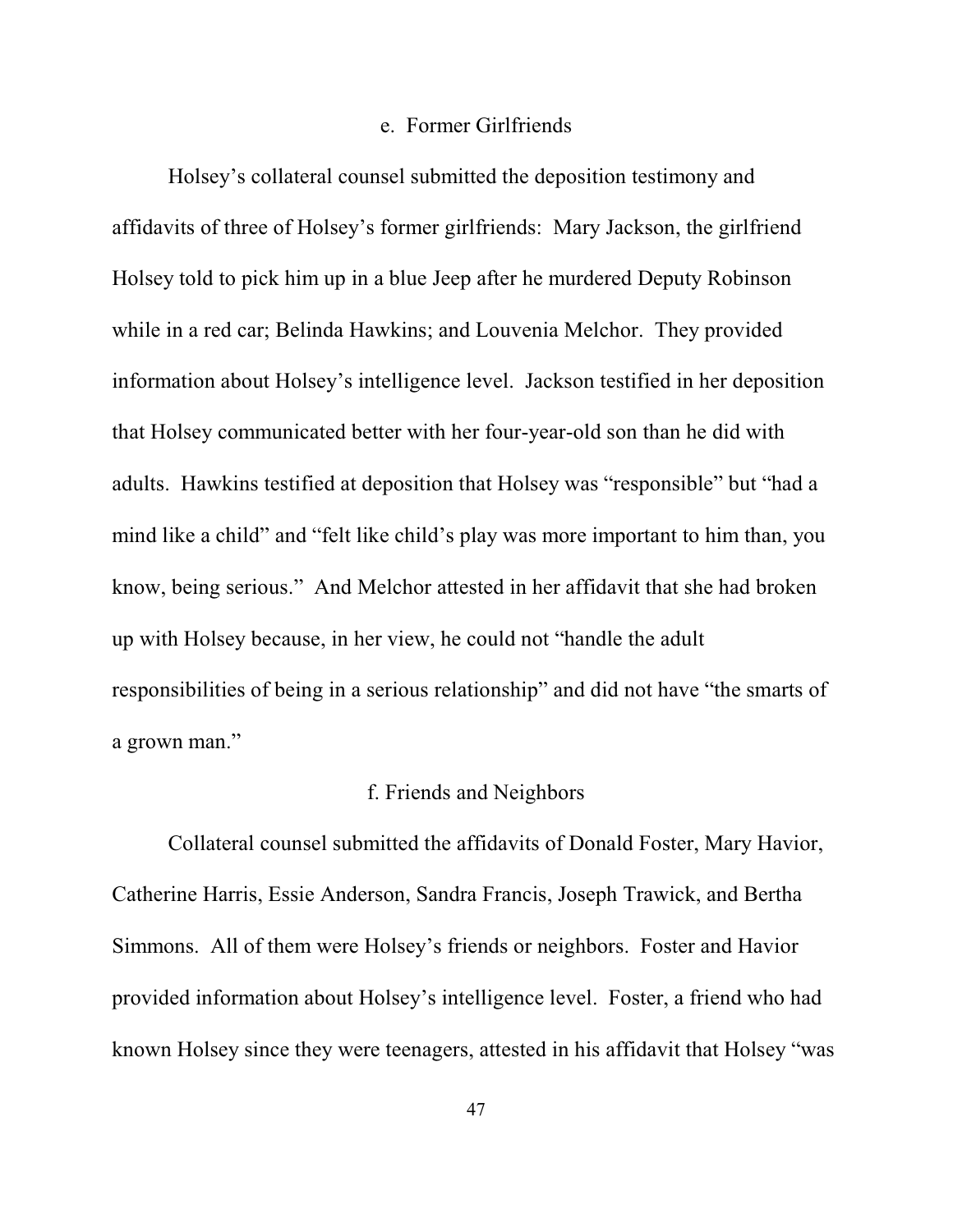just slow in the head" and did not "have the smarts necessary to make his way on his own." Havior attested that Holsey had attended her church during the year before he murdered Deputy Robinson, and she recounted how "he could not read along in the hymn book and sing with the rest of the congregation."

Harris, Anderson, Francis, Trawick, and Simmons told the court about physical abuse that Holsey suffered at the hands of his mother. For example, Harris, a long-time friend of Holsey's mother, attested in her affidavit that "it didn't take anything more than a whim to come over [Holsey's mother] before ... she'd have a belt or a curling iron in her hand and go to whacking [Holsey]." And Anderson, who lived in Holsey's neighborhood during the 1970s and early 1980s, attested that Holsey's mother was "mean and cruel to her . . . kids" and "[a]rmed with old shoes, belts, [or] extension cords . . . would wail on [Holsey] until he had welts and abrasions all over his body." She also described in her affidavit how Holsey's home was "filthy and dirty with roaches, old garbage and the stench of urine."

In her affidavit, Francis, who went to school with Holsey, provided more details and referred to Holsey's home as "the Torture Chamber." Her affidavit stated that Holsey "regularly took beatings . . . in plain view and earshot of everyone else living" in the neighborhood. She attested that Holsey's mother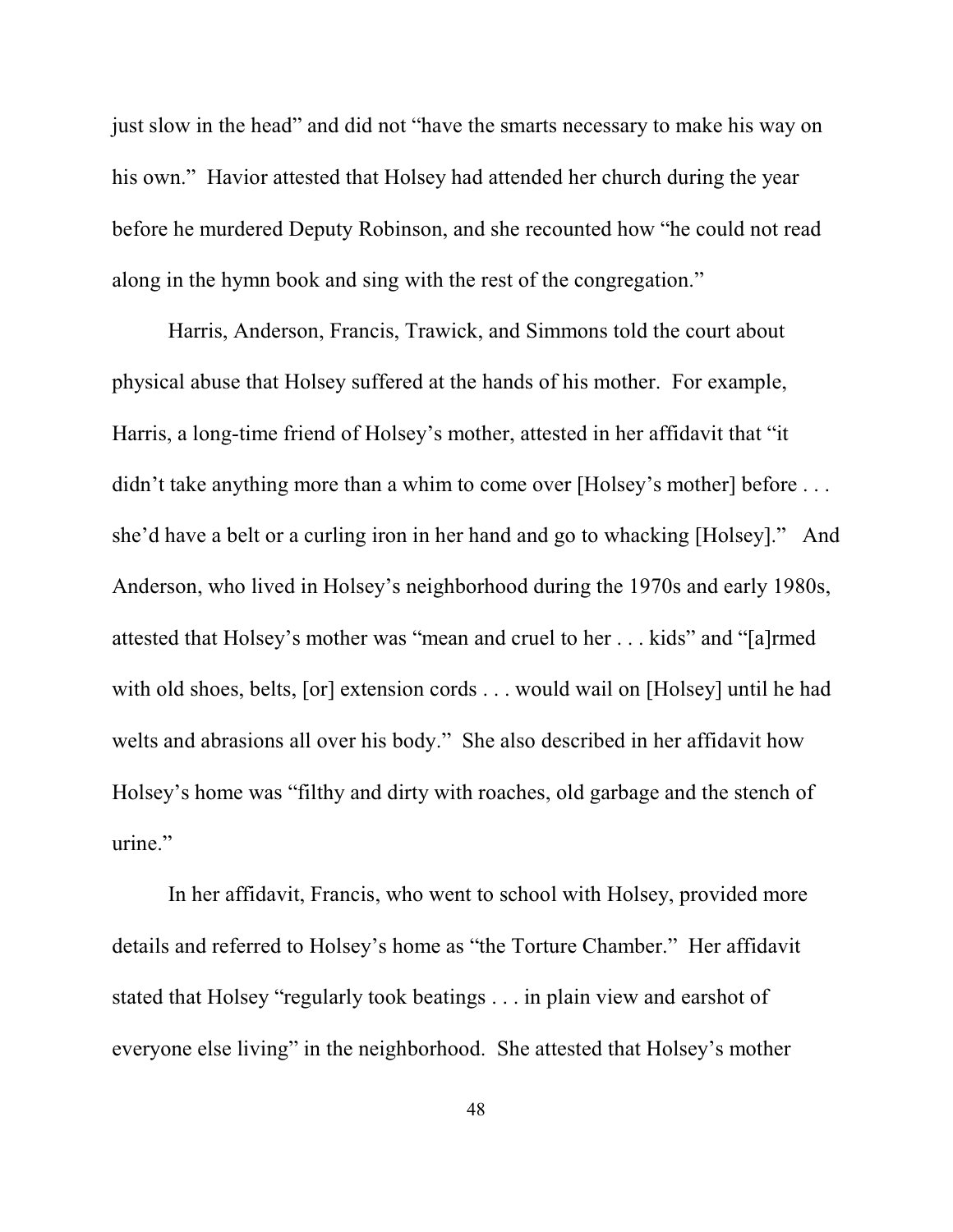often "dragged [him] by the arm out into their corner yard and went to lashing at him with an extension cord all the while cursing and yelling at the top of her lungs," calling him "vile" names like "butthole," "motherfucker," "sissy ass," "stupidhead," "dumbo," and "retardate." She remembered seeing Holsey "running for his life and not caring that he was covered in red welts and wounds."

## g. Coworkers

Holsey's collateral counsel submitted the affidavits of two former coworkers: Ferrlando Jones, who had testified at the sentencing phase of the trial, and Marion Wingate, who had not. Jones was the assistant manager of the Milledgeville Pizza Hut where Holsey had worked for a time, and in his affidavit, he stated that Holsey "came to work and tried his best every shift" but "was way behind most folks when it came to smarts." Wingate is a former supervisor at Seaboard Farms, a chicken processing company where Holsey worked in the early 1990s. He attested in his affidavit that none of the tasks the company assigned Holsey were hard or required much thinking.

## h. Others

Holsey's collateral counsel also submitted the affidavits of Kenneth Simmons, the man Holsey stabbed at the Soul Master's Lounge in 1992; and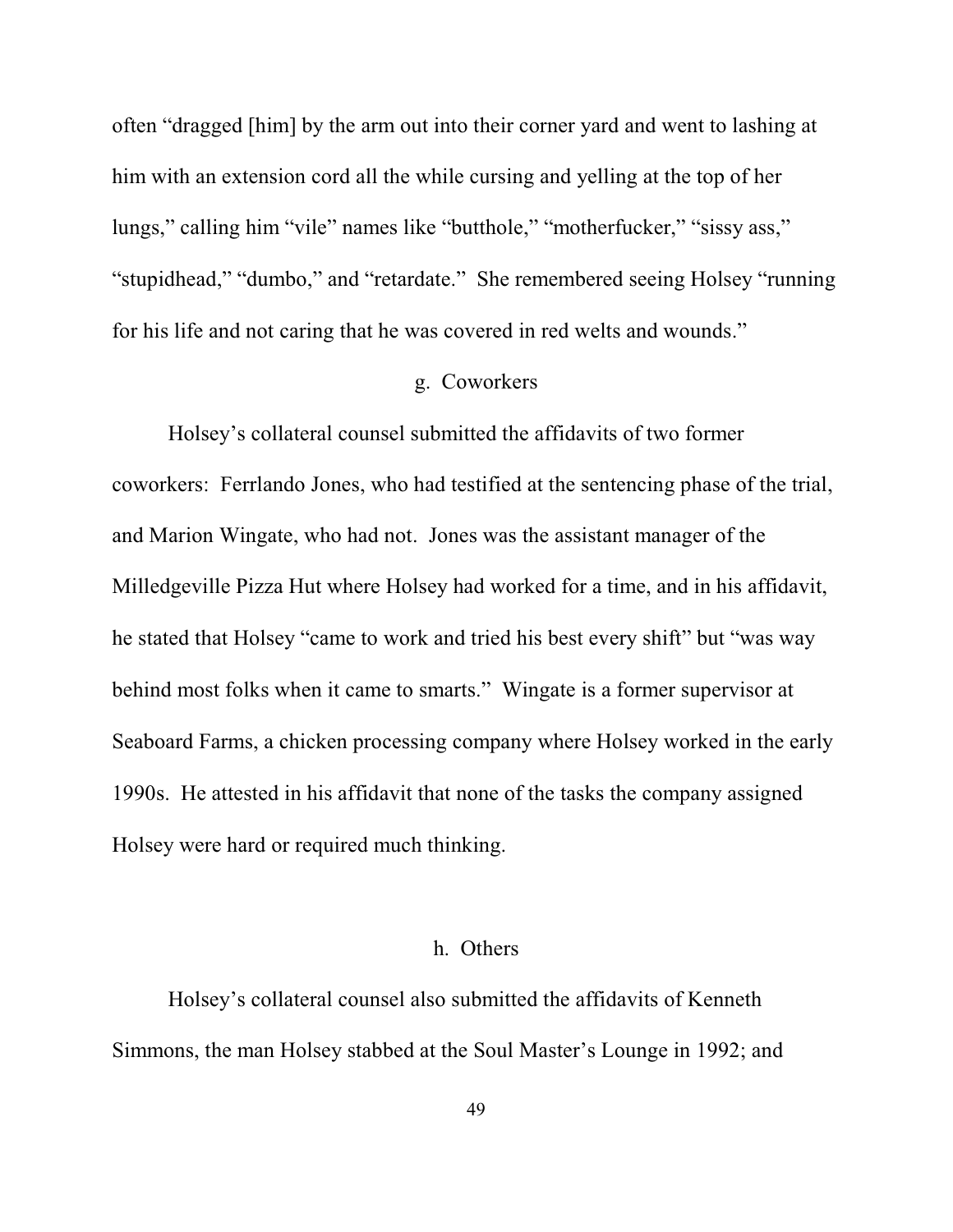Scotty Simmons, Kenneth Simmons' brother. Each of the Simmons brothers attested that Holsey had a rough childhood, with Scotty Simmons noting that Holsey's mother "used to tear into [Holsey] and beat him to a pulp when he was just a little kid."

They also submitted the affidavits of Hugh Tucker, Lelia Powell, and Susan Martin, all of whom attested to Holsey's intelligence level. Tucker is a former supervisor at the Youth Development Center, and his affidavit stated that Holsey "was very limited intellectually"; "not capable of . . . abstract reflection"; "lacked the maturity, insight and sophistication typical of his peers"; and "used language like that of a child in grade school rather than what was expected of a fifteen year old." Powell ran the Powell Attention Home, a home for children in need of special placement outside of their family homes, where Holsey stayed for several weeks in 1980. In her affidavit, she described Holsey as "a slow, simple-minded boy who was way behind the other boys his age." Martin is an investigator who worked for Holsey's trial lawyers during his trial, and she attested that, to her, Holsey "was a fairly slow and simple-minded young man."

## 3. Department of Corrections Records

Holsey's collateral counsel also introduced into evidence his official Georgia Department of Corrections records. A February 1984 diagnostic summary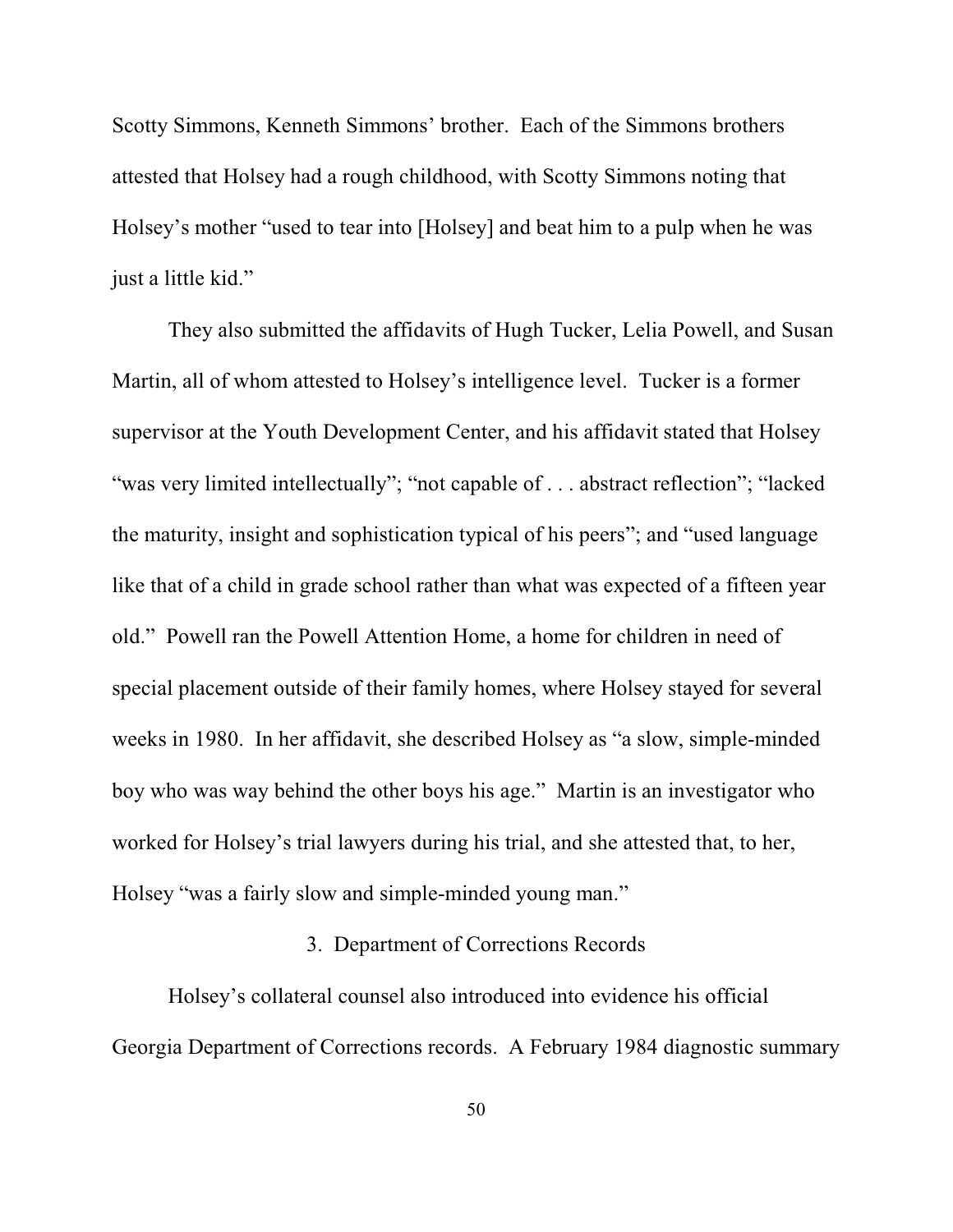in those records reports that Holsey completed the ninth grade and scored within the "dull normal range of general intelligence" on the department's Culture Fair test.<sup>15</sup> The summary notes that Holsey "does not appear to be in need of specialized MH/MR treatment services . . . [although he] could benefit from routine counseling services relating to development of internal controls over his behavior, control of anger, and aggressive behaviors, and history of significant substance abuse." It also notes that Holsey's basic academic levels were too low for him to be placed in vocational training. A 1989 parole review summary, which is in the same set of records, states that: "Since his arrival [in prison] Holsey has made a satisfactory adjustment. He has an average performance rating and is presently enrolled in school at 8.3 grade level."

Holsey's Department of Corrections records contain a 1985 disciplinary report from the Georgia Industrial Institute, where he was an inmate during the

 $15$  Holsey also submitted the deposition testimony and affidavit of Dr. Herbert Eber, a psychologist who from 1974 until 1990 or 1991 "ran the processing part" of the Department of Corrections' diagnostic center. In his affidavit, Dr. Eber stated that Holsey took a modified Culture Fair intelligence test in 1984 but that the results of that test "cannot be used as a measure of intelligence" to diagnose mental retardation. He explained that the Department of Corrections does not employ a psychologist to administer the Culture Fair test, the test is not timed, the modified test does not take into account reading skills, and that "the norms used to evaluate the maximum potential IQ at the Georgia Diagnostic and Classification Center were not the norms produced by the [Culture Fair] test's publisher." Instead, Dr. Eber had developed the norms using a research study of Georgia prisoners, and the test that Holsey was given had been revised "to better suit [the] purposes related to vocational and prison rehabilitation."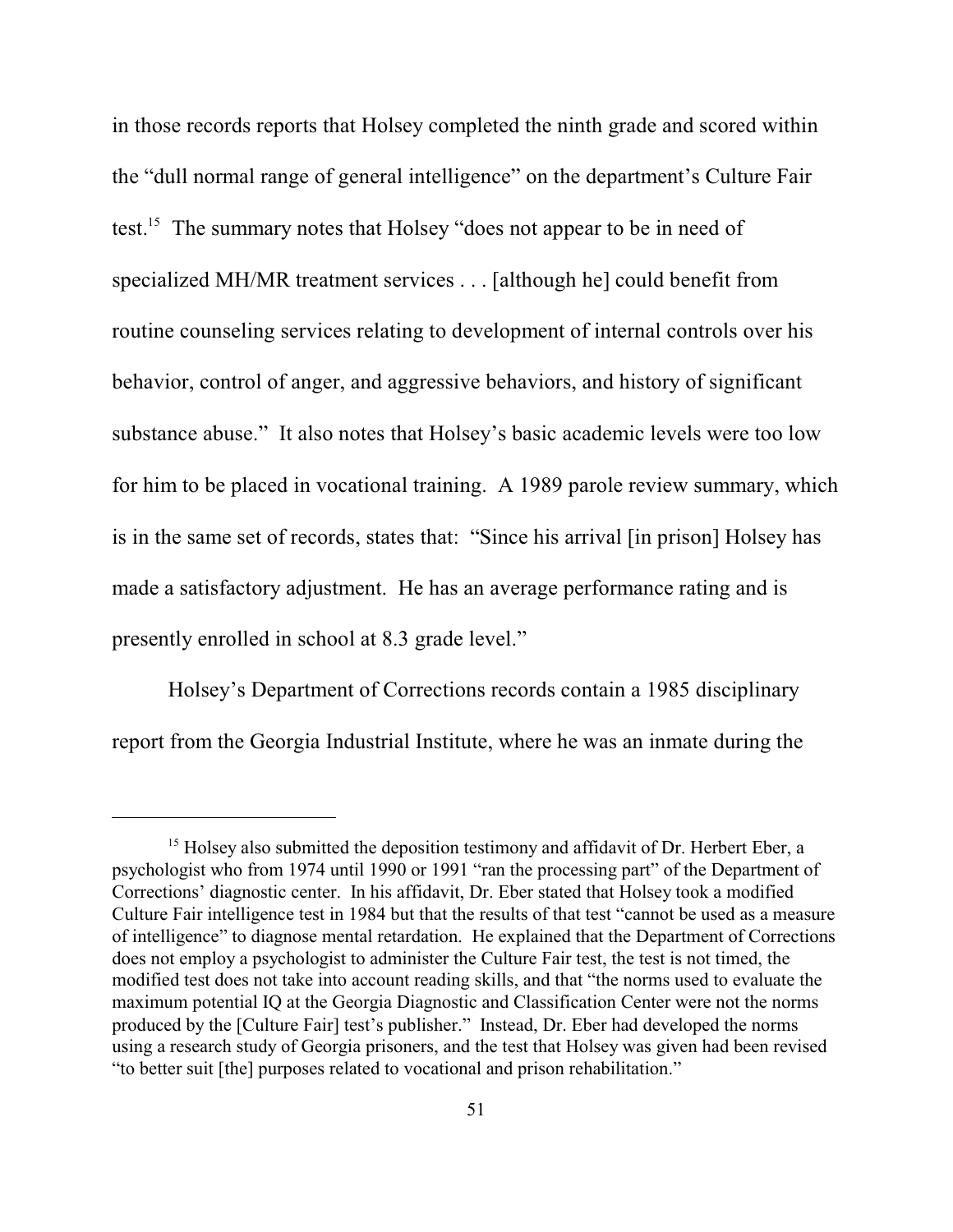1980s. According to that report, Holsey "jumped on" another inmate "because he said something about [Holsey's] gambling game." Holsey broke the inmate's front teeth, bloodied his nose, and gave him "several knots on his head." Another report in the records shows that in 1988 Holsey and another inmate "jumped on" Billy McGriff and Henry Lewis, injuring McGriff. That 1988 report states that "Holsey . . . like[s] to intimidate new inmates."<sup>16</sup>

The Department of Corrections records also contain a December 1992 offender profile report. That report states that Holsey potentially has an "Antisocial Personality" and that his "psychological profile suggests a very high risk for being assaultive and/or otherwise violent." It adds that Holsey "currently is functioning in the average range of intelligence."<sup>17</sup>

 $17$  The report does contain this apparently standard disclaimer:

THIS COMPUTER GENERATED REPORT SHOULD BE VIEWED WITH CAUTION. IT MAY NOT ACCURATELY DESCRIBE THIS OFFENDER. THESE STATEMENTS ARE BASED ON THE BEHAVIORS AND HISTORIES OF PERSONS WITH SIMILAR TEST SCORES, INTERVIEW

<sup>&</sup>lt;sup>16</sup> In an attempt to explain away those disciplinary reports, Holsey's collateral counsel submitted the affidavits of three people with whom Holsey had served time at the Georgia Industrial Institute: Billy McGriff, Rothman Lewis, and Henry Williams. McGriff attested in his affidavit that Holsey did not like to fight, which made him a target for prison thugs. Lewis attested in his affidavit that Holsey did not start fights in prison and did all he could to avoid fighting. He also said that Holsey had a "rough time of it in prison . . . because he was slow in the head." In his affidavit Williams attested that the Georgia Industrial Institute was a violent prison where an inmate was required to fight to protect himself. He did note that he himself had an altercation with Holsey at the prison, but said that it was "out of character" for Holsey.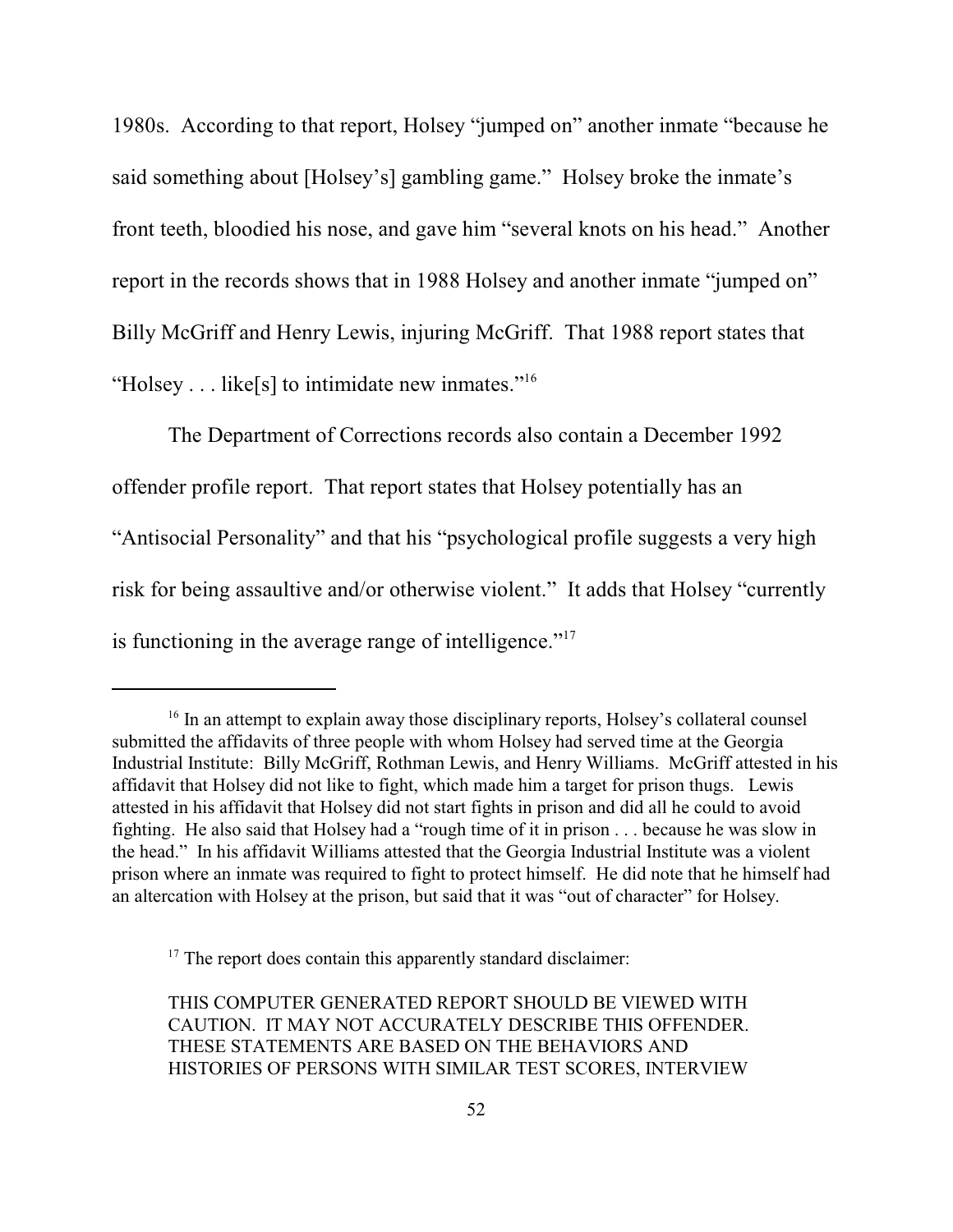#### B. The State's Evidence

The State called two witnesses at the evidentiary hearing to testify about Holsey's level of intelligence—Dr. Thomas Sachy and Chief Deputy Sheriff Howard Sills—and it submitted the affidavits of eight others who had some knowledge about Holsey's intelligence. The State also introduced arrest records and an FBI identification record showing that Holsey had been arrested in 1982 for simple battery, in 1983 for theft by shoplifting, and in 1990 for carrying a concealed weapon. 18

RESPONSES, AND PERSONAL CHARACTERISTICS. THE DIAGNOSTIC AND TREATMENT SUGGESTIONS BELOW SHOULD BE CONSIDERED AS HYPOTHESES WHICH SHOULD BE CONFIRMED OR RULED OUT FOLLOWING EXAMINATION BY THE DIAGNOSTIC STAFF OR OTHER PERSONNEL.

 $18$  The State also submitted two affidavits from Julius Roberson. Roberson lived across the street from Holsey during the 1970s and early 1980s.In his first affidavit, which is dated March 28, 2002, Roberson attested that "[Holsey's mother] was outright violent toward [Holsey]" and that "[i]t was gut wrenching for me to see and hear how [she] treated [Holsey] ... and know what incredible abuse they had to endure on an almost daily basis." He said that he often saw Holsey's mother whip "him with extension cords, old hoses, or thin branches." He also attested that Holsey was a "slow learner[]," "empty-headed," and "naive."

But in his second affidavit, dated August 20, 2003, Roberson contradicted much of what he had attested to in his first affidavit. He explained that an investigator on Holsey's collateral legal team had interviewed him and months later returned to his house with a typed affidavit and read parts of it to him. In his second affidavit, Roberson attested that he felt like the investigator was rushing him, and he had signed that first affidavit without reading it himself.And Roberson explained that if the investigator had read all of that first affidavit to him, he would not have signed it. He stated that the first affidavit "contains many things that [he] did not say and several things that [he] told [the investigator] were not true." For example, he had never said that Holsey was a "slow learner<sup>[]";</sup> "empty-headed"; or "naive." He also attested that Holsey's mother "was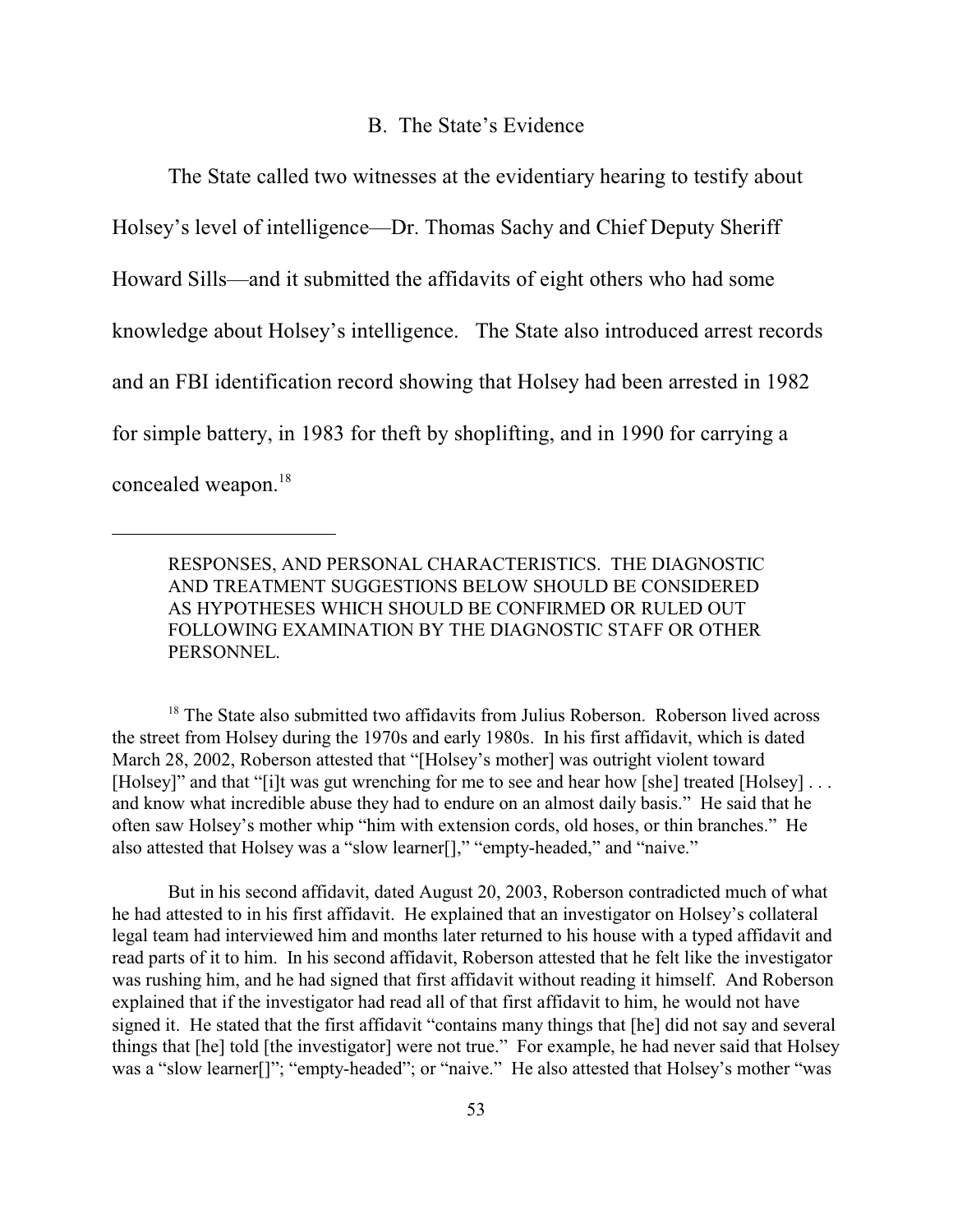#### 1. The Witnesses

The State's first witness on the subject of Holsey's intelligence was Dr. Sachy, whom the court recognized as an expert in forensic psychiatry. He testified that the State had hired him to evaluate whether Holsey is mentally retarded. He told the court that in conducting his evaluation he had reviewed "the other psychologists' reports" and a variety of documents, including "many depositions and affidavits of family members and people who worked [with Holsey]" and Holsey's "school records, etc." He also personally interviewed Holsey.

Based on his evaluation, Dr. Sachy concluded that Holsey does not meet "the criteria for mental retardation." Instead, he has borderline intellectual functioning. Dr. Sachy performed a neurological evaluation on Holsey and found that he did not show any signs of neurological deficit. For example, Holsey did not have "the soft, physical signs of craniofacial abnormalities or other physical

fair when she disciplined her kids," but in the first affidavit the investigator had tried to paint a "totally different" and inaccurate picture. And he stated that he had specifically told the investigator that he had never seen Holsey "whipped with branches, cords, and hoses."

As the Georgia Supreme court noted, "[t]he record is not developed on the issue of possible intentional misconduct" of the investigator or anyone on Holsey's legal team but we, like the Georgia Supreme Court, find the allegations contained in Roberson's second affidavit troubling. Holsey III, 642 S.E.2d at 61 n.2. Those allegations also illustrate the sometimes limited value of affidavits submitted by potential mitigation witnesses who did not testify in the trial or in the evidentiary hearing during the state collateral proceeding. We have observed before that affidavits submitted by habeas petitioners attacking their death sentences are sometimes "artfully drafted." Putman v. Head, 268 F.3d 1223, 1245 n.19 (11th Cir. 2001).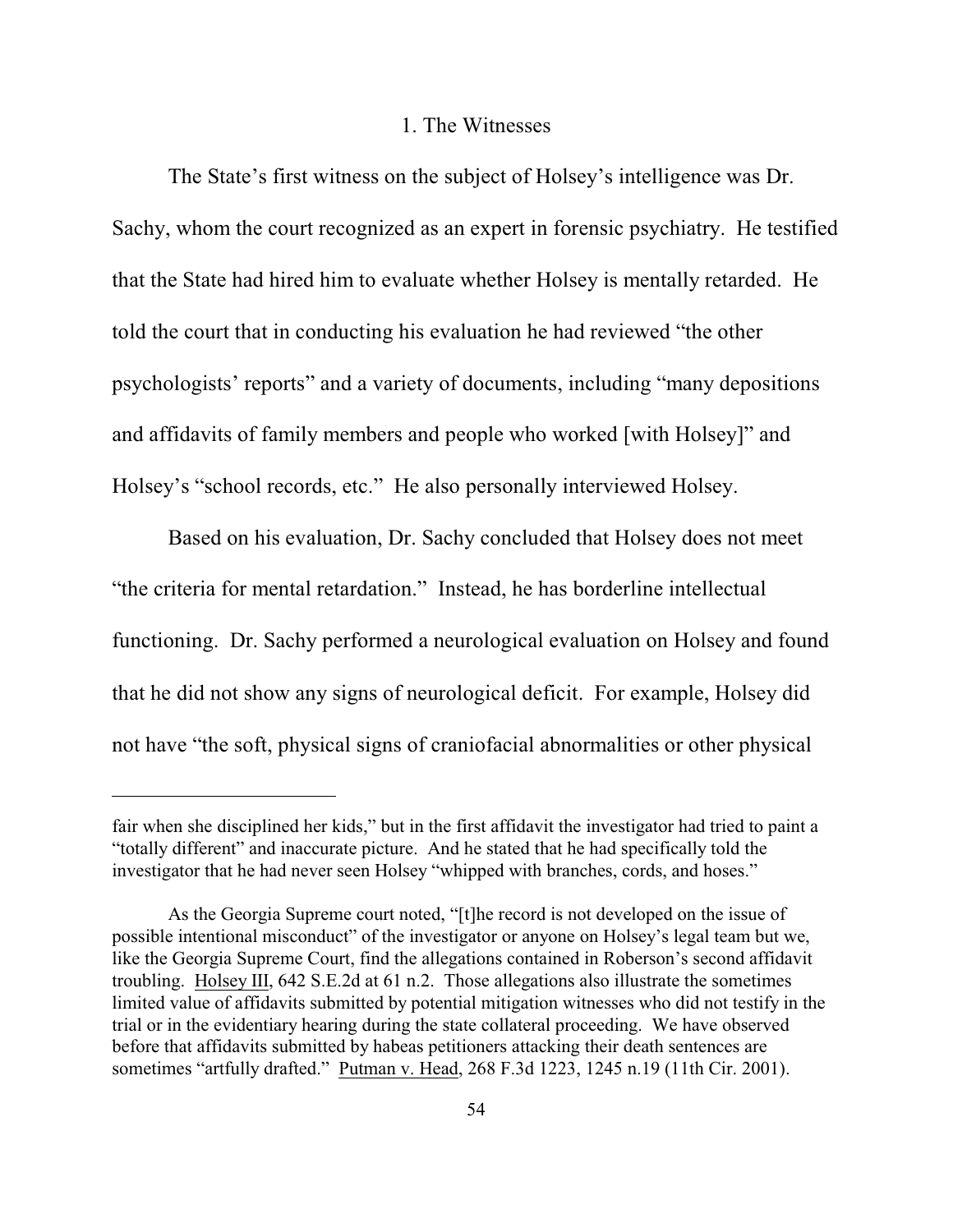abnormalities consistent with mental retardation."

Dr. Sachy also based his conclusion that Holsey is not mentally retarded, in part, on testimony at the trial. For example, the evidence showed that on the night of the murder, Holsey had asked his girlfriend to pick him up in a blue Jeep instead of in her maroon car. The significance of that is that Holsey knew the police would be looking for a car that was red, the color of the getaway vehicle. He also told his girlfriend that he wanted to monitor a police scanner at his mother's house. Dr. Sachy testified that "[t]hose two points . . . are actually fairly sophisticated, cognitive patterns of someone who has forethought and intact levels of forethought that . . . would be beyond the range of someone with significant [or even mild] mental retardation." Dr. Sachy also found it important that in telephone conversations conducted while he was in prison, Holsey used "a lot of very high level, abstract words."<sup>19</sup>

<sup>&</sup>lt;sup>19</sup> Dr. Cunningham, one of Holsey's expert witnesses who testified at the evidentiary hearing, criticized Dr. Sachy's conclusions. He stated that the absence of physical abnormalities is not inconsistent with a mild mental retardation diagnosis. He took the position that relying on someone's use of vocabulary is not an accepted way of diagnosing mental retardation. He also testified that, "Holsey is deficient when you systematically evaluate [him]. Now, the armchair kind of things that I may pull out, about an interaction with a girlfriend or about the criminal justice system, those are not a substitute nor do they negate the systematic measures that are undertaken." Although Dr. Cunningham did not otherwise address Dr. Sachy's reliance on Holsey's interaction with his girlfriend after he murdered Deputy Robinson, he did testify that there was nothing in Dr. Sachy's report that would cause him to change his opinion that Holsey is mentally retarded.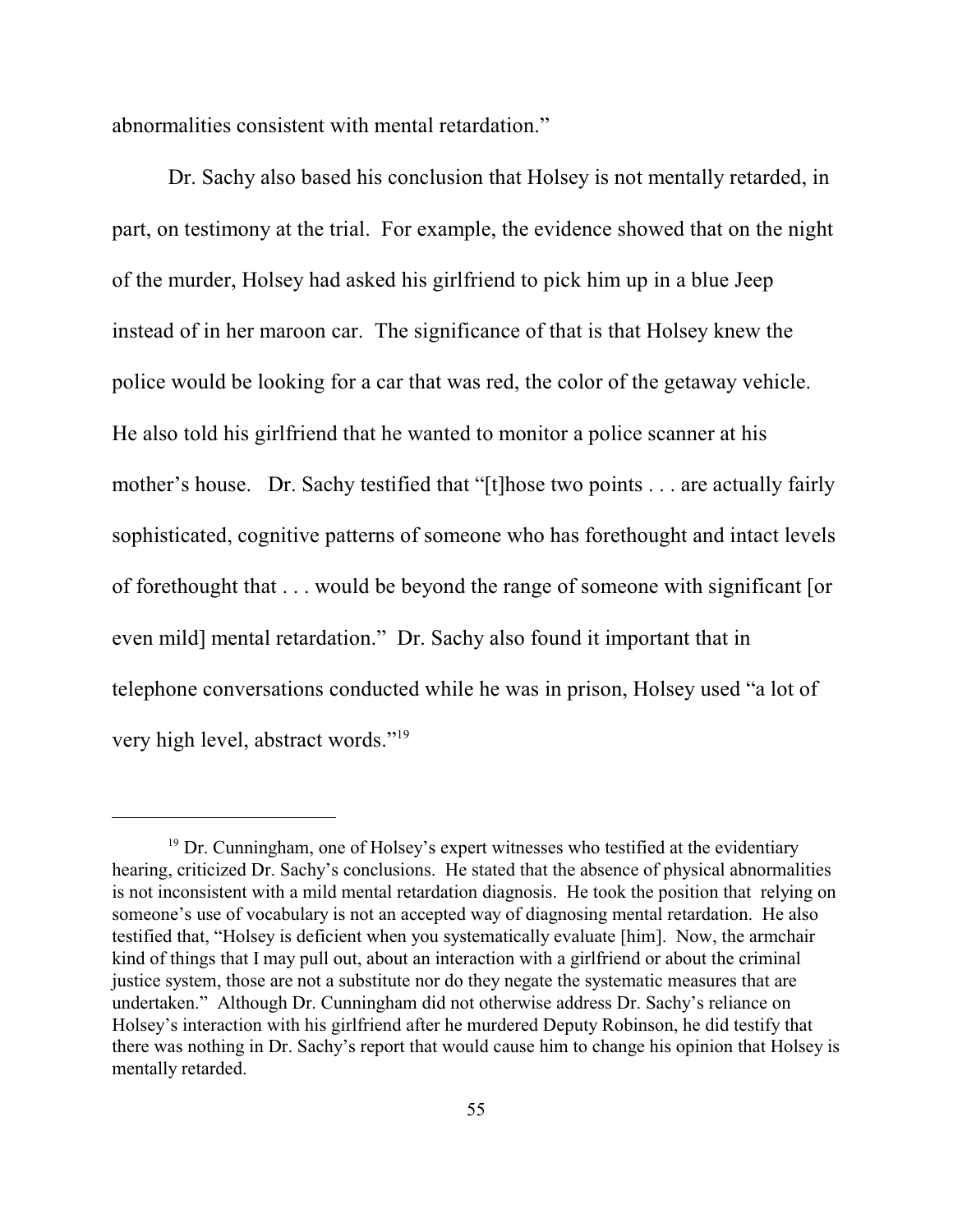Dr. Sachy also testified that mental retardation indicators can overlap with symptoms of antisocial personality disorder. He explained:

And they can be [easy to mix up], in the fact that someone may think someone with mental retardation is doing poor in school or they're not there at school or are they just slow, when in reality they have antisocial [personality disorder], they just don't fit in well. They don't enjoy school. They have a tendency to break the rules. And, really, they're on the road to . . . potential for later criminal activity. It can look the same initially . . . .

He testified that a history of fighting and committing aggravated assaults is more indicative of antisocial personality disorder than mental retardation. He explained that a history of "successful armed robberies or doing fairly well at them" is indicative of antisocial personality disorder and not mental retardation; successful armed robberies are "much more difficult for someone with real mental retardation."

The State also called as a witness at the evidentiary hearing Howard Sills, the former Chief Deputy Sheriff of Baldwin County and the officer who had arrested Holsey for Deputy Robinson's murder. Sills testified that he knew Holsey before the arrest because Holsey had been an inmate in the Baldwin County Jail. Based on his interaction with him, Holsey "was certainly not well educated, but [he] never detected anything that [he] would have personally noticed as being mental illness." Instead, Holsey "was conversant and articulate, for his education"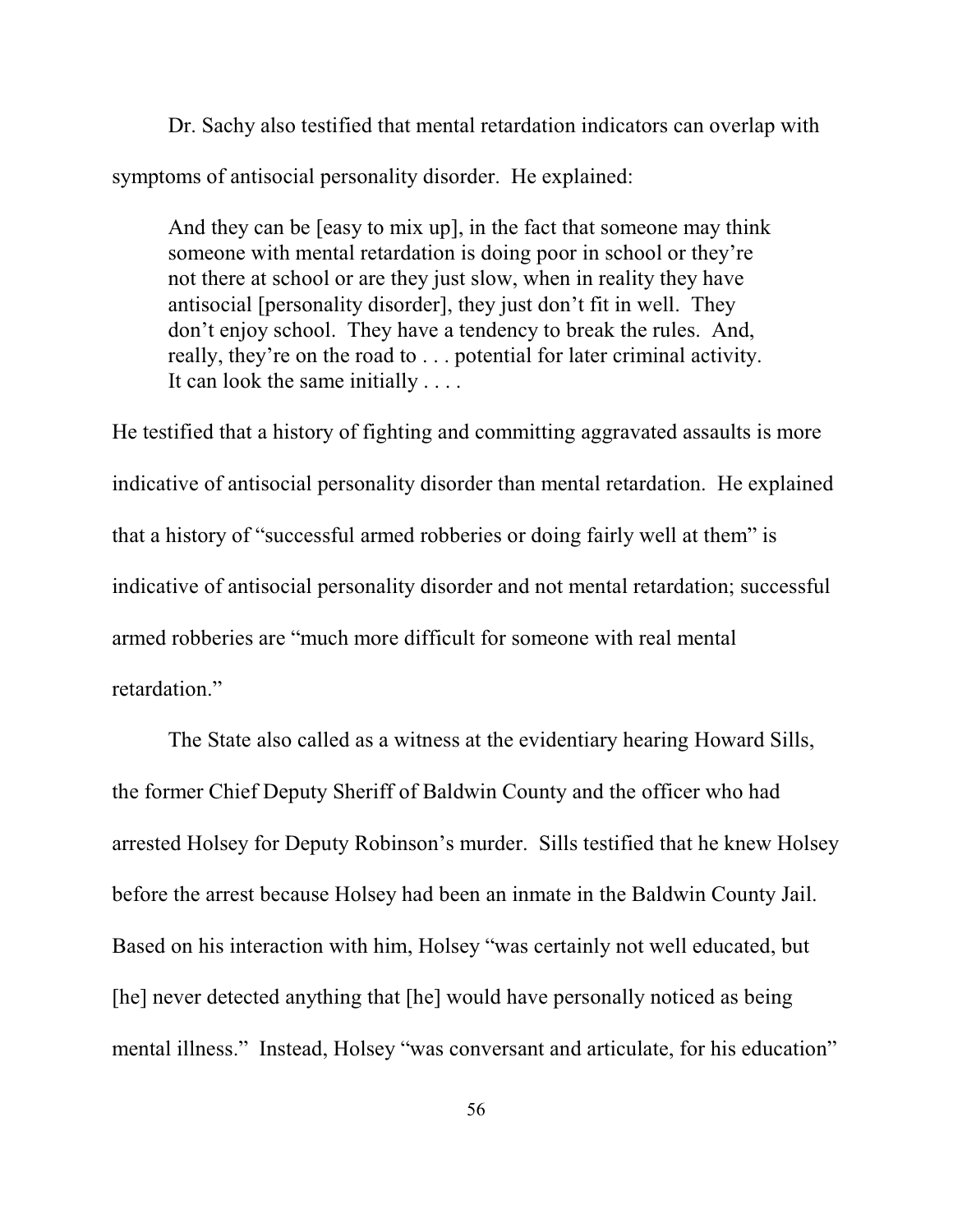and completed his jail chores satisfactorily.

## 2. The Affidavits

The State submitted the affidavits of seven current or former employees of the Baldwin County Sheriff's Office who knew Holsey from his time as an inmate at the county's jail: Jewel Hardage, Jerome Saulsbury, Carolyn Moss, Cathy Alexander, Sonia Harris, Betty Johnson, and Elbert Webb. In their affidavits, they attested that Holsey was "intelligent" and "ordinary," and he was an inmate who understood and followed instructions.

The State also submitted the affidavit of Evelyn Luton, the attorney who represented Holsey after he stabbed Kenneth Simmons and shot at Scotty Simmons in 1992. She attested that, although Holsey's "language was unpolished, there was no doubt in [her] mind after talking with him that he understood his situation and had no problems comprehending the choices available to him."

# C. The State Collateral Court's Decision

After the evidentiary hearing, the state collateral court concluded that Holsey's trial lawyers had failed to properly prepare and present mitigating evidence of Holsey's limited intelligence and troubled, abusive childhood. Holsey II, No. 2000-V-604, at 82. The court also concluded that Holsey was prejudiced by that failure. Id. at 80. "In light of this lack of any significant preparation or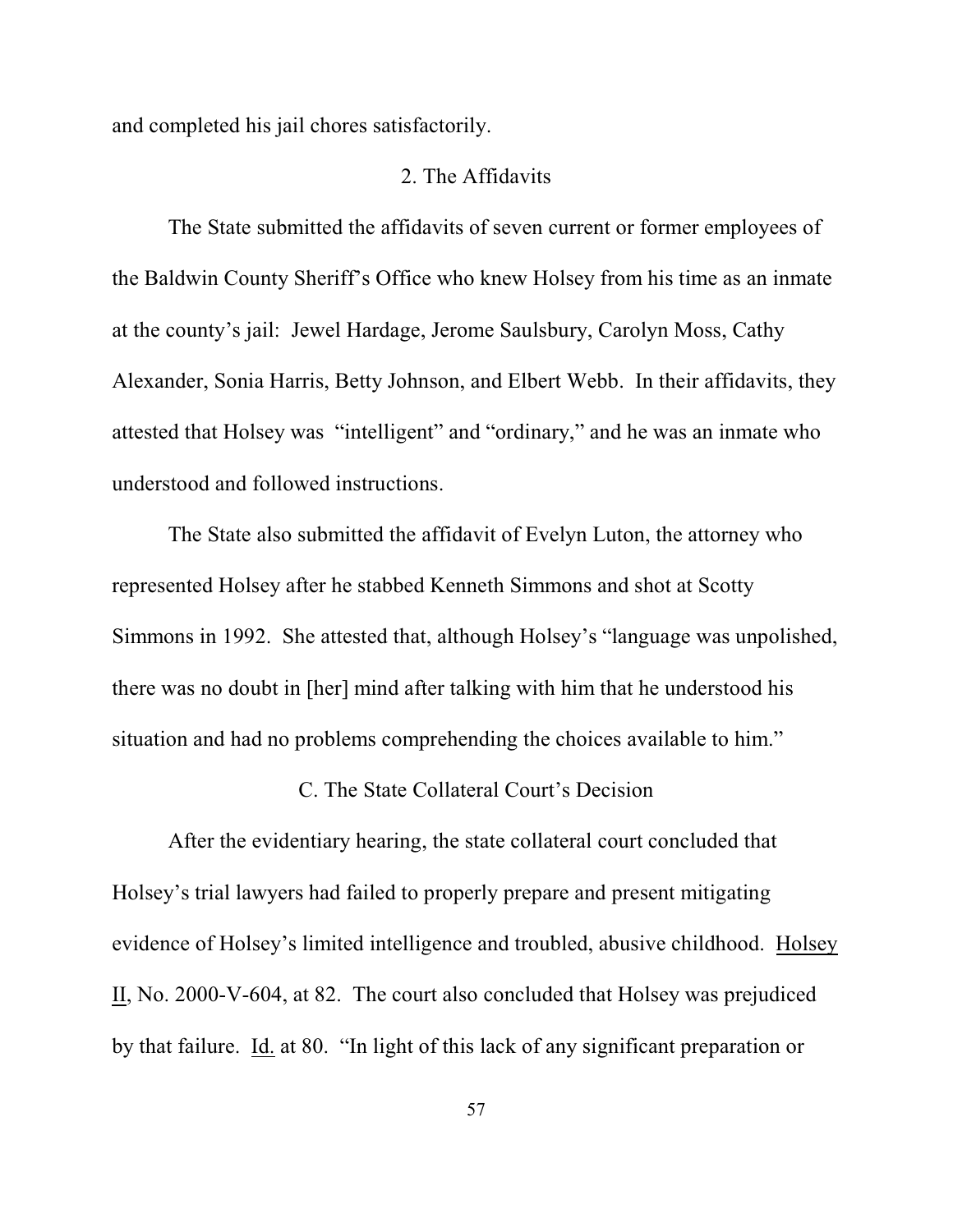presentation" of mitigating evidence, the court reasoned, "no one can seriously believe that [Holsey] received the constitutional guarantees of the Sixth Amendment right to effective assistance of counsel." Id. at 83–84. For that reason, the court granted a writ of habeas corpus with respect to Holsey's death sentence, vacating that sentence and ordering that Holsey receive a new trial of the sentencing phase only. Id. at 84.

## D. The Appeal

The State appealed the state collateral court's grant of habeas relief. The Geogia Supreme Court unanimously reversed that grant and reinstated Holsey's death sentence. Holsey III, 642 S.E.2d at 59. The court did "accept, for the purposes of this analysis," that Holsey had shown that his trial lawyers had performed deficiently by not properly preparing and presenting mitigating evidence of his limited intelligence and troubled, abusive childhood. Id. at 62. The court nonetheless concluded that Holsey had failed to show prejudice, "that 'there is a reasonable probability . . . that, but for counsel's unprofessional errors, the result of the proceeding would have been different.'" Id. at 60 (quoting Smith v. Francis, 325 S.E.2d 362, 363 (Ga. 1985)).

The Georgia Supreme Court explained its conclusion that Holsey had failed to show a reasonable probability of a different result despite the witnesses,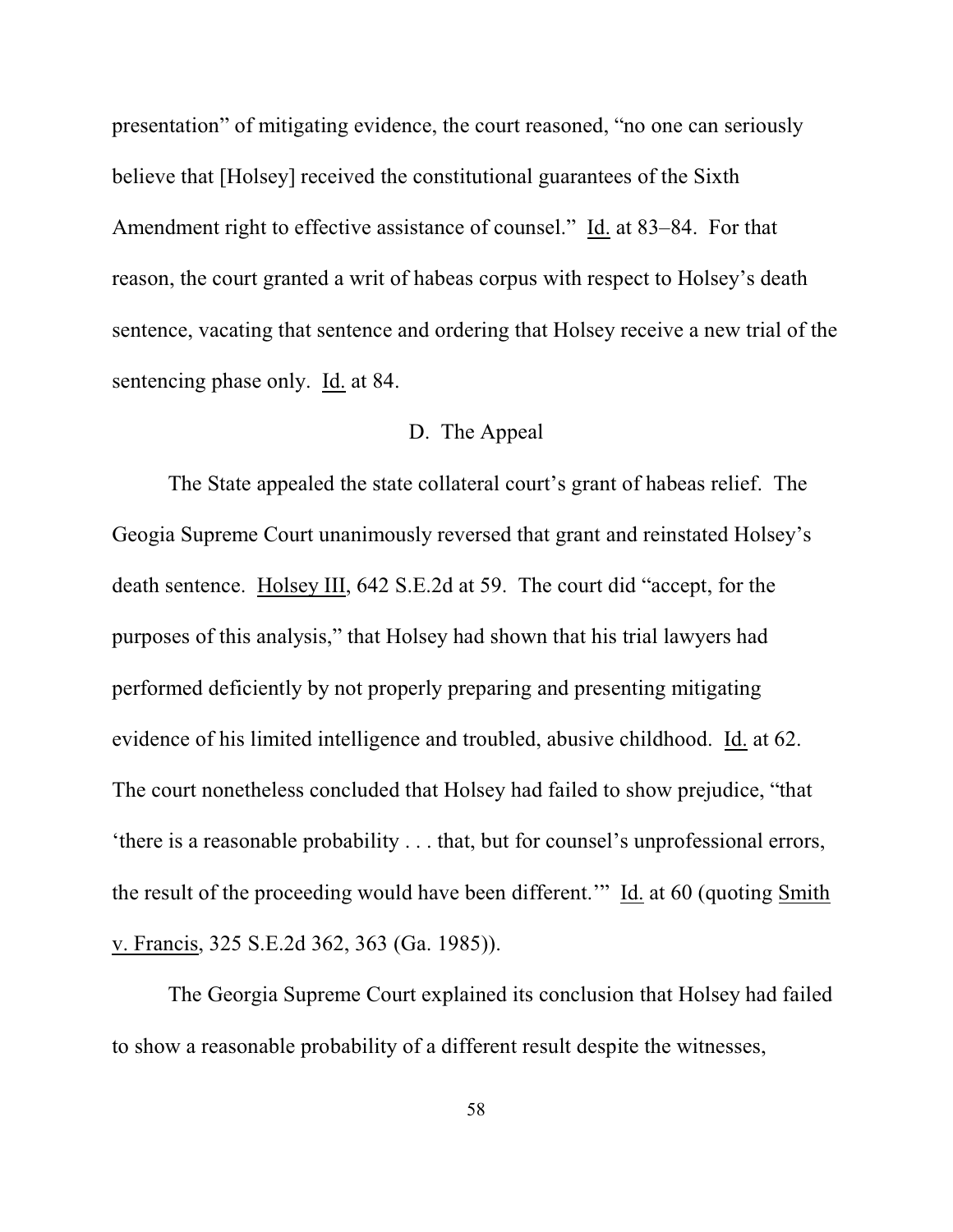affidavits, and documents his collateral counsel presented in the evidentiary

hearing:

The additional evidence Holsey has presented in his habeas proceedings, some of it contradicted by the [State's] evidence, is largely cumulative of evidence presented at trial, which highlighted Holsey's limited intelligence, his troubled and abusive home life, his positive contributions at home and elsewhere, and his mother's and sister's mental health issues. Having reviewed both the habeas record and the trial record, including the trial testimony of two of Holsey's sisters and of other witnesses, the trial deposition testimony of Clifford Holsey, Jr., and the non-testimonial material entered into evidence at trial, this Court concludes that introduction of Holsey's new evidence at his trial would not have had an impact on the jury's sentencing deliberations sufficient to help sustain a successful ineffective assistance of counsel claim regarding the sentencing phase.

Id. at 61–62 (citation omitted).

# III. THE DISTRICT COURT'S DECISION

After the Georgia Supreme Court reversed the state collateral court's grant of habeas relief, Holsey filed a 28 U.S.C. § 2254 petition for a writ of habeas corpus. He raised ten claims, including the only one at issue in this appeal: that his trial lawyers rendered ineffective assistance at the sentencing phase by not presenting enough mitigating circumstances evidence about his limited intelligence and troubled, abusive childhood.

The district court denied the petition. Holsey IV, No: 3:07-cv-129(CDL), at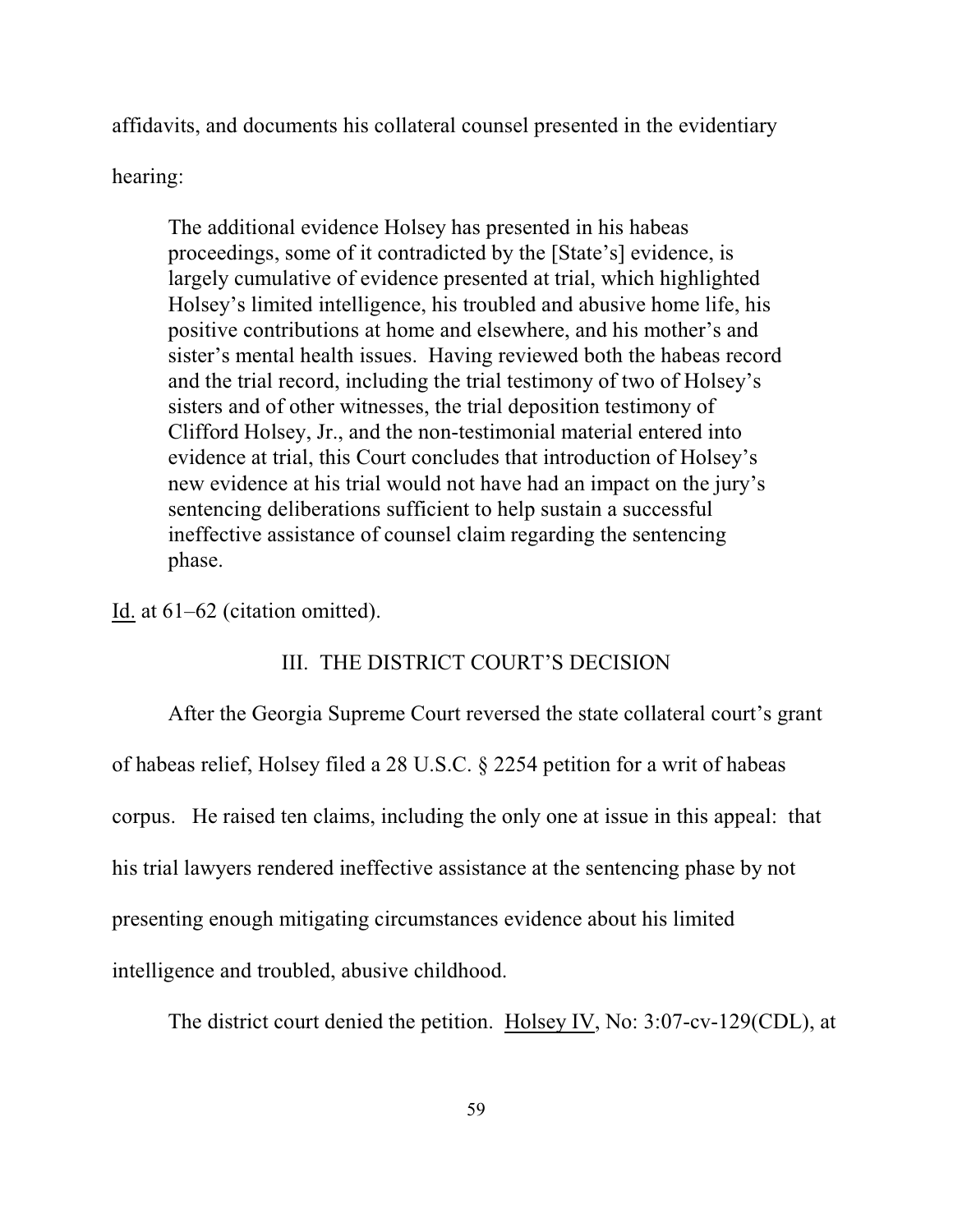27. In doing so, it concluded that the Georgia Supreme Court had not unreasonably determined that the additional mitigating circumstances evidence Holsey's collateral counsel presented in the state court's evidentiary hearing was largely cumulative of the evidence Holsey's trial lawyers presented at the sentencing phase. Id. at 23. The court reasoned that Holsey's trial lawyers "did, during the sentencing portion of the trial, present evidence of [his] limited intelligence, his abusive home life, his positive contributions to his sisters, and his sister and mother's mental health problems." Id. Also, relying on the largely cumulative nature of the additional mitigating circumstances evidence, much of which it found had been contradicted by the State's evidence, the district court concluded that the Georgia Supreme Court's decision that Holsey had not shown prejudice was not an unreasonable application of clearly established federal law. Id. at 25–27.

# IV. DISCUSSION

Holsey contends that the district court erred in denying his 28 U.S.C. § 2254 habeas corpus petition and should have ruled that his trial lawyers' performance at the sentencing phase was ineffective under Strickland v. Washington, 466 U.S. 688, 104 S.Ct. 2052 (1984). He argues that those lawyers did not properly prepare and present enough available mitigating evidence about his limited intelligence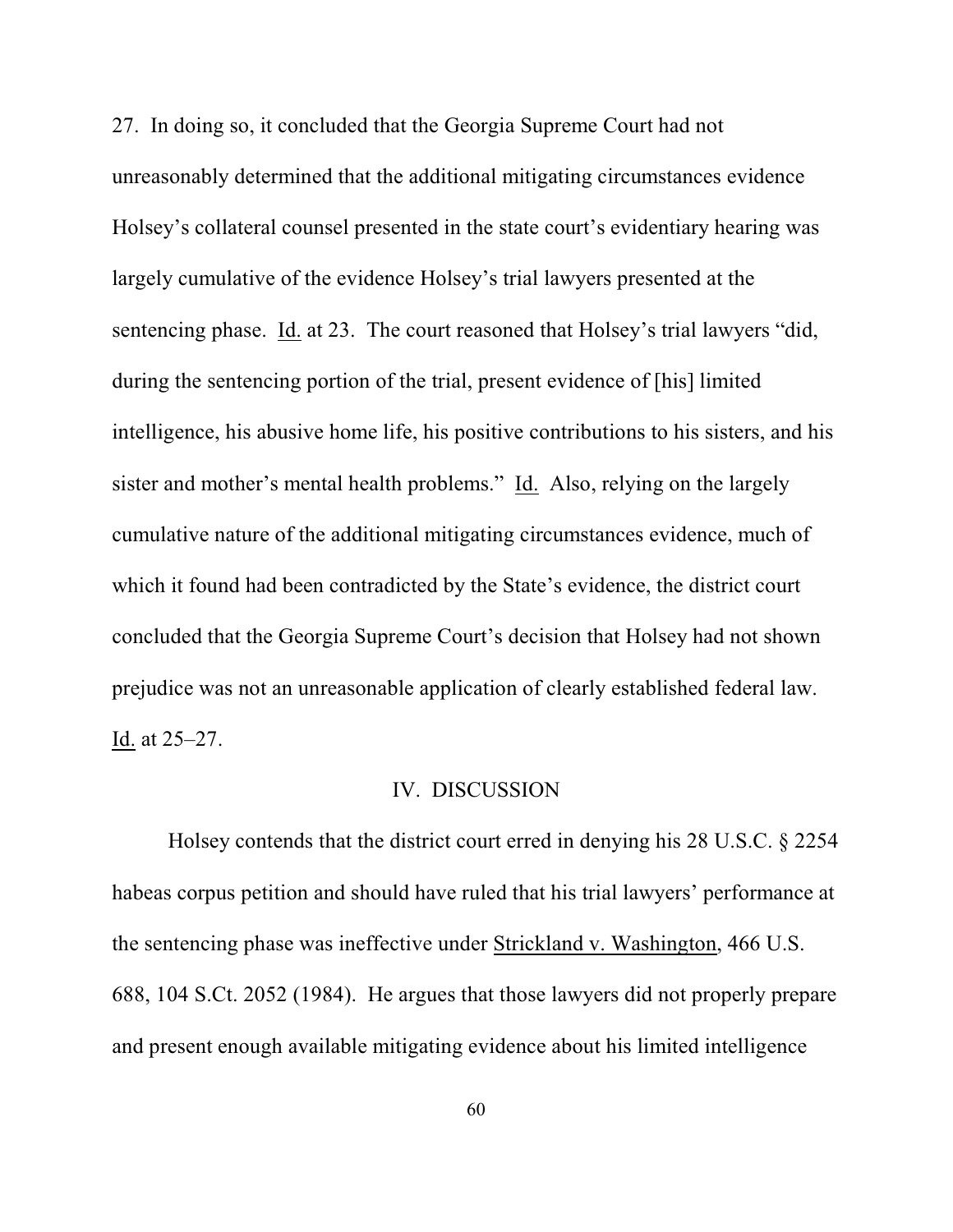and his troubled, abusive childhood and that, if they had done so, his sentence would have been different. In reviewing a district court's denial of a § 2254 habeas petition, we review only for clear error the court's factfindings but review de novo the court's application of the law to those facts. Johnson v. Sec'y, Dep't of Corr., 643 F.3d 907, 929 (11th Cir. 2011).

To succeed on his ineffective assistance of counsel claim, Holsey has the burden of showing two things under Strickland. Id. at 928. First, he must show that his counsel's performance was deficient, which means that it "fell below an objective standard of reasonableness" and was "outside the wide range of professionally competent assistance." Strickland, 466 U.S. at 688, 690, 104 S.Ct. at 2064, 2066; accord Johnson, 643 F.3d at 928; Allen v. Sec'y, Fla. Dep't of Corr., 611 F.3d 740, 751 (11th Cir. 2010); Smith v. Sec'y, Dep't of Corr., 572 F.3d 1327, 1349 (11th Cir. 2009). Courts must review counsel's actions in a "highly deferential" manner and "must indulge a strong presumption that counsel's conduct" was reasonable. Strickland, 466 U.S. at 689, 104 S.Ct. at 2065. To overcome that strong presumption of reasonableness, Holsey must show that "'no competent counsel would have taken the action that his counsel did take.'" Johnson, 643 F.3d at 928 (quoting Chandler v. United States, 218 F.3d 1305, 1315 (11th Cir. 2000) (en banc)).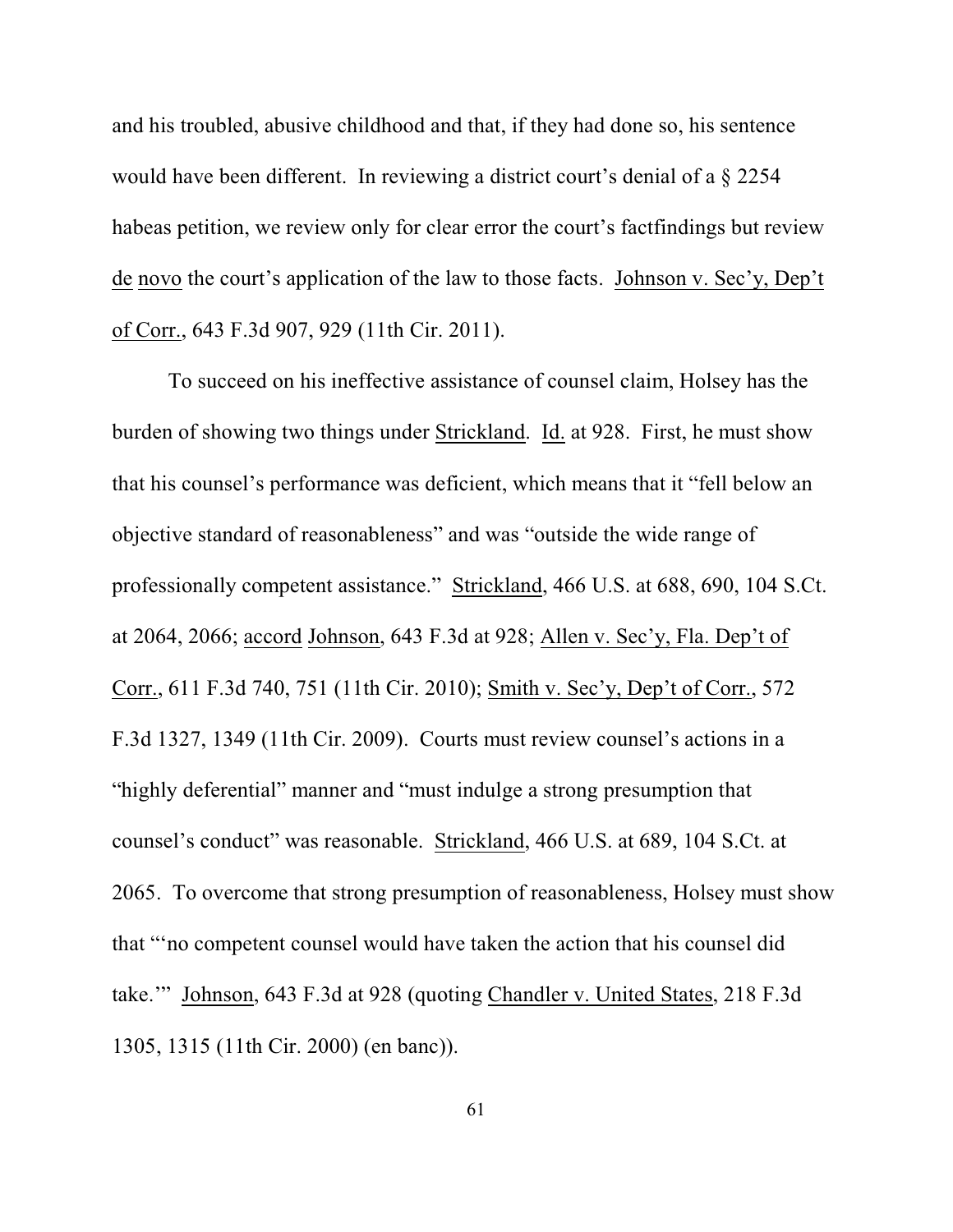The second thing that Holsey must show is that he was prejudiced by his counsel's deficient performance, which means "that, but for his counsel's deficient performance, there is a reasonable probability that the result of the proceeding would have been different." Id. (citing Strickland, 466 U.S. at 694, 104 S.Ct. at 2068). To find that there is a reasonable probability of a different result "our confidence in the outcome must be undermined by counsel's deficient performance." Id. at 929 (citing Strickland, 466 U.S. at 694, 104 S.Ct. at 2068).

In addition to the Strickland two-step showing, Holsey's ineffective assistance of counsel claim is governed by 28 U.S.C. § 2254, as amended by the Antiterrorism and Effective Death Penalty Act of 1996. See 28 U.S.C. § 2254(d). Under AEDPA, a federal court may not grant a petitioner habeas relief on any claim that was "adjudicated on the merits" in state court unless the state court's decision was: "(1) . . . contrary to, or involved an unreasonable application of, clearly established Federal law, as determined by the Supreme Court of the United States; or (2) . . . was based on an unreasonable determination of the facts in light of the evidence presented in the State court proceeding." Id.; accord Johnson, 643 F.3d at 929; Allen, 611 F.3d at 744–45; Hammond v. Hall, 586 F.3d 1289, 1306 (11th Cir. 2009). A state court's application of clearly established federal law or its determination of the facts is unreasonable only if no "fairminded jurist" could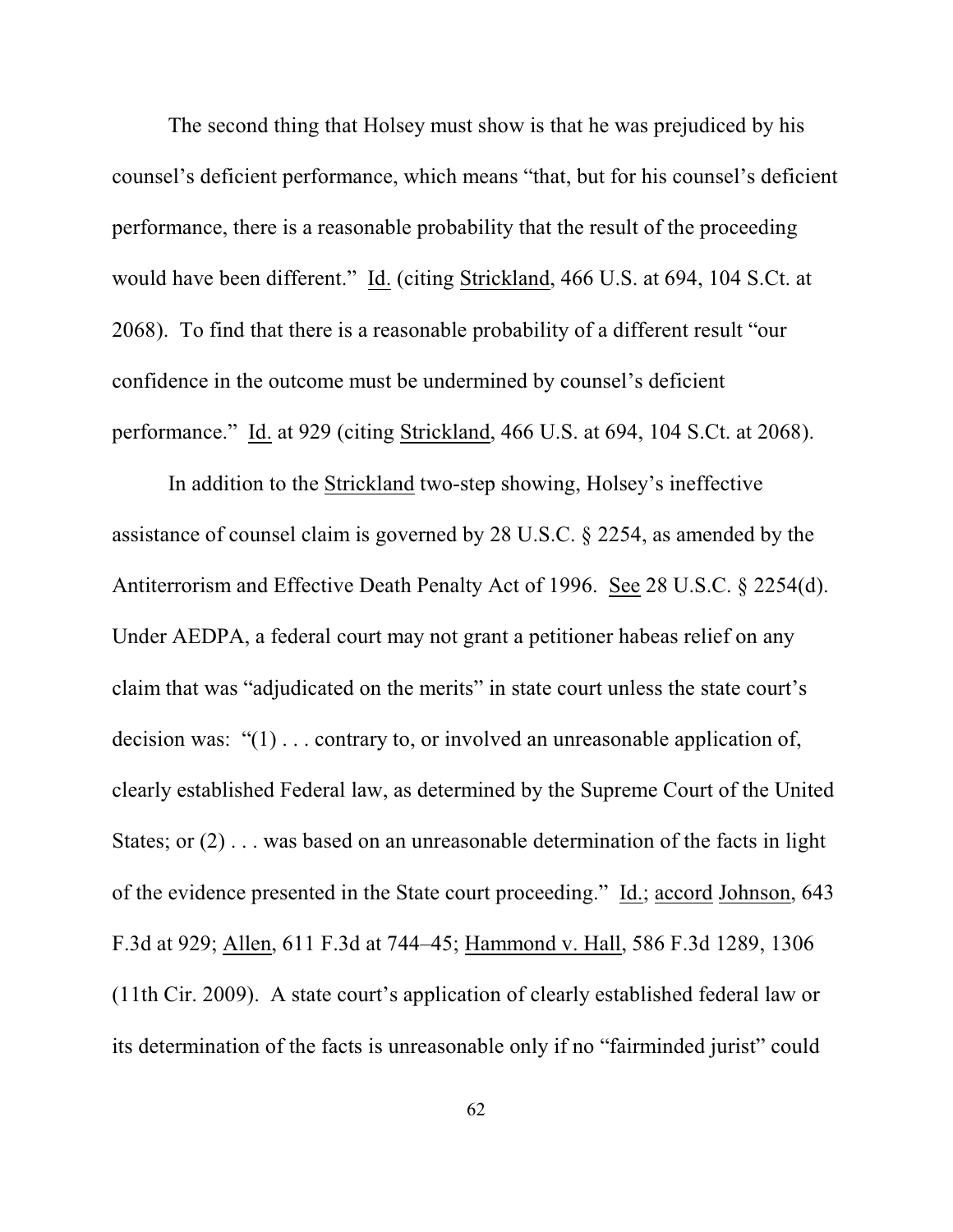agree with the state court's determination or conclusion. Harrington v. Richter, — U.S. —, 131 S.Ct. 770, 786 (2011); accord Yarborough v. Alvarado, 541 U.S. 652, 664, 124 S.Ct. 2140, 2149 (2004). In our en banc decision in Hill we phrased this standard "more simply and maybe a little more clearly: if some fairminded jurists could agree with the state court's decision, although others might disagree, federal habeas relief must be denied." 662 F.3d at 1346; accord Sochor v. Sec'y Dep't of Corr., 685 F.3d 1016, 1028 (11th Cir. 2012) ("In other words, we may issue a writ of habeas corpus only where there is no possibility fairminded jurists could disagree that the state court's decision conflicts with precedents of the Supreme Court of the United States." (quotation marks and alterations omitted)).

 AEDPA does not impose a complete bar on the relitigation in federal court of claims already rejected in state proceedings. Harrington, 131 S.Ct. at 786; accord Hill, 662 F.3d at 1345. Instead, "[i]t preserves authority to issue the writ in cases where there is no possibility fairminded jurists could disagree that the state court's decision conflicts with th[e] Court's precedents. It goes no farther." Harrington, 131 S.Ct. at 786. As the Supreme Court has emphasized:

Section 2254(d) reflects the view that habeas corpus is a "guard against extreme malfunctions in the state criminal justice systems," not a substitute for ordinary error correction through appeal. Jackson v. Virginia, 443 U.S. 307, 332, n.5, 99 S.Ct. 2781, 2796 n.5 (1979) (Stevens, J., concurring in judgment). As a condition for obtaining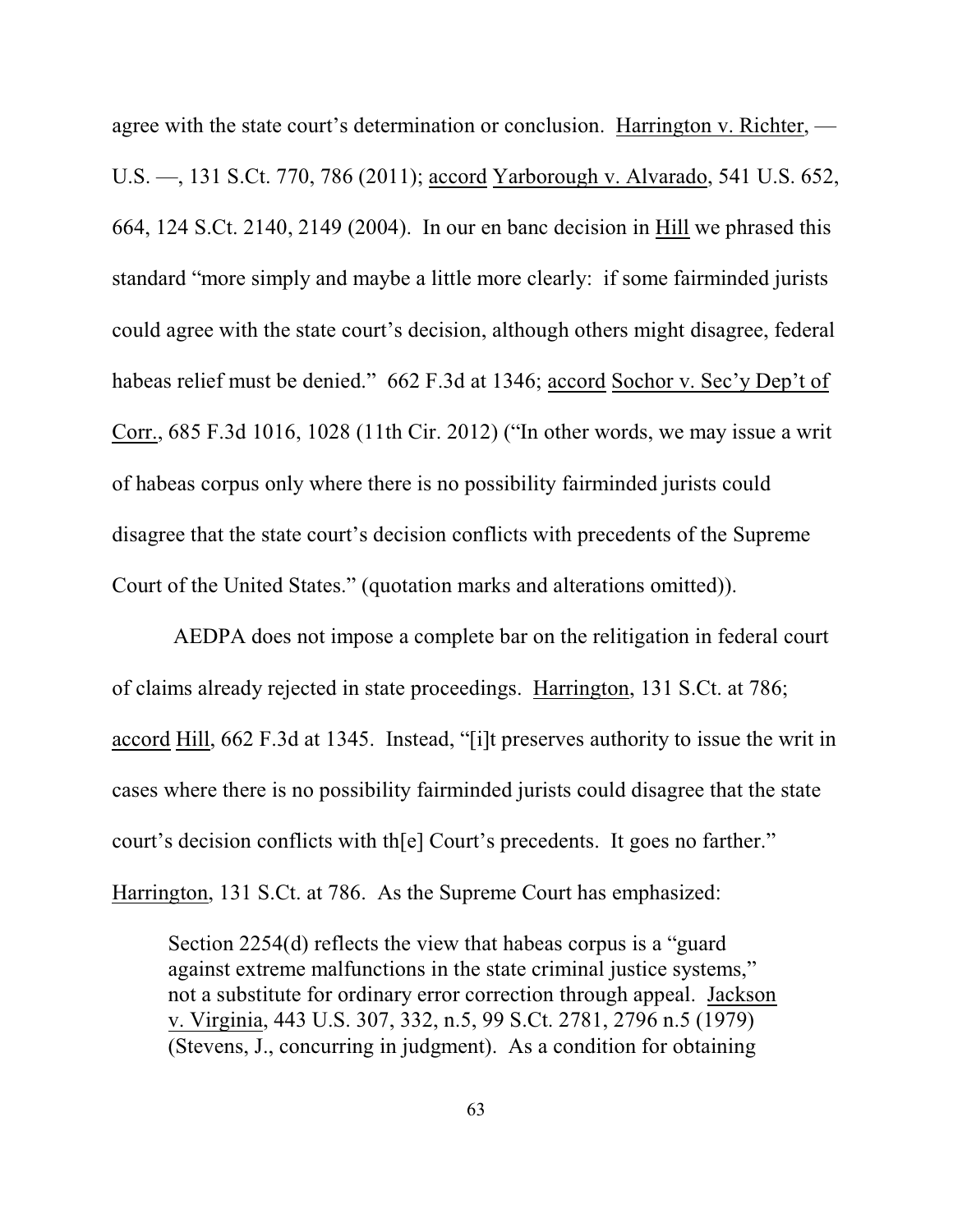habeas corpus from a federal court, a state prisoner must show that the state court's ruling on the claim being presented in federal court was so lacking in justification that there was an error well understood and comprehended in existing law beyond any possibility for fairminded disagreement.

Id. at 786–87.

"If this standard is difficult to meet, that is because it was meant to be." Id. at 786. It was designed to be difficult in order "to ensure that state-court judgments are accorded the finality and respect necessary to preserve the integrity of legal proceedings within our system of federalism." Martinez v. Ryan, — U.S.

—, 132 S.Ct. 1309, 1316 (2012). The Supreme Court gave this explanation:

Federal habeas review of state convictions frustrates both the States' sovereign power to punish offenders and their good-faith attempts to honor constitutional rights. It disturbs the State's significant interest in repose for concluded litigation, denies society the right to punish some admitted offenders, and intrudes on state sovereignty to a degree matched by few exercises of federal judicial authority.

Harrington, 131 S.Ct. at 787 (citation and quotation marks omitted); accord

Calderon v. Thompson, 523 U.S. 538, 555–56, 118 S.Ct. 1489, 1500–01 (1998).

For those reasons, "it will be a rare case in which an ineffective assistance of

counsel claim that was denied on the merits in state court is found to merit relief in

a federal habeas proceeding." Johnson, 643 F.3d at 910–11.

A.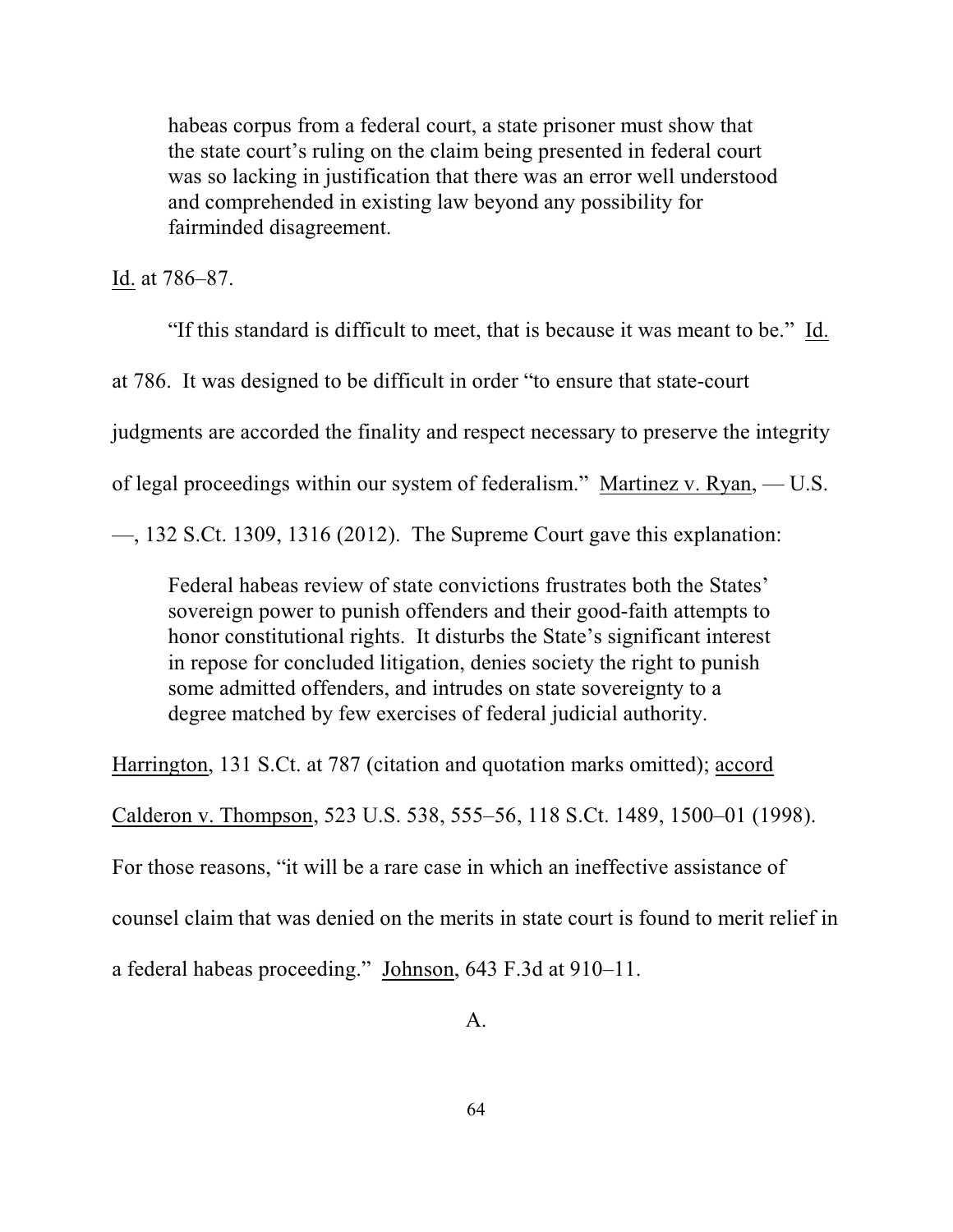Because the Georgia Supreme Court denied Holsey's ineffective assistance of counsel claim based on Strickland's prejudice step, we review with ADEPA deference its holding that Holsey was not prejudiced by his trial lawyers' alleged deficiencies at the sentencing phase. See Kokal v. Sec'y, Dep't of Corr., 623 F.3d 1331, 1345–46 (11th Cir. 2010). Like the Georgia Supreme Court, we will assume for present purposes that Holsey's trial lawyers rendered deficient performance within the meaning of Strickland in regard to the sentencing phase. We will also assume that an attorney rendering constitutionally effective performance would have presented at the sentencing phase the evidence that Holsey's trial lawyers actually did present at that phase plus all of the additional evidence that his collateral counsel submitted in the state collateral court.

Those two assumptions do not affect the outcome of this case because Holsey has not shown that the Georgia Supreme Court's holding that he was not prejudiced by his counsel's assumed deficient performance was based on an unreasonable determination of the facts or is an unreasonable application of clearly established federal law. Holsey has not shown that no fairminded jurist could have concluded, as all seven Justices of the Georgia Supreme Court did, that he has failed to carry his burden of showing that if the additional evidence had been presented there is a reasonable probability of a different sentencing result.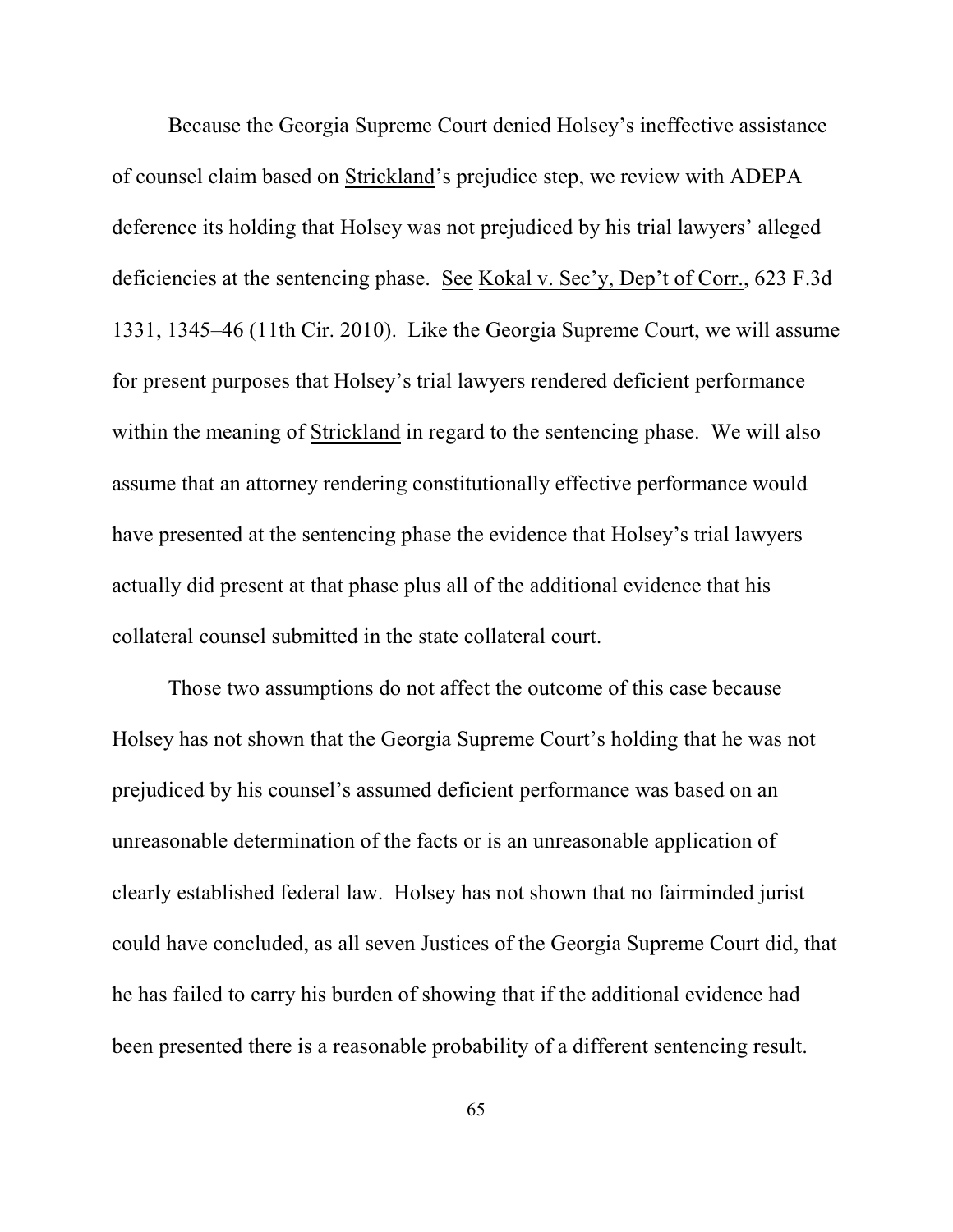Holsey has not shown that the evidence on the prejudice question is so one-sided in his favor that the answer is, as the Supreme Court has phrased it, "beyond any possibility for fairminded disagreement." Harrington, 131 S.Ct. at 787. He has not shown that the Georgia Supreme Court's determination of the prejudice issue was so unjustified that it "was an error well understood and comprehended in existing law beyond any possibility for fairminded disagreement." Id. at 786–87; accord Bobby v. Dixon, — U.S. —, 132 S.Ct. 26, 27 (2011) (per curiam).

#### B.

Holsey's first contention is that the Georgia Supreme Court's holding that he did not show prejudice was based on an unreasonable determination of the facts. See Appellant Br. 18–28. He argues that it was objectively unreasonable for the court to characterize the evidence of his limited intelligence and troubled, abusive childhood that he presented in the state collateral court as "cumulative" of the evidence he presented at the sentencing phase. Appellant Br. 18. About his limited intelligence, he argues that the jury at the sentencing phase "merely hear[d] an undefined label like 'borderline mentally retarded,'" but the evidence presented at the evidentiary hearing actually explained the deficits that he faced and provided "qualitatively superior information about [his] . . . mental capacities." Appellant Br. 24. About his troubled, abusive childhood, he argues that the jury at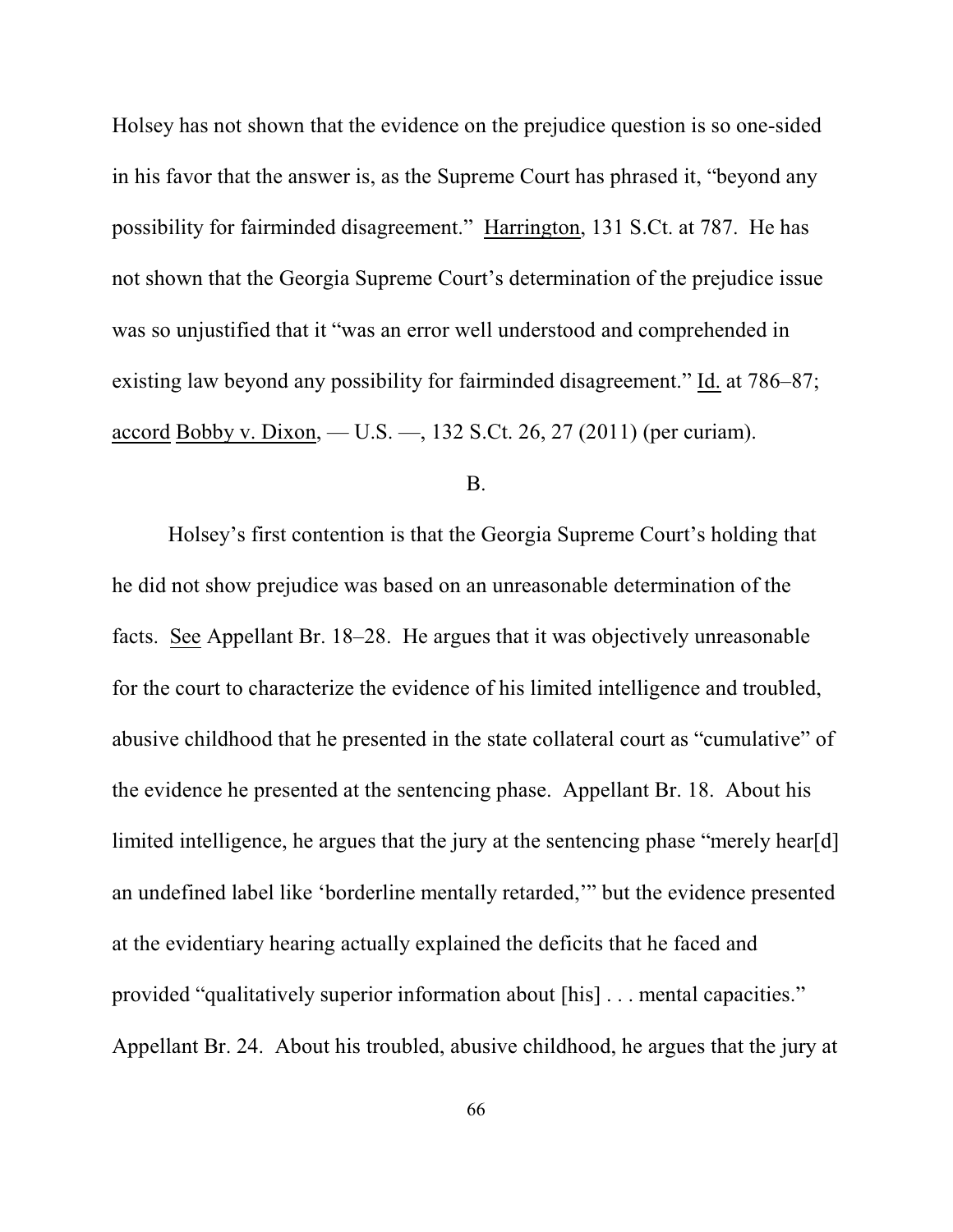the sentencing phase did not hear sufficient "detail about his upbringing." Appellant Br. 22.

Holsey mischaracterizes the conclusion of the Georgia Supreme Court. The court did not describe the evidentiary hearing evidence as "cumulative" of the evidence presented at the sentencing phase but instead characterized it as "largely cumulative." See Holsey III, 642 S.E.2d at 61–62. There is a difference. "Cumulative" may mean "completely cumulative" or it may not, but "largely cumulative" does not mean "cumulative." Instead "largely cumulative" means "chiefly cumulative," "mostly cumulative," or "more cumulative than not." See Random House Webster's Unabridged Dictionary 1084 (2d ed. 2001); cf. Lanfear v. Home Depot, Inc., 679 F.3d 1267, 1277 (11th Cir. 2012) ("Primarily does not mean exclusively; primarily exclusively means primarily.").

We have some serious doubt about treating as a factfinding to be reviewed under 28 U.S.C. § 2254(d)(2) the Georgia Supreme Court's conclusion that the additional evidence at the evidentiary hearing was "largely cumulative" of the evidence presented at the sentencing phase. The "largely cumulative" conclusion does not seem to be a factfinding or a "determination of the facts" that is subject to review under that statutory provision; it seems to be a conclusion in the nature of an application of law to fact. At the very least, it is not a finding or determination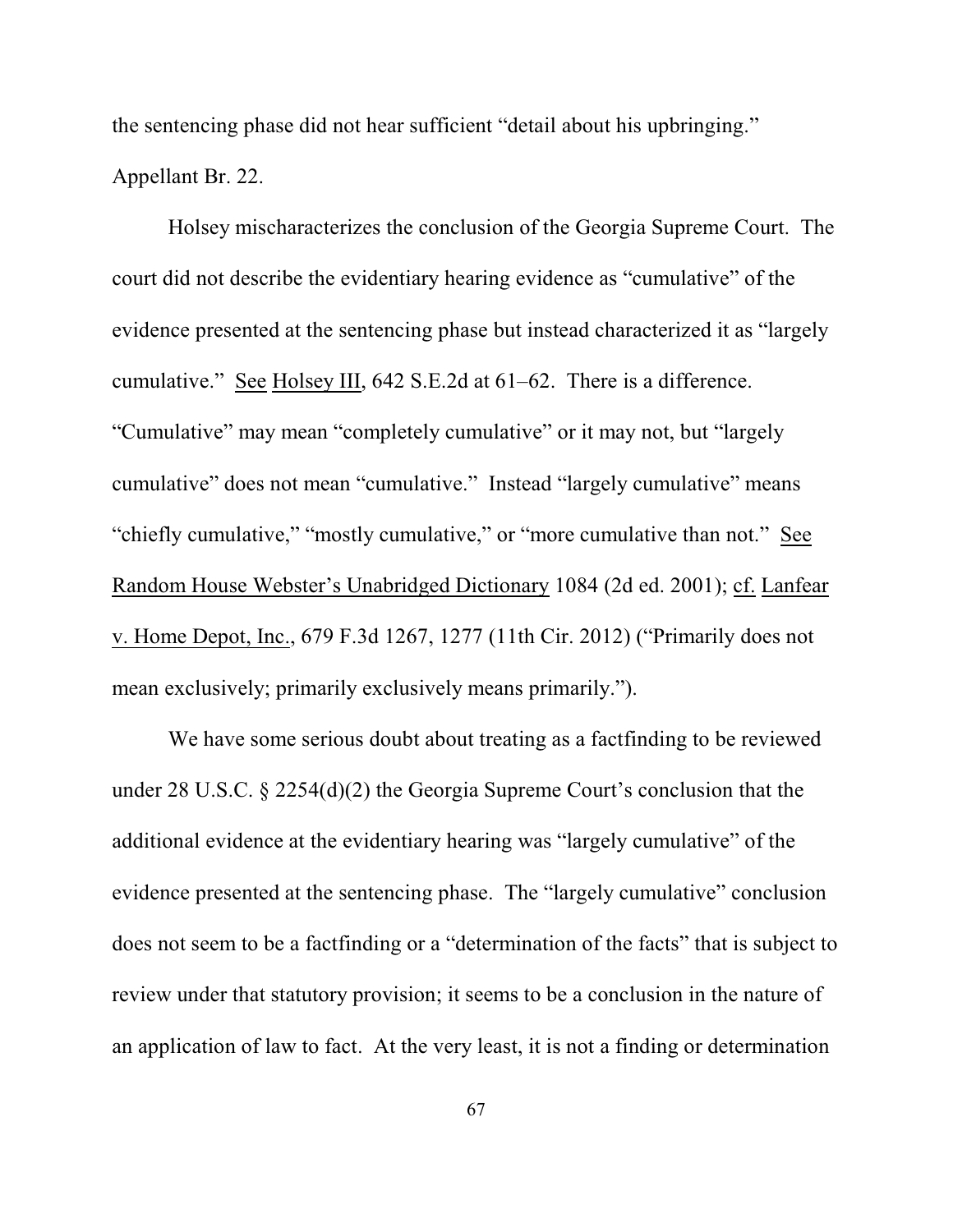of the historical facts of the case. See Am. Civil Liberties Union of Fla., Inc. v. Miami-Dade Cnty. Sch. Bd., 557 F.3d 1177, 1206 (11th Cir. 2009) (explaining that historical facts are the "who, what, where, when, and how of the controversy"). Instead, the term "largely cumulative" seems more of a way of conveying that there was not enough of a difference between the evidence presented during the sentencing phase and the evidence presented in the collateral evidentiary hearing to establish a reasonable probability of a different result.

In Cooper v. Secretary, Department of Corrections, 646 F.3d 1328, 1349 (11th Cir. 2011), however, we did state that the Florida Supreme Court's conclusion that the petitioner's collateral hearing evidence in that case was "cumulative to that presented at sentencing" was an unreasonable determination of the facts under  $\S 2254(d)(2)$ . Cooper, though, appears to be an outlier. We could not find any other decision where we have analyzed a state court's conclusion about the cumulative nature of evidence as a determination of the facts under § 2254(d)(2). Our "unreasonable determination of the facts" analysis in cases other than Cooper has involved determinations of historical facts. See, e.g., Rhode v. Hall, 582 F.3d 1273, 1282–83 (11th Cir. 2009) (reviewing under § 2254(d)(2) whether counsel was personally involved in the investigation of mitigation evidence); Carroll v. Sec'y, Dep't of Corr., 574 F.3d 1354, 1368–69 (11th Cir.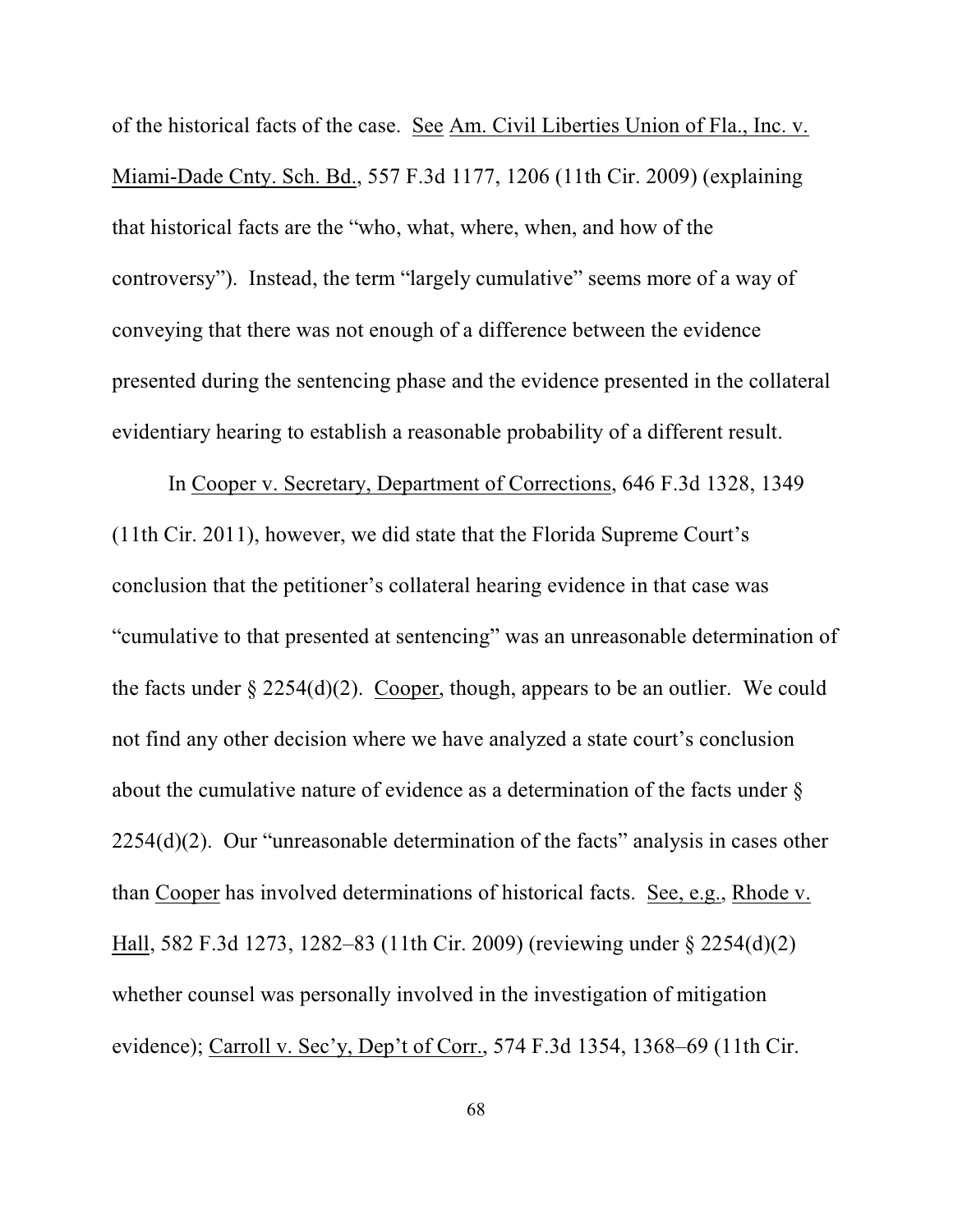2009) (reviewing under § 2254(d)(2) whether the defendant was mentally retarded); Whisenhant v. Allen, 556 F.3d 1198, 1208 (11th Cir. 2009) (reviewing under  $\S 2254(d)(2)$  whether a judge knew that a motion was not properly served).

Our Cooper decision also appears to conflict with the Supreme Court's decision in Cullen v. Pinholster, — U.S. —, 131 S.Ct. 1388 (2011). In Cullen the Supreme Court held that the petitioner had not shown that the state supreme court unreasonably applied clearly established federal law, in part, because the Supreme Court decided that the additional mitigation evidence in the state habeas proceedings "largely duplicated the mitigation evidence at trial." Id. at 1409. The Supreme Court decided for itself that the additional evidence presented in the state collateral proceeding "largely duplicated" the evidence that had been presented at trial. Because federal appellate courts, including the Supreme Court, are not factfinders, see Pullman-Standard v. Swint, 456 U.S. 273, 291–93, 102 S.Ct. 1781, 1791–92 (1982); United States v. Noriega, 676 F.3d 1252, 1263 (11th Cir. 2012); United States v. Fulford, 662 F.3d 1174, 1181 (11th Cir. 2011), the Supreme Court's "largely duplicated" determination in Cullen is not a factfinding; if it were, the Supreme Court would not have made it because appellate courts do not make factfindings. So, Cullen indicates that this Court in Cooper should not have treated the "cumulative" determination as a factfinding and that the Georgia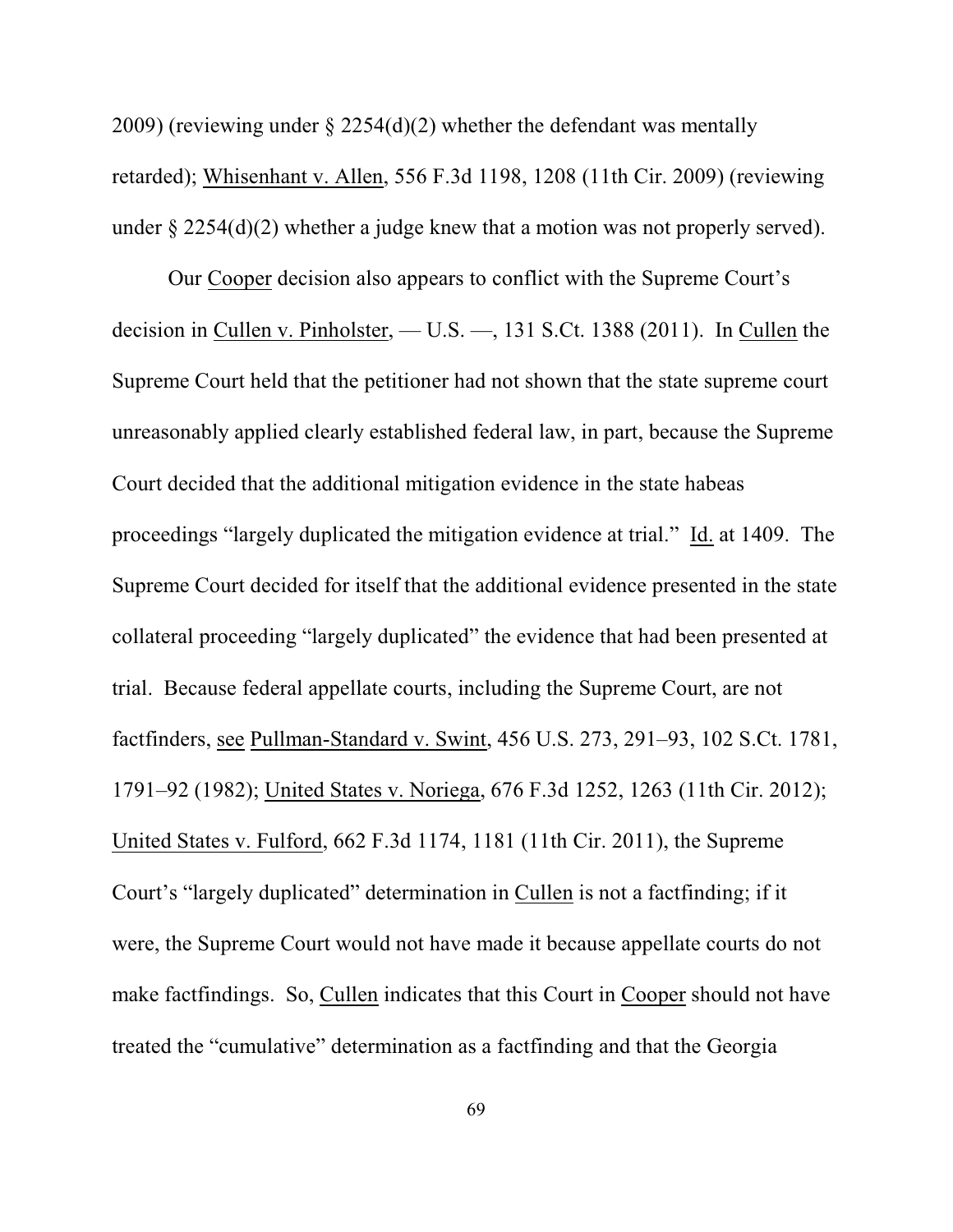Supreme Court's "largely cumulative" determination in this case probably is not a factfinding. 20

Nonetheless, the State in this case does not contend that we should not treat that determination as a factfinding for purposes of  $\S 2254(d)(2)$ , and doing so does not affect the result. So we will assume, as Holsey argues, that the determination was one of fact subject to review under  $\S 2254(d)(2).$ <sup>21</sup> We will not, however, be deciding whether it would have been reasonable to find that the additional collateral hearing evidence was "cumulative" of the trial and sentencing phase evidence because that is not what the Georgia Supreme Court said. It said "largely cumulative," and we will review for reasonableness that determination, not Holsey's pruned down revision of it.

# C.

 $20$  The dissenting opinion misconstrues our statements about the Cullen decision. See Dissenting Op. 120 n.5. We are not saying that § 2254(d)(2) applies only to a subset of factfindings. Instead, we are pointing out that the Supreme Court and this Court have held that federal appellate courts, of which the Supreme Court is one, do not find facts. It follows that when the Supreme Court determined in Cullen that the evidence presented in the state collateral proceeding "largely duplicated" the evidence at the sentence proceeding, the Court was not finding facts but applying law to fact. And because the Supreme Court's "largely duplicated" determination in Cullen was an application of law to fact, it follows that the Georgia Supreme Court's "largely cumulative" determination in this case was also an application of law to fact. It is as simple as that.

 $21$  The dissenting opinion falsely accuses us of disregarding the Cooper decision. See Dissenting Op. 118. While we believe that decision is wrong on the question of whether "cumulative" is a factfinding or an application of law to fact, we treat it as correct and binding and explain why this case is distinguishable. See infra pp. 88–89.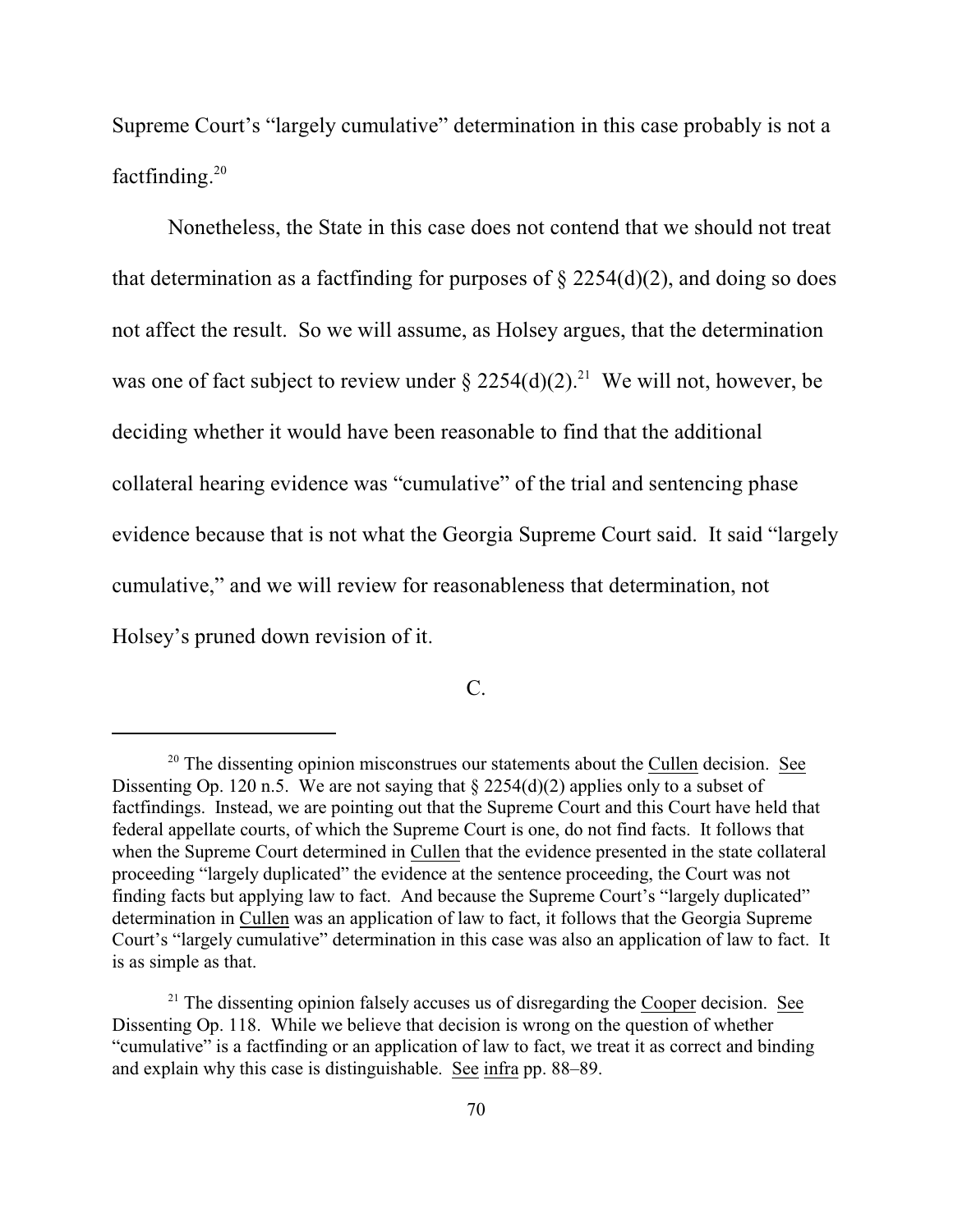As the Supreme Court has observed, "[t]he term 'unreasonable' is no doubt difficult to define." Wood v. Allen, — U.S. —, 130 S.Ct. 841, 849 (2010). Despite that difficulty, the Court has explained "that a state-court factual determination is not unreasonable merely because the federal habeas court would have reached a different conclusion in the first instance." Id. Instead, "if some fairminded jurists could agree with the state court's decision, although others might disagree," the state court's decision is not unreasonable. Hill, 662 F.3d at 1346. To be unreasonable, the error in the state court's finding must be so clear that there is no possibility for "fairminded disagreement." Harrington, 131 S.Ct. at 786–87. AEDPA "demands that state-court decisions be given the benefit of the doubt." Renico v. Lett, — U.S. —, 130 S.Ct. 1855, 1862 (2010) (quotation marks omitted); accord Morton v. Sec'y, Fla. Dep't of Corr, — F.3d —, No. 11–11199, 2012 WL 2332758, slip op. at 14–15 (11th Cir. June 20, 2012).

To determine whether the Georgia Supreme Court's "largely cumulative" determination was an unreasonable one, we compare the trial evidence with the evidence presented during the state postconviction proceedings. In doing so, we keep in mind that the United States Supreme Court, this Court, and other circuit courts of appeals generally hold that evidence presented in postconviction proceedings is "cumulative" or "largely cumulative" to or "duplicative" of that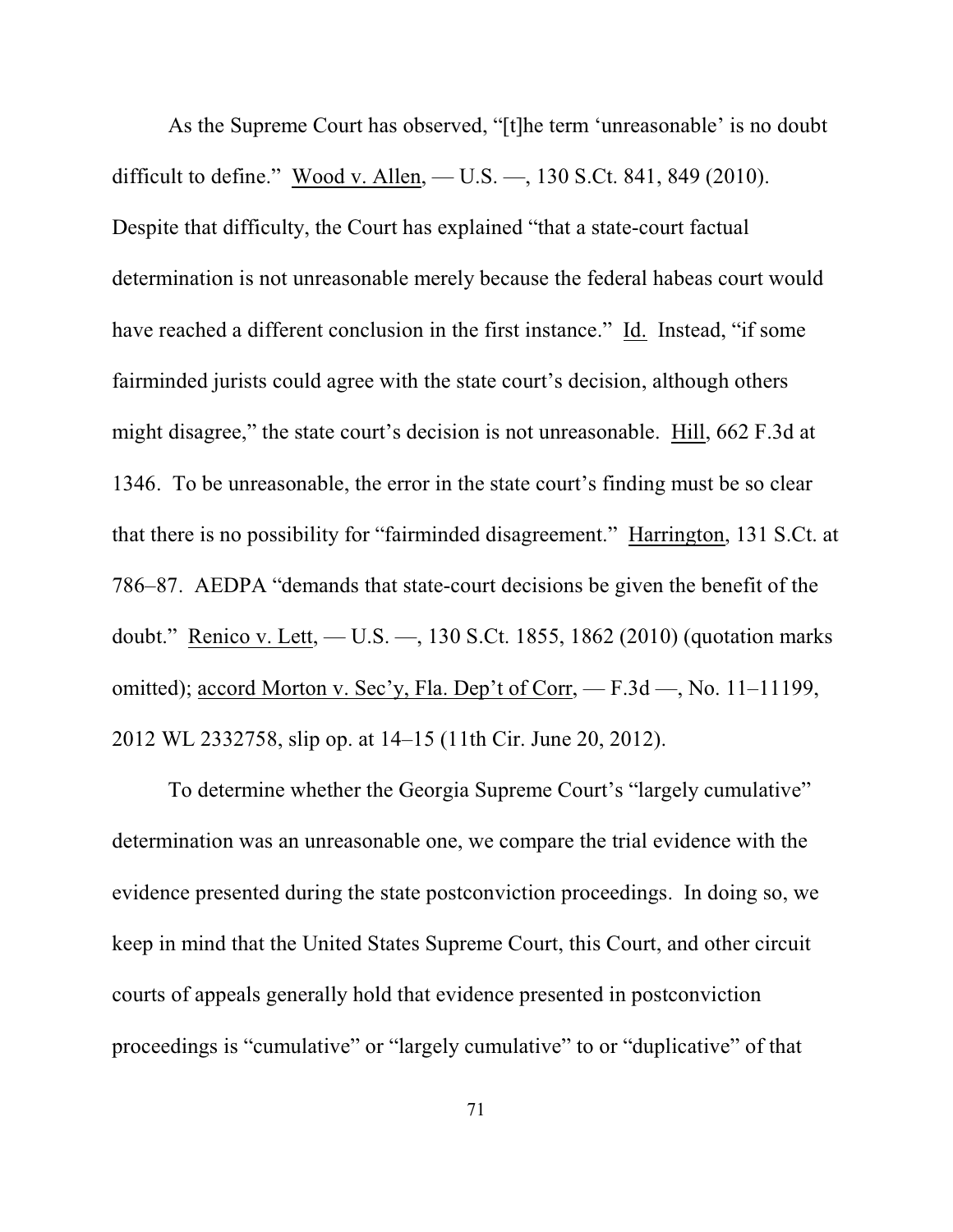presented at trial when it tells a more detailed version of the same story told at trial or provides more or better examples or amplifies the themes presented to the jury. See, e.g., Cullen, 131 S.Ct. at 1409–10 ("The 'new' evidence largely duplicated the mitigation evidence at trial. School and medical records basically substantiate the testimony of [the petitioner]'s mother and brother. Declarations from [the petitioner]'s siblings support his mother's testimony that his stepfather was abusive and explain that [the petitioner] was beaten with fists, belts, and even wooden boards." (emphases added)); Wong v. Belmontes, 558 U.S. 15, 130 S.Ct. 383, 387–88, (2009) (per curiam) (holding that "[s]ome of the [additional mitigating] evidence was merely cumulative of the humanizing evidence [the petitioner] actually presented" because "[t]he sentencing jury was . . . well acquainted with [the petitioner's] background and potential humanizing features" (quotation marks omitted)); Boyd v. Allen, 592 F.3d 1274, 1297–98 (11th Cir. 2010) (finding that much of the evidence presented by the petitioner during postconviction proceedings "was in some measure cumulative" of the trial evidence because "much (although not all) of the 'new' testimony introduced at the post-conviction hearing would simply have amplified the themes already raised at trial" (emphasis added)); Rhode, 582 F.3d at 1287 ("At best, the evidence would have been cumulative, providing more information about [the petitioner]'s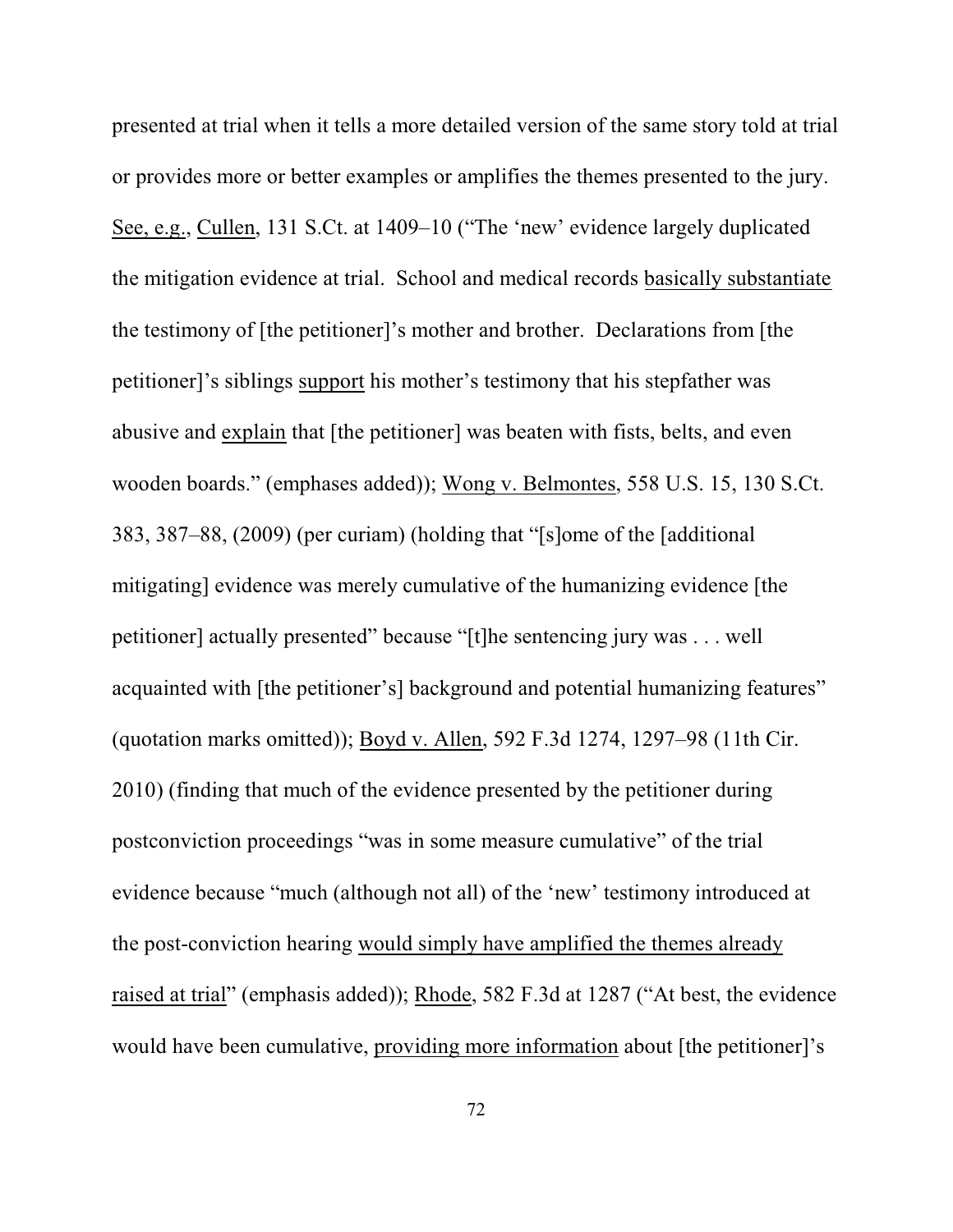bad childhood and early exposure to drugs and alcohol." (emphasis added)); Robinson v. Moore, 300 F.3d 1320, 1347 (11th Cir. 2002) ("[M]ost of the new mitigation evidence is cumulative of the nonstatutory mitigating circumstances presented during resentencing. . . . While the additional mitigation witnesses procured by [the petitioner's habeas] counsel could have presented the resentencing jury and trial judge with more details, or different examples, of these aspects of [the petitioner's] life, these aspects of his life were nonetheless known to the resentencing jury and trial judge." (emphases added)); Riley v. Wainwright, 778 F.2d 1544, 1549–51, 1551 n.14 (11th Cir. 1985) (describing as "largely cumulative" the forensic evidence that the petitioner claimed should have been presented at sentencing because that forensic evidence would have only "buttress[ed]" the points made by other witnesses); Jackson v. Bradshaw, 681 F.3d 753, 769–70 (6th Cir. 2012) (holding that evidence presented during collateral proceedings was "largely cumulative" of evidence presented during sentencing because the collateral evidence provided only a "larger pool of information of the same type already offered" at sentencing); Beuke v. Houk, 537 F.3d 618, 645–46 (6th Cir. 2008) (holding that the petitioner's collateral evidence was "largely cumulative" of the evidence presented at trial because it concerned the same "subject matter [as] the evidence actually presented at sentencing"); Paul v. United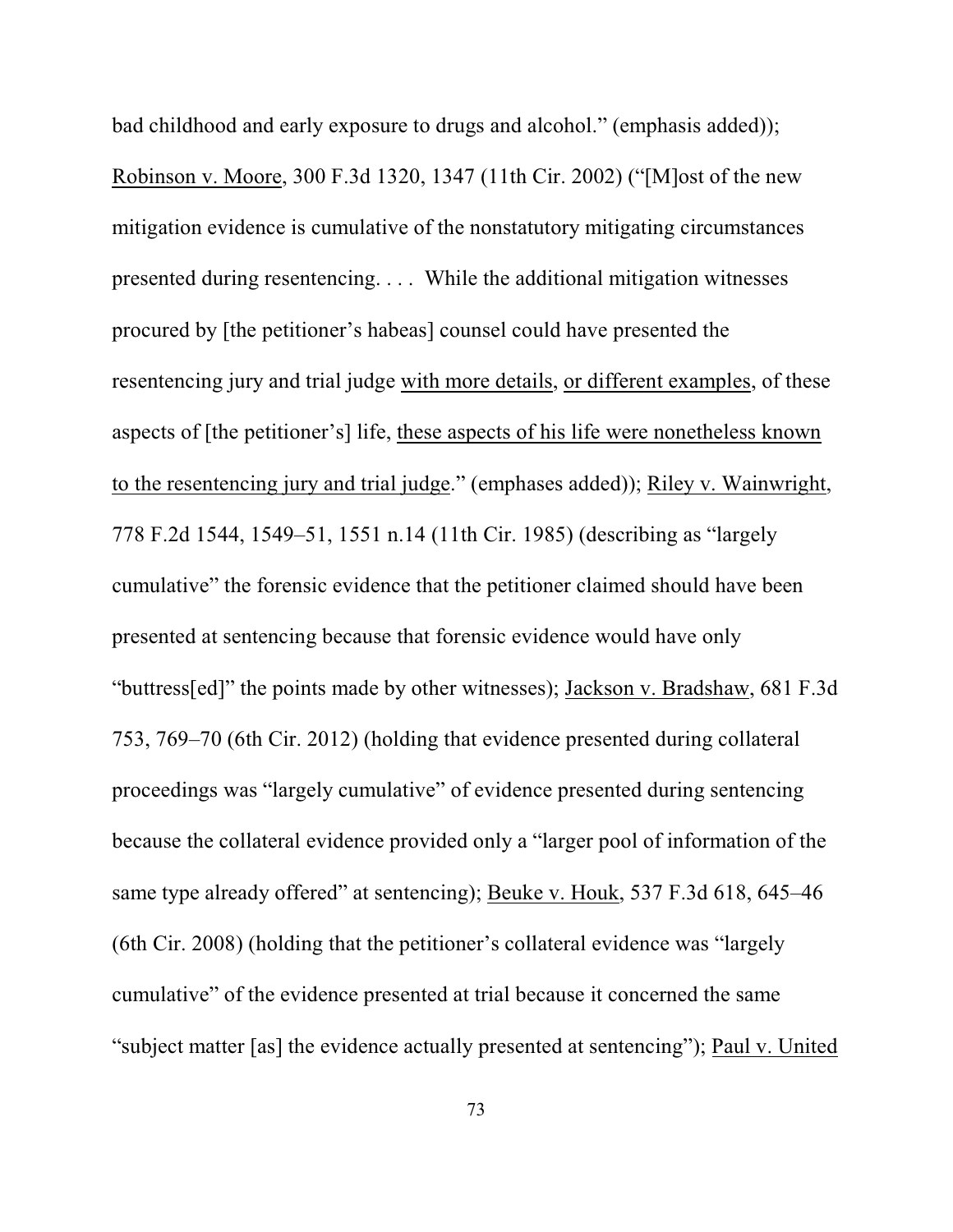States, 534 F.3d 832, 842–43 (8th Cir. 2008) (holding that "[m]uch of the new [collateral] evidence cited by [the petitioner] [was] largely cumulative of evidence that was presented . . . at the penalty phase of the trial" although the collateral evidence might have provided "more detail about [the petitioner]'s difficult and abusive childhood or his compassionate character"); Buckner v. Polk, 453 F.3d 195, 207 (4th Cir. 2006) ("To the extent that the Maxwell and Coleman affidavits provide new detail of the stories of [the petitioner]'s brother's death and his father's alcoholism, we conclude that this new detail is largely cumulative."); Hedrick v. True, 443 F.3d 342, 353 (4th Cir. 2006) ("The evidence that [the defendant] had received low scores on intelligence tests administered at an early age is largely cumulative of testimony from Dr. Hawk and [the defendant]'s mother during the sentencing phase that he had learning troubles in his youth . . . ."); Baldwin v. Maggio, 704 F.2d 1325, 1334 (5th Cir. 1983) (holding that a petitioner was not prejudiced by his counsel's failure to present "largely cumulative" evidence from several witnesses because "[t]heir testimony would have served only to corroborate the portrait of the man sketched by" other witnesses who had testified at sentencing).

The evidence presented at the sentencing phase of Holsey's trial and during the collateral evidentiary hearing all goes to one of two chapters of his mitigating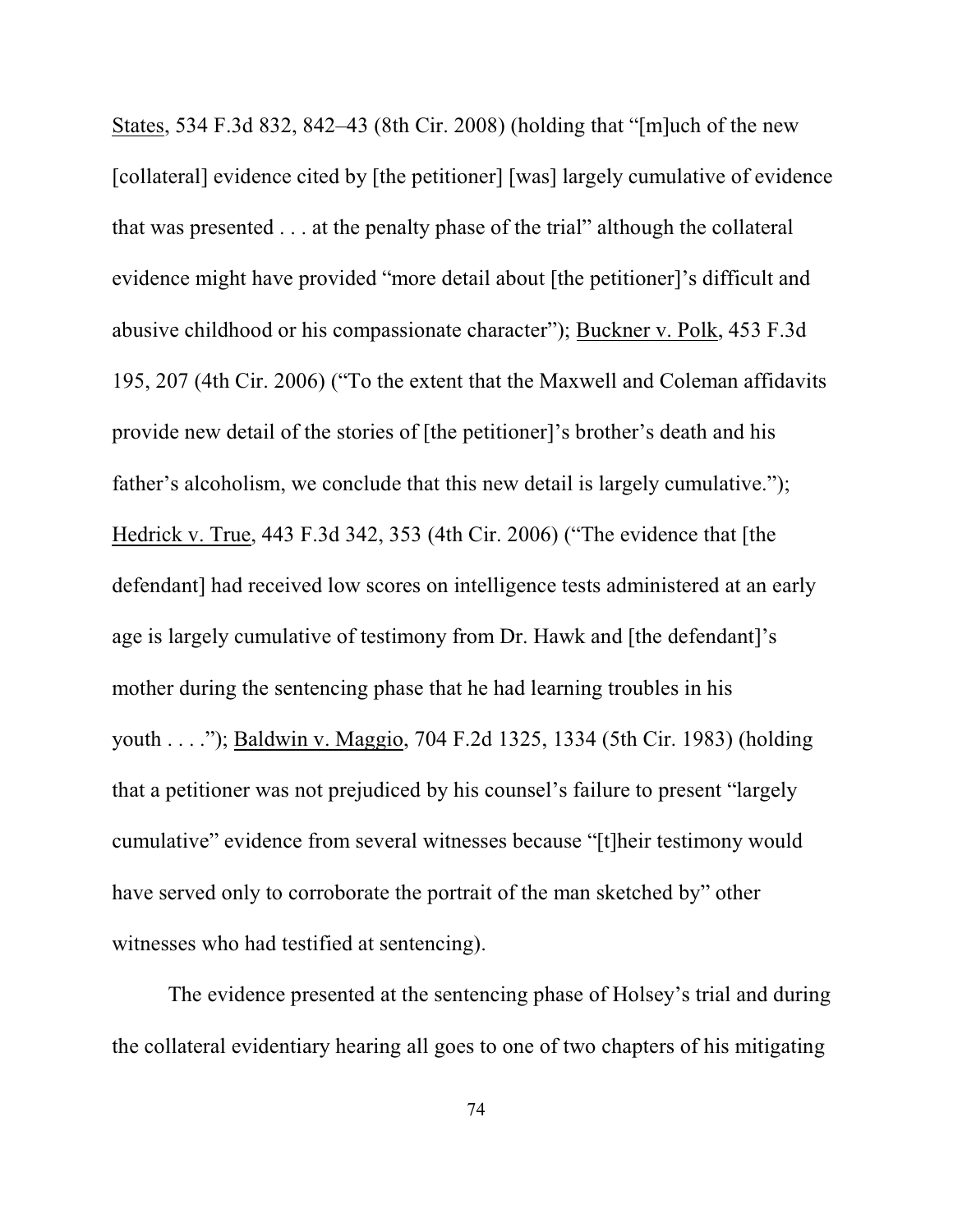circumstances story. One chapter is about his limited intelligence and the other is about his troubled, abusive childhood growing up poor in a home with an absentee father, a mentally challenged, abusive mother, and a violent, mentally challenged sister. Holsey contends, however, that in the state collateral court he told a more detailed version of both those chapters of his story than his trial lawyers told at the sentencing phase of his trial. He argues that those additional details render the Georgia Supreme Court's "largely cumulative" conclusion unreasonable. We will compare the chapters separately, turning first to a comparison between the sentencing phase and state collateral court evidence about Holsey's limited intelligence, and then to a comparison of the evidence about his troubled upbringing.

1.

At the sentencing phase, Holsey's trial lawyers informed the jury that he is a man of limited intelligence. They told that story primarily through the testimony of Holsey's sister Regina Reeves who was a Deputy United States Marshal. She testified that Holsey performed poorly in school, and was usually assigned to the next grade level instead of actually passing into that grade level, and he dropped out of school before finishing the tenth grade. The jury learned from his school records, which Reeves read to them, that Holsey was "a weak student" and "very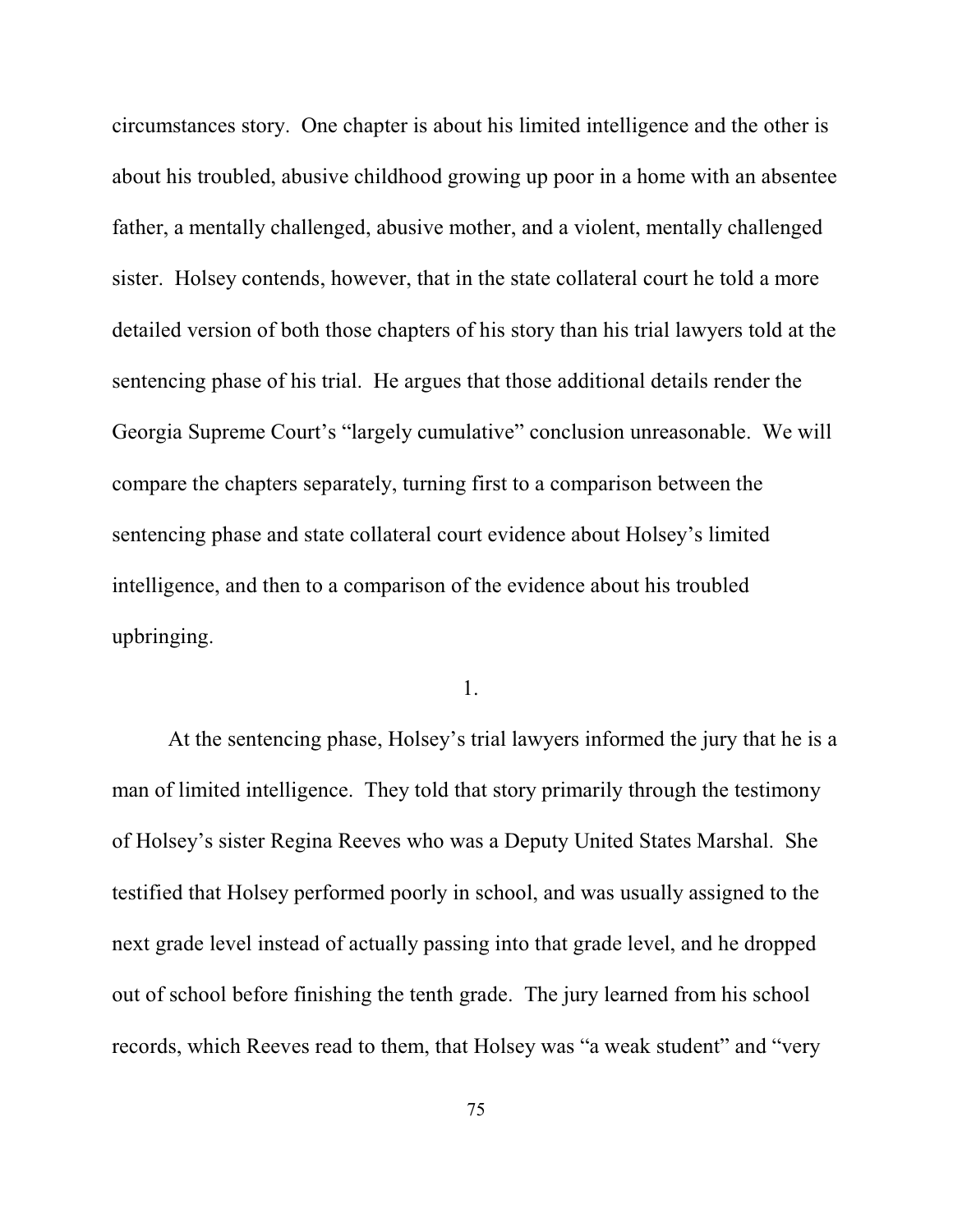slow" and a "poor worker" who "need[ed] help from home" but never got that help. Reeves also read to the jury part of Holsey's Youth Development Center records, which said that Holsey "functions in the borderline mental retardation range of intelligence," and she told the jury that another part of those records described how a then fifteen-year-old Holsey was functioning academically at only a third-grade level. Also, one of Holsey's trial lawyers told the jury in her closing statement that Holsey is "borderline mentally retarded," a point she reiterated by telling the jury that he "was just assigned [to grades] for school."

In the state postconviction proceedings, Holsey presented additional evidence that told a more detailed version of the limited-intelligence story that his trial lawyers had put before the jury in the sentencing phase. Holsey called two psychologists to testify at the evidentiary hearing: Dr. Cunningham and Dr. Toomer. Each psychologist testified that in his opinion Holsey is mildly mentally retarded, which means he suffers from what Dr. Cunningham described as a "catastrophic disability," although the DSM-IV does not describe it that way, see supra p. 29 n.7. Holsey also submitted the deposition testimony of two other psychologists—Dr. Einhorn, whom the State had hired to evaluate Holsey, and Dr. Shapiro, who had been hired by Holsey's trial lawyers before the trial. Those two experts testified that Holsey is not mentally retarded but instead functions in the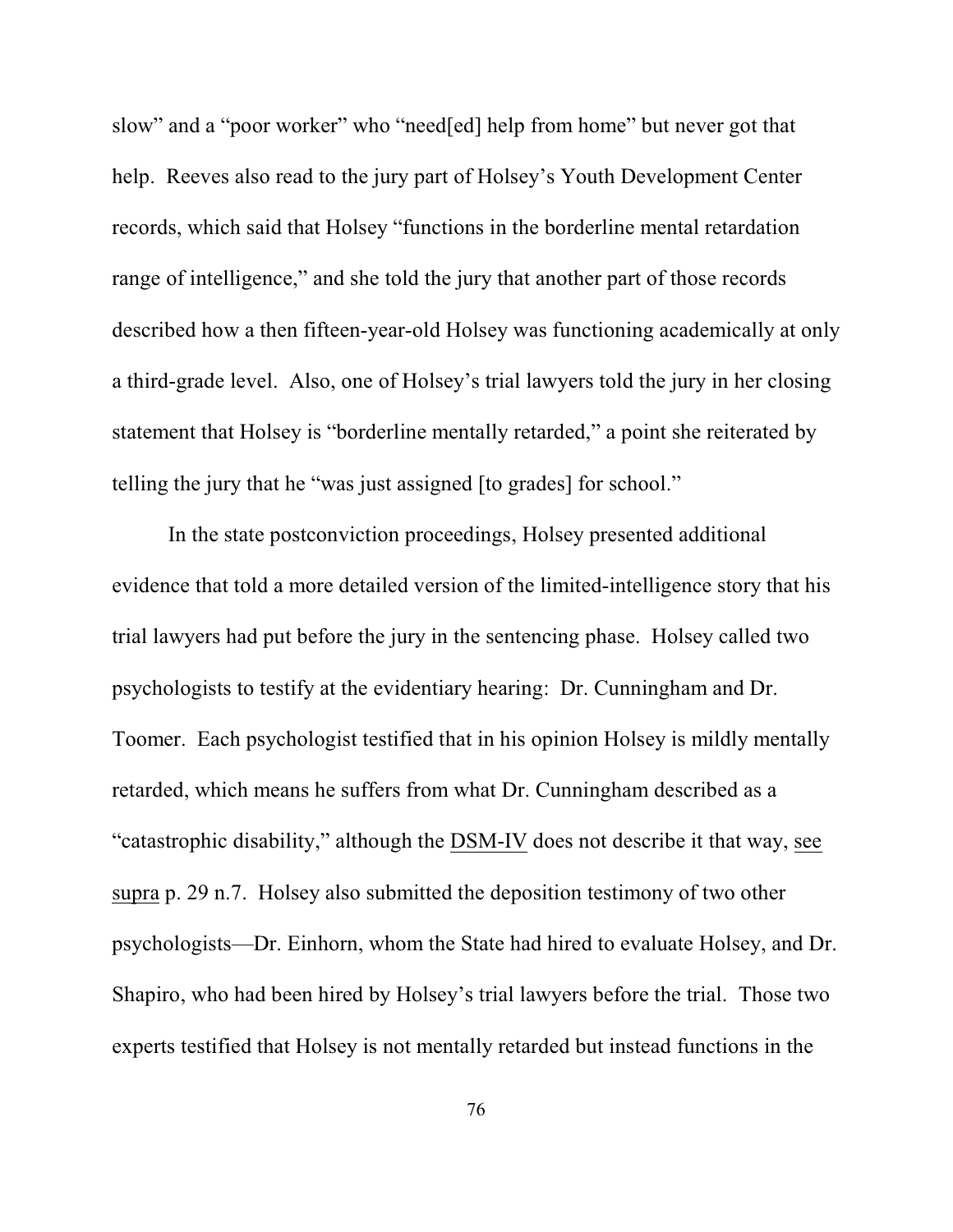borderline mental retardation range, which is what the jury had heard during the sentencing phase. Dr. Shaprio added in his deposition testimony that someone in the borderline mental retardation range is in approximately the bottom fifth percentile of intelligence. (During its presentation at the same hearing the State called as an expert witness Dr. Sachy, a psychiatrist, who agreed with Dr. Einhorn and Dr. Shaprio that Holsey is not mentally retarded but instead functions in the borderline mental retardation range.)

In the state collateral proceedings, Holsey also submitted the deposition testimony and affidavits of several witnesses who testified or attested that Holsey has limited intelligence. Three of Holsey's former teachers explained that he "wasn't a very good student"; displayed an "obvious slowness"; suffered serious intellectual limitations; could "barely read"; "just wasn't playing with a full deck"; and "didn't have any smarts going for him." Family members explained that he "definitely couldn't care for himself"; "needed a lot of guidance and supervision"; "learned things really slowly or not at all"; and was not very smart. Holsey's friends and former neighbors told the state collateral court that he "was just slow in the head"; did not "have the smarts necessary to make his way on his own"; and did not have "the smarts of a grown man." One of Holsey's former coworkers told the court that "he was way behind most folks when it came to smarts." Others said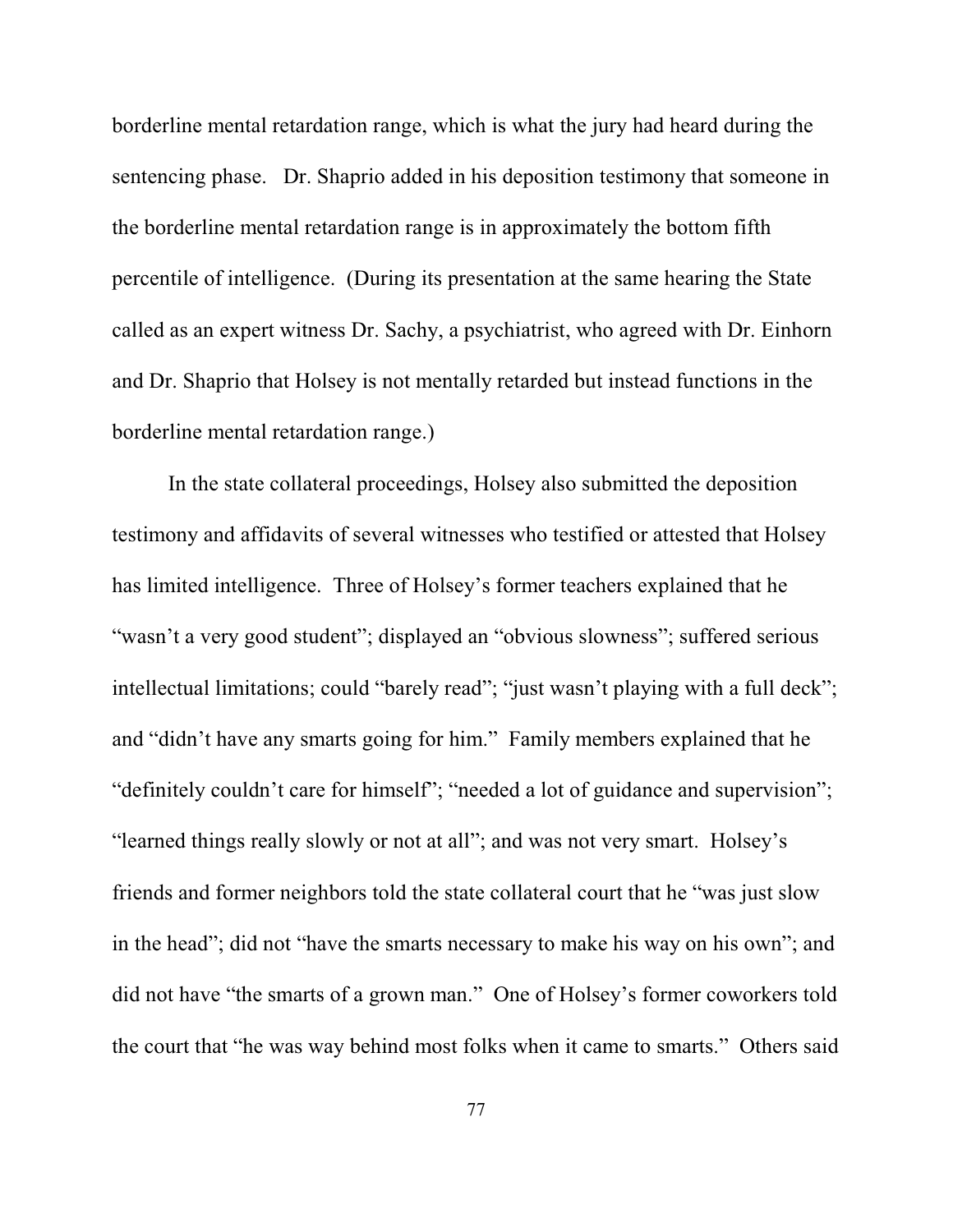that he "was very limited intellectually"; "not capable of abstract reflection"; and was "a slow, simple-minded boy."<sup>22</sup>

(We will save for later a discussion of the contrary evidence in the form of lay testimony that the State presented at the evidentiary hearing on the question of Holsey's intelligence. See infra p. 99 n.24.)

As our comparison shows, the limited-intelligence evidence that Holsey presented during the state postconviction proceedings concerned the same "subject matter [as] the evidence actually presented at sentencing," Beuke, 537 F.3d at 645–46, and primarily was a more detailed retelling of the limited-intelligence story his trial lawyers told the jury at the sentencing phase. Most of that additional evidence "basically substantiate[ed]" or "support[ed]" the testimony of Reeves and the facts in the records put before the jury while she was testifying about Holsey not being intelligent, performing poorly in school, and functioning in the borderline mentally retarded range. See Cullen, 131 S.Ct. at 1435. In other words, the evidence presented in the state collateral court provided a "larger pool of information of the same type already offered," Bradshaw, 681 F.3d at 770, and

 $22$  To contradict those depositions and affidavits, at the state postconviction evidentiary hearing, the State called Howard Sills, the former Chief Deputy Sheriff Baldwin County, and submitted the affidavits of eight others. Sills' testimony and the affidavits described Holsey as an ordinary, intelligent person.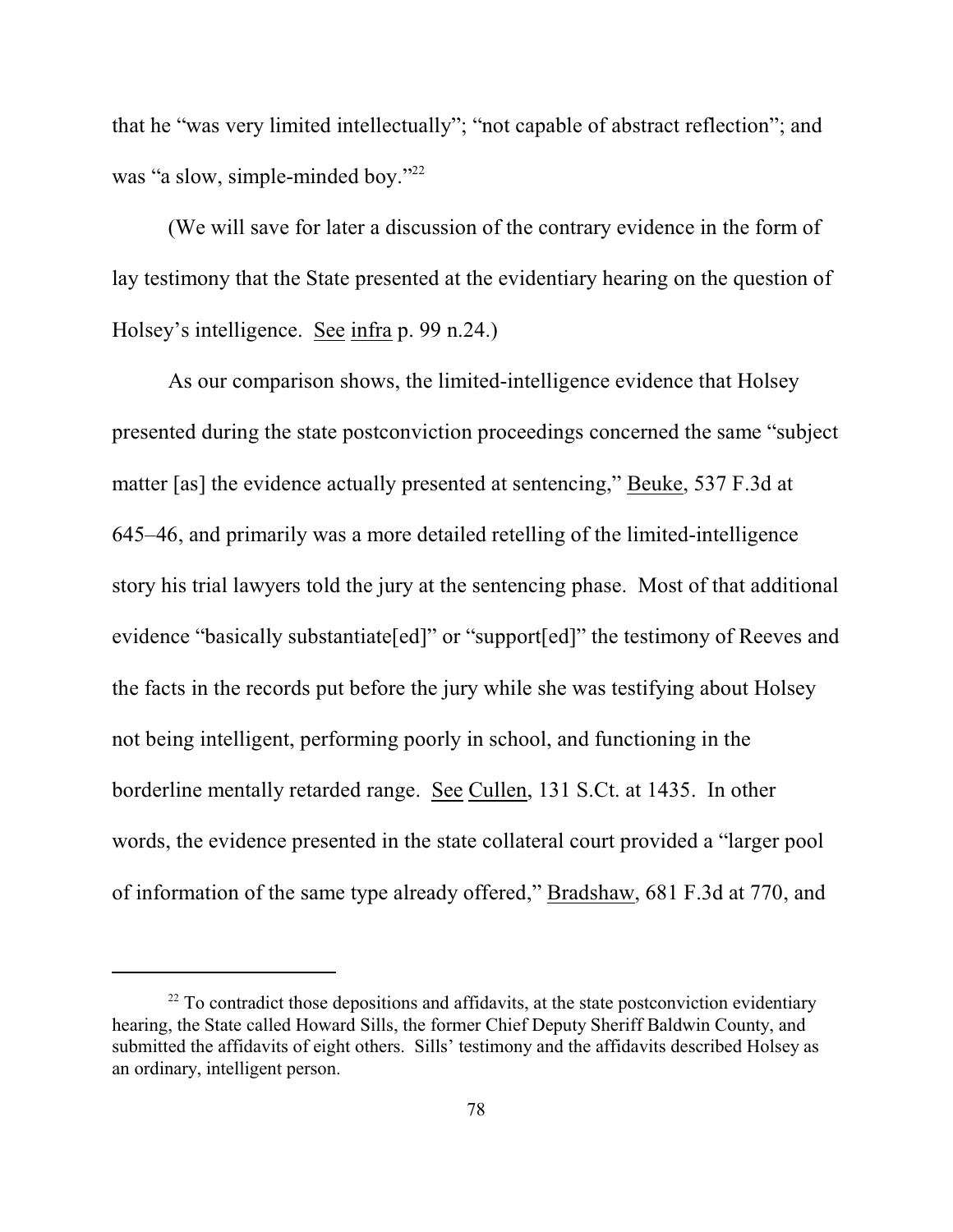merely "amplified the themes [of]" his sentencing phase evidence, Boyd, 592 F.3d at 1298, by expanding on and providing more details and different examples about his limited intelligence, see Robinson, 300 F.3d at 1347. For that reason, a reasonable jurist could determine, as the Georgia Supreme Court did, that the additional evidence about Holsey's limited intelligence was "largely cumulative" of the evidence presented at trial.

The state collateral court did hear some evidence about Holsey's limited intelligence that may not have been cumulative, specifically the testimony of two psychologists who diagnosed him as mildly mentally retarded and Dr. Shapiro's explanation of borderline mental retardation. That some of the limitedintelligence evidence presented in the state collateral court was not cumulative does not mean that the Georgia Supreme Court's conclusion that the state collateral limited-intelligence evidence was "largely cumulative" was an unreasonable determination of the facts. It wasn't unreasonable. As we have just described, most of the evidence presented about limited intelligence in the state collateral court was cumulative of the evidence presented at trial. And "mostly" is "largely." See Roget's Super Thesaurus 339 (4th ed. 2010) (stating that "mostly" is a synonym for "largely").

Our decision in Herring v. Secretary, Department of Corrections, 397 F.3d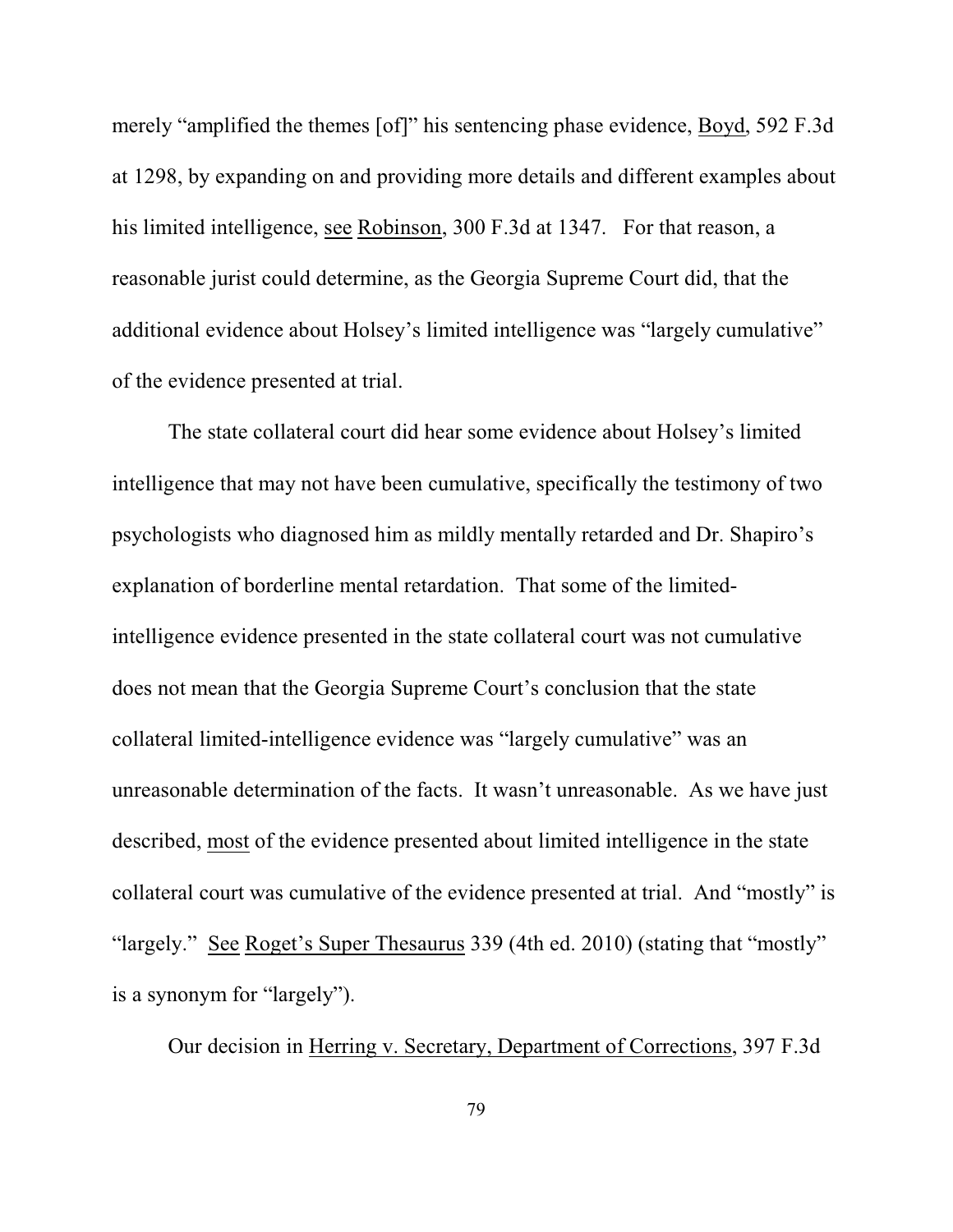1338 (11th Cir. 2005), is instructive. In Herring, the petitioner argued, among other things, that his trial counsel was deficient and he was prejudiced because his counsel did not "introduce two psychological reports that diagnosed him as suffering from retardation and other organic neurological disorders." Id. at 1351. We held that the petitioner had not shown prejudice because, among other things, the reports were "cumulative" of the petitioner's mother's trial testimony that he had a low IQ and a learning disability. Id. Similar to the jury in Herring, the jury at the sentencing phase in this case heard that Holsey has limited intelligence, functions in the borderline mental retardation range, and performed poorly in school. Some expert testimony diagnosing Holsey with mild mental retardation (contradicted by other expert testimony that he is not mentally retarded) or explaining the term "borderline mental retardation" does not alter the cumulative nature of the rest of the additional evidence about Holsey's limited intelligence.

## 2.

We now turn to a comparison of the evidence at the sentencing phase and state collateral hearing concerning Holsey's troubled, abusive childhood. At the sentencing phase, the jury heard about Holsey's troubled, abusive childhood from both Clifford Holsey and Regina Reeves and from Holsey's Youth Development Center records. Clifford told the jury that (1) Holsey grew up in a "rough" home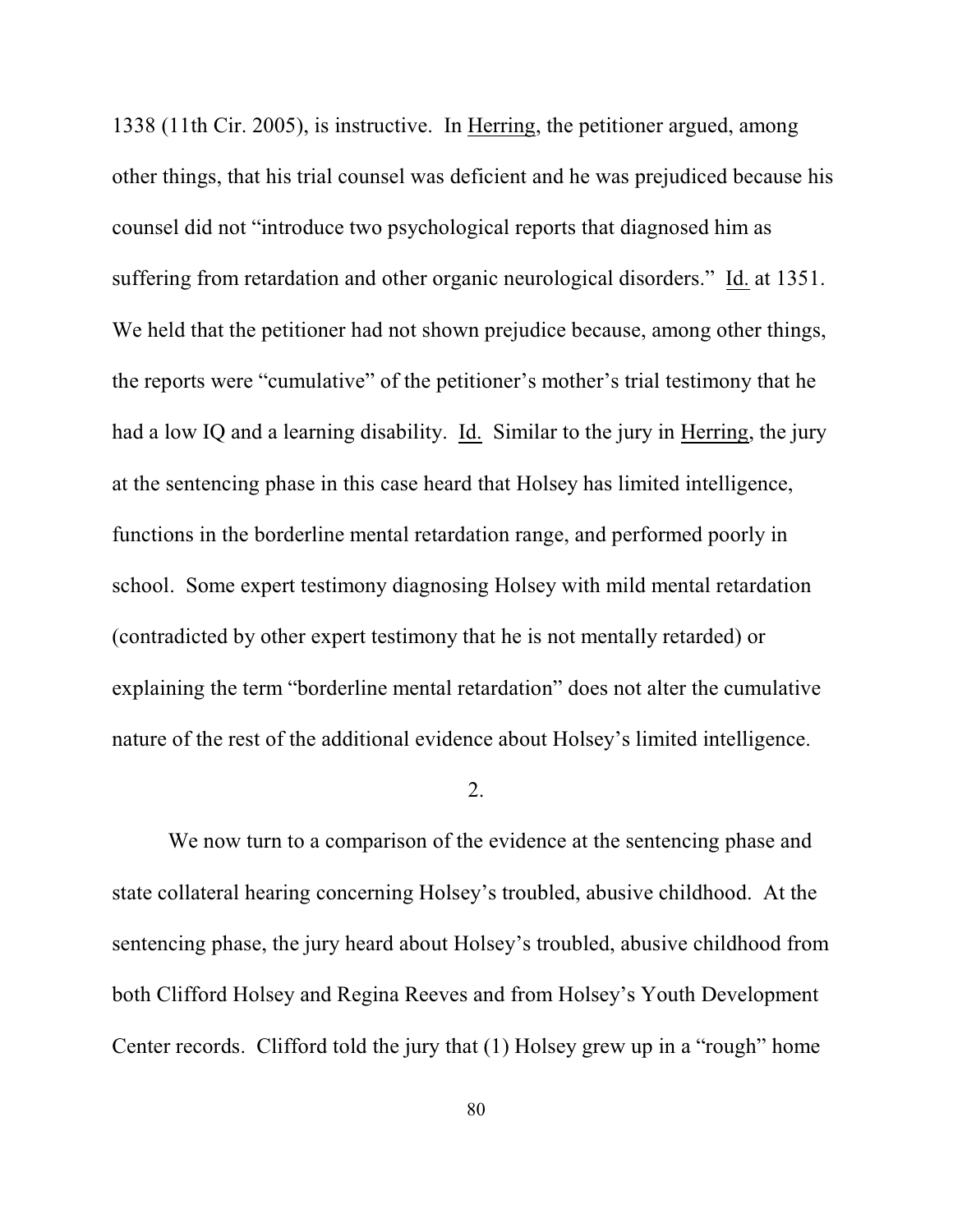that was infested with cockroaches; (2) Holsey's mother neglected, abused, and "walked all over" him; (3) Holsey's mother would curse at, "scold[,] and . . . beat" her son; and (4) she often left her children alone at night because she worked nights at Clifford's club.

Holsey's sister, Reeves, testified about his troubled, abusive childhood. She told the jury that "things were horrible" for Holsey growing up. She recounted that their mother often beat her three oldest children—Reeves, Angela, and Holsey—which motivated Reeves to escape from their mother's cruelty by leaving home at age seventeen. Reeves also read to the jury part of Holsey's Youth Development Center records stating that Holsey "has no supervision at home." She further explained that their mother was often absent and had once been hospitalized for psychiatric issues and that Holsey never really knew their father. Holsey, she said, "more or less" grew up on the streets. She also told the jury about how Angela, who was a major influence on Holsey, was a violent person who had been hospitalized several times for mental issues.

 A summary of a Youth Development Center home evaluation, which was contained in the records that were put into evidence at the sentencing phase, informed the jury that Holsey's mother "ha[d] no idea how to control [him] without resorting to excessive punishment." In her closing statement, one of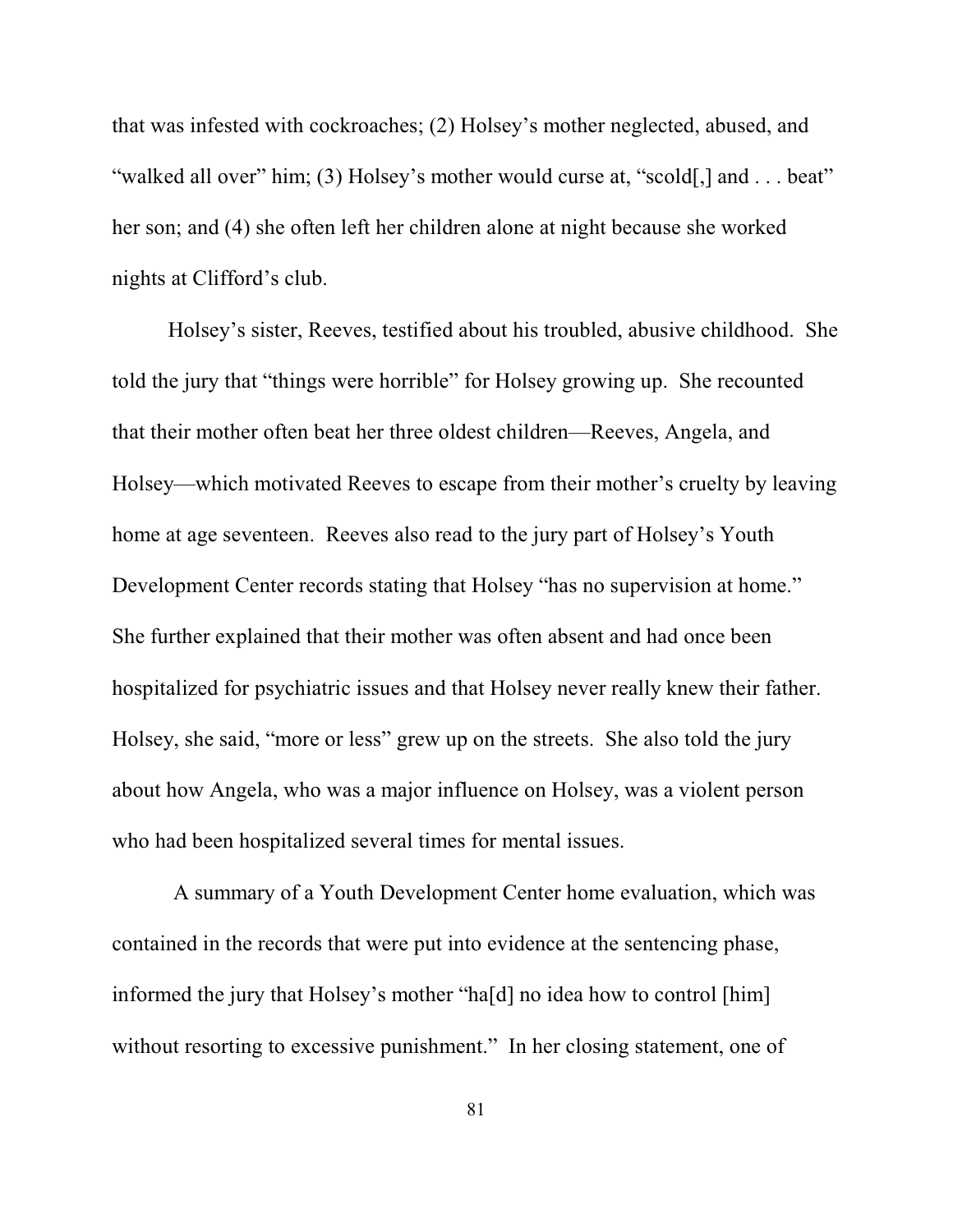Holsey's trial lawyers highlighted Holsey's troubled, abusive "home life," noting that he "grew up by himself." She told that jury that he "had nothing that every child deserves to have. He was deprived of everything."

In the state evidentiary hearing, Holsey's collateral counsel presented evidence that provided the court with more details about Holsey's troubled, abusive childhood than the jury had heard at the sentencing phase. Reeves testified in more detail about the verbal, emotional, and physical abuse Holsey had suffered while growing up. She told the court that Holsey had grown up in a "horrible" economic situation and that he did not always have enough to eat. She said that their mother was rarely home because she worked day and night, and when she was home she favored his two younger sisters over Holsey, Reeves, and Angela.

Reeves provided details about how their mother verbally and physically abused Holsey. She testified that their mother would curse at and humiliate him, telling him that "he was just like his no-good-ass daddy" and that "he was going to be a punk and a sissy." Their mother also told Holsey that he had a "can't talk ass" and that he could not "talk worth a shit." Reeves provided the state collateral court with examples of the physical abuse Holsey suffered, telling the court that their mother would beat him with an extension cord, shoes, and a broom and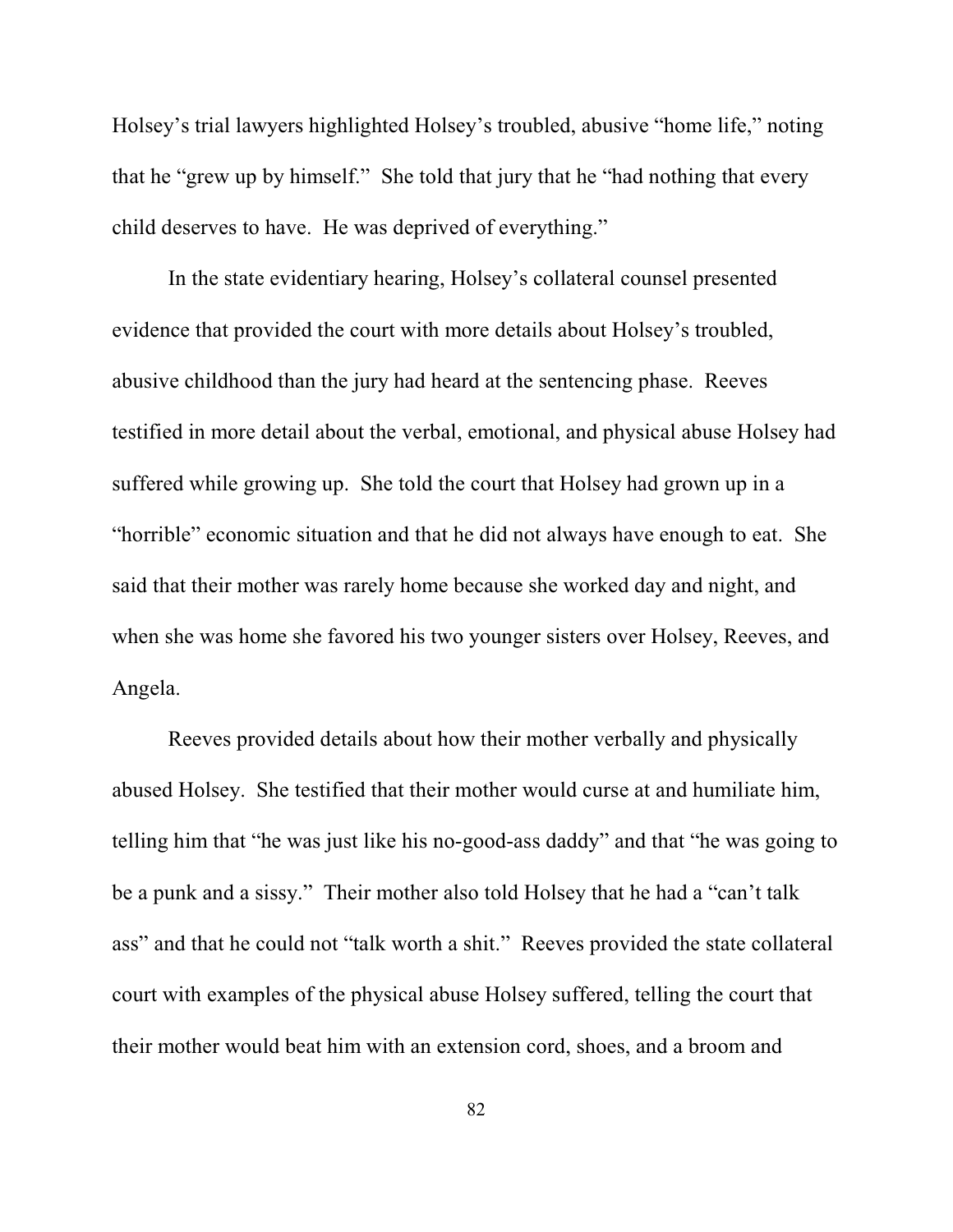would sometimes hold his head under the bathtub faucet. Reeves also said that their mother would beat Holsey because he wet the bed until he was thirteen years old and that Holsey had once seen his mother beat Angela until she was unconscious.

Holsey's collateral counsel also submitted depositions and affidavits that provided more details about his troubled, abusive childhood. Family members, friends, and neighbors told how his mother verbally abused him, calling him things like a "buck teeth mother fucking monkey[]"; a "'sissy boy'"; and a "'cry baby.'" They also told the court that his mother made fun of his limited intelligence, saying things like: "Can you read any of the words in this book boy?" and "'What's wrong with your head anyway." She also would call him a "motherfucker," "sissy ass," "stupidhead," "dumbo," and "retardate." Holsey's sister Demetra told the court that his mother made distinctions between her children, treating her two youngest daughters the best.

Family, friends, and neighbors described the severity of the abuse Holsey suffered at the hands of his mother. A former neighbor told the court that his mother was "mean and cruel to her . . . kids," and others told the court that his mother would beat him for any reason or no reason at all. According to the depositions and affidavits, "while cursing and yelling at the top of her lungs," she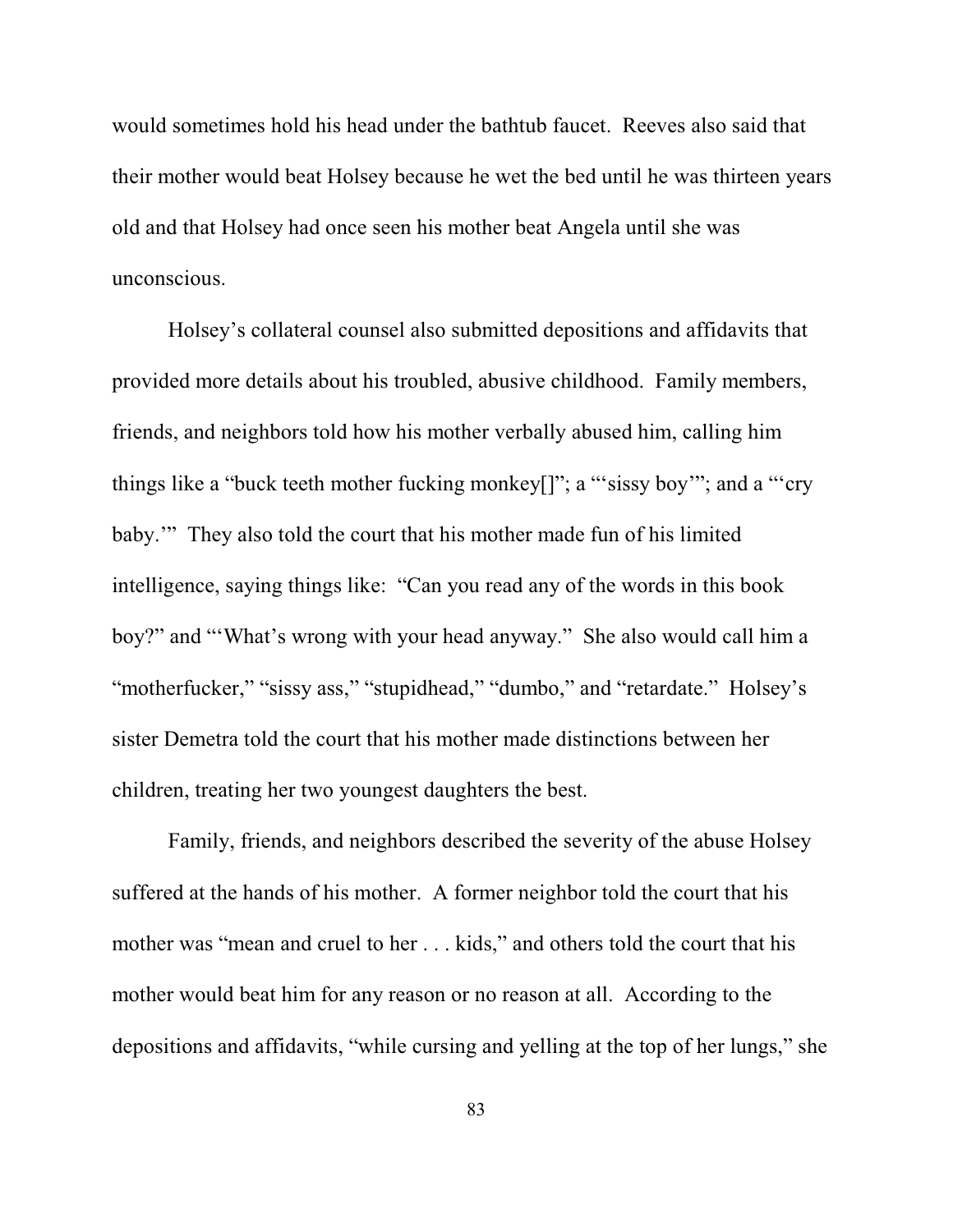repeatedly unleashed "brutal" beatings on him, using extension cords, belts, a washer/dryer hose, shoes, a hot curling iron, or "anything else she found handy." During these violent outbursts, Holsey's mother would "tear into [him] and beat him to a pulp." A friend even recounted that she had seen Holsey "running for his life and not caring that he was covered in red welts and wounds."

Others told the court that Holsey's childhood home was disgusting. His mother's niece said that it "was always filthy and stunk with the smell of urine and rotting food," and a former neighbor said his home was "filthy and dirty with roaches, old garbage and the stench of urine."

As this comparison of the evidence presented at the sentencing phase and at state collateral court's evidentiary hearing shows, the state collateral court was not the first court to hear about Holsey's troubled, abusive childhood. Although the court heard more details about that childhood during the evidentiary hearing, the jury at the sentencing had heard about his troubled, abusive upbringing too. Like the evidence Holsey presented in the evidentiary hearing about his limited intelligence, the evidence he presented during the hearing about his troubled, abusive childhood "basically substantiate[ed]" and "support[ed]" the story that Holsey's trial lawyers had put before the jury about how he grew up poor in a filthy home, with a mentally challenged, absentee mother who, when she was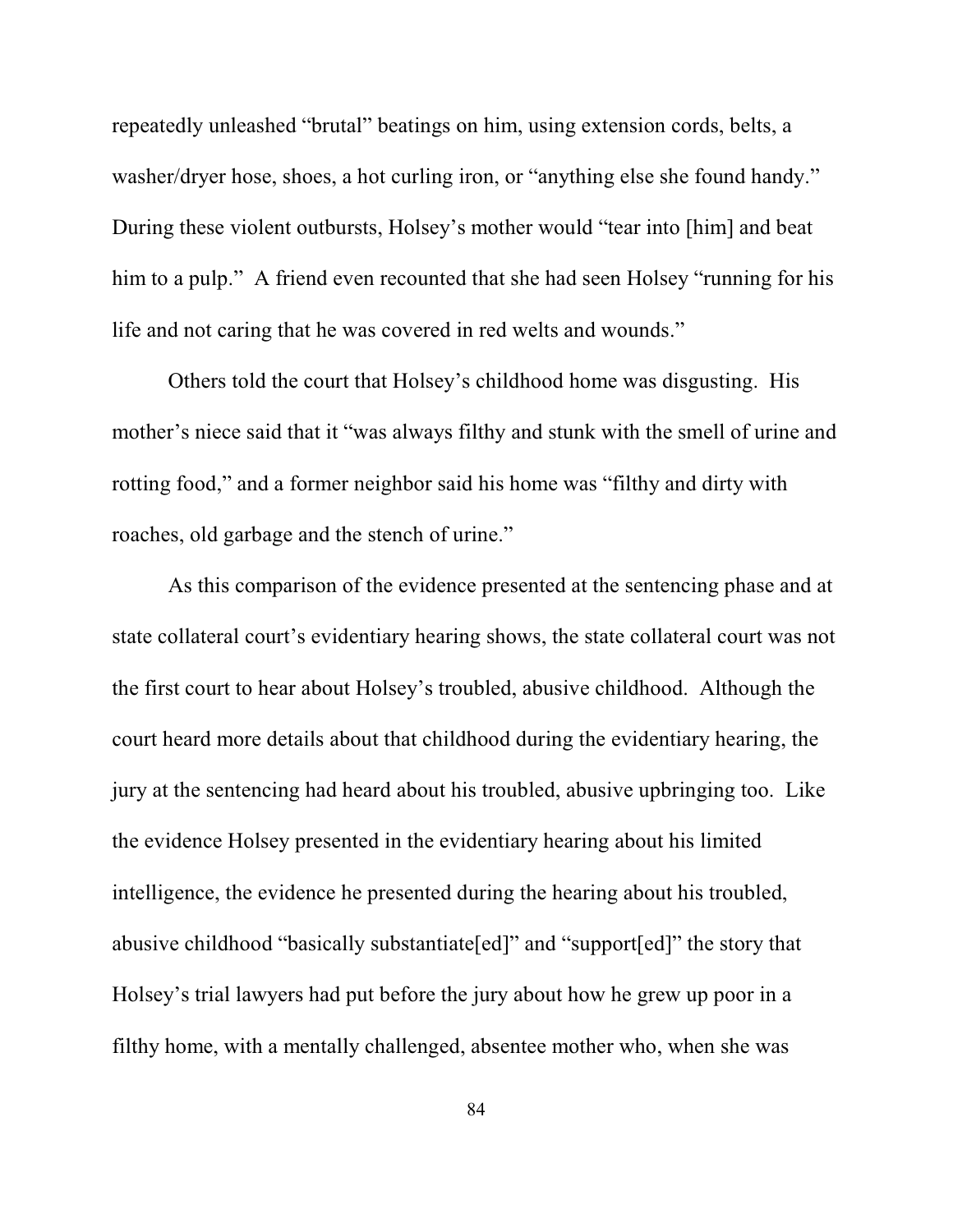around, beat him and verbally abused him. See Cullen, 131 S.Ct. at 1435.

The evidence presented during the collateral evidentiary hearing concerned the same "subject matter [as] the evidence actually presented at sentencing." Beuke, 537 F.3d at 645–46. The collateral evidence provided a "larger pool of information of the same type already offered," Bradshaw, 681 F.3d at 770, which "amplified the themes [of]" the story that was told to the jury, Boyd, 592 F.3d at 1298, by providing "more information," Rhode, 582 F.3d at 1287, "more details," and "different examples" of Holsey's troubled, abusive childhood, Robinson, 300 F.3d at 1347. But the basic story of his troubled, abusive childhood was "nonetheless known to the . . . jury" when it sentenced him to death for the malice murder of Deputy William Robinson. Robinson, 300 F.3d at 1347. Because the evidence Holsey presented in the state collateral court about his troubled, abusive childhood was largely cumulative of the evidence he presented at trial, it was not unreasonable for the Georgia Supreme Court to describe it as largely cumulative. At least, fairminded jurists could disagree about whether it was. See Harrington, 131 S.Ct. at 786.

Two decisions, one from the Supreme Court and one from this Court, support our conclusion about this. The first is the Supreme Court's decision in Cullen. In that case, "[t]he mitigating evidence [at trial] consisted primarily of the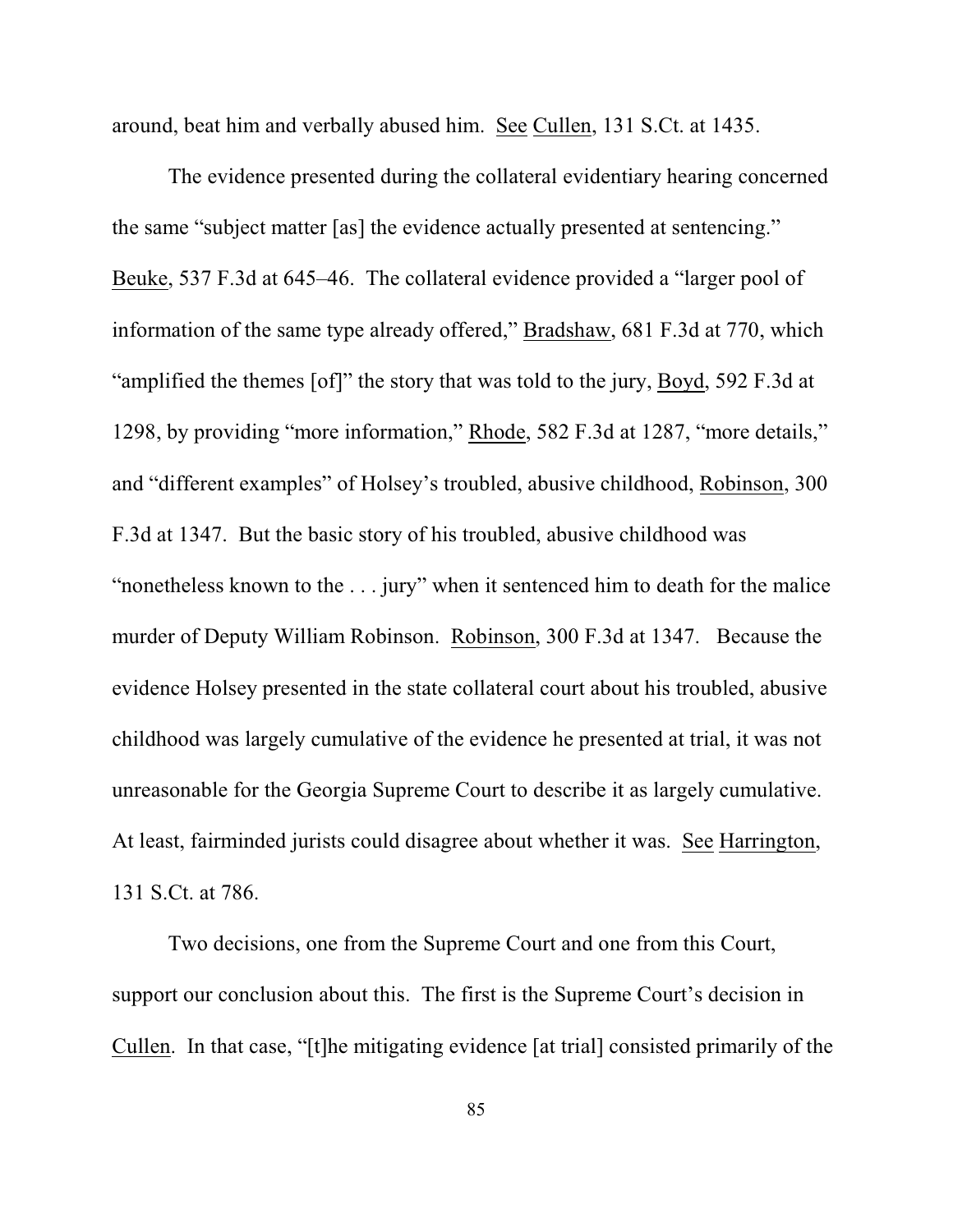penalty-phase testimony of [the petitioner's mother]" who testified, among other things, that the petitioner's stepfather was "abusive, or nearly so." Cullen, 131 S.Ct. at 1408–09. Declarations of the petitioner's siblings submitted during postconviction proceedings provided new and graphic details about that abuse, including that the petitioner's "stepfather beat him several times a week" with his fists, belts, and "at least once with a two-by-four board." Id. at 1424 (Sotomayor, J., dissenting); accord id. at 1410 (majority op.). Even so, the Supreme Court held that the "'new' evidence" of the abuse suffered by the petitioner "largely duplicated the mitigation evidence [of abuse] at trial" because it "support[ed] his mother's testimony that his stepfather was abusive and explain[ed] that [the petitioner] was beaten with fists, belts, and even wooden boards." Id. at 1409–10. If, as the Supreme Court held, the additional evidence in Cullen "largely duplicated" the evidence at the trial in that case, id. at 1409, the additional evidence in this case was "largely cumulative" of the evidence at the trial in this case. Or at least fairminded jurists could so find, as the five Justices who joined that part of the Supreme Court's Cullen decision did. See Harrington, 131 S.Ct. at 786.

The second decision that supports our conclusion is the Sochor case. There, we held that the evidence of "childhood trauma" Sochor presented in the state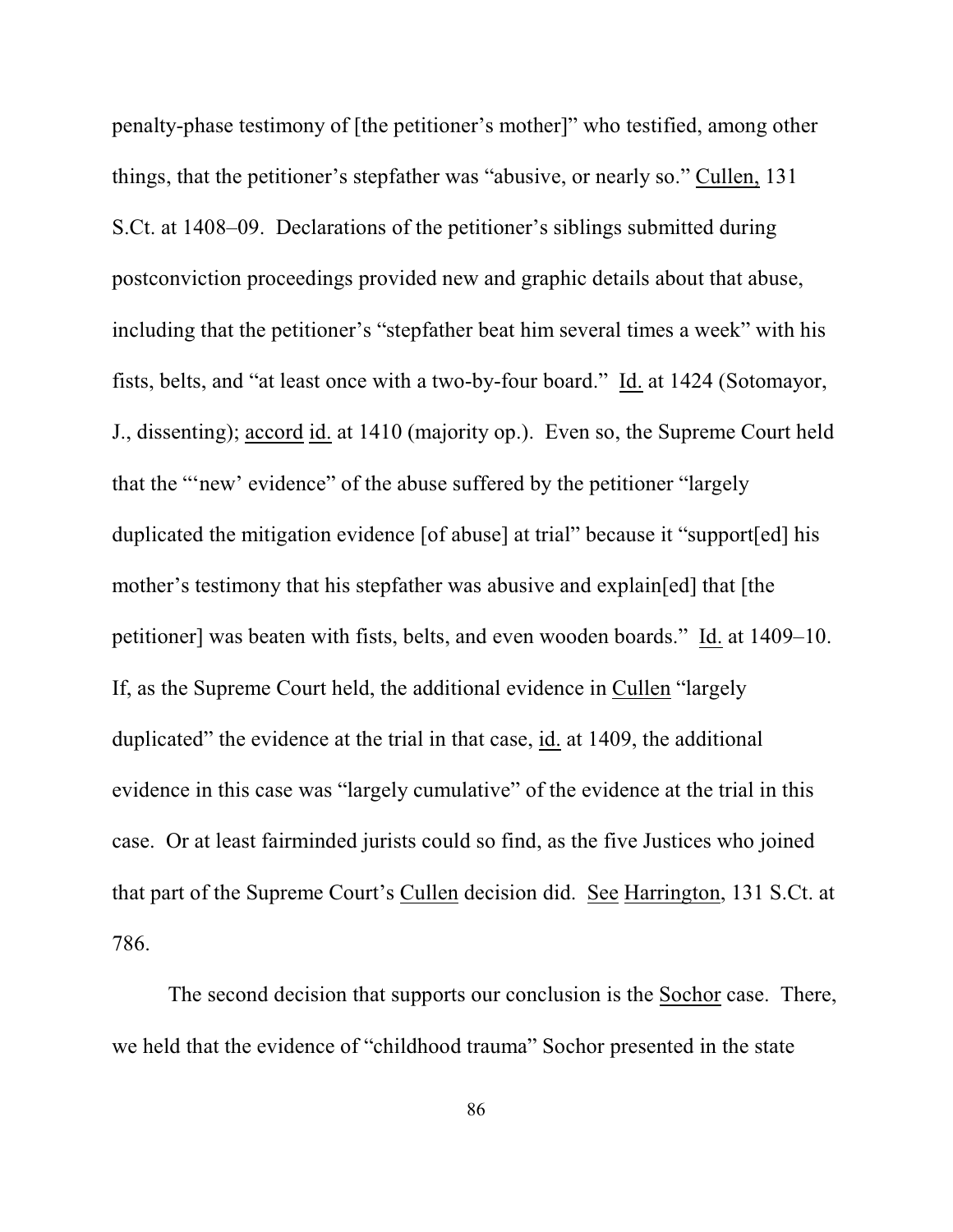collateral evidentiary hearing was cumulative of the evidence that had been presented on his behalf at trial. Sochor, 685 F.3d at 1031–32. We explained that "[a]lthough Sochor presented evidence during the [state collateral] evidentiary hearing that he suffered severe beatings and head injuries as a child and young adult," the sentencing judge and jury had heard essentially the same story. Id. at 1031. For example, his "sister testified during the penalty phase that Sochor's father . . . once 'got ahold of Sochor's hair, and he kept banging his head against the wall.'" Id. (alteration omitted). And Sochor's father testified at the penalty phase that his mother (not the father) had once "lost her temper and beat Sochor, then banged his head against the wall." Id. (alteration and quotation marks omitted). We held that evidence was "substantially similar," id. at 1032, to Sochor's siblings' testimony at the evidentiary hearing "that their father had brutally beaten Sochor when he was a child," id. at 1023, including his sister's testimony that "their father usually beat one of the children when he came home from work and that Sochor was his favorite target," id.

If, as we held, the additional evidence in Sochor was "substantially similar" to the evidence at the trial in that case, the additional evidence in this case was "largely cumulative" to the evidence at the trial in this case. Or at least fairminded jurists could so find. Reeves' evidentiary hearing testimony and the depositions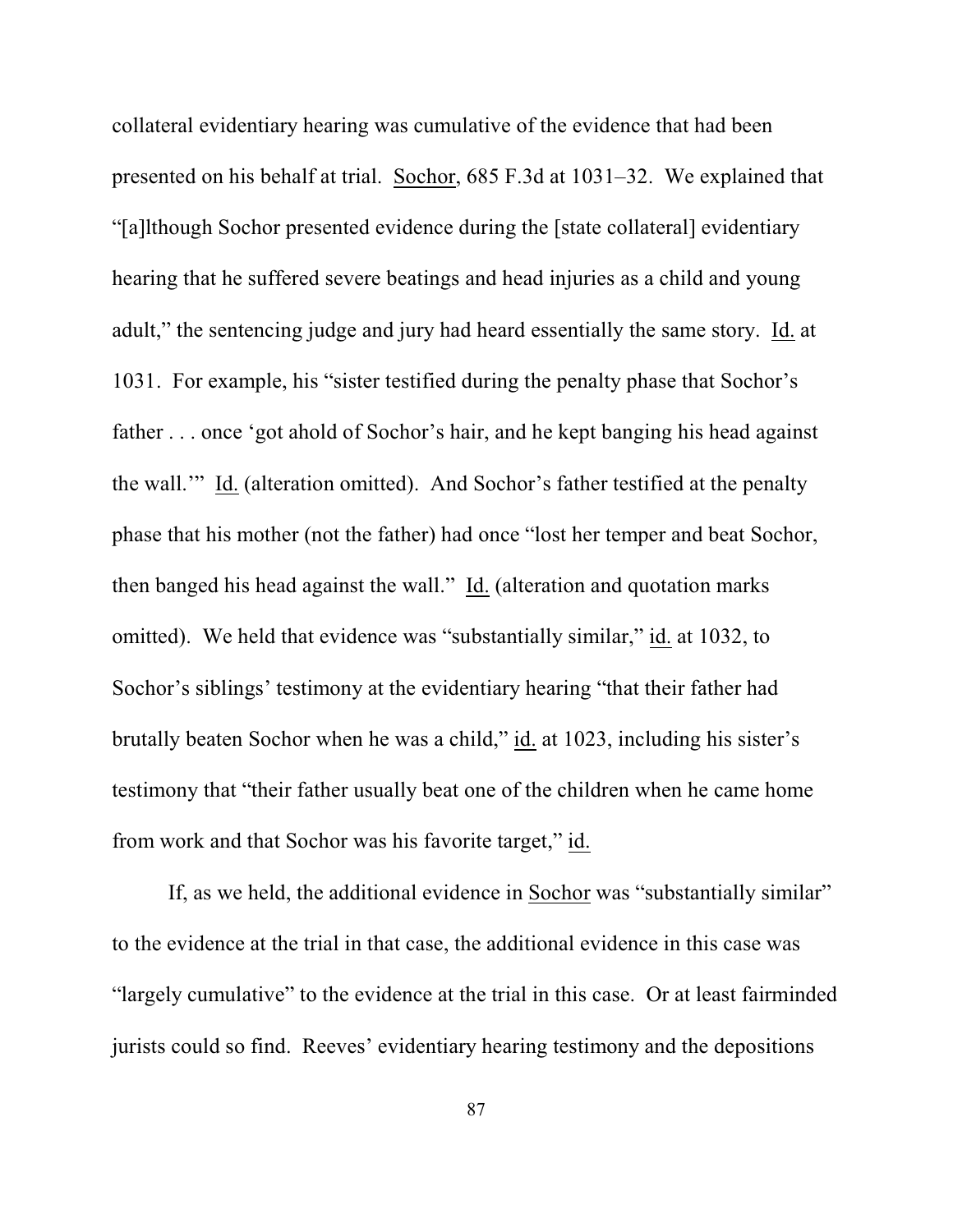and affidavits Holsey submitted do bolster Reeves' and Clifford Holsey's sentencing phase testimony, and the facts from the records that were introduced at trial, by adding details about the beatings and verbal abuse that Holsey suffered. But those additional details tell the same story that Holsey's trial lawyers told at the sentencing phase.

The largely cumulative nature of Holsey's collateral hearing evidence about his childhood is different from the nature of the collateral hearing evidence that we described in Cooper. There we held that a Florida Supreme Court "cumulative" finding was an unreasonable determination of the facts because the evidence presented in the state collateral court did not tell the same story as the evidence presented at trial. See Cooper, 646 F.3d at 1353. In Cooper, the petitioner's mother had testified at sentencing that the extent of the childhood abuse inflicted on the petitioner "was the emotional abuse of his father not being involved in his life and getting whipped by a belt, sometimes leaving marks" and of seeing his father physically abuse her. Id. Evidence at the state collateral evidentiary hearing, however, showed that the defendant had suffered "horrible abuse" at the hands of his father, id., including being "beaten, punched, and kicked" from the time "he was barely out of diapers," id. at 1342.

The Florida Supreme Court found that the petitioner's collateral challenge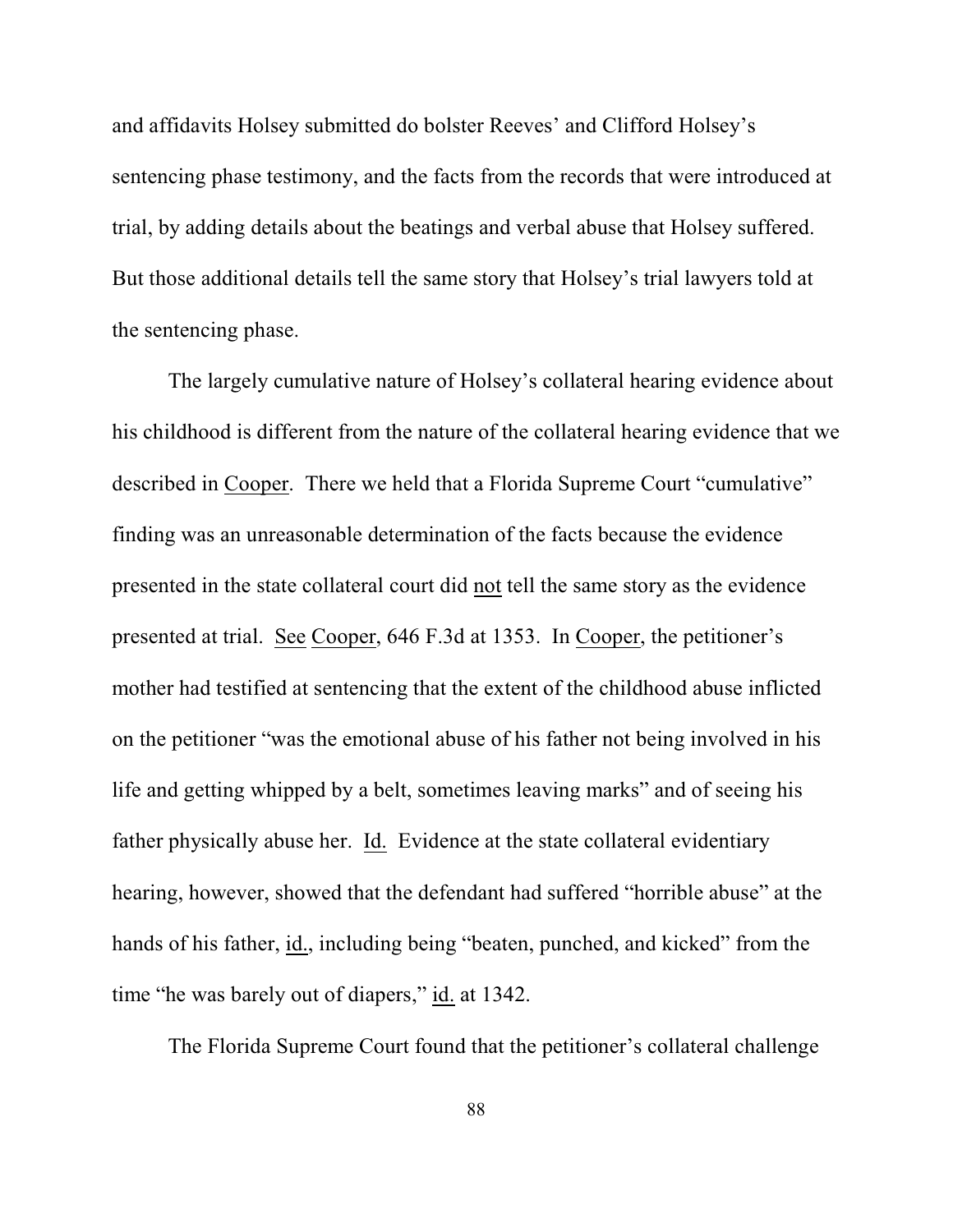evidence was "cumulative to that presented at sentencing," holding that "a substantial part of the information regarding [his] disadvantaged childhood was presented at [his] trial" through his mother's testimony. Id. at 1353 (quotation marks omitted). We held that was an unreasonable determination of the facts because his mother's testimony "did not begin to describe the horrible abuse" suffered by the defendant at the hands of his father. Id. Instead, his mother's trial testimony only told the jury about the petitioner's absentee father occasionally whipping him with a belt. Id. That was a different story—not just a less detailed one—than the habeas story about the "horrible abuse" that the petitioner actually did suffer. Id. In contrast to the additional evidence presented in the state collateral hearing in Cooper, Holsey's additional evidence told largely the same story as his sentencing phase evidence, although it did add details and bolster that evidence.

For these reasons, we conclude that the Georgia Supreme Court's determination that the evidence Holsey's collateral counsel presented in the evidentiary hearing was largely cumulative of the evidence that his trial lawyers had presented during the sentencing phase of his trial was not an unreasonable determination of fact under § 2254(d)(2).

D.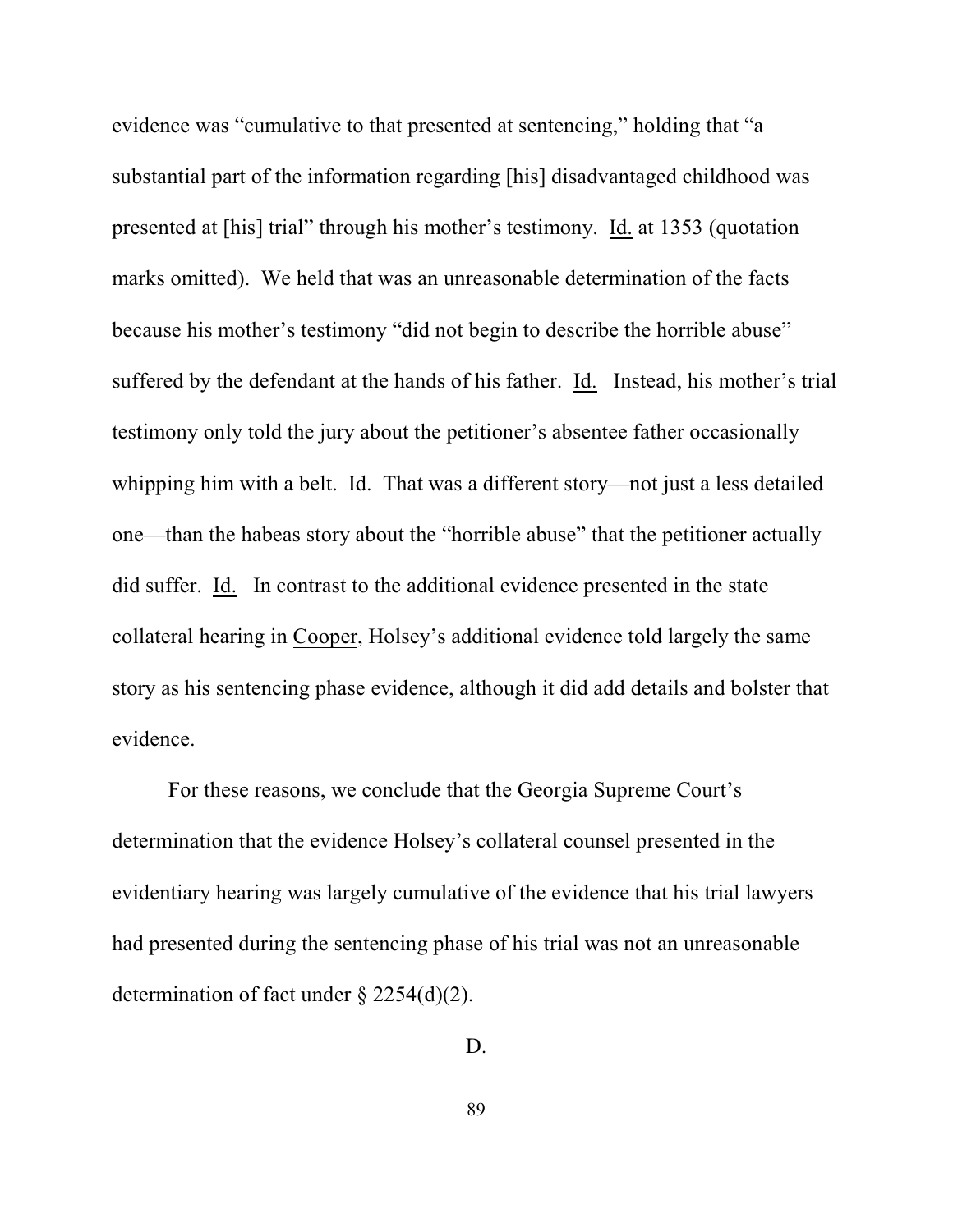Holsey's last contention is that the Georgia Supreme Court was wrong to decide that he did not carry his burden of establishing that he was prejudiced by his trial lawyers' deficient performance at the sentencing phase of his trial. Prejudice, of course, means "a reasonable probability that, absent the errors, the sentencer . . . would have concluded that the balance of aggravating and mitigating circumstances did not warrant death." Strickland, 466 U.S. at 695, 104 S.Ct. at 2069. And a reasonable probability, in turn, means "a probability sufficient to undermine confidence in that outcome." Johnson, 643 F.3d at 935 (quoting Porter v. McCollum, — U.S. —, 130 S.Ct. 447, 455–56 (2009)) (alterations and some quotation marks omitted). In determining whether a petitioner has carried his burden of showing prejudice from his trial counsel's failure to present all the mitigating circumstance evidence that his collateral counsel presented, courts must "evaluate the totality of the available mitigation evidence—both that adduced at trial, and the evidence adduced in the habeas proceeding—and reweigh it against the evidence in aggravation." Callahan v. Campbell, 427 F.3d 897, 936 (11th Cir. 2005) (alterations and quotation marks omitted); accord Johnson, 643 F.3d. at 935.

It is not enough for a habeas petitioner to convince a federal court that he was prejudiced by the failure to present the additional mitigating circumstance evidence, that there is a reasonable probability of a different result if it had been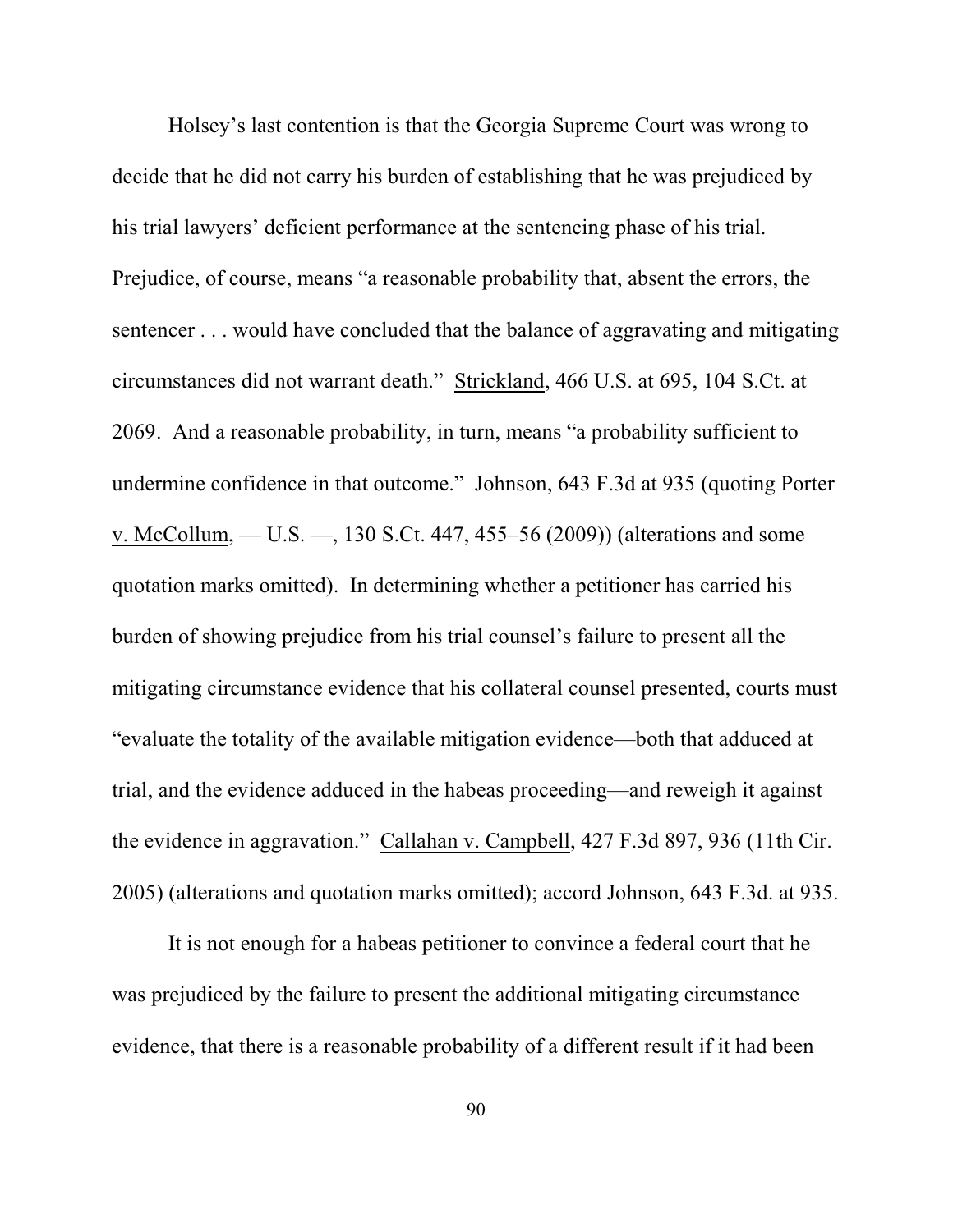presented. Under the unreasonable application clause of 28 U.S.C. § 2254(d)(1), he must establish more because the question for a federal habeas court is "whether the state court's application of clearly established federal law was objectively unreasonable," Williams, 529 U.S. at 409, 120 S.Ct. at 1521, and an "unreasonable application of federal law is different from an incorrect application of federal law," id. at 410, 120 S.Ct. at 1522. Once again, a state court's application of federal law is unreasonable only if no "fairminded jurist" could agree with the state court's conclusion. Harrington, 131 S.Ct. at 786; see also Yarborough, 541 U.S. at 664, 124 S.Ct. at 2149; Hill, 662 F.3d at 1346. "[I]f some fairminded jurists could agree with the state court's decision, although others might disagree, federal habeas relief must be denied." Hill, 662 F.3d at 1346. So, to prevail, Holsey must establish that no fairminded jurist could conclude that he was not prejudiced by his trial lawyers' failure at the sentencing phase to present the additional evidence of his limited intelligence and his troubled, abusive childhood that his collateral counsel presented in the state collateral court. See id. Holsey contends that he has done that, but we disagree.<sup>23</sup>

<sup>&</sup>lt;sup>23</sup> Holsey also argues that the Georgia Supreme Court's evaluation of the mitigating evidence he presented at the evidentiary hearing was specifically contrary to the Supreme Court's application of the Strickland standard in Williams v. Taylor. That contention lacks merit. In Williams, the Court held that the Virginia Supreme Court's conclusion that the petitioner had not established prejudice was an unreasonable application of Strickland because the state court "did not entertain [the] possibility" that "[m]itigating evidence unrelated to dangerousness may alter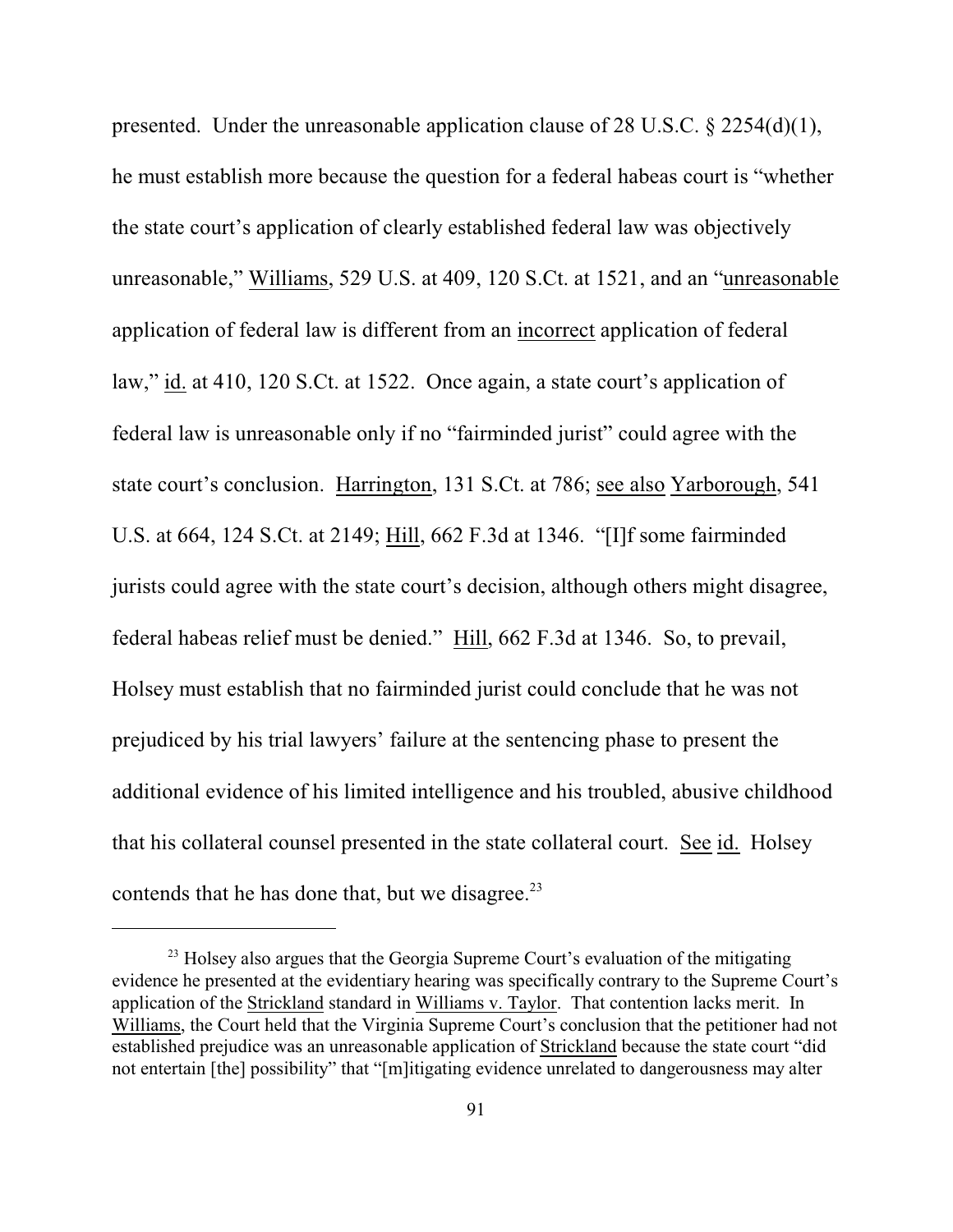To begin with, "[t]his is not a case where the weight of the aggravating circumstances or the evidence supporting them was weak." Sochor, 685 F.3d at 1030 (alteration omitted); accord Kokal, 623 F.3d at 1347. Not at all. There was, and is, substantial evidence of aggravating circumstances, which makes it more difficult to establish prejudice under Strickland. See Sochor, 685 F.3d at 1030–33 (holding that a petitioner did not establish the prejudice prong of Strickland in part because there was strong evidence of the aggravating circumstance that the murder was "especially heinous, atrocious, and cruel"); Rose v. McNeil, 634 F.3d 1224, 1242 (11th Cir. 2011) (holding that a petitioner did not establish the prejudice prong of Strickland in part because there was "substantial evidence in aggravation"); Callahan, 427 F.3d at 938 (holding that strong aggravation "demonstrates the burden a defendant faces when trying to overcome . . . harsh aggravating factors with mitigating evidence"); Kokal, 623 F.3d at 1347–48 (finding that the Florida Supreme Court's holding that a petitioner had not shown

the jury's selection of penalty, even if it does not undermine or rebut the prosecution's deatheligibility case." Id. at 398, 120 S.Ct. at 1516. The Georgia Supreme Court did not make the same mistake in Holsey's case. Nothing in its opinion suggests that it "rested its prejudice determination on the fact that [Holsey's] mitigating evidence did not undermine or rebut the evidence supporting the aggravating circumstance[s]." Williams v. Allen, 542 F.3d 1326, 1344 (11th Cir. 2008). Instead, the court explicitly examined the totality of Holsey's available mitigation evidence and weighed it against the evidence of aggravation. After doing so, the court concluded that the available mitigation evidence did not undermine its confidence in the jury's death sentence recommendation. See Holsey III, 642 S.E.2d at 61–62.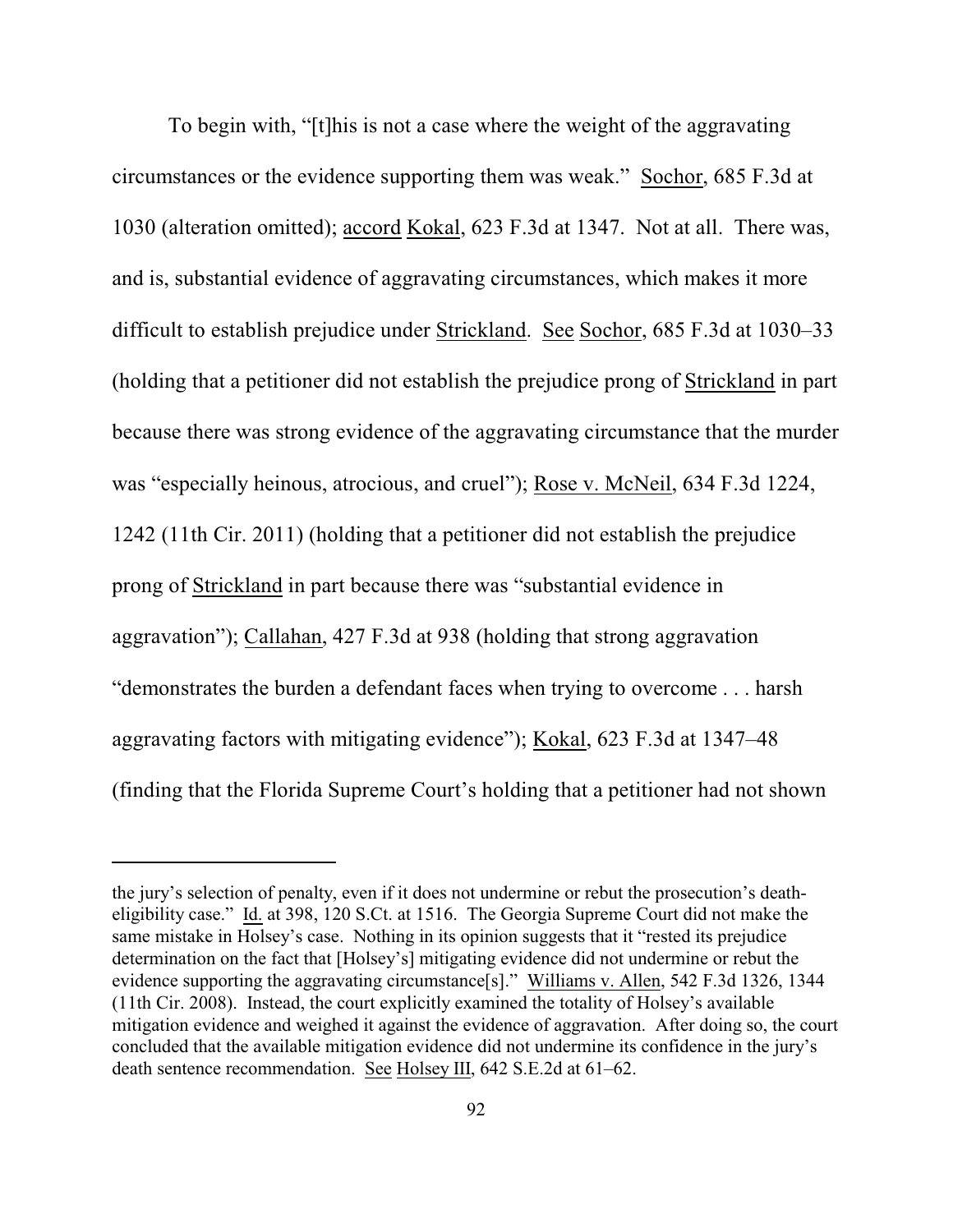prejudice was not an unreasonable application of Strickland in part because "the aggravating circumstances . . . are especially powerful"); Rutherford v. Crosby, 385 F.3d 1300, 1316 (11th Cir. 2004) ("A third reason why the Florida Supreme Court's decision that [the petitioner] had not established prejudice is not objectively unreasonable is that this is not a case where the weight of the aggravating circumstances or the evidence supporting them was weak."); Crawford v. Head, 311 F.3d 1288, 1321 (11th Cir. 2002) (finding no prejudice in part because of the "strength of the evidence both of [the petitioner's] guilt and of the aggravating circumstances"); Hall v. Head, 310 F.3d 683, 706 (11th Cir. 2002) (holding "that the state court's calculus as to prejudice was [not] an unreasonable one" in part "because the aggravating evidence is strong"); cf. Williams, 542 F.3d at 1343 ("Further supporting a finding of prejudice is the fact that this case is not highly aggravated.").

The jury in this case found four statutory aggravating circumstances: (1) Holsey murdered a deputy sheriff, see Ga. Code Ann. § 17-10-30(b)(8); (2) he murdered the deputy sheriff while trying to avoid arrest, see id. § 17-10-30(b)(10); (3) he murdered the deputy sheriff while committing armed robbery, see id. § 17-10-30(b)(2); and (4) he murdered the deputy sheriff after he had already been convicted of a capital felony—the 1983 armed robbery of a Milledgeville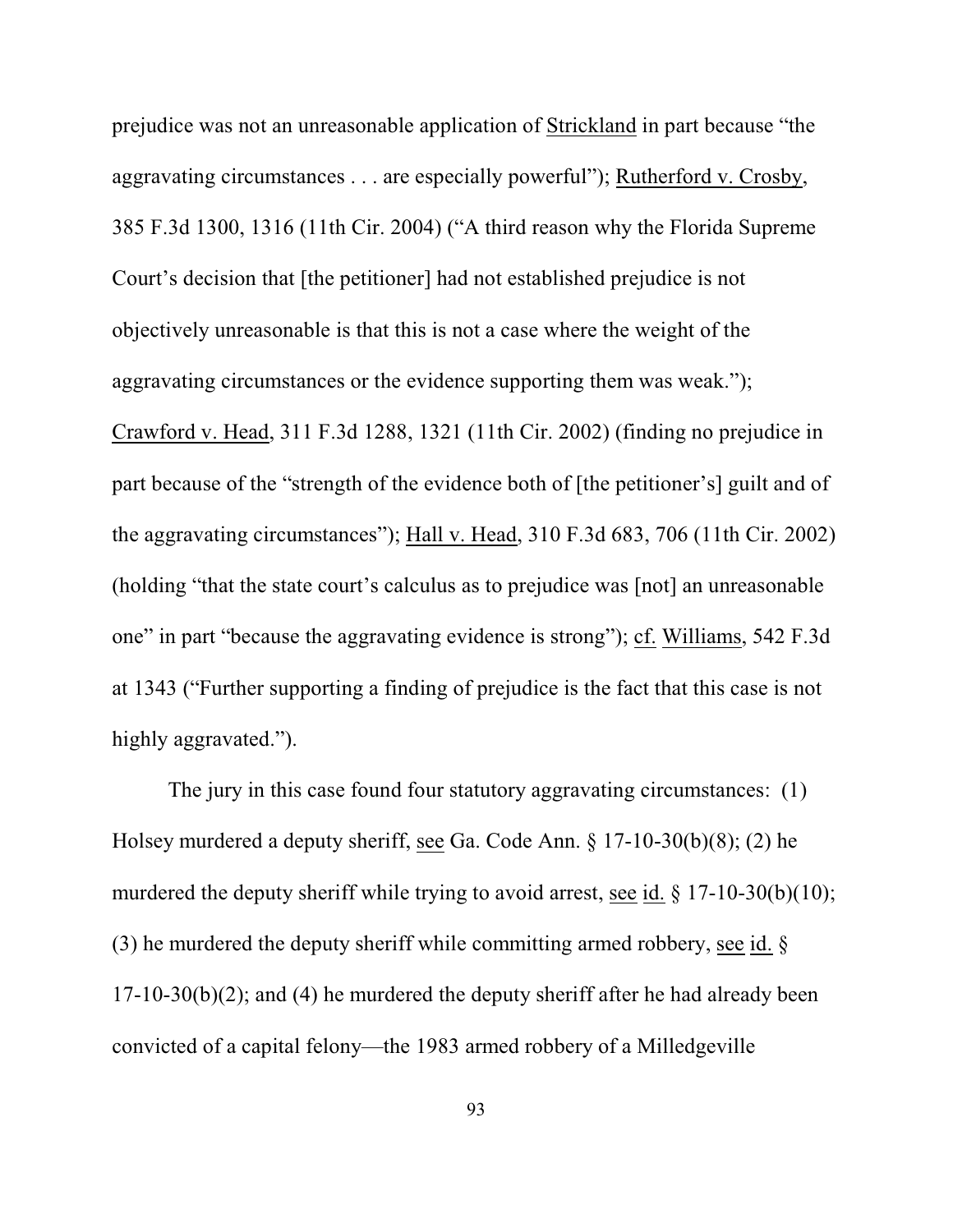convenience store, see id.  $\S 17-10-30(b)(1)$ .

In addition to those statutory aggravating circumstances, the jury heard evidence about Holsey's long history of violence against others. When he was fourteen years old, Holsey brought a butcher knife to school, put it to a schoolmate's throat, and hit that schoolmate in the face. When he was eighteen years old, Holsey robbed a Milledgeville convenience store by smashing the store clerk's face with a brick. For that violent behavior, Holsey pleaded guilty to and was convicted of armed robbery with serious bodily injury. Then, when Holsey was twenty-six years old, and while still on parole for his first armed robbery conviction, he stabbed a man four times and tried to shoot another person. For that violent behavior, he pleaded guilty to and was convicted of three more crimes: two counts of aggravated assault and one count of possession of a firearm by a convicted felon. The jury heard about all of those violent crimes during the sentencing phase. And, of course, it heard extensive evidence during the trial about how Holsey, when he was thirty years old, robbed yet another convenience store and, while fleeing, murdered Deputy Will Robinson. Holsey's extensive, escalating history of violence against others, which began at least as early as age fourteen when he put a knife to a schoolmate's throat and continued throughout his life, culminating at age thirty in the murder of Deputy Robinson, is a "highly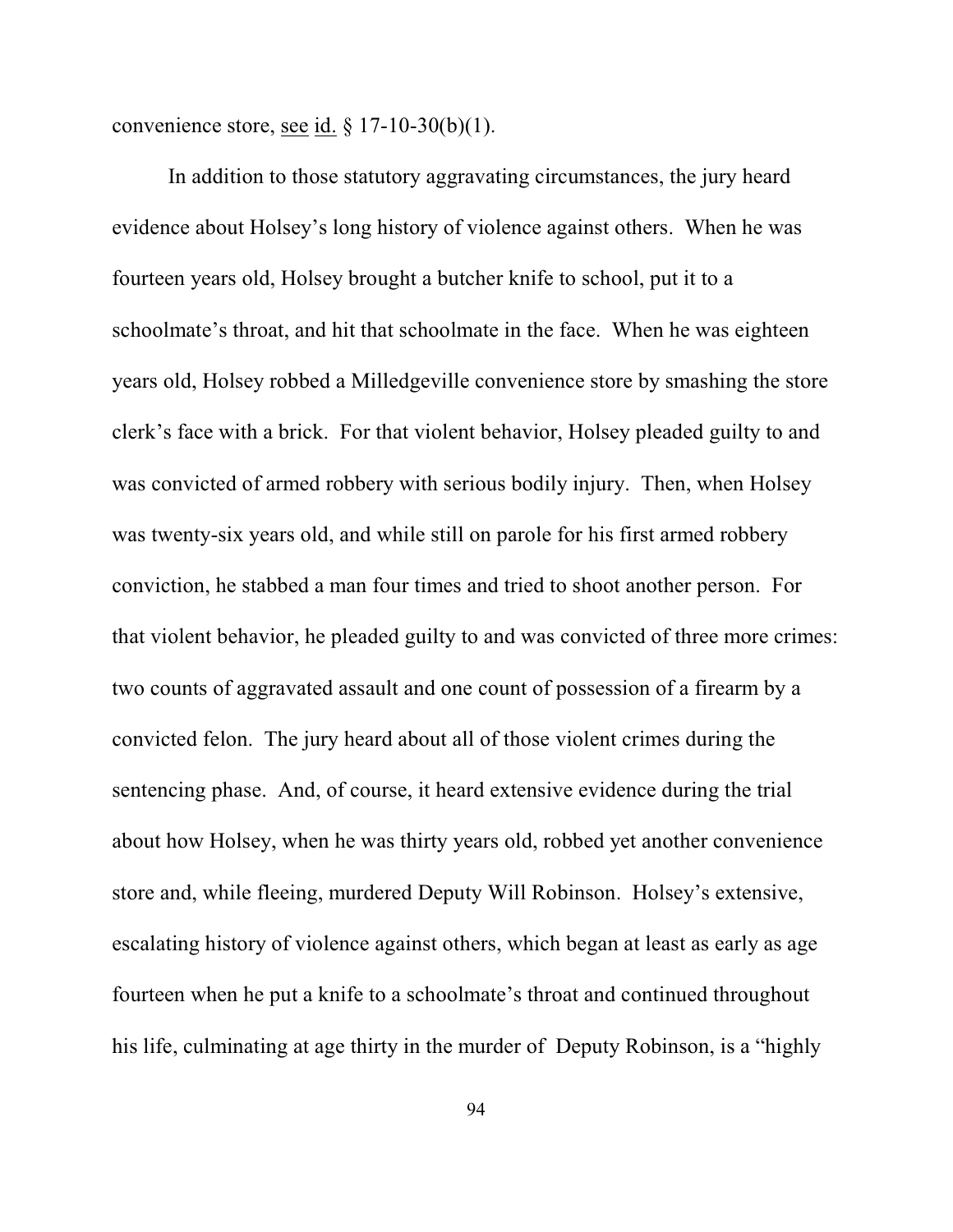prejudicial aggravating circumstance." Frazier v. Bouchard, 661 F.3d 519, 533 (11th Cir. 2011); cf. Cummings v. Sec'y for Dep't of Corr., 588 F.3d 1331, 1368–69 (11th Cir. 2009) (holding that "details of [the petitioner's] three prior violent felony convictions" was "damaging testimony").

In addition to all of the aggravating circumstances evidence that was before the jury, the evidence that came in at the state collateral hearing included more reasons for the jury to give Holsey a death sentence. First, his Department of Corrections records, which Holsey himself put into evidence at the evidentiary hearing, establish that he committed at least one violent act while in prison. While incarcerated in 1985, he "jumped on" another inmate, breaking that inmate's teeth, bloodying his nose, and bruising his head. See Cummings, 588 F.3d at 1368–69 (holding that evidence of the petitioner's "repeated involvement in violent incidents while in prison" is "damaging"). Second, the State introduced evidence at the hearing showing that Holsey had been arrested in 1982 for battery, in 1983 for theft by shoplifting, and in 1990 for carrying a concealed weapon.

Finally, it came out during the evidentiary hearing that Dr. Sachy, the State's expert witness, and Dr. Shapiro, the psychologist Holsey's trial lawyers had hired to evaluate him, were of the opinion that Holsey's history of getting in fights, committing aggravated assaults and armed robberies, skipping school and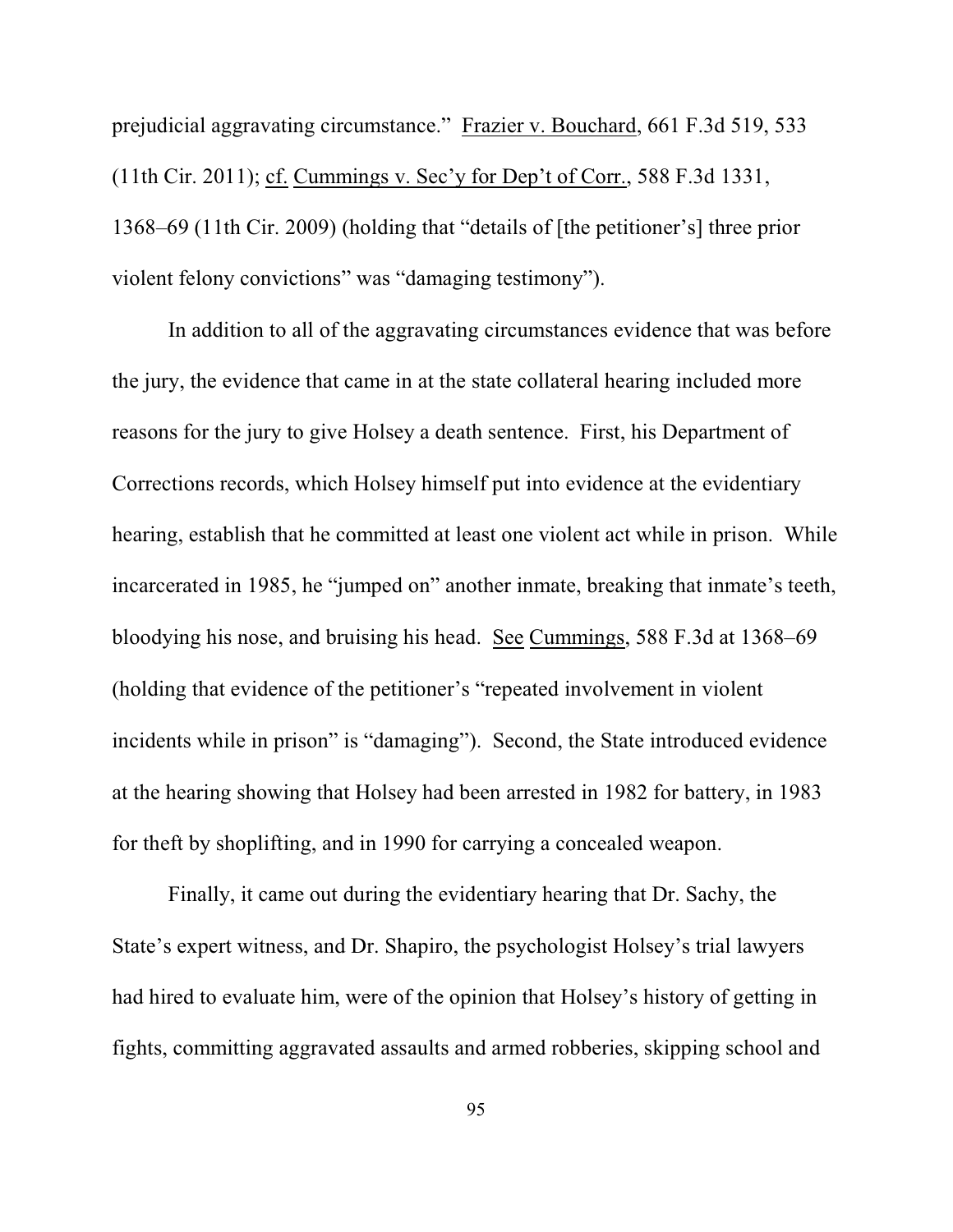running away from home, and bringing a knife to school and putting it to another student's throat evidenced an antisocial personality disorder. Although Holsey was never formally diagnosed as having antisocial personality disorder, the testimony of those two experts, and other evidence corroborating what they said, would have been additional aggravating evidence because it indicates that, formal diagnosis or not, Holsey does have an antisocial personality disorder. And that is "a trait most jurors tend to look disfavorably upon" and evidence of which "is not mitigating but damaging." Kokal, 623 F.3d at 1349 (quotation marks omitted); Suggs v. McNeil, 609 F.3d 1218, 1231 (11th Cir. 2010) (describing as "potentially aggravating" evidence suggesting that the defendant has an antisocial personality disorder). The State could have put that damaging testimony before the jury through either or both of those experts if Holsey's trial lawyers had called Dr. Cunningham to testify for him, as Holsey's collateral counsel insist they should have. See generally Cullen, 131 S.Ct. at 1410 (explaining that if a petitioner calls an expert witness to testify at the sentencing phase it "open[s] the door to rebuttal by a state expert").

Evidence corroborating Dr. Sachy's and Dr. Shaprio's opinions was admitted during the sentencing phase. For example, there was a psychiatric evaluation that concluded Holsey suffered a "behavioral/personality disorder,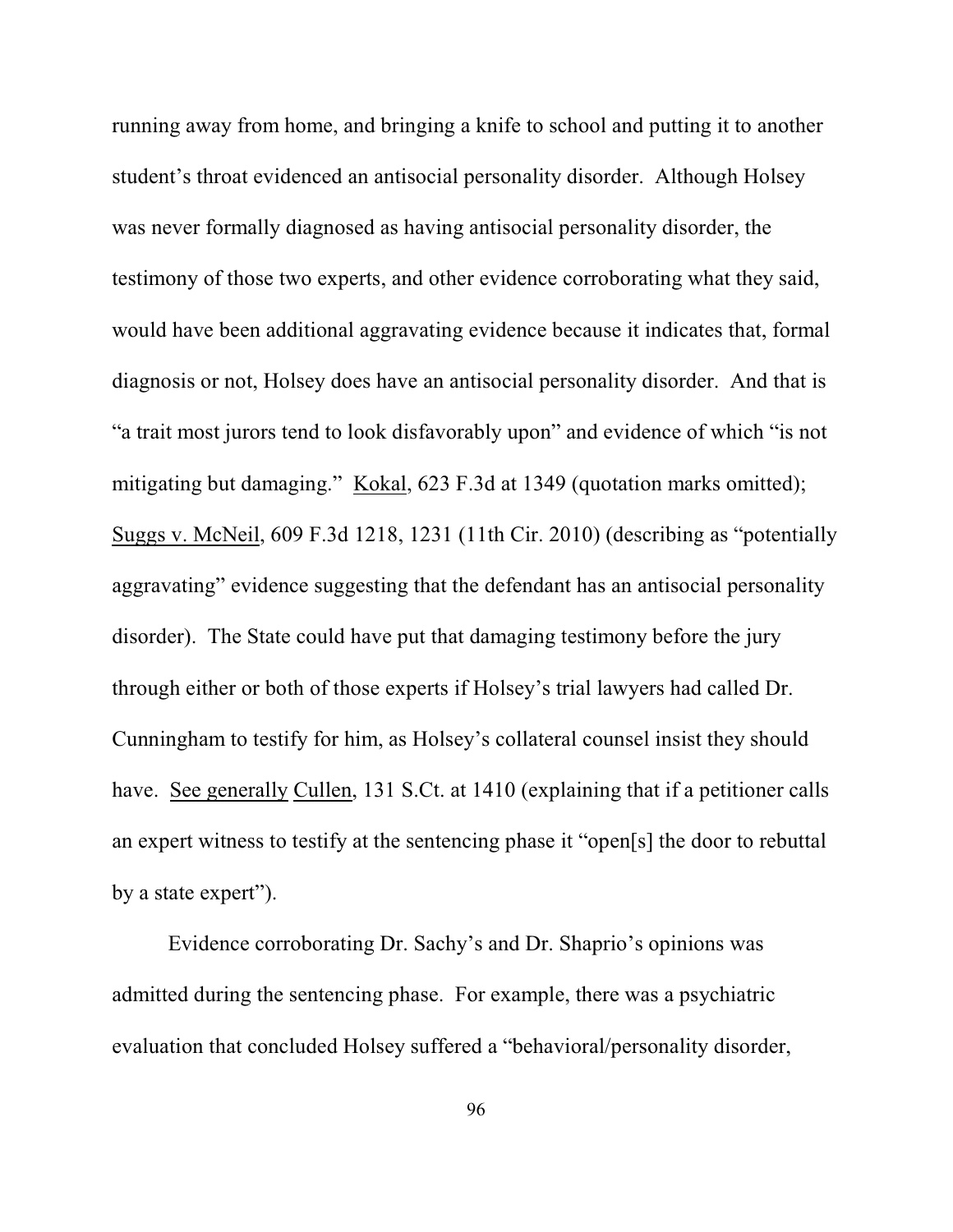which includes . . . [an] antisocial component." That evaluation noted that Holsey had, albeit barely, "as many antisocial behaviors as must be present in childhood histories of adults who are diagnosed as having antisocial personality disorders." There was also an offender profile report in the Department of Corrections records, which Holsey himself introduced at the evidentiary hearing, that states that he potentially has an "Antisocial Personality" and his "psychological profile suggests a very high risk for being assaultive and/or otherwise violent."

In addition to the substantial evidence of aggravating circumstances present in this case, as we have already discussed at some length, the evidence that Holsey presented at the evidentiary hearing about his limited intelligence and his troubled, abusive childhood was largely cumulative of the evidence his trial lawyers presented at the sentencing phase. The additional evidence he presented in the state collateral proceeding mostly substantiated, supported, and supplemented the themes of Clifford Holsey's and Reeves' trial testimony by providing more details and more examples of his limited intelligence and troubled, abusive childhood. See supra pp. 75–90. The cumulative nature of that evidence weakens its usefulness to Holsey on the prejudice inquiry. See, e.g., Cullen, 131 S.Ct. at 1409 (holding that the petitioner did not establish prejudice in part because "[t]he 'new' evidence largely duplicated the mitigation evidence at trial"); Wong, 130 S.Ct. at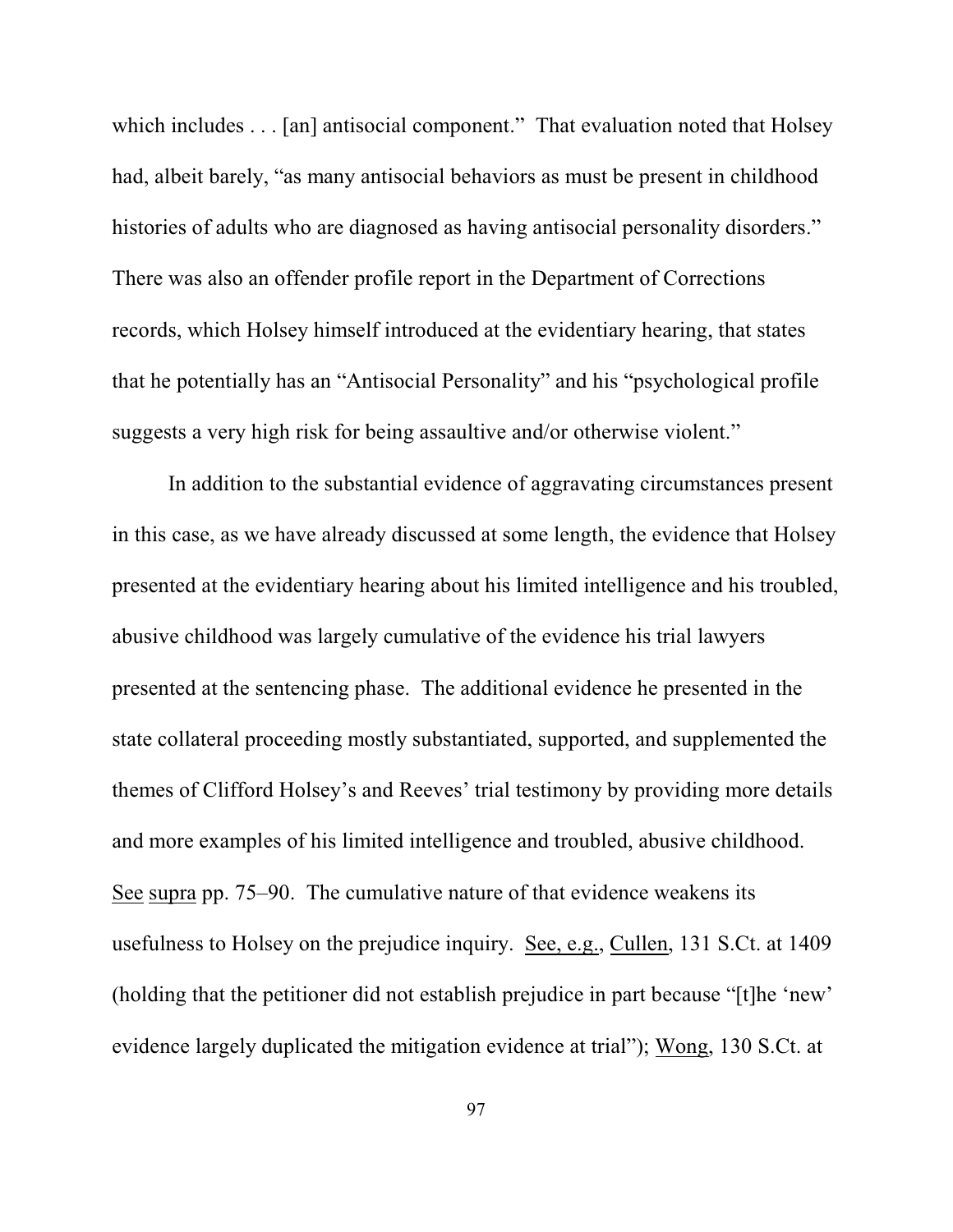387–88 (holding that the petitioner did not establish prejudice in part because "[s]ome of the [additional mitigating] evidence was merely cumulative of the humanizing evidence [the petitioner] actually presented; adding it to what was already there would have made little difference"); Sochor, 685 F.3d at 1031 (holding that a petitioner did not establish prejudice in part because "[m]ost of the . . . mitigating evidence that [he] produced in the evidentiary hearing was cumulative of evidence produced at the guilt and penalty phases of the trial"); Boyd, 592 F.3d at 1298 (holding that a petitioner did not establish prejudice in part because "much . . . of the 'new' testimony introduced at the post-conviction hearing would simply have amplified the themes already raised at trial"); Robinson, 300 F.3d at 1347 (holding that the Florida Supreme Court's holding that a petitioner had not shown prejudice was not unreasonable in part because "most of the new mitigation evidence is cumulative of the nonstatutory mitigating circumstances presented during resentencing"); Stewart v. Dugger, 877 F.2d 851, 856 (11th Cir. 1989) (observing that additional character witnesses "would not have had an effect on [the jury's] verdict" because "[s]uch testimony would have merely been cumulative").

As we have also discussed, Holsey did present some evidence of his limited intelligence during the postconviction proceedings that might not have been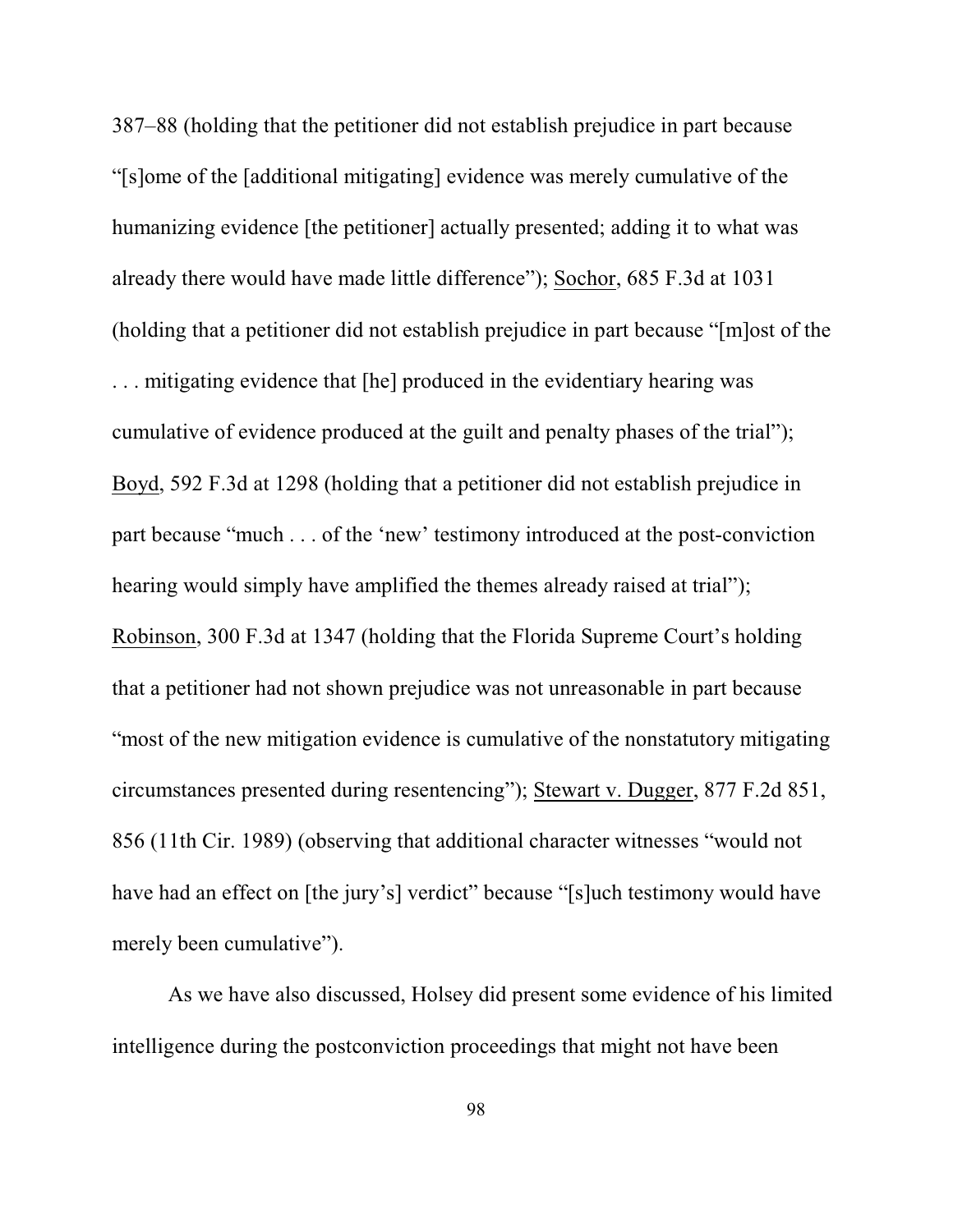cumulative, such as the testimony of Dr. Cunningham and Dr. Toomer that Holsey was mildly mentally retarded, which Dr. Cunningham called a "catastrophic disability," and the testimony of Dr. Shapiro explaining that someone functioning in the borderline mental retardation range is in approximately the bottom fifth percentile of intellectual functioning. But the potentially mitigating effect of Dr. Cunningham's and Dr. Toomer's testimony is weakened because it is contradicted by the testimony of three other mental health experts—Dr. Sachy, Dr. Shaprio, and Dr. Einhorn.<sup>24</sup> All three of those experts testified that Holsey is not mentally retarded but instead functions in the borderline mental retardation range, which is information the jury heard at the sentencing phase. And although the jury did not hear evidence that someone with borderline mental retardation functions in approximately the bottom fifth percentile of intelligence, it did hear evidence that a psychosocial evaluation of Holsey done by two mental health professionals when Holsey was fifteen years old had concluded that he was functioning academically at a third-grade level. And it did hear evidence that Holsey was a "very slow," "weak student" and that when he was fifteen years old he scored a 70

 $24$  Also, much of the nonexpert evidence that Holsey presented at the evidentiary hearing about his limited intelligence—that is, the depositions and affidavits from his family, friends, neighbors, teachers, coworkers, and others—was contradicted or counterbalanced by the State's evidence about Holsey's intelligence level. See supra pp. 56–57, 78 n.22.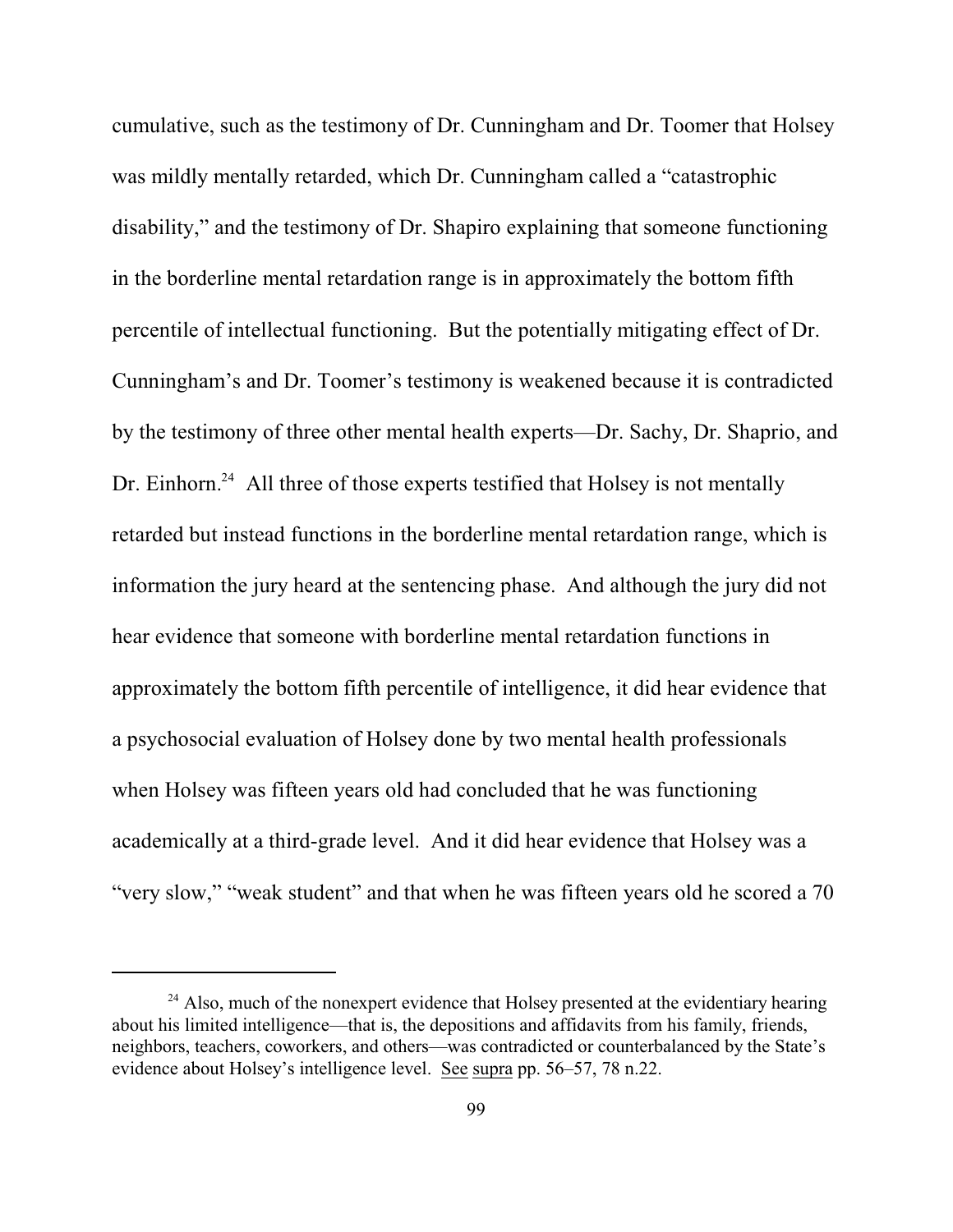on an IQ test.

Finally, this is not a case where the additional evidence presented in the state collateral proceeding "adds up to a mitigation case that bears no relation" to the mitigation case "actually put before the jury." Rompilla v. Beard, 545 U.S. 374, 393, 125 S.Ct. 2456, 2469 (2005). In the four recent cases where the Supreme Court has held that a petitioner established prejudice based on his trial counsel's failure to present enough mitigating evidence at the sentencing phase, the evidence presented during the postconviction proceedings told a different story than the story told to the jury at trial.

In Porter, for example, "[t]he judge and jury at Porter's original sentencing heard almost nothing that would humanize Porter or allow them to accurately gauge his moral culpability." 130 S.Ct. at 454 (emphasis added). But there was powerful mitigating evidence available on those two topics, including "(1) Porter's heroic military service in two of the most critical—and horrific—battles of the Korean War, (2) his struggles to regain normality upon his return from war, (3) his childhood history of physical abuse, and (4) his brain abnormality, difficulty reading and writing, and limited schooling." Id. Because the sentencing judge and jury "heard absolutely none of that evidence, evidence which might well have influenced the jury's appraisal of Porter's moral culpability," the Court held that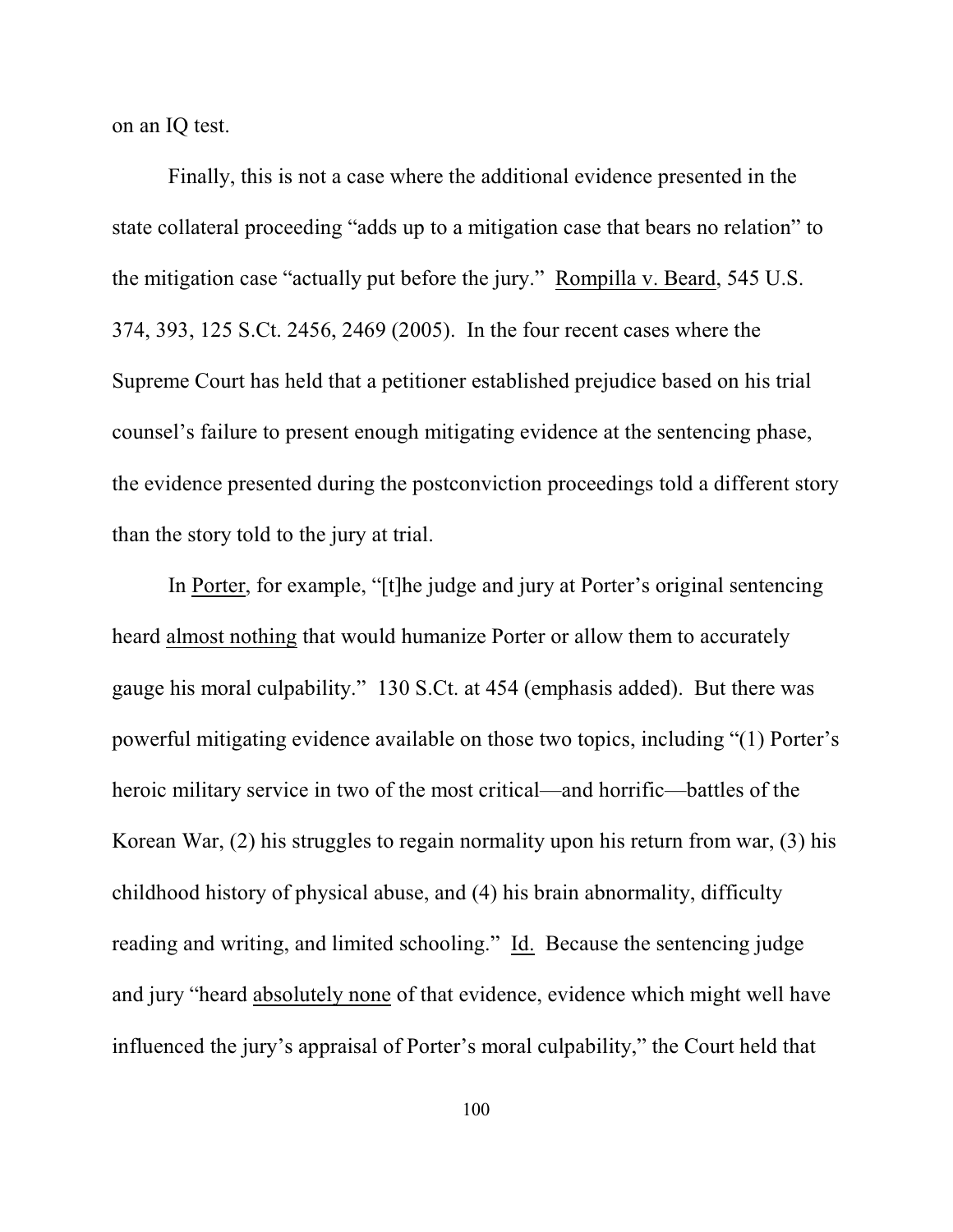Porter had established that he was prejudiced by his trial counsel's failure to present the evidence and that no fairminded jurist could disagree. Id. 454–56 (emphasis added) (alteration and quotation marks omitted).

The Supreme Court similarly held in Rompilla that a petitioner had established prejudice when the mitigating evidence he introduced in postconviction proceedings "add[ed] up to a mitigation case that bears no relation to the few naked pleas for mercy actually put before the jury." 545 U.S. at 374, 393, 125 S.Ct. at 2456, 2469. And in Wiggins v. Smith, 539 U.S. 510, 535, 123 S.Ct. 2527, 2542 (2003), the Court held that a petitioner had established prejudice when his trial counsel presented no evidence of his life history although there was "powerful" mitigating evidence available, including that the defendant "experienced severe privation and abuse in the first six years of his life while in the custody of his alcoholic, absentee mother"; that he suffered "physical torment" in foster care; and that he had "diminished mental capacities." Finally, in Williams, the Court held that a petitioner had established prejudice when the mitigation evidence at trial described the petitioner as a "nice boy" and nonviolent, but evidence adduced during the postconviction proceedings graphically described the petitioner's childhood, "filled with abuse and privation," and provided evidence that he was "borderline mentally retarded." 529 U.S. at 369, 398, 120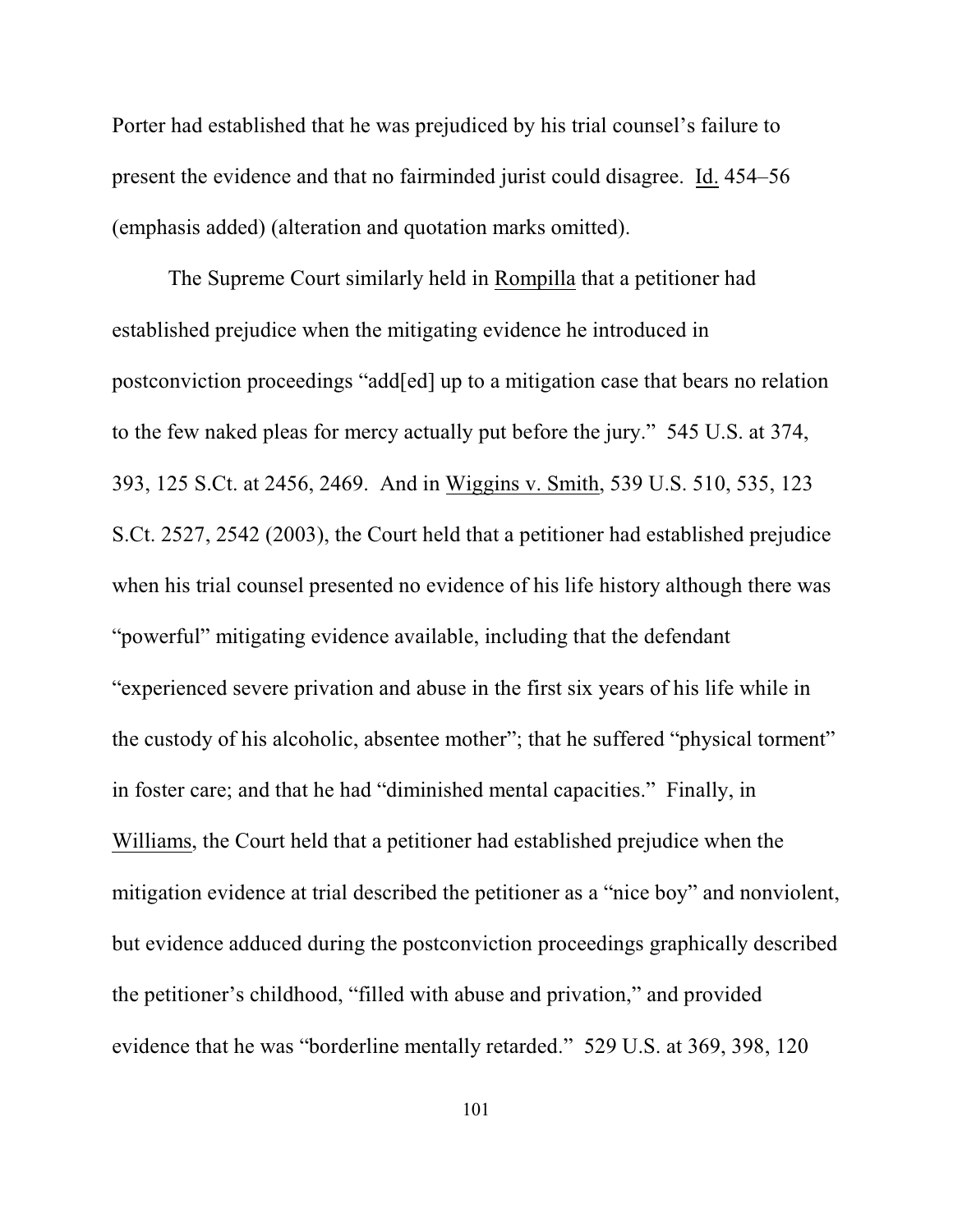S.Ct. at 1500, 1515 (quotation marks omitted.)

We have relied on similar reasoning in cases where we have held that a petitioner established prejudice. In Cooper, we held that the petitioner had established prejudice when the trial evidence told the jury that "the extent of the abuse inflicted on Cooper was the emotional abuse of his father not being involved in his life and getting whipped by a belt, sometimes leaving marks," which "did not begin to describe the horrible abuse testified to by Cooper's brother and sister" at the collateral evidentiary hearing or even mention the serious physical abuse the petitioner's brother inflicted on him. 646 F.3d at 1353. And as we explained in Johnson when we held that the petitioner had established prejudice:

The picture [that Johnson's trial lawyer] painted for the jury was of Johnson having cold and uncaring parents, something in the nature of the "American Gothic" couple. With a reasonable investigation, though, he could have painted for the jury the picture of a young man who resembled the tormented soul in "The Scream." There is nothing wrong with a Grant Wood approach, if that is all one has to use, but an Edvard Munch approach would have been far more likely to sway the jury to sympathy for Johnson.

643 F.3d at 936. The contrast between an "American Gothic" type story and "The Scream" type story in our Johnson case and in the Supreme Court's Porter, Rompilla, Wiggins, and Williams cases is not present here.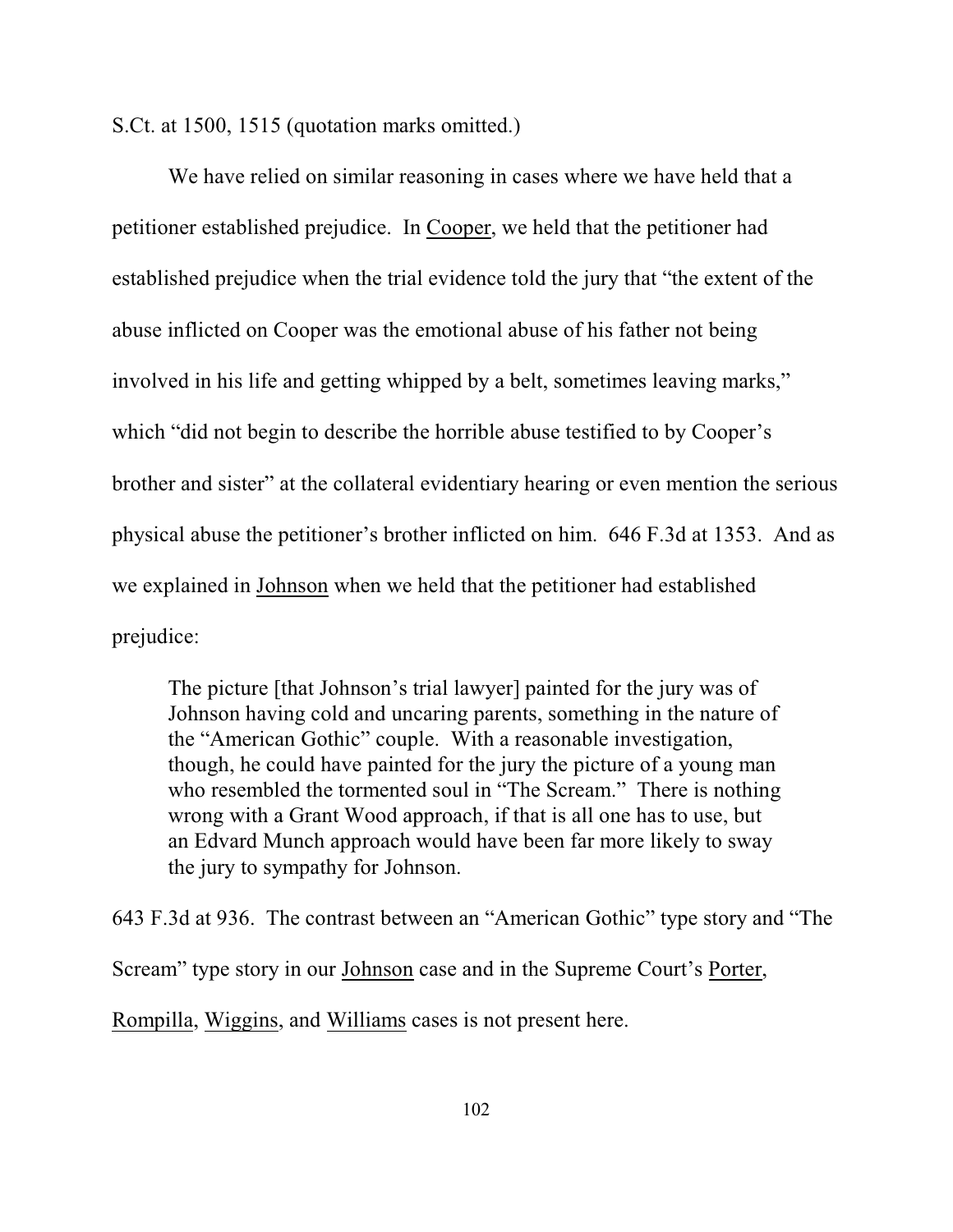To be sure, some of the additional evidence that Holsey's collateral counsel presented would have been helpful to Holsey during the sentencing phase of his trial. But at this stage of the case, after the state court has adjudicated his claim on the merits, that helpful evidence is not helpful enough. Holsey must show more than that the evidence would have been helpful. He must show that the evidence would have been so helpful that every reasonable jurist, without exception, would have concluded that there is a reasonable probability that the sentence would have been different if the jury had heard all of the aggravating circumstances evidence and all of the mitigating circumstances evidence. He must show not only that the Georgia Supreme Court's contrary conclusion is wrong but that it is so wrong that no fairminded jurist could reach that conclusion. See Harrington, 131 S.Ct. at 786; Yarborough, 541 U.S. at 664, 124 S.Ct. at 2149; Hill, 662 F.3d at 1346; Sochor, 685 F.3d at 1028. He must show that the Georgia Supreme Court's conclusion was an "extreme malfunction[] in the state criminal justice system[]" that is "well understood and comprehended in existing law beyond any possibility for fairminded disagreement." Harrington, 131 S.Ct. at 786–87. Holsey has not shown us that. He has not carried his burden. He has not cleared the high hurdle that  $\S 2254(d)(1)$  puts in his way.

Given the strong evidence of multiple aggravating circumstances, including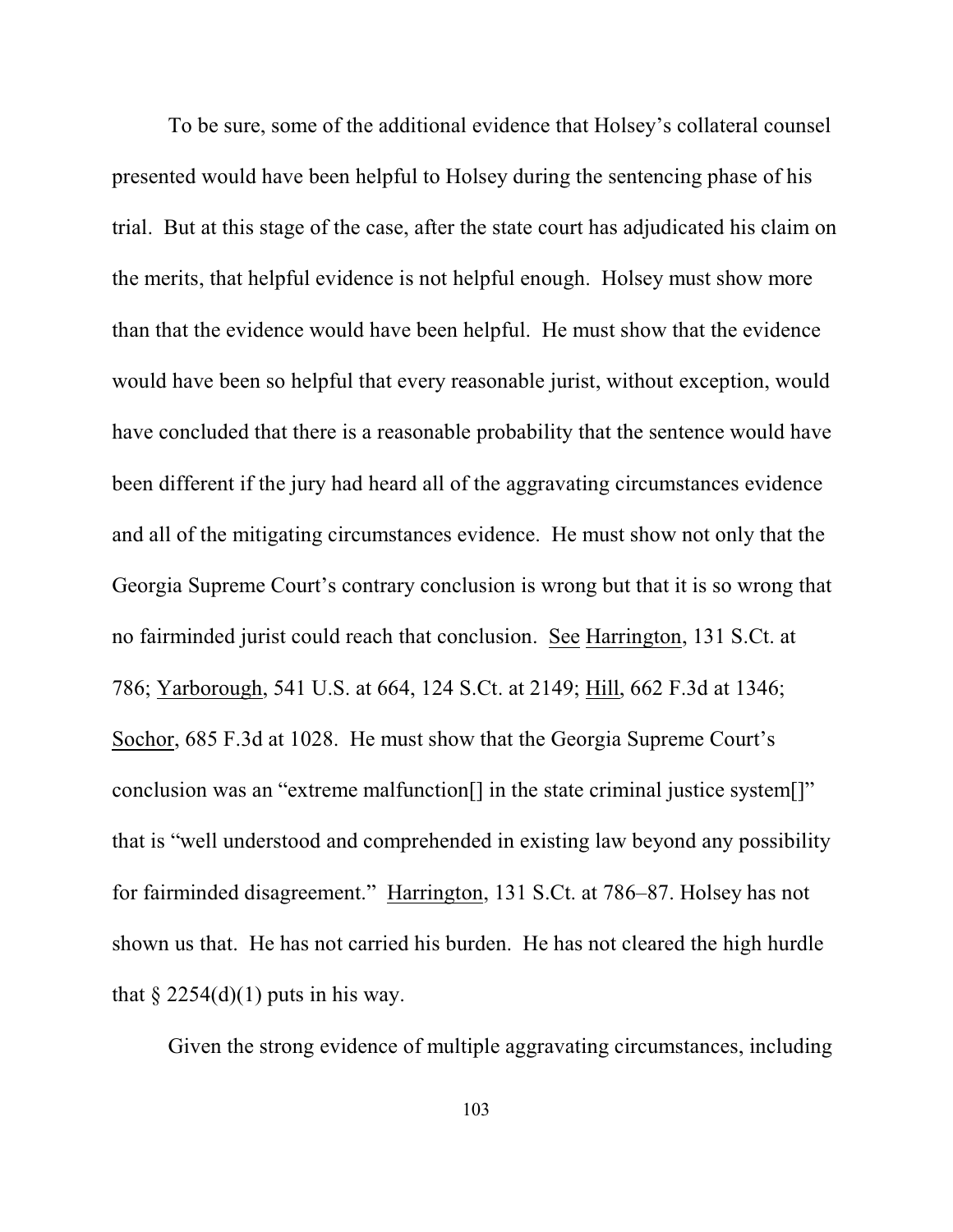Holsey's extensive, escalating history of violence, the largely cumulative nature of the additional evidence Holsey's collateral counsel presented in the state collateral proceedings, and the weakened mitigating value of the potentially noncumulative evidence that they presented, a fairminded jurist could agree with the Georgia Supreme Court that Holsey was not prejudiced by his trial lawyers' assumed deficiencies at the sentencing phase. See Harrington, 131 S.Ct. at 786; Yarborough, 541 U.S. at 664, 124 S.Ct. at 2149; Hill, 662 F.3d at 1346; Sochor, 685 F.3d at 1028. For that reason, we conclude that the Georgia Supreme Court did not unreasonably apply Strickland when it held that he was not entitled to relief.<sup>25</sup>

## V.

For the reasons we have discussed, we **AFFIRM** the district court's denial of Holsey's 28 U.S.C. § 2254 habeas corpus petition.

Edmondson, Circuit Judge, concurring in the judgment:

I stand with Judge Carnes about the correct judgment in this appeal:

 $25$  We do not address whether we would have concluded under a  $de$  novo standard that there was no prejudice, just as the dissenting opinion does not address whether it would have concluded under § 2254(d)(1)'s standard that the Georgia Supreme Court's determination that there was no prejudice was "contrary to, or an unreasonable application of, clearly established Federal law, as determined by the Supreme Court of the United States." 28 U.S.C. § 2254(d)(1).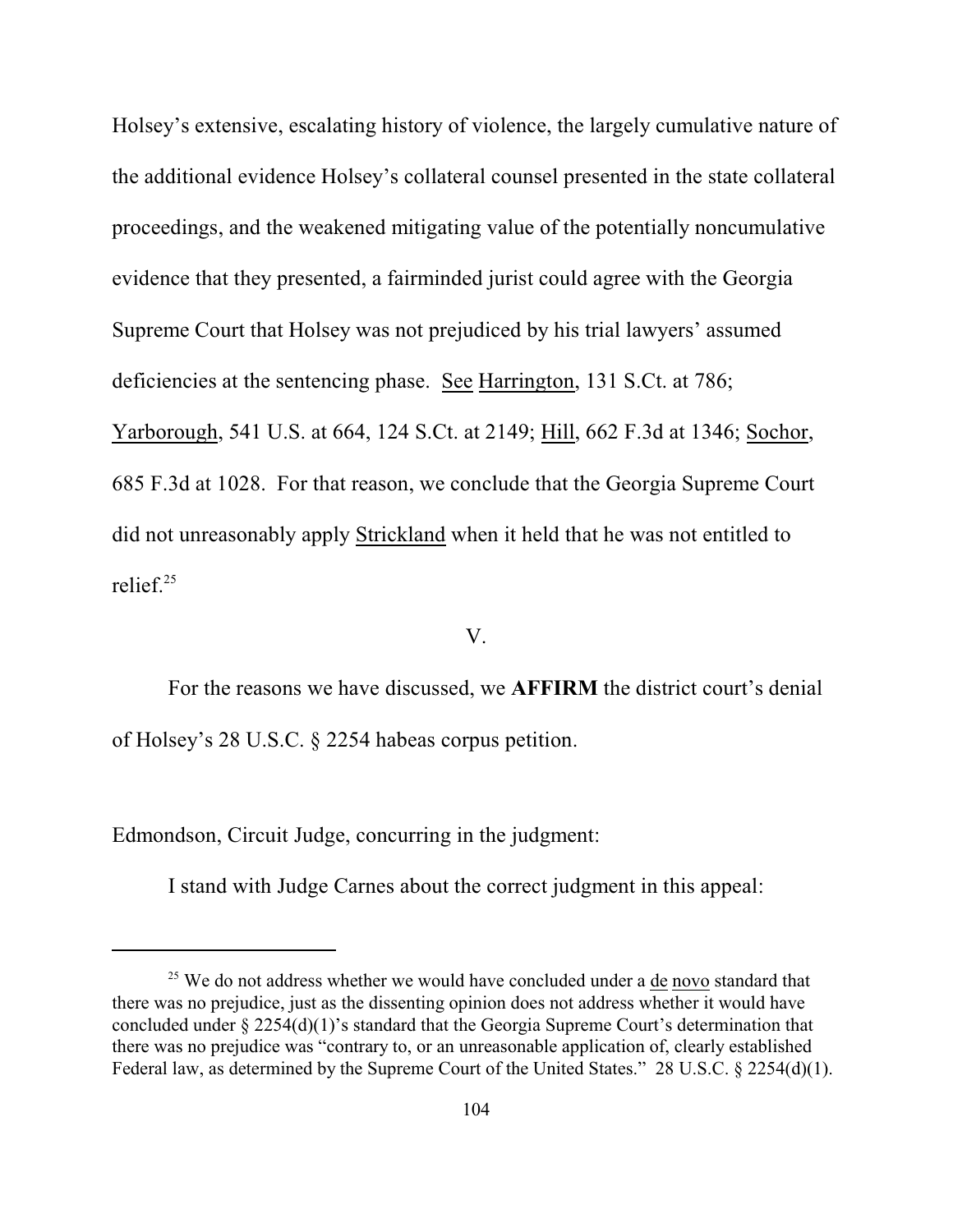AFFIRM the District Court's judgment to deny habeas corpus relief to the state prisoner petitioner. I -- very respectfully -- do not join in Judge Carnes's erudite opinion. I stress that it is not because the opinion says something that I am sure is wrong or I am sure is even likely wrong. I agree with much of the opinion, at least. But the opinion says a lot and says more than I think is absolutely needed.

In my experience, longish opinions always present a strong possibility of error lurking somewhere in the text. That the opinion writer is a skilled and careful judge does not eliminate the risk. Furthermore, no one wishes to join in an opinion that they do not understand fully. It is hard, time-consuming, painstaking work for the panel's other judges to check long opinions, line by line, cited case by cited case. (Of course, always other cases are awaiting decision and also demand the judges' time and attention.)<sup>1</sup> Moreover, long opinions, even if correct in every detail, generally make it harder for readers to separate a holding from dicta (or less than dicta: words only of explication and nothing more). The

 $<sup>1</sup>$  It seems to me that the incidence of long opinions has been on the rise in the last decade</sup> or, at least, more are coming across my desk. I should say that I, broadly speaking, do not agree that the length of an opinion necessarily reflects the thought, labor, and care that has been invested by judges in their endeavor to decide the case correctly. The shorter opinions often reflect the greater study and thought leading up to the ultimate decision. Mark Twain touched on a related idea: "If you want me to give you a two-hour presentation, I am ready today. If you want only a five-minute speech, it will take me two weeks to prepare." Nevertheless, that some cases might truly demand long opinions, I do not doubt. And I believe I understand why Judge Carnes has gone longer in this case.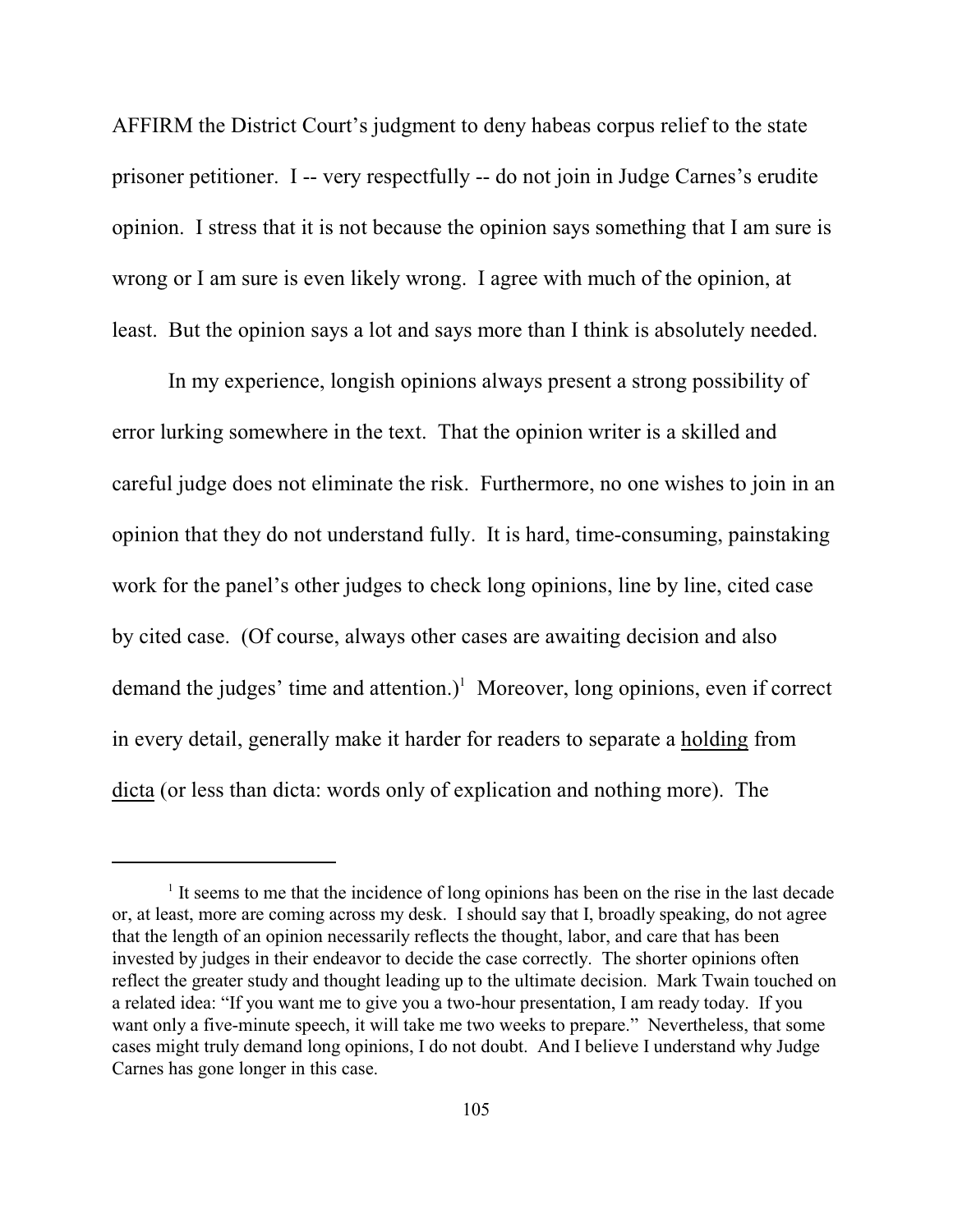confusion of holding and dicta makes correctly deciding future cases more difficult, when judges are looking back for precedents.<sup>2</sup> Sometimes, the oddest bits are lifted out of opinions -- especially the longer ones (often words as to some peripheral point) -- and later quoted flatly as law: as if someone was quoting a statute. So, I feel more comfortable today just focusing briefly on my own view of a vital point.

Georgia's Supreme Court decision is entitled to deference. In the context of the Georgia Supreme Court's opinion, I do not recognize the phrase, "largely cumulative," as really a "determination of fact" within the meaning of the AEDPA; I see the words as merely a part of an appellate court's report on how its decision was thought through and reached. As such, the "largely cumulative" phrase, in itself, is insignificant to me, although the ultimate decision Georgia's Supreme Court reached on prejudice is significant. For background, see *Evans v. Sec'y, Dep't of Corr.*, 681 F.3d 1241, 1272 n. 4 (Edmondson, J., dissenting) (vacated for rehearing en banc). Furthermore, I do not recognize anything done in *Cooper v. Sec'y, Dep't of Corr.*, 646 F.3d 1328 (11th Cir. 2011), as holding something to the contrary to my view today or as controlling of this case. Unlike

 $2$  Longer opinions, simply by virtue of their length, burden the Bar whose members try to stay current with the Court's thinking. Also, I worry that long opinions are generally less able to be fully understood by the public than are shorter opinions: some loss in transparency.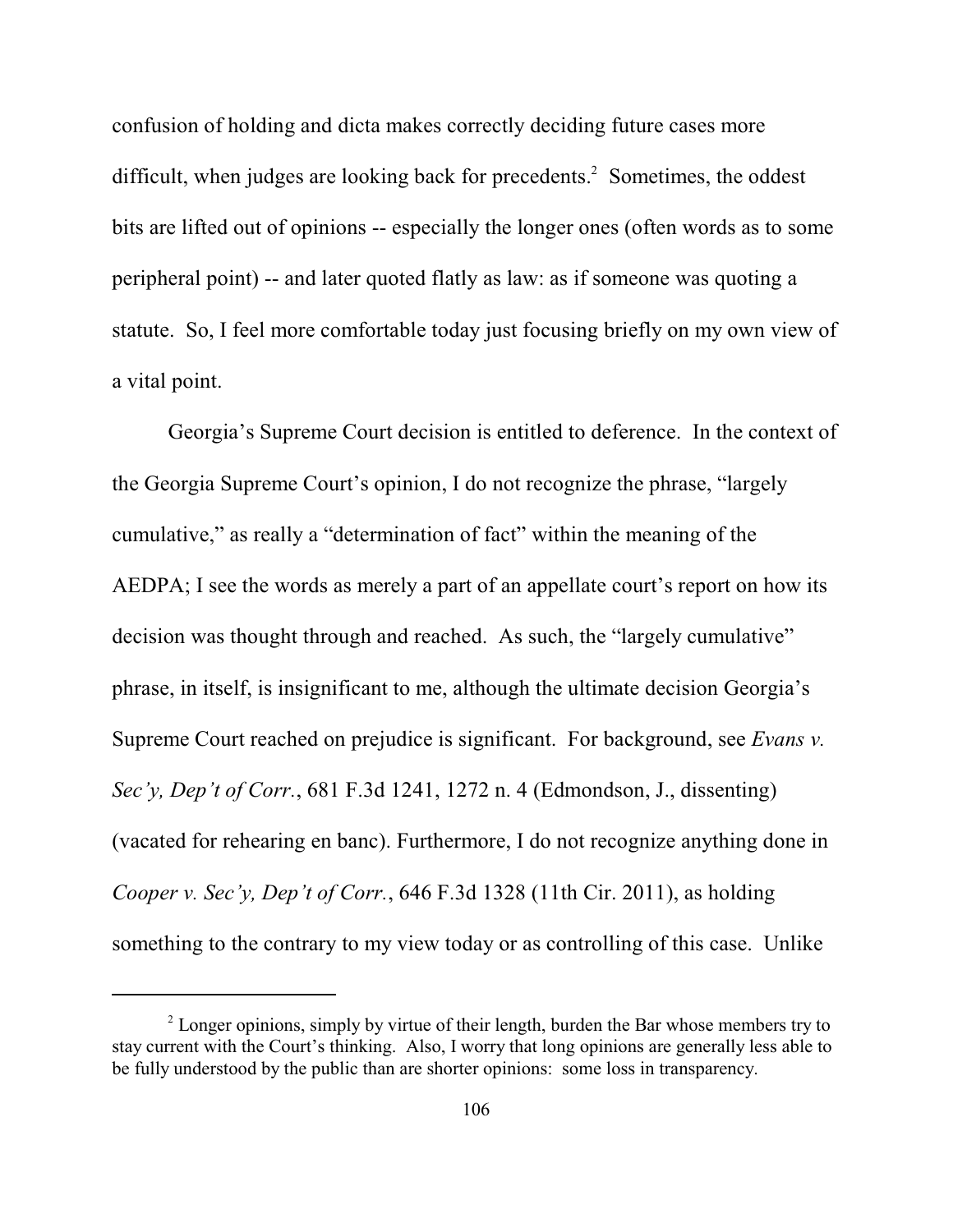this case, *Cooper* is a case which significantly involved truly erroneous fact findings (arguably including the word "cumulative") about a past event: the specific content of Defendant's mother's trial testimony -- findings made by the state habeas court which were later approved by the state appellate court.

Given the full record, I believe the deference we are commanded to give by the AEDPA to the decision of Georgia's supreme court compels an affirmance today. By the way, the pertinent state court decision that is due our deference is this decision: that the full evidentiary record before the state supreme court did not show the prejudice required by *Strickland*. Objectively reasonable jurists might disagree about prejudice on this record;<sup>3</sup> but to me, a determination that Petitioner did not show the required prejudice is within the outside border of the range of reasonable.

<sup>&</sup>lt;sup>3</sup> For the sake of argument only, I assume today that the performance of Petitioner's trial counsel fell short under the *Strickland* standard.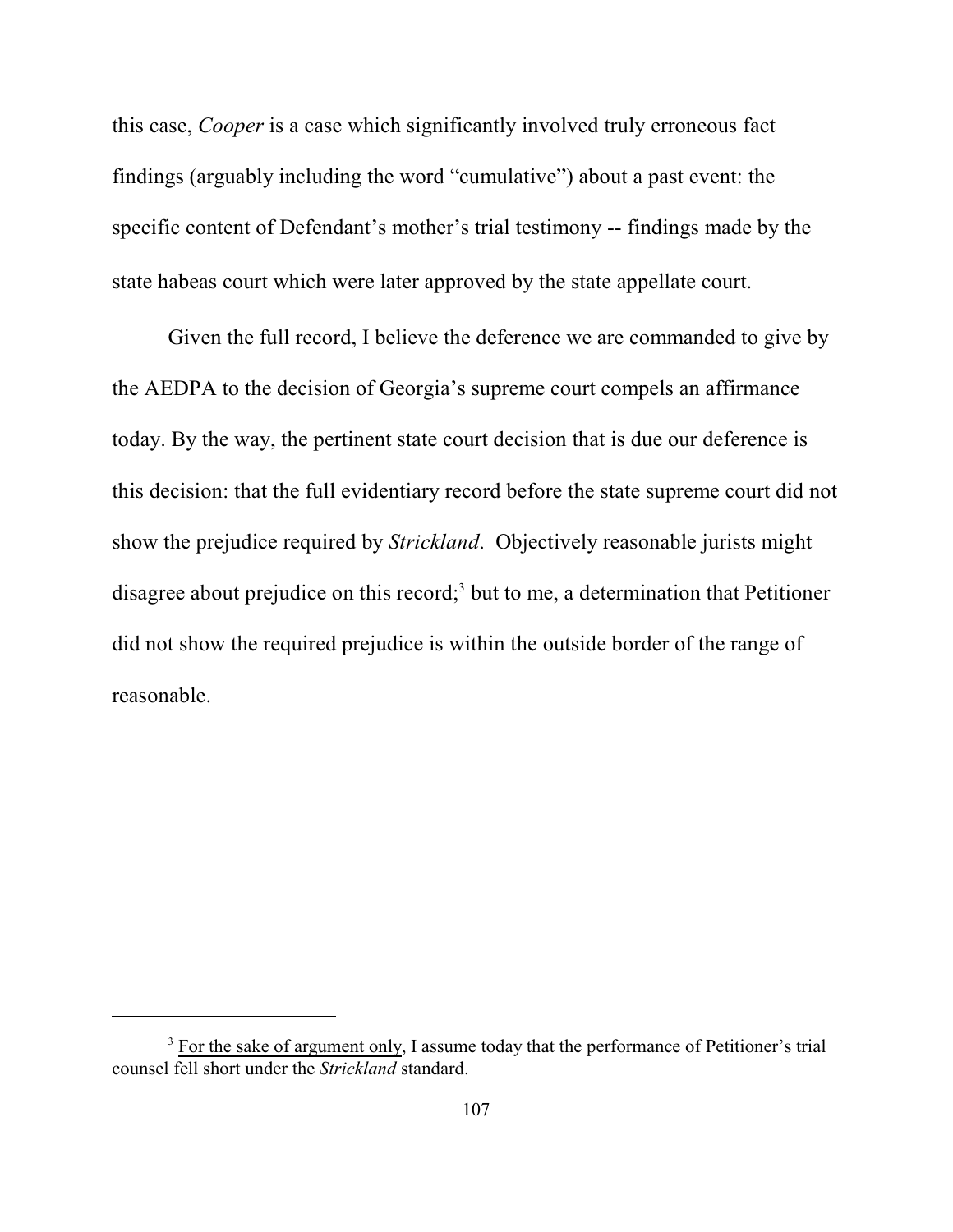BARKETT, Circuit Judge, dissenting:

For the reasons stated in my dissent in Hill v. Humphrey, 662 F.3d 1335, 1365-78 (11th Cir. 2011) (en banc), I continue to believe that Georgia's requirement that defendants prove mental retardation beyond a reasonable doubt is unconstitutional under Atkins v. Virginia, 536 U.S. 304 (2002).

I also believe that the Georgia Supreme Court's "decision" that the ineffectiveness of counsel did not prejudice Holsey is "based on an unreasonable determination of the facts," see 28 U.S.C.  $\S$  2254(d)(2) (2006), and therefore, we must conduct a de novo review. See Cooper v. Sec'y, Dep't of Corr., 646 F.3d 1328 (11th Cir. 2011); Jones v. Walker, 540 F.3d 1277, 1288 n.5 (11th Cir. 2008) (en banc). A de novo review compels the conclusion that the omission of evidence describing the nature and extent of Holsey's abusive childhood along with evidence of his mental retardation prejudiced him at the sentencing phase of his trial in violation of Strickland v. Washington, 466 U.S. 668 (1984).

More specifically and as demonstrated below, the Georgia Supreme Court's determination that the extensive evidence offered on collateral review was "largely cumulative" is unreasonable in light of the sparse—almost non-existent—evidence of childhood abuse and mental retardation presented in Holsey's trial. See 28 U.S.C. § 2254(d)(2). At trial, a brief mention was made of the fact that Holsey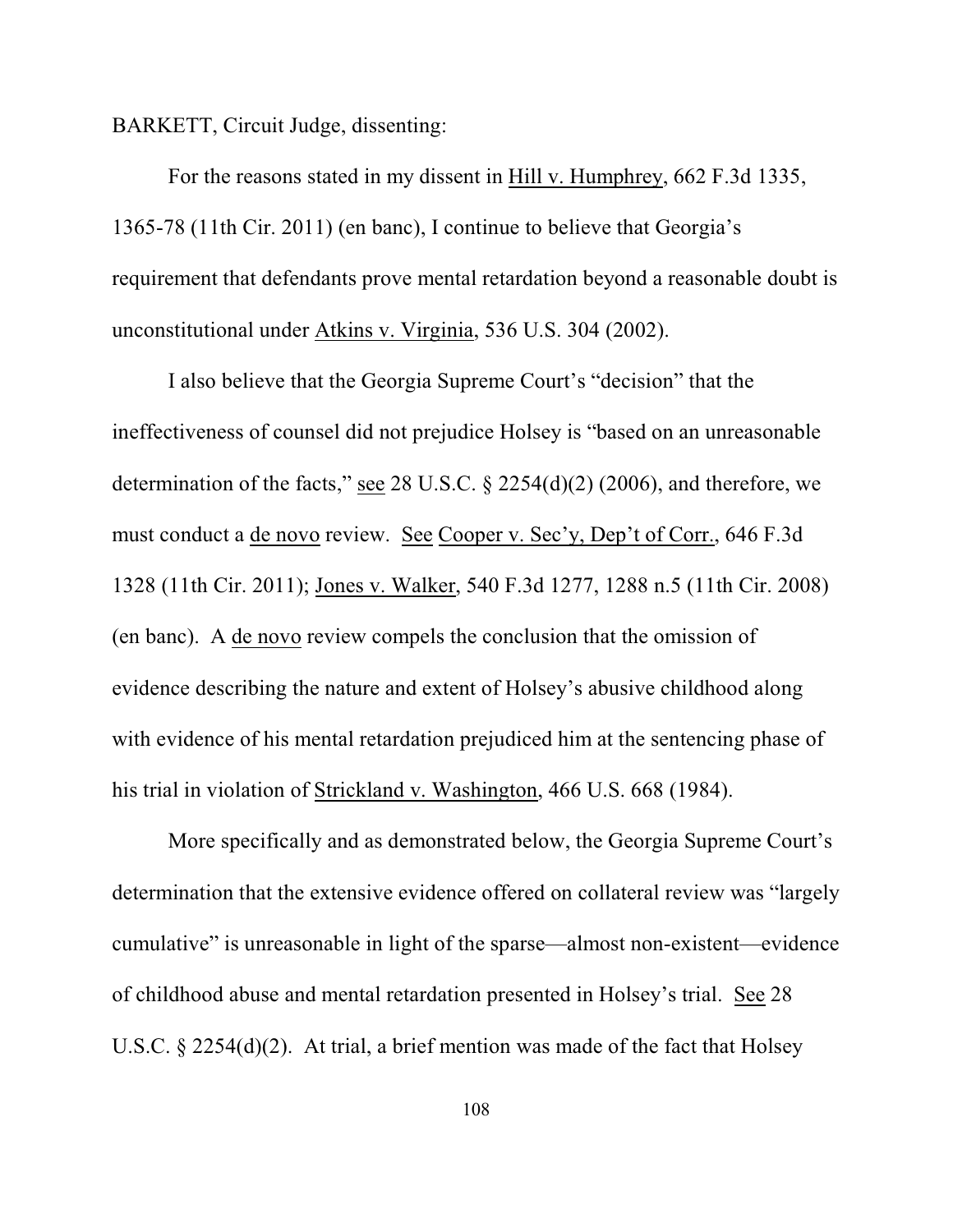was beaten, without any further explanation or description. The jury never learned that throughout his childhood he was subjected to abuse so severe, so frequent, and so notorious that his neighbors called his childhood home "the Torture Chamber." Likewise, with reference to his status as borderline mentally retarded, a diagnosis that is undisputed by the state's expert witnesses, the jury heard only that a report listed him as borderline mentally retarded without any testimony to explain the extent and consequences of his condition. Only one juror's vote was necessary to impose a life sentence.<sup>1</sup> The record here demonstrates that "both the nature and the extent of the abuse the petitioner suffered" would have affected the probability that "at least one juror" would have voted for a sentence less than death, see Wiggins v. Smith, 539 U.S. 510, 535, 536 (2003) (emphasis added), and the mitigating evidence describing the behavioral and cognitive impact of Holsey's borderline retardation would have influenced "the jury's appraisal of his moral culpability," see Williams v. Taylor, 529 U.S. 362, 398 (2000).

With reference to de novo review, trial counsel was so deficient that confidence in the outcome of Holsey's sentencing is undermined and he is entitled

<sup>&</sup>lt;sup>1</sup> See Ga. Code Ann. § 17-10-31(c) ("If the jury is unable to reach a unanimous verdict as to sentence, the judge shall dismiss the jury and shall impose a sentence of either life imprisonment or imprisonment for life without parole."); Humphrey v. Morrow, 717 S.E.2d 168, 173 (Ga. 2011) ("Georgia's death penalty laws . . . provide for an automatic sentence less than death if the jury is unable to reach a unanimous sentencing verdict . . . .").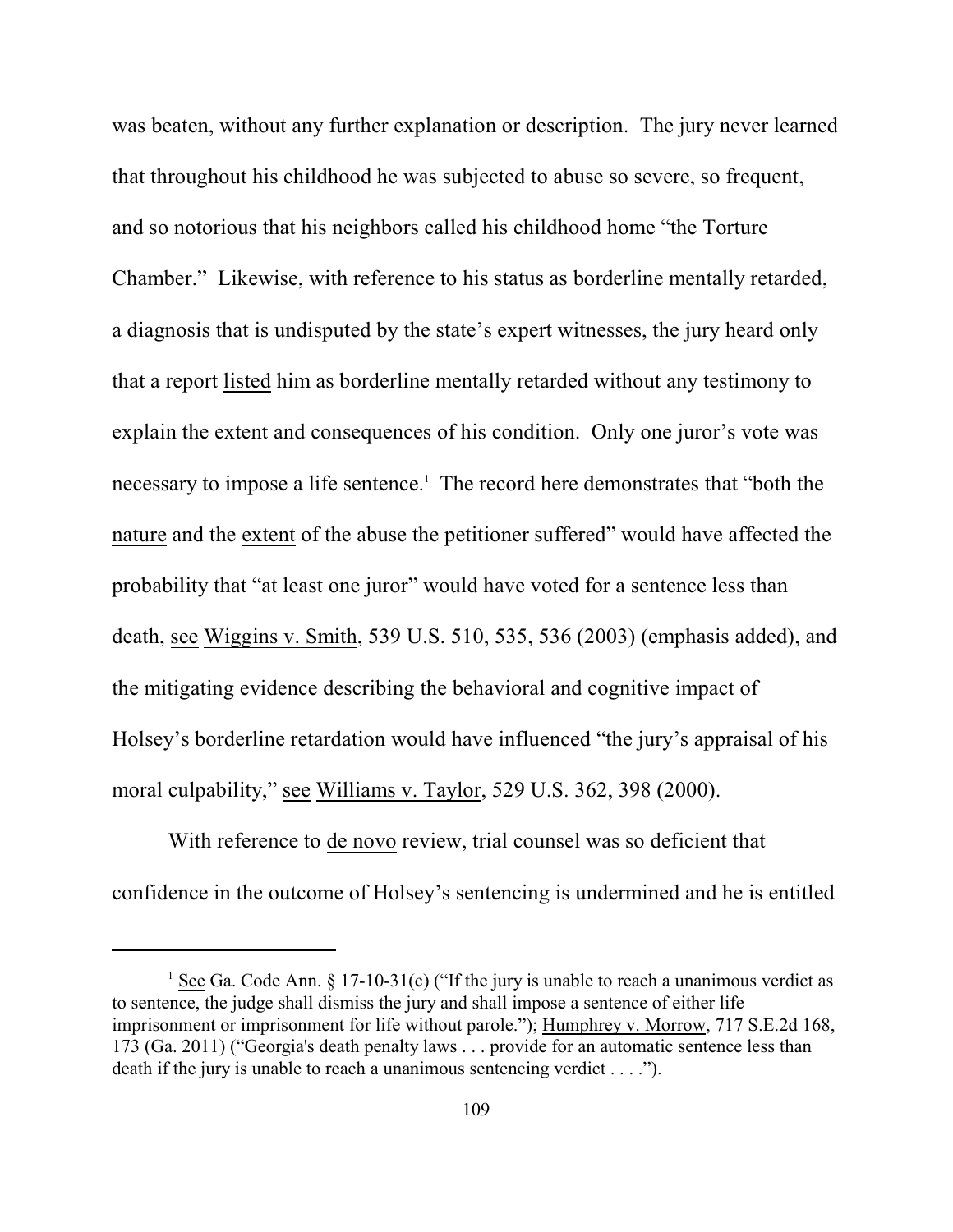to a new sentencing hearing. Rather than conduct an investigation that could lead to the discovery and presentation of the important mitigating evidence delineated below, Holsey's lead defense lawyer drank a quart of vodka every night of Holsey's trial while also preparing to be sued, criminally prosecuted, and disbarred for stealing client funds. He admitted during collateral proceedings that, at the time he was preparing for Holsey's capital murder trial, he "probably shouldn't have been allowed to represent anybody" due to his condition. The Georgia trial court, which is the only court to have presided over the receipt of live testimony and evidence on collateral review, held that "no one can seriously believe that [Holsey] received the constitutional guarantees of the Sixth Amendment right to effective assistance of counsel." The mitigating evidence which should have been presented would have created a reasonable probability that "at least one juror" would have voted for a sentence less than death, see Wiggins, 539 U.S. at 535, 536, even weighed against the aggravating factors presented. I amplify each of these points below.

# **I. The Mitigating Evidence of Childhood Abuse is Not "Largely Cumulative" of the Sentencing-Phase Testimony**

The brief mention of abuse at the sentencing phase came from two witnesses: Holsey's sister, Regina Reeves, and Clifford Holsey, who is not related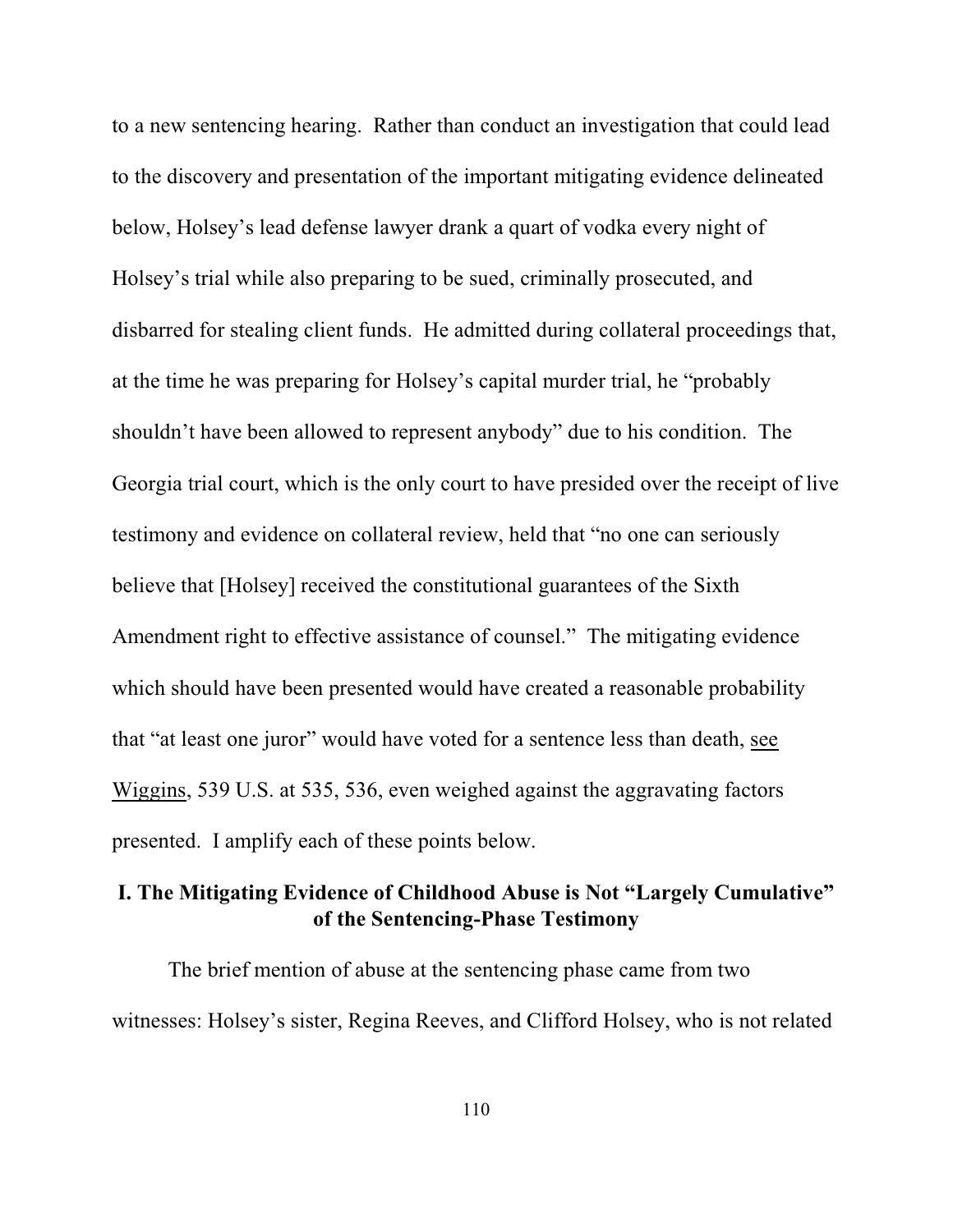to Wayne Holsey.<sup>2</sup> Regina Reeves' testimony made a brief, passing reference to

Holsey while explaining her own move out of her mother's house as she

approached her majority. She explained why she left home at the age of seventeen

to "live with friends."

Q: And what caused you to leave home?

A: We were having—I felt that I was—that we were having a lot of problems. I hated it there. Things were bad. I was a mother, you know, by the time I left home. I had my daughter when I was 17. I graduated from high school when I was 17. I didn't feel that I was, you know, treated well, that I was appreciated. And I felt that I could do better, you know, somewhere else because I just felt that things were horrible there. Q: And what about being there was so horrible? . . . .

A: Okay. I was tired of taking beatings. I don't think it was, you know, so horrible that we didn't, you know, have anything. A lot of people didn't have anything. But I always felt that you could be—not have more than anybody else but still get treated better than what we were. Q: And when you say you were tired of taking beatings, who beat y'all?

A: My mother. (Witness crying)

Q: Did she beat all the children?

A: The oldest three mostly.

Q: That was you and Wayne and Angela?

A: (Witness nods affirmatively.) Yes.

Counsel asked Regina no further questions about beatings or abuse and this was

the totality of testimony from any family member about abuse.<sup>3</sup>

<sup>&</sup>lt;sup>2</sup> Holsey goes by his middle name, "Wayne," but is also referred to by several witnesses by his first name, "Robert."

<sup>&</sup>lt;sup>3</sup> The majority refers to a two-page "home evaluation" created by a social worker at Georgia's Youth Development Center, which Holsey attended when he was fifteen years old. See Majority op. at 81-82. The report contains a two-sentence summary of the social worker's "impressions" of Holsey's mother, in which the social worker states his "doubts as to her ability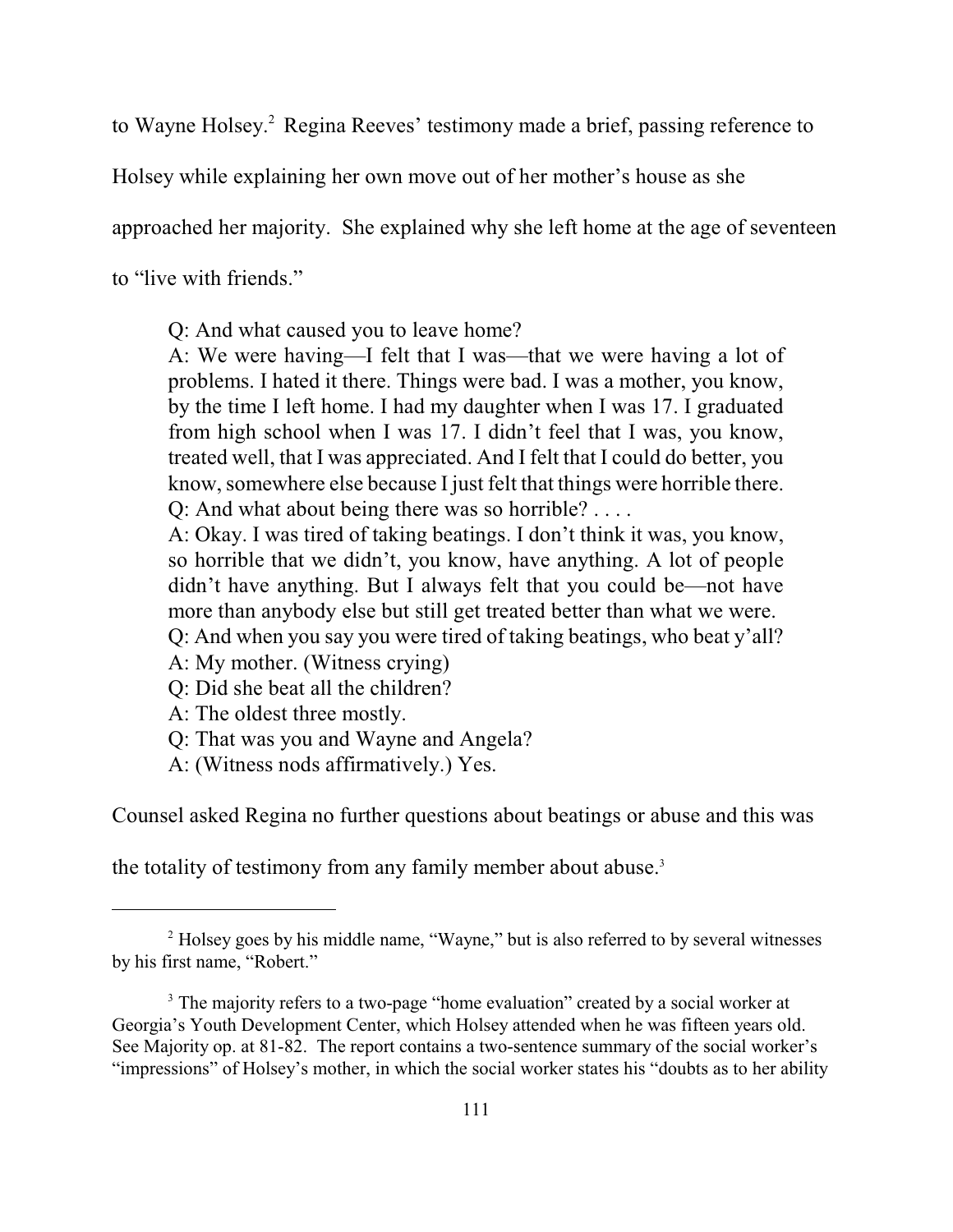Clifford Holsey, who was called to describe a bar fight involving Holsey, stated during cross examination that Wayne Holsey's mother "would scold . . . and beat" the children, but admitted that he had never actually seen her beat them. He simply stated:

Well, I think Wayne came up the best that he could. I think he was neglected from his mother. She, you know, kind of like—came up kind of like child abuse. And she just didn't see about them, you know, kind of walked all over them a little bit, and done everything.

Regina and Clifford's testimony can hardly be characterized as having

"highlighted" Holsey's history of abuse, as the Georgia Supreme Court

determined. See Schofield v. Holsey, 642 S.E.2d 56, 61-62 (Ga. 2007). It hardly comports with the "Torture Chamber" described by Holsey's neighbors and family members at the collateral review hearing. Holsey's sister testified on collateral review, but not at trial, that Wayne Holsey was beaten with extension cords, shoes, broom handles, or whatever objects their mother could find, leaving permanent

to cope with Angela and Robert [Holsey]," and that Holsey's mother "loves and cares for [the children] a great deal, but she has no idea how to control them without resorting to excessive punishment." The report also includes positive commentary on Holsey's mother's "parental commitment," including that "she is willing to give Robert all the encouragement that he needs" and that "[s]he foresees no problems with Robert and his sister, Angela, returning from the Youth Development Center at the same time." Taken in the context in which it was presented to the jury and given the equivocal nature of the social worker's assessment of Mary Holsey, this document cannot reasonably be characterized as "highlighting" Holsey's abusive background, much less as "largely cumulative" of the evidence introduced by collateral counsel, especially when there is no indication that trial counsel ever made the jury aware of the report's assessment of Mary Holsey's parenting ability. See Schofield v. Holsey, 642 S.E.2d 56, 61-62 (Ga. 2007).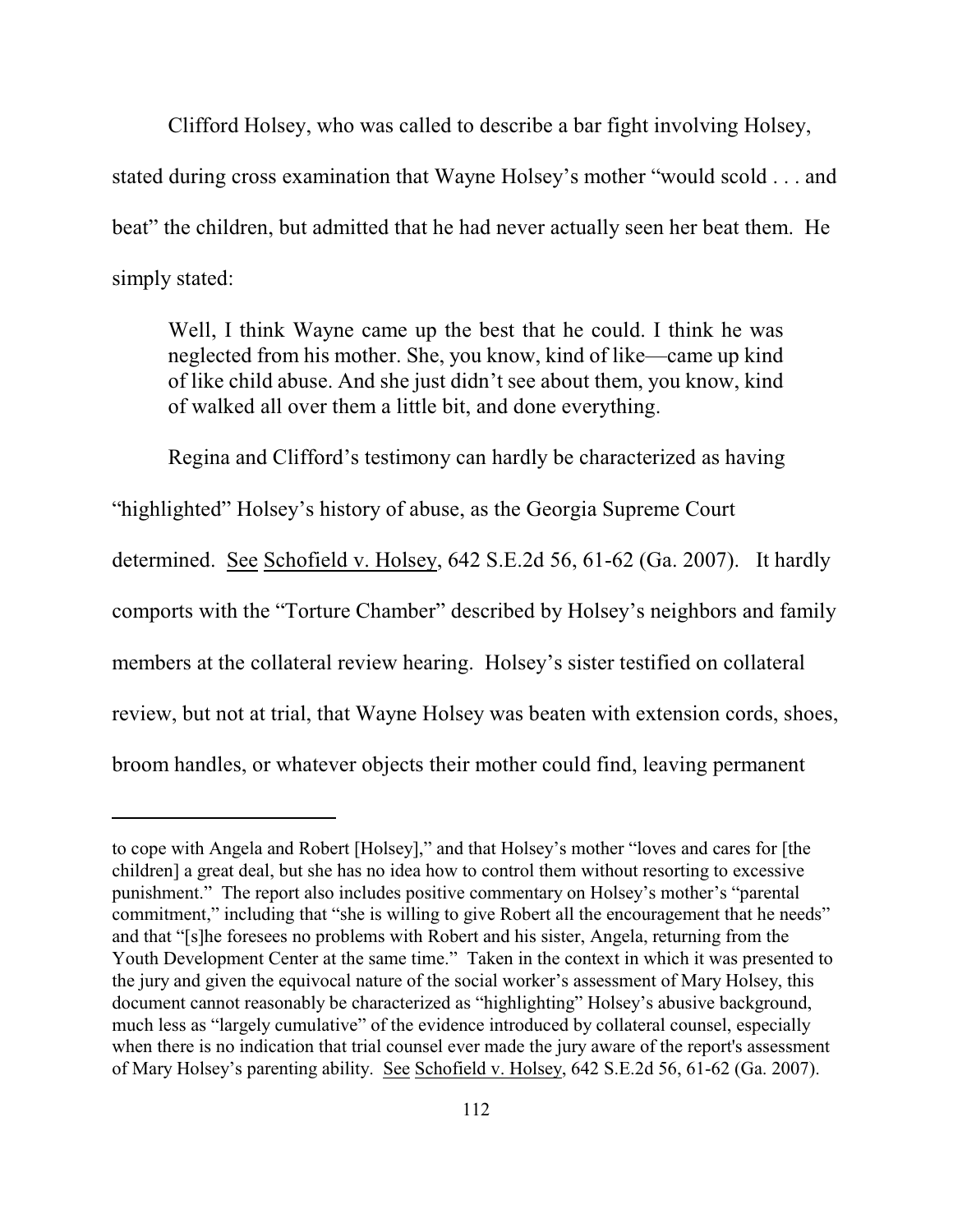scars on his body. His mother punished him by holding his head under water while he cried and struggled to breathe. The beatings would spill out of the house and into the yard and the street, as people from the neighborhood stood by, watching. These beatings would occur for any reason or no reason at all, or, as Regina put it on collateral review, but not at trial, when her mother "felt that the house wasn't clean," was "just frustrated," "jealous," or "you know, just about anything."

Holsey wet the bed until he was thirteen years old, and Regina testified on collateral review, but not at trial, that on occasion his mother stayed up at night so that, when she heard the urine leaking to the floor through Holsey's thin mattress, she could beat him out of his sleep with an extension cord. She beat him when he went across the street to pick blackberries. Even eating meals, such as there were, became an opportunity for abuse, as Holsey's mother punished him for asking for more food by forcing him to eat chicken bones. Regina told the judge on collateral review that abuse of this magnitude happened "daily [or] every other day."

Members of Holsey's extended family and community also came forward to testify to the notoriety of the abuse inflicted on Holsey. Bertha Ingram, Holsey's adult cousin, testified to witnessing Holsey's mother beat him with the pointed end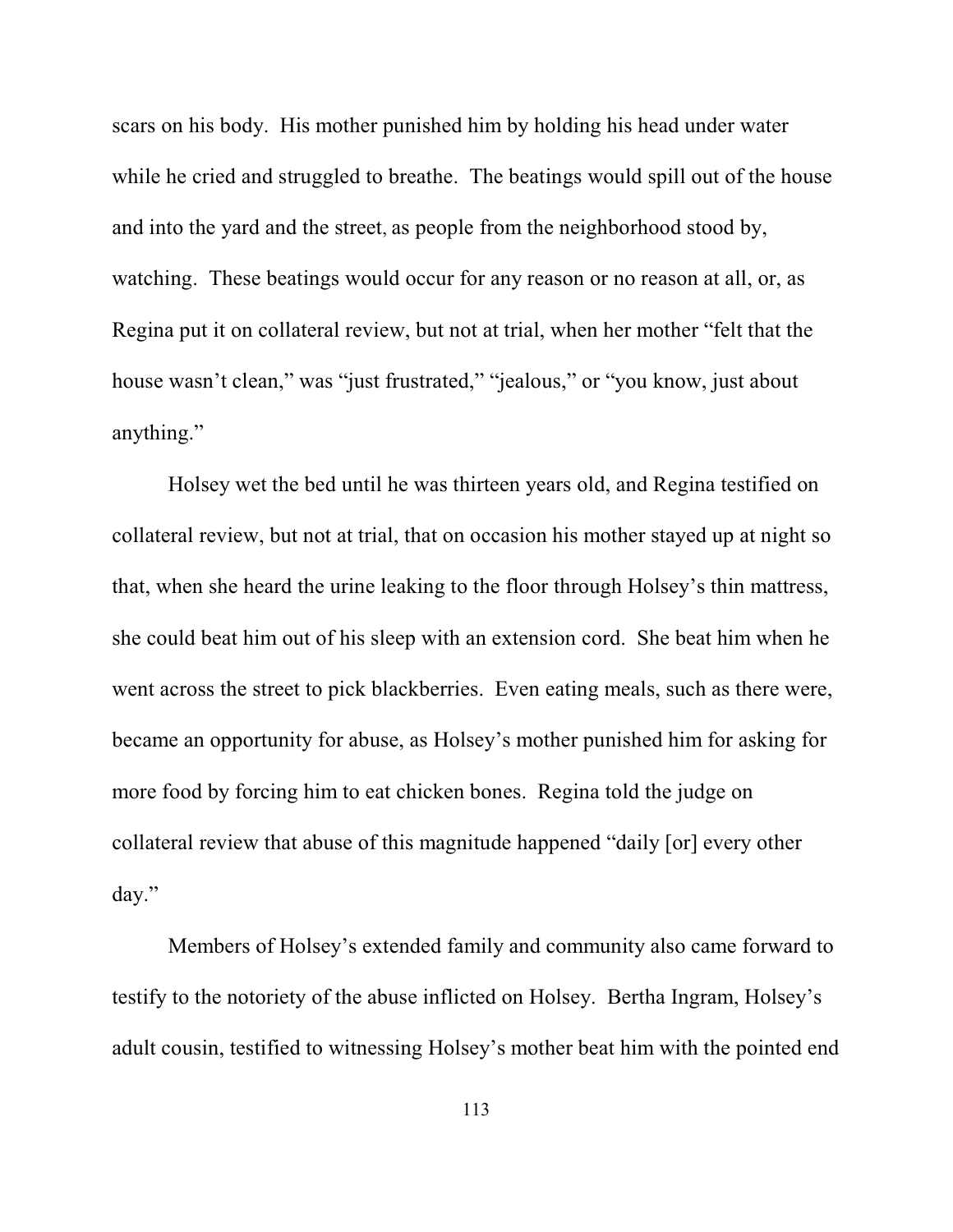of her high-heeled shoes and other household objects, burn him with a curling iron, and lock him in a closet. She corroborated Reeves' testimony that abuse on this scale occurred on a daily basis, testifying that "it was a rare evening" when these beatings would not occur for reasons as trivial as Holsey opening the refrigerator to look for food.

Essie Anderson, a friend of Holsey's mother who worked at the local hospital and visited the apartment regularly, stated that the abuse was well known throughout the neighborhood, and reflected that "we were all guilty for letting Mary [Holsey's mother] get away with the way she mistreated her kids, but we were all so scared of her ourselves." When Anderson tried to intervene, Holsey's mother would shout at her "I'll kill him if I want to. These are MY kids." Neighbor Catherine Harris recalled going to Holsey's apartment when he was a child and watching Holsey's mother attack him and his sister with a belt or curling iron "while they tried to squat down in a corner and curl up in a little ball to fend off her blows." Another neighbor, Sandra Francis, recounted the times she had watched out the window and shook with fear while Holsey's mother beat him in the yard, and that after these beatings, "it wasn't uncommon for [Holsey] to curl up in the bushes outside the Housing project office . . . and sleep there until morning."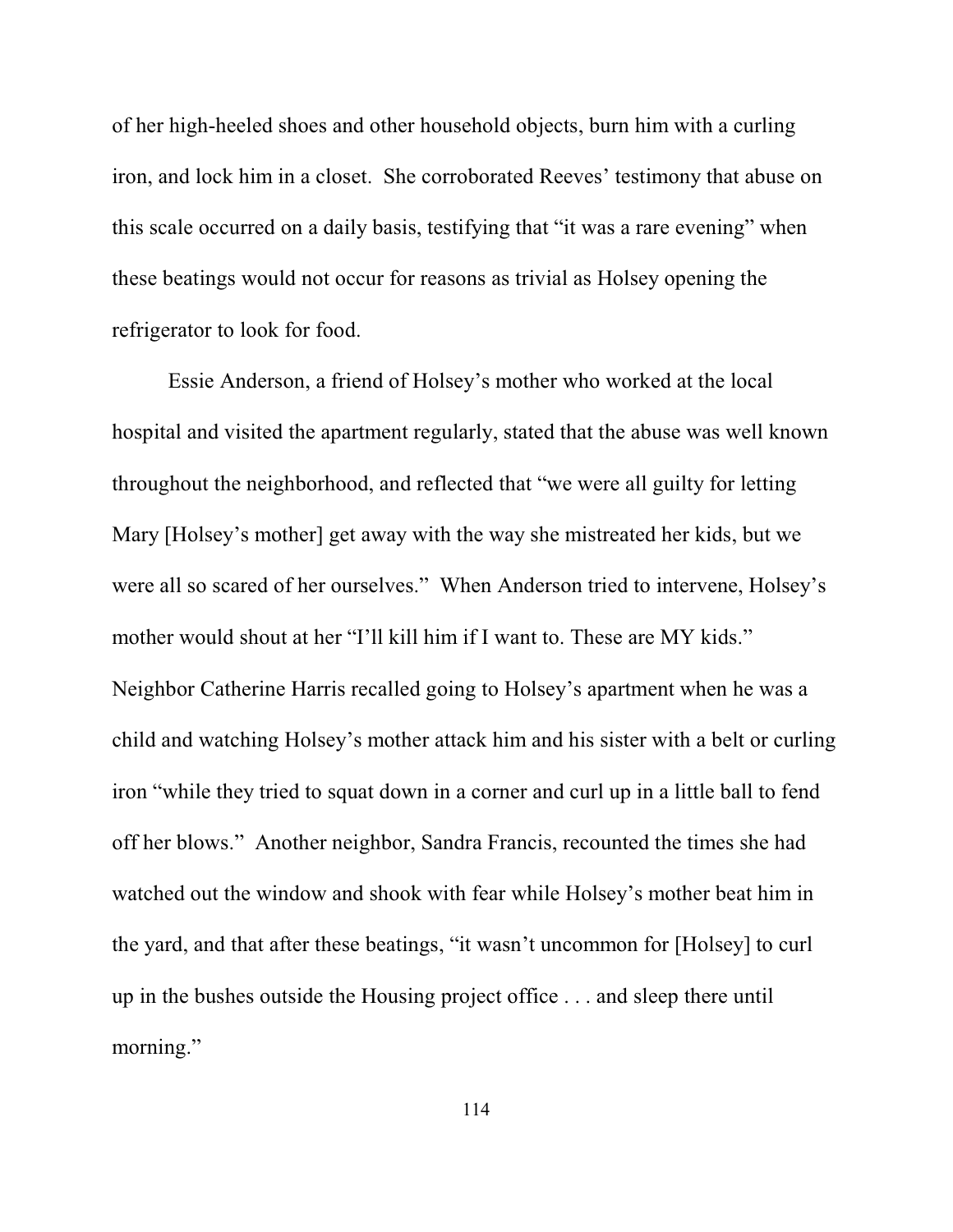The Georgia Supreme Court's decision that Holsey was not prejudiced by the omission of this evidence was based on its determination that Holsey's original sentencing hearing "highlighted" Holsey's abusive history such that his collateral evidence was "largely cumulative" of what was introduced at trial. However, this determination is unreasonable in light of the facts contained in this record. See § 2254(d)(2). Because the Georgia Supreme Court's "decision" that Holsey was not prejudiced at sentencing was "based on" an unreasonable factual determination, we owe it no deference. See Jones, 540 F.3d at 1288 n.5; see also Callahan v. Campbell, 427 F.3d 897, 927 n.26 (11th Cir. 2005) (emphasizing that § 2254(d)(2) applies where "'the adjudication of the claim . . . resulted in a decision that was based on an unreasonable determination of the facts'") (emphasis in original) (quoting § 2254(d)(2)); Harvey v. Warden, 629 F.3d 1228, 1252 (11th Cir. 2011) (applying  $\S 2254(d)(2)$  to state court's factual determinations underpinning its conclusion that the petitioner was not prejudiced under Strickland).

In Cooper v. Secretary, Dep't of Corrections, 646 F.3d 1328 (11th Cir. 2011), we likewise concluded that a state court's rejection of a petitioner's Strickland claim was based on an unreasonable factual determination under a materially indistinguishable set of facts. In Cooper, the Florida Supreme Court rejected Richard Cooper's Strickland claim on the ground that "'a substantial part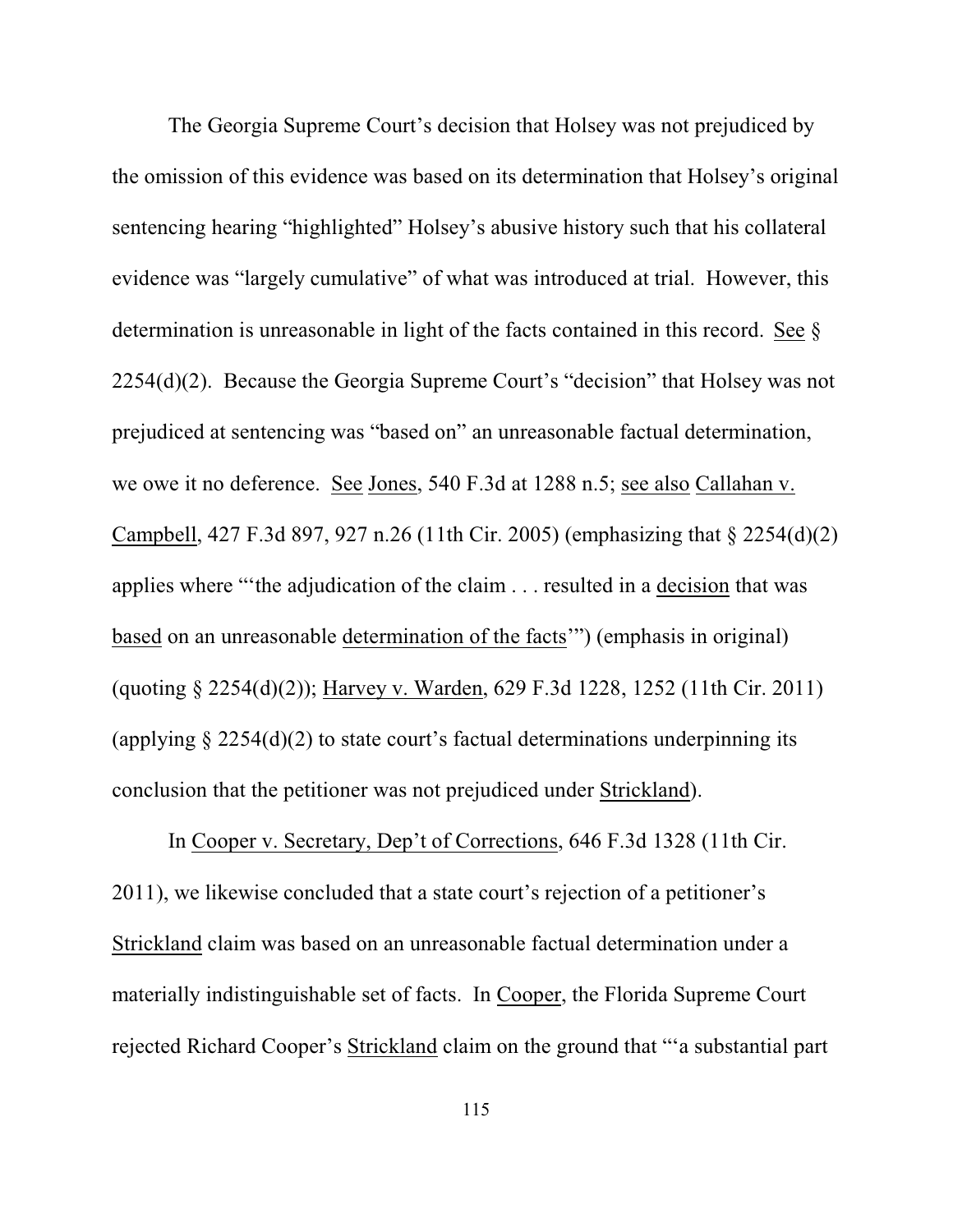of the information regarding Cooper's disadvantaged childhood was presented at Cooper's trial,'" and therefore "'in large part, introduction of the evidence proffered [on collateral review] would have been repetitive.'" See Cooper, 646 F.3d at 1348 (quoting Cooper v. State, 856 So. 2d 969, 976 (Fla. 2003)). However, we held that the Florida Supreme Court's conclusion that the collateral testimony was "in large part . . . repetitive of" the sentencing phase testimony was an unreasonable determination of the facts under  $\S$  2254(d)(2), because this testimony omitted the "specifics of the abuse" directed against Cooper and "did not begin to describe the horrible abuse testified to [on collateral review]." Id. at 1352-53.

Every one of the dispositive facts that led this Court in Cooper to find the state court's factual determinations unreasonable under  $\S 2254(d)(2)$  is present in this case. First, Holsey's sentencing phase testimony was even less illuminating as to the nature and extent of abuse than in Cooper, where the defendant's mother testified that Cooper's father beat him with a belt, leaving marks on his body, was "very hard" and "authoritarian" with him, and defense counsel emphasized that Cooper's "horrible" and "tragic" family life was "something that none of [the jurors] ha[d] experienced." Id. at 1337, 1339. Moreover, during proceedings before the sentencing judge, a defense psychologist testified that Cooper had had a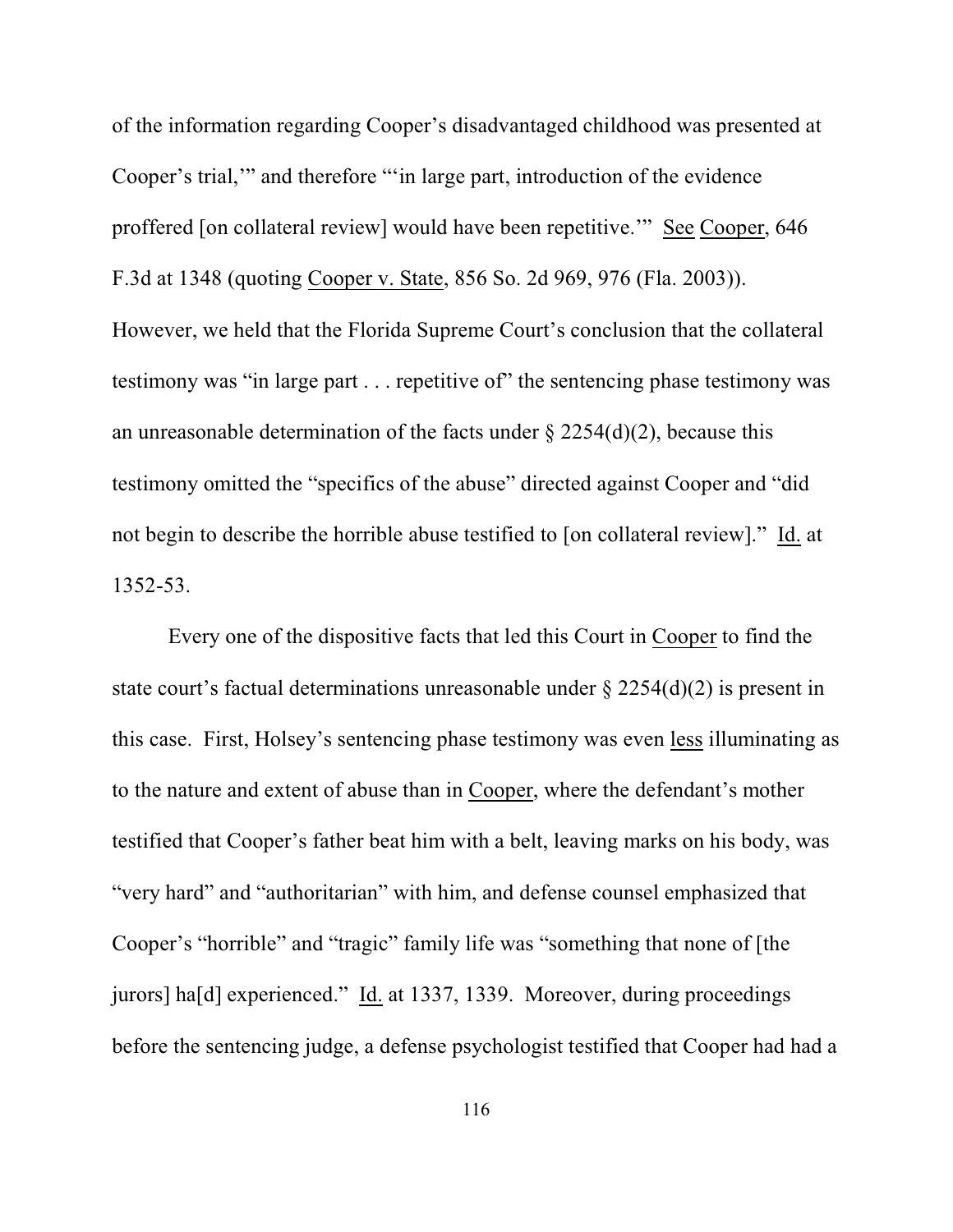"'horrendous background,'" that his father was "'exceptionally abusive, both physically and verbally,'" and that the impact of the "terror-filled years" of abuse his father inflicted caused Cooper to suffer lasting psychological harm. Id. at 1340.

Second, the disparity between the sentencing testimony about abuse and what was revealed on collateral review in Holsey's case was even greater than that in Cooper. On collateral review, the "'description, details, and depth of abuse'" presented by Cooper "'far exceeded what the jury was told'" at Cooper's sentencing. Id. at 1354 (quoting Johnson v. Sec'y, 643 F.3d 907, 936 (11th Cir. 2011)). Similarly, the "description, details, and depth of abuse" presented by Holsey on collateral review "far exceeded" the sentencing testimony at Holsey's trial, and the abuse revealed by Holsey's collateral evidence is certainly as extensive and atrocious as the evidence omitted in Richard Cooper's trial.

Finally, the erroneous characterizations of the sentencing phase testimony about abuse are the same in both cases. In Cooper, the state court described the "substantial part of the information" on collateral review as "in large part . . . repetitive" of the sentencing testimony. See id. at 1348 (internal quotation marks omitted). Likewise, the Georgia Supreme Court characterized the information presented on collateral review as "largely cumulative" of or "highlight[ing]"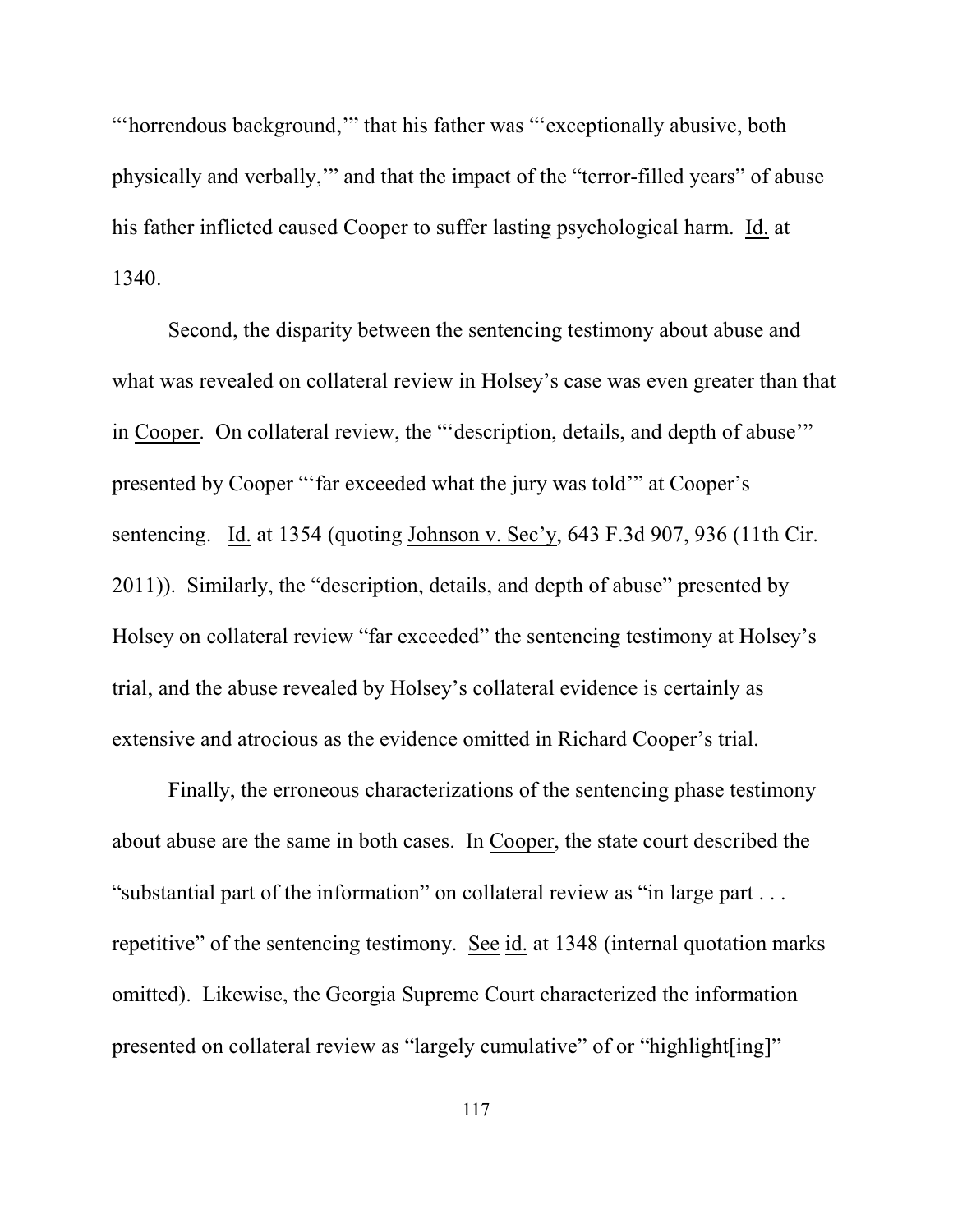Holsey's sentencing phase testimony. Based on the almost identical facts of Cooper, the same legal conclusion is compelled here: the Georgia Supreme Court's characterization of the collateral evidence as largely cumulative of the testimony at trial is an unreasonable determination of the facts under  $\S 2254(d)(2)$ .

The majority disparages Cooper as "an outlier." See Majority op. at 68. However, we have no authority to disregard a previous decision of another panel arising from facts that, like the facts of Cooper, are materially indistinguishable from those before us.<sup>4</sup> See Anders v. Hometown Mrtg. Svcs., Inc., 346 F.3d 1024, 1031 (11th Cir. 2003). That rule "is not dependent upon a subsequent panel's appraisal of the initial decision's correctness." Smith v. GTE Corp., 236 F.3d 1292, 1302 (11th Cir. 2001) (internal quotation marks omitted).

Moreover, Cooper is not an outlier and is fully consistent with our cases, which, in applying  $\S 2254(d)(2)$ , have reviewed state appellate courts' resolutions of factual issues which are the predicates to their legal conclusions. See, e.g., Hardy v. Comm'r, Dep't of Corr., 684 F.3d 1066, 1087-88 (11th Cir. 2012) (applying  $\S 2254(d)(2)$  to factual determinations underpinning decision whether

<sup>&</sup>lt;sup>4</sup> As demonstrated by the facts described above, I cannot agree with the majority's characterization of Holsey's case as different because Cooper presented "a different story-not just a less detailed one" than what was presented on collateral review. See Majority op. at 89. The difference between the sentencing evidence and collateral evidence in Cooper is no greater than the disparity between the sentencing evidence and collateral evidence at issue here.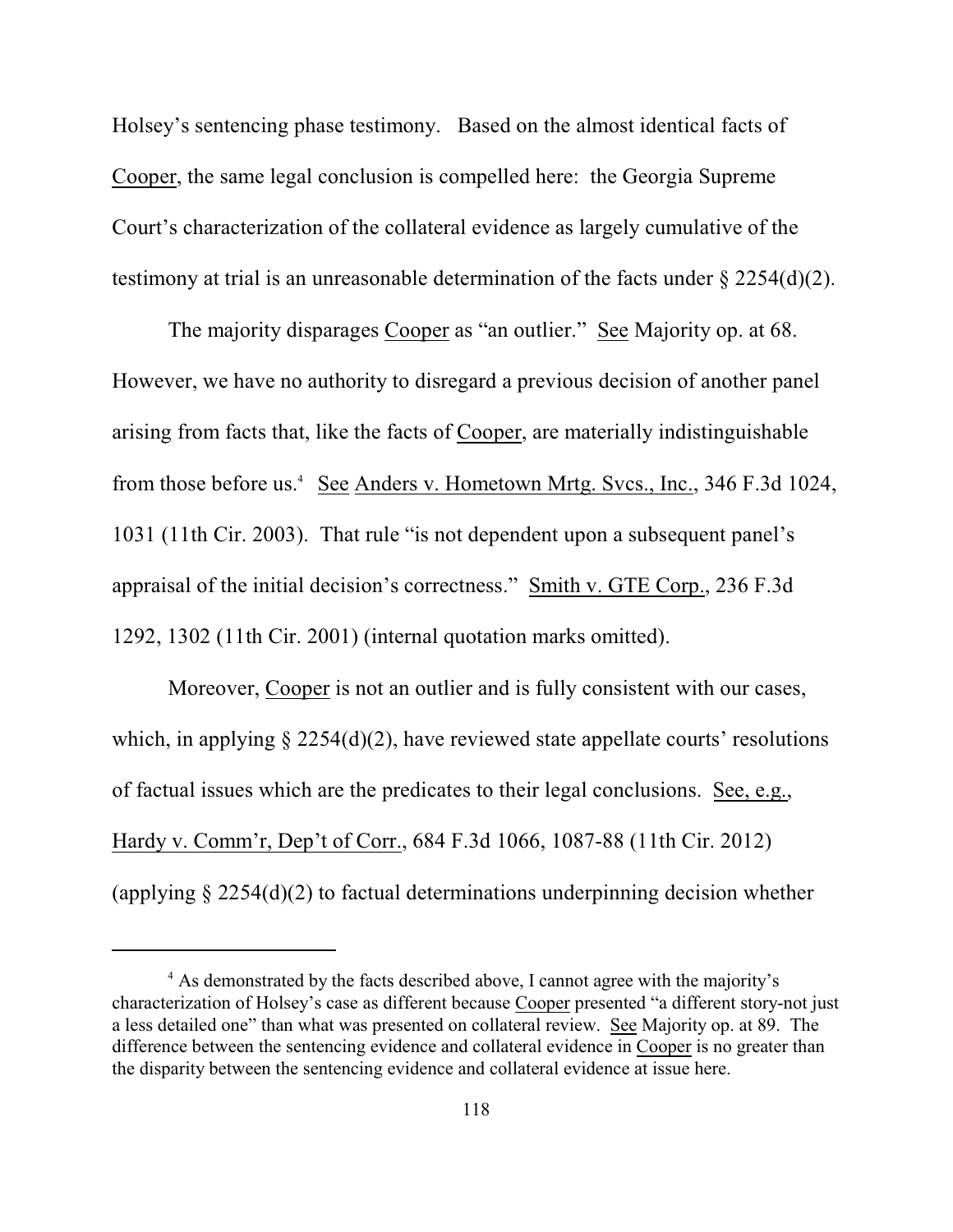defendant invoked his Miranda right to remain silent); Harvey, 629 F.3d at 1252 (applying  $\S 2254(d)(2)$  to state court's determination that defendant was not prejudiced under Strickland by counsel's statements in opening argument because these statements were factually similar to statements in the defendant's confession); Bui v. Haley, 321 F.3d 1304, 1315-16 (11th Cir. 2003) (applying §  $2254(d)(2)$  to appellate court's factual determination that was "subsidiary" to a legal conclusion).Similarly, in Cooper, as in Holsey's case, the state court's characterization of evidence as cumulative was predicated on a subsidiary determination that the two bodies of evidence being compared are factually comparable to each other. See Harvey, 629 F.3d at 1252 (reviewing under § 2254(d)(2) a state court's comparison of the factual content of two statements contained in the record). The Georgia Supreme Court's factual determination was "subsidiary" to the ultimate legal decision that the petitioner had not shown prejudice under Strickland, and it involved a comparison of the collateral evidence with the trial evidence. See Bui, 321 F.3d at 1316. In both Cooper and Holsey's cases, the state appellate courts' decisions that no prejudice was established were predicated on factual determinations that were "unreasonable . . . in light of the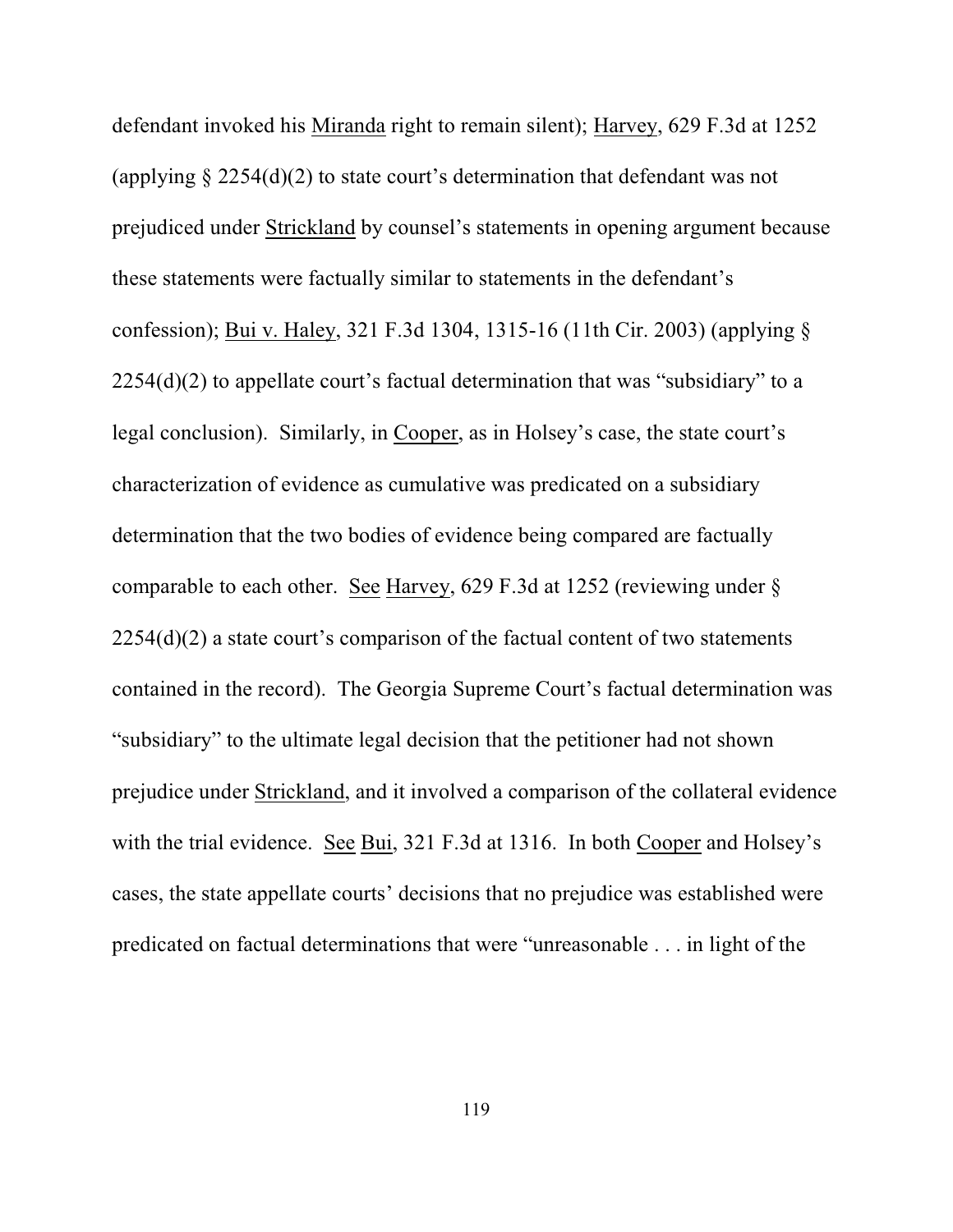evidence presented in the State court proceeding." See  $\S 2254(d)(2)$ .<sup>5</sup> Cooper is consistent with the cases from our circuit applying  $\S$  2254(d)(2).

Moreover, both the Supreme Court and our court have held prejudice to be established under Strickland where the testimony presented at trial failed to describe the "nature and extent" of childhood abuse suffered by the petitioner. If such evidence is capable of establishing prejudice, it cannot reasonably be dismissed as "largely cumulative" of testimony that merely mentions that the defendant was beaten. Specifically, in Wiggins, it was precisely the "nature and extent of the abuse [the] petitioner suffered" that led the Supreme Court to conclude that any reasonable counsel would introduce evidence of the petitioner's abusive childhood due to its likely impact on the jury. See 539 U.S. at 535-37 (emphasis added). Similarly, in Williams, the Court held that the petitioner was prejudiced by counsel's omission of a "graphic description of [the petitioner's]

 $5$  The majority asserts that Cooper is in conflict with Cullen v. Pinholster, 131 S. Ct. 1388 (2011), because the majority reads Cullen as establishing that  $\S 2254(d)(2)$  cannot apply to a state court's characterization of evidence as cumulative. See Majority op. at 69-70. However, § 2254(d)(2) applies to an appellate court's construction and characterization of the facts in the record, including mixed questions of law and fact. See, e.g., Harvey, 629 F.3d at 1252 (applying § 2254(d)(2) to state court's comparison of factual content of two statements); Gore v. Sec'y, Dep't of Corr., 492 F.3d 1273, 1297-98 (11th Cir. 2007) (applying § 2254(d)(2) to "mixed question of fact and law" of whether defendant's Miranda rights were "scrupulously honored"). Moreover, Cullen does not address, let alone hold, that  $\S 2254(d)(2)$  does not apply to a state court's characterization of evidence as cumulative, and thus, cannot conflict with Cooper. See United States v. Kaley, 579 F.3d 1246, 1255 (11th Cir. 2009).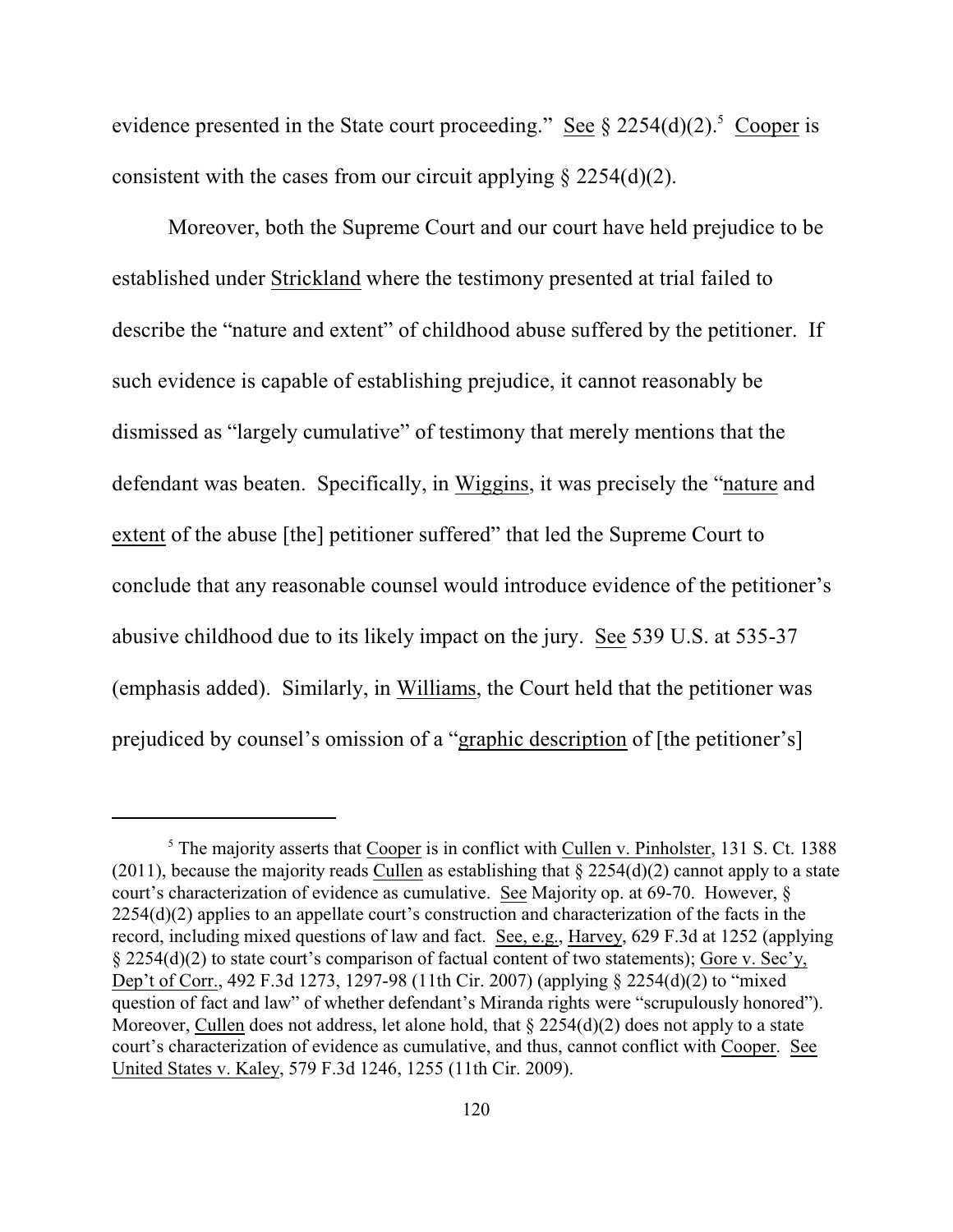childhood" including "documents . . . that dramatically described mistreatment, abuse, and neglect during his early childhood." 529 U.S. at 370, 398 (emphasis added). And in Porter v. McCollum, 130 S. Ct. 447 (2009) (per curiam), the Court held that "it is unreasonable to discount to irrelevance the evidence of [a defendant's] abusive childhood." 130 S. Ct. at 455. In each of these cases, it was not the omission of an acknowledgment of abuse that the Court found prejudicial, but the omission of testimony that described this abuse in sufficient detail for the jury to understand what actually occurred.

Similarly, in Williams v. Allen, 542 F.3d 1326, 1342 (11th Cir. 2008), notwithstanding that the defendant's mother testified at sentencing that his father beat him "with his fists," "many times," "whipped him more than he should," and once beat him so severely that the defendant escaped to a neighbor's house and called the police, see Williams, 542 F.3d at 1329, we held the defendant was prejudiced by the omission of his sister's account of abuse because her testimony made clear that "the violence experienced by Williams as a child far exceeded—in both frequency and severity—the punishments described at sentencing." See id. at 1342 (emphasis added).

Finally, in Johnson v. Secretary, Dep't of Corrections, 643 F.3d 907 (11th Cir. 2011), we held that prejudice was established because of the "description,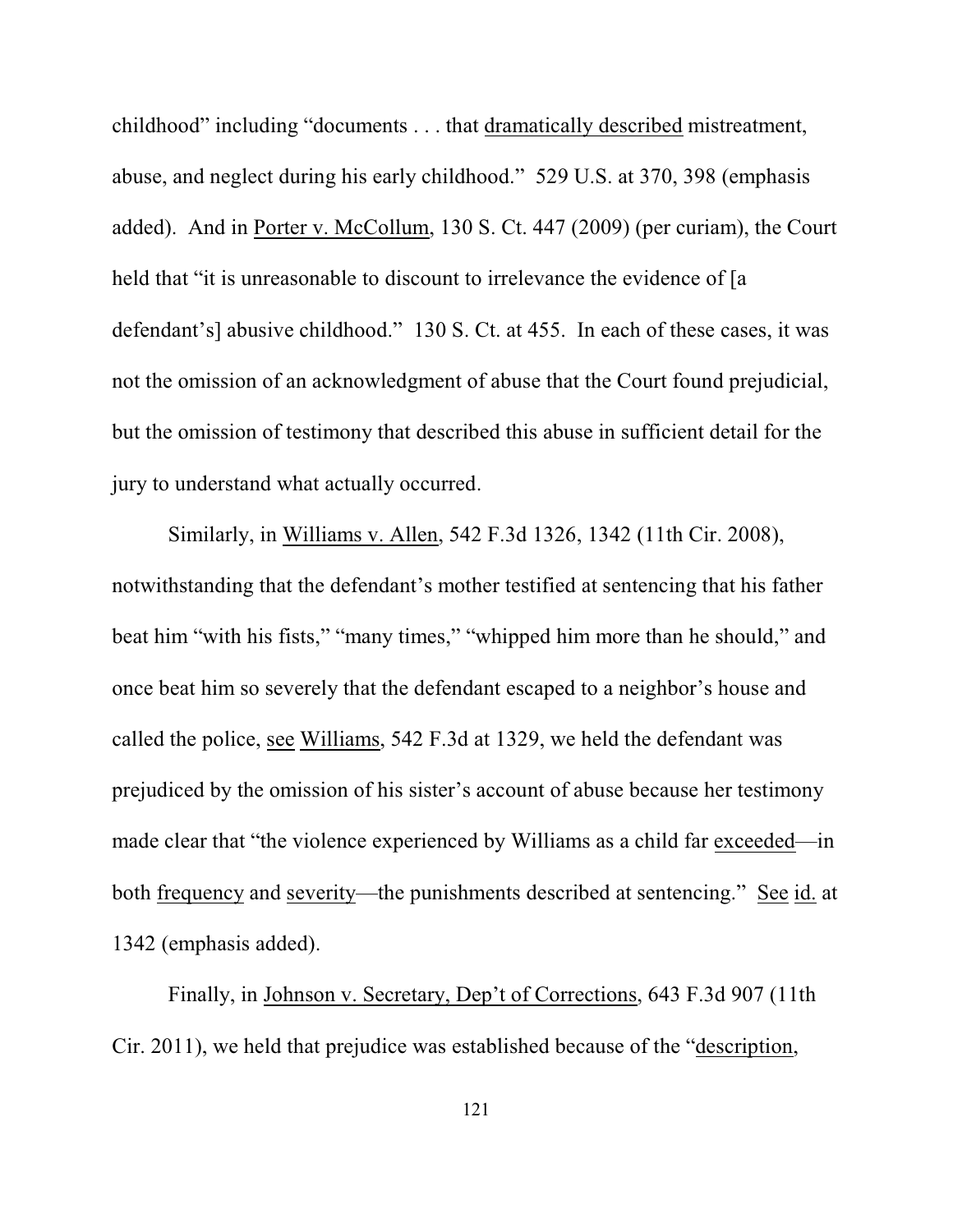details, and depth of abuse in [the defendant's] background that were brought to light" on collateral review. See Johnson, 643 F.3d at 936 (emphasis added). In Johnson, counsel deficiently failed to introduce detailed evidence about how the defendant and his siblings "huddled together in terror" when their father would beat their mother, that their parents engaged in "knockdown, drag-out fights" that sometimes led them to call the police, and that the defendant's mother "beat him more severely than the other children—sometimes with her knuckles and sometimes with a leather strap." Id. (internal quotation marks omitted).

Although mention was made by Clifford Holsey and Regina Reeves about beatings, it is no less true in Holsey's case than it was in Johnson that the "description, details, and depth" of the abuse are what gives this evidence mitigating value and are what was completely omitted in Holsey's trial.Indeed, we held in Johnson that prejudice was established in part because the evidence at trial "was not nearly as helpful to [the defendant's] case as it could have been" and "misleadingly minimized the mitigating circumstances."Id. Counsel's failure to present any testimony about the "nature and extent" of the abuse Holsey suffered, Wiggins, 539 U.S. at 535, similarly misled the jury about Holsey's background because it "minimized the mitigating circumstances" of Holsey's abusive history.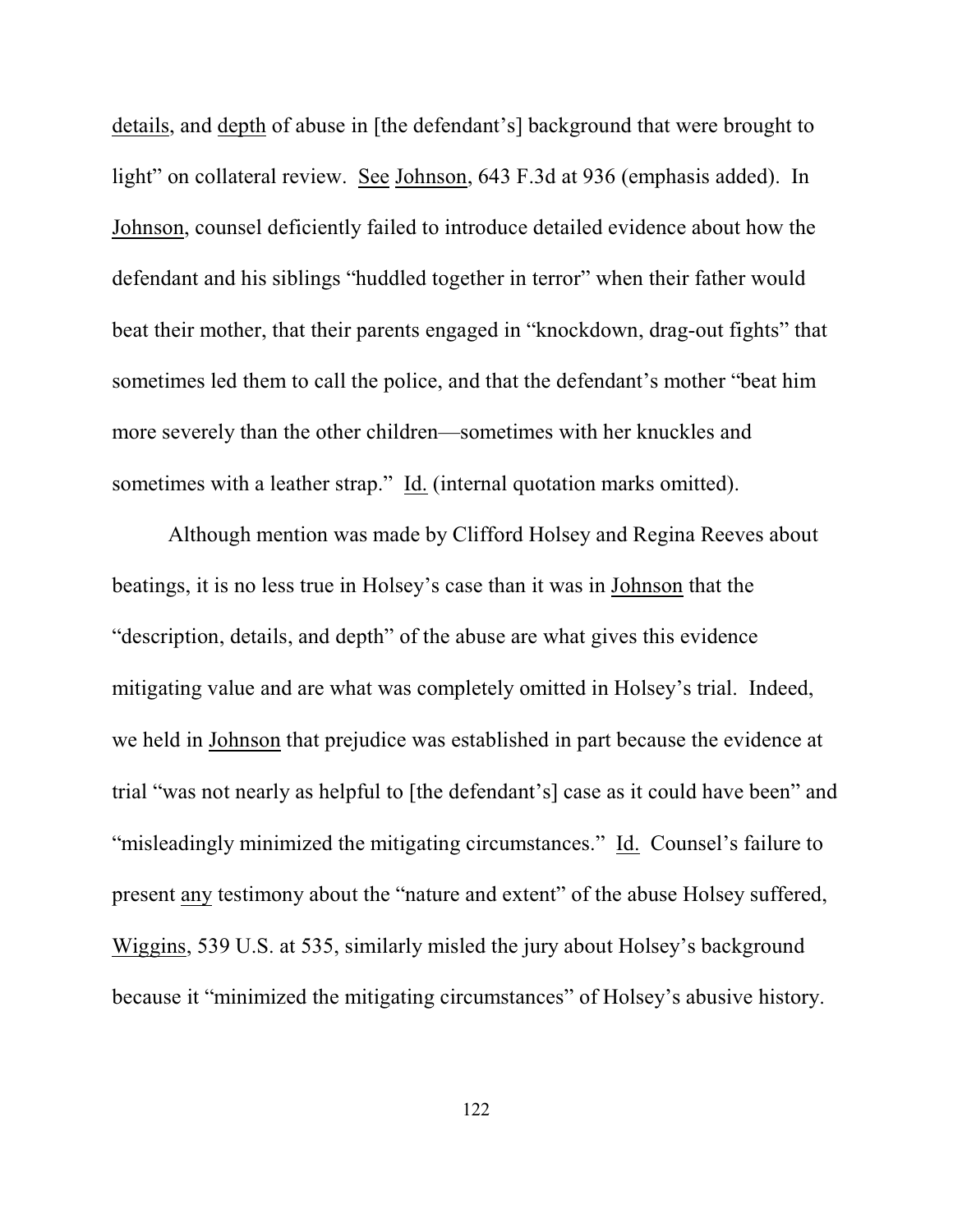The cases relied upon by the majority are inapplicable to the facts of this case. In the cases cited by the majority, there either was descriptive evidence at sentencing conveying the nature and extent of the abuse suffered by the petitioner, or the mitigating evidence introduced on collateral review did not resemble the consistent, voluminous, and unrebutted evidence of pervasive and severe abuse that is at issue in this case. Thus, in Sochor v. Secretary, Dep't of Corrections, 685 F.3d 1016 (11th Cir. 2012), the testimony during the petitioner's sentencing phase did describe, in extensive and even greater detail than the testimony on collateral review, the abuse that the petitioner regularly suffered as a child, including that he suffered multiple head injuries inflicted in an identical manner to the head injury described on collateral review. See Sochor, 685 F.3d 1021-22.<sup>6</sup> In

 $\delta$  Indeed, the court in Sochor noted the original sentencing testimony as follows:

Sochor's brother, Gary, testified that his "whole childhood was memories of nothing but getting beat" by his parents, and that Sochor "took a lot of . . . beatings" that were intended for Gary. Gary testified that he "remember[ed] my mother, when [his] dad would get home, yelling at my dad to spank us for this or for that, and he would start in with the belt, I mean a big belt, and just beat, beat, beat." Sochor's sister, Cathy Cooper, testified that Sochor "had a pretty rough life" and that all of their parents' "frustrations and everything got taken out on" Sochor. Cooper stated that their father "used to be a boxer," "knew how to hit," and had a "very quick and violent temper." Cooper testified that "[t]here were times where literally you'd have to pull [her father] off of" Sochor. Sochor's father "constantly hit [Sochor] with his fist. He'd hit him in the face, in the arms, and . . . would just be in a rage, any place he could hit him." Cooper testified that Sochor "constantly had his lips split open, black eyes, bruises all over his body." Cooper stated that she "remember[ed] very clearly that [her] dad had [Sochor] down on the floor and was strattled over the top of him and just, you know, like plummeting with his fist." Sochor's father "got ahold of [Sochor's] hair, and he kept banging his head against the wall." Sochor "just sort of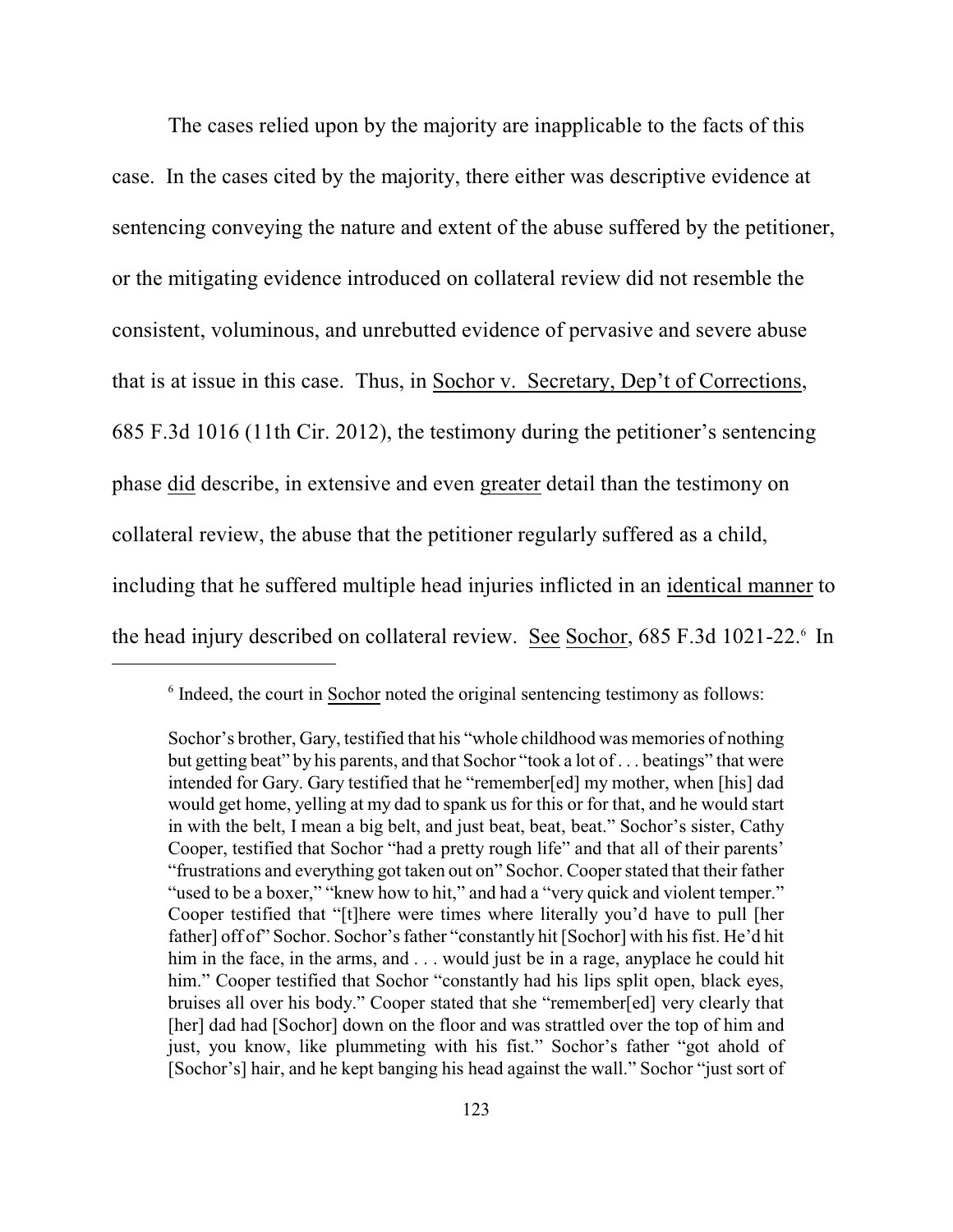Sochor, the jury was told about the kind, extent, and severity of the abuse and not simply that beatings occurred that may or may not have even amounted to abuse.<sup>7</sup>

Likewise, in Cullen v Pinholster, 131 S. Ct. 1388 (2011), the testimony presented on collateral review was relatively limited in scope and did not approach a description of the scale of abuse at issue here, where not only family members but also members of Holsey's community stepped forward to describe the severity and widespread notoriety of this abuse. See Cullen, 131 S. Ct. at 1409-10. The evidence presented at the collateral hearing provided far less support than that presented on behalf of Holsey at his collateral hearing. See Pinholster v. Ayers,

slid to the floor, and then dad just started kicking him."

Sochor, 685 F.3d at 1022-22. Sochor's parents also testified at the original sentencing hearing, describing his abuse in detail. See id. at 1022.

<sup>&</sup>lt;sup>7</sup> Similarly, Robinson v. Moore, 300 F.3d 1320 (11th Cir. 2002), is not comparable. Unlike Holsey's case but like Sochor, the actual sentencing phase testimony provided an extensive description of specific instances of abuse and the additional details only presented other instances of abuse. Compare Robinson, 300 F.3d at 1329-30 (describing sentencing phase testimony as explaining that the petitioner was exposed to "considerable physical abuse" such as being beaten with a belt or switch while bound at the wrists, being forced to sit with a broom handle between his legs while being struck by his grandfather, that neighbors observed him with bruises and told him not to go home, and that petitioner was sexually abused by relatives and while working in a migrant labor camp), with id. at 1338-39 (describing collateral child abuse evidence as consisting of evidence that the defendant was also beaten with "belts, electric cords, or whatever," and would be beaten if he stopped picking crops for his grandfather). A holding that a petitioner was not prejudiced by counsel's failure to present "more details" or "different examples" of abuse does not remotely suggest that it is reasonable to discount evidence of child abuse where no details or examples that would enable the jury to understand the nature and extent of this abuse were presented at sentencing.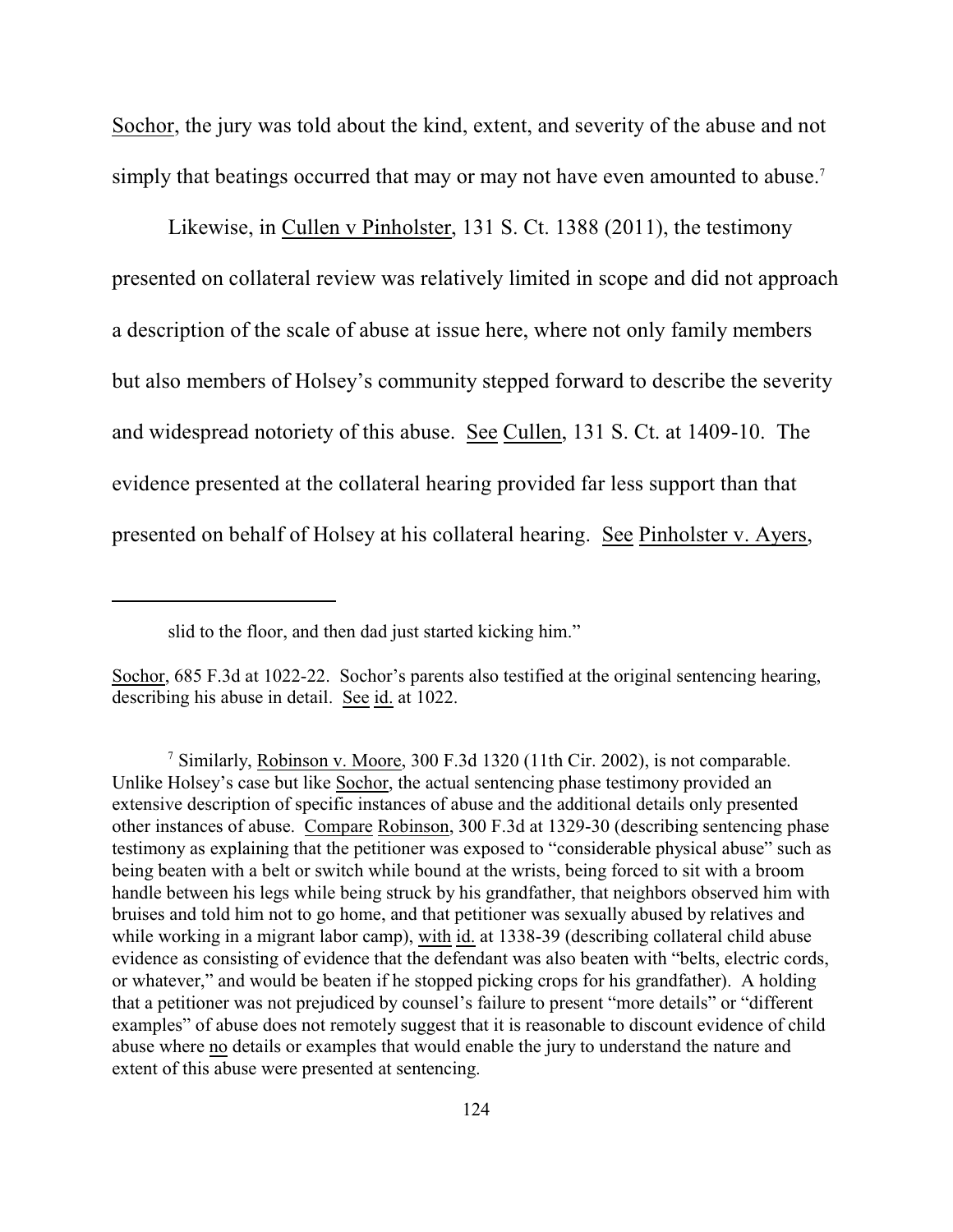590 F.3d 651, 712 (9th Cir. 2009) (en banc), (Kozinski, C.J., dissenting), rev'd, 131 S. Ct. 1388 ("[W]hat's remarkable is how little support the family members provide for Pinholster's theory of extreme abuse and deprivation. . . . What's remarkable here is just how weak this testimony actually is."); id. at 713 ("The simple fact is, there's nothing supporting the theory of abuse or deprivation, in stark contrast to the evidence in many other cases.") (citing Wiggins, 539 U.S. at 517; Williams, 529 U.S. at 370). Moreover, the ostensibly mitigating testimony at issue in Cullen was undermined by the fact that the petitioner himself denied that any abuse had actually occurred, and in fact described the purported abuse by his stepfather as "'discipline' from which he 'benefitted.'" See Pinholster v. Ayers, 525 F.3d 742, 767-68 (9th Cir. 2008), vacated en banc, 590 F.3d 651 (9th Cir. 2009), rev'd, 131 S. Ct. 1388 (2011); see also id. at 767 ("Pinholster's primary complaint about his step-father was that 'he didn't seem to want the kids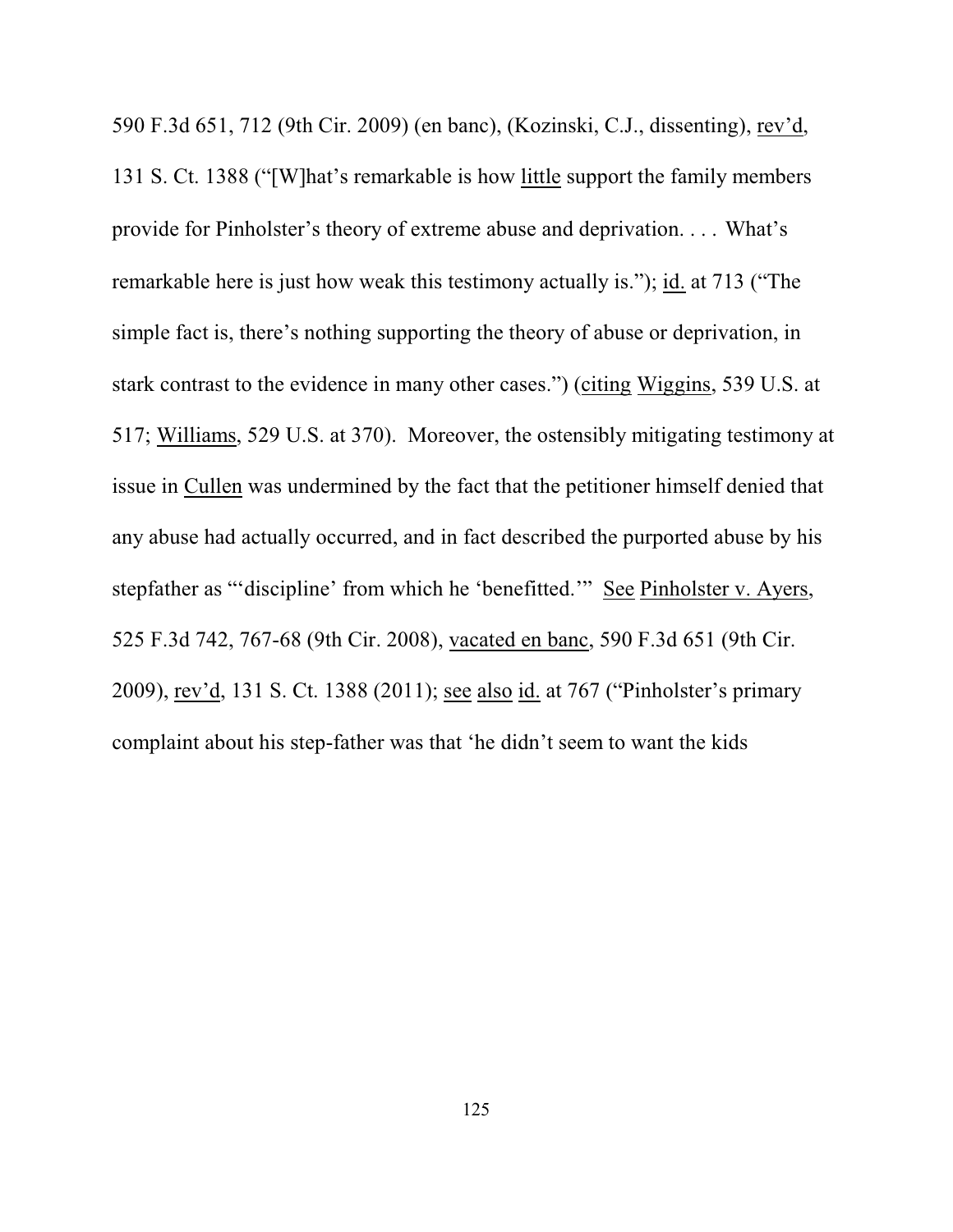around.""). $\delta$  In contrast, in Holsey's case, the evidence of pervasive abuse is

uncontradicted.

### **II. The Collateral Hearing Evidence of Mental Retardation Was Not "Largely Cumulative" of That Presented at the Sentencing Hearing**

The Georgia Supreme Court's determination that trial testimony

"highlighted Holsey's limited intelligence" such that his mitigating evidence was

 $8$  Nor is the remainder of the cases cited by the majority comparable to this one. In Wong v. Belmontes, 130 S. Ct. 383 (2009), the petitioner did not offer evidence that he was a victim of child abuse on collateral review, only that his family "lived in a state of 'constant strife'" that was not directed at him. See Wong, 130 S. Ct. at 388. And the sentencing phase testimony provided a detailed account of that violence. See Belmontes v. Ayers, 529 F.3d 834, 885 (9th Cir. 2008) (O'Scannlain, J., dissenting), rev'd, 130 S. Ct. 383 (recounting that, at trial, "Belmontes's mother spoke of how Belmontes's father used to beat her, once breaking her arm, and another time stabbing her and of how Belmontes suffered from the departure of her second husband and became 'difficult to control.'"). In Boyd v. Allen, 592 F.3d 1274 (11th Cir. 2010), we distinguished the facts of Wiggins v. Smith and Williams v. Taylor and discounted the petitioner's mitigating evidence because, unlike Wiggins and Williams, this evidence did not clearly reveal that the petitioner himself was regularly exposed to abuse, and because "the evidence [was] mixed on the impoverished conditions found in [the petitioner's] home." See Boyd, 592 F.3d at 1300; see also id. at 1299-1300 ("There is also no evidence to suggest that Boyd's father was ever directly violent towards him, and it is unclear how much of his stepfather's violence was directed at Boyd himself."). Moreover, we repeatedly emphasized throughout our decision that discounting this limited evidence of child abuse was justified because of the horrific nature of the petitioner's crime, which involved the premeditated torture and murder of two victims followed by deliberate defacement of their corpses. See id. at 1302-03, 1302 n.7. Accordingly we stressed that "in brutal torture-murder cases like this one, this Court generally has not found Strickland prejudice, even where the petitioner's counsel may have performed deficiently by failing to uncover and present evidence of troubled and abusive childhoods." Id. at 1301. Finally, Rhode v. Hall, 582 F.3d 1273 (11th Cir. 2009) (per curiam), did not include any claim that trial counsel was deficient in failing to introduce evidence of abuse in the petitioner's background, and so is not relevant to the reasonableness of the Georgia Supreme Court's determination that Holsey's child abuse evidence is "largely cumulative" of his collateral evidence. See Rhode, 582 F.3d at 1284 (summarizing evidence that petitioner alleged counsel deficiently failed to introduce).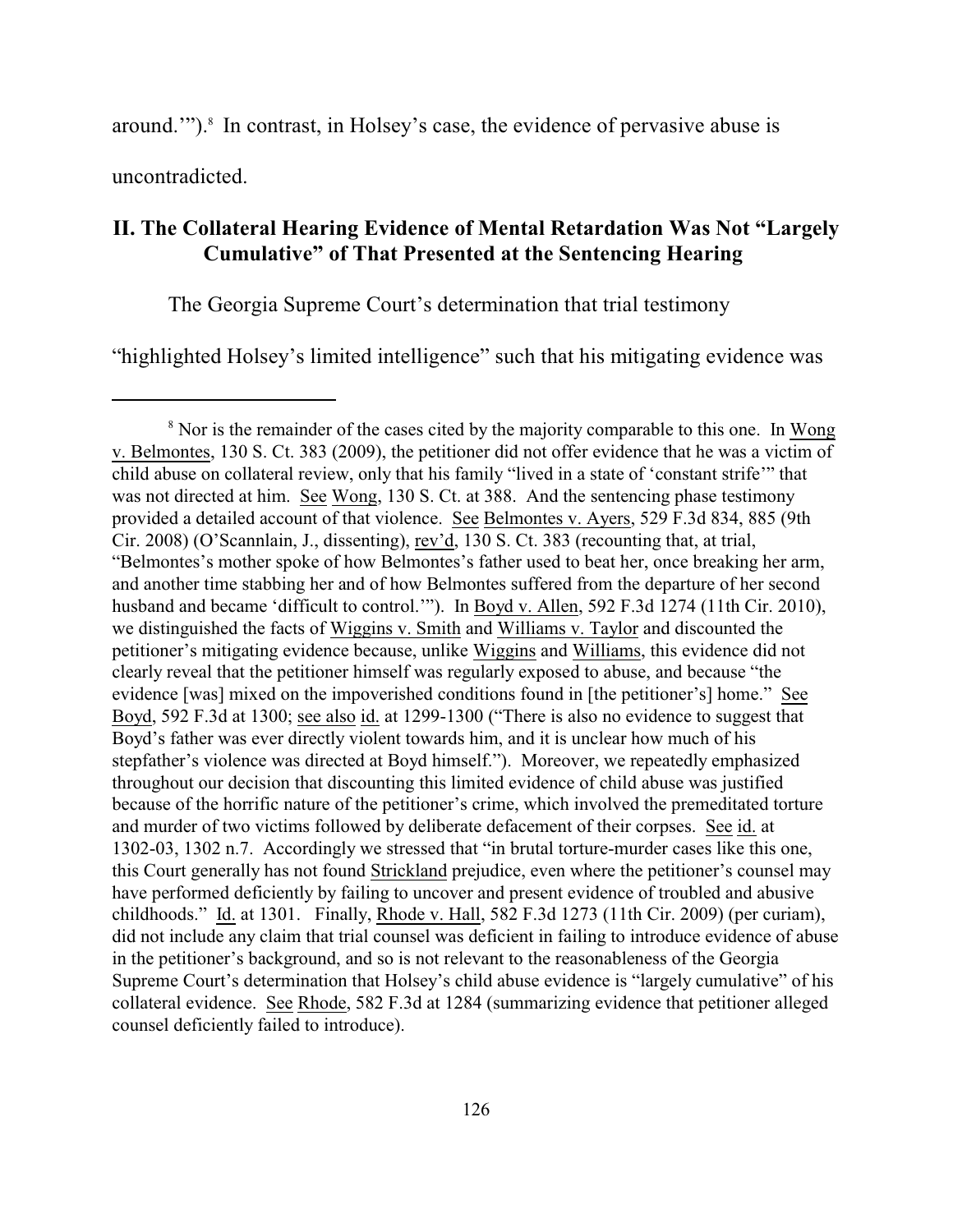"largely cumulative" of the collateral evidence is also an unreasonable determination of the facts as it relates to his uncontested borderline mental retardation. The only reference to Holsey's mental retardation during the sentencing phase was Regina Reeves reading the words "borderline mental retardation" from a report created when Holsey was fifteen. That testimony was as follows:

Q: And I want you to read to the jury a portion of this psychological testing dated 7-25-80. And, again, just read the highlighted portion. The jury will be able to read the whole thing on this page and the next page. This is regarding Robert.

A: It says "Robert evidenced in"—I'm sorry. "Robert evidenced an inappropriate effect [sic] during the evaluation. He smiled inappropriately and had difficulty maintaining thought patterns. At times he appeared unaware of his immediate environment, and in a world of his own." Another paragraph says, "present testing indicates Robert functions in the borderline mental retardation range of intelligence."

Q: Borderline mental retardation range.

A: Yes.

As the Georgia trial court found on collateral review, and as the Georgia Supreme Court did not dispute, Holsey's record was "read to the jury without any context or explanation of its significance." Indeed, although Regina was the only witness who had the opportunity to explain the meaning of this information during Holsey's sentencing, she testified on collateral review that she had never seen the report before she was asked to read it, had not discussed this testimony with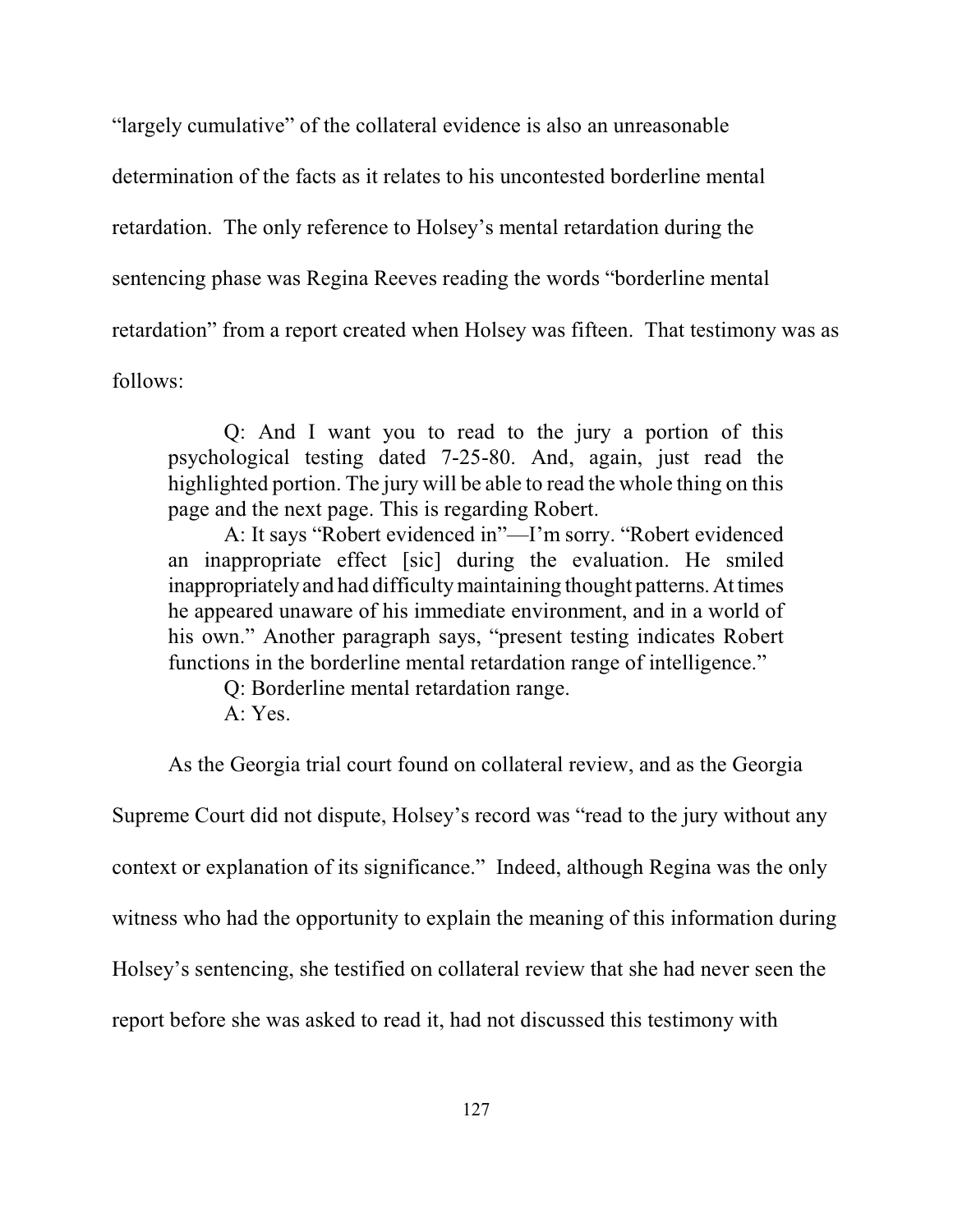counsel in advance of trial, had never heard her brother described as borderline mentally retarded before she read those words to the jury, and had not even met the attorney who asked her to read these words before she did so. As a result, although the jury heard the words "borderline mental retardation" spoken during live testimony and again, once, by counsel during closing argument, the jury had no way of knowing what those words meant, either in general or as they relate to Holsey.

In contrast, on collateral review, Holsey presented testimony and written reports from four psychologists: Dr. Mark Cunningham, Dr. Jethro Toomer, Dr. Marc Einhorn, and Dr. Michael Shapiro. Both Dr. Cunningham and Dr. Toomer concluded that Holsey is mentally retarded. Dr. Einhorn, who was asked to evaluate Holsey by the state, and Dr. Shapiro, who had examined Holsey in preparation for trial, agreed at the very least that he is "in the borderline range" of mental retardation.

In the course of explaining his evaluation of Holsey as mentally retarded, Dr. Cunningham's testimony related accounts given by various adults who knew Holsey and concluded that Holsey's adaptive behavior in the area of communication was that of a six-year-old child. Dr. Cunningham related accounts of Holsey's inability to take care of his basic living needs. Holsey had "never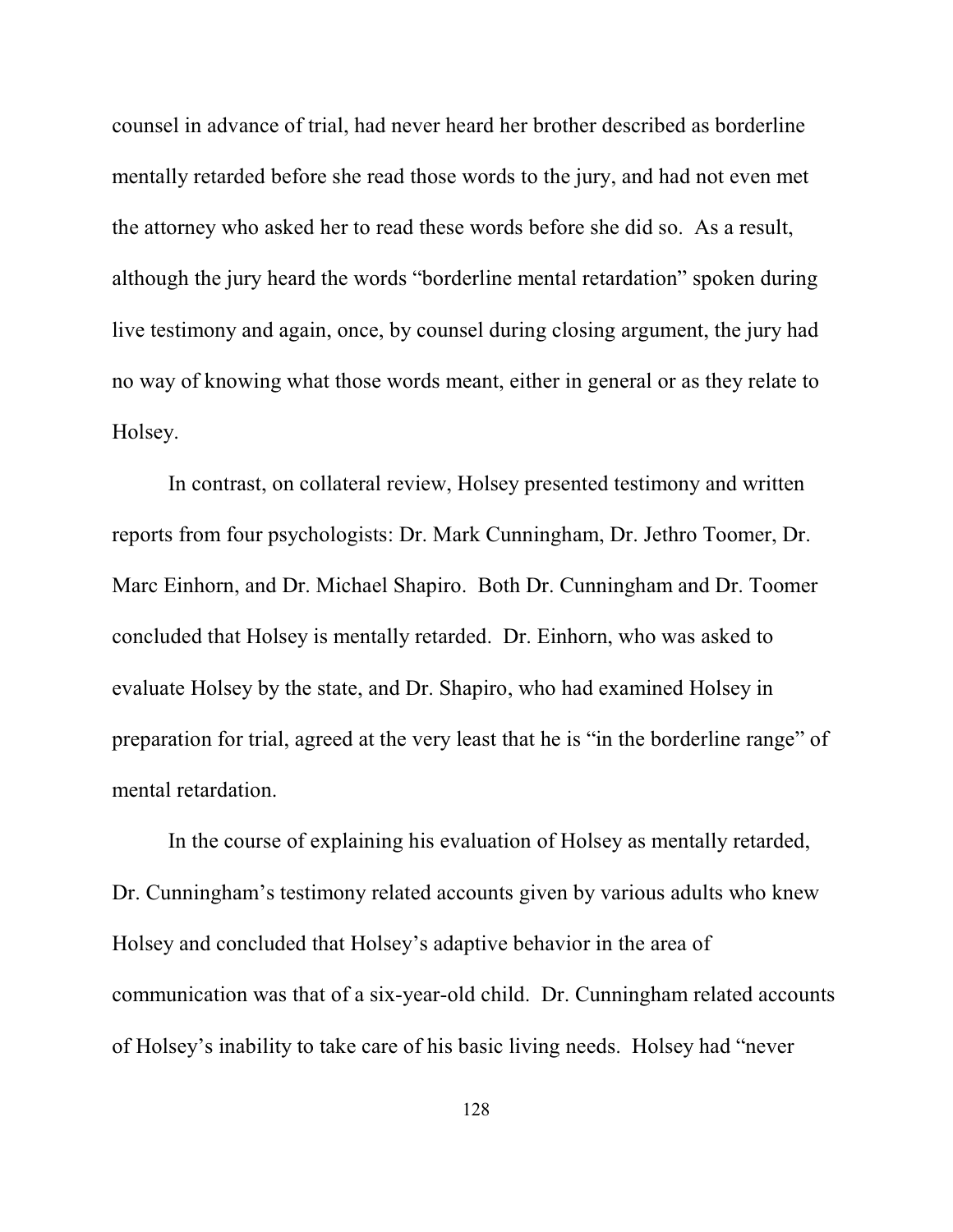lived on his own . . . but always lived with either a woman that he was going with or a family member." He would give whatever money he earned to his living companion at the time, who would pay him the money as an allowance, sometimes reminding him how to count the money when she gave it to him. Holsey never had a bank account, was unable to shop for groceries or clothing by himself, was unable to use public transportation, and could not order food from a menu at a restaurant. While working at a Pizza Hut restaurant, Holsey's supervisors had tried to promote him from dishwasher to pizza maker, but Holsey was unable to follow the recipe for making the pizzas. In this area of testing, Dr. Cunningham placed Holsey's capacity as falling in the range of a four-year-old to six-and-ahalf-year-old child.

Holsey's social adaptation was also years behind his biological age. Dr. Cunningham summarized several accounts of Holsey's social interaction in these terms:

The description that he's a loner is not [that he is] a loner by choice; it's not that he is schizoid and is uninterested in relating to others, it's he wants the friends, he's just not able to relate on an adult to adult basis. With the kids in the household he lives in, with the girlfriend's kids, he got along famously with them, would play with them for hours. It's not that he's not interested in relating, it's that his relationship skills and capabilities are at a child level and that puts him out of sync as he attempts to relate to adults.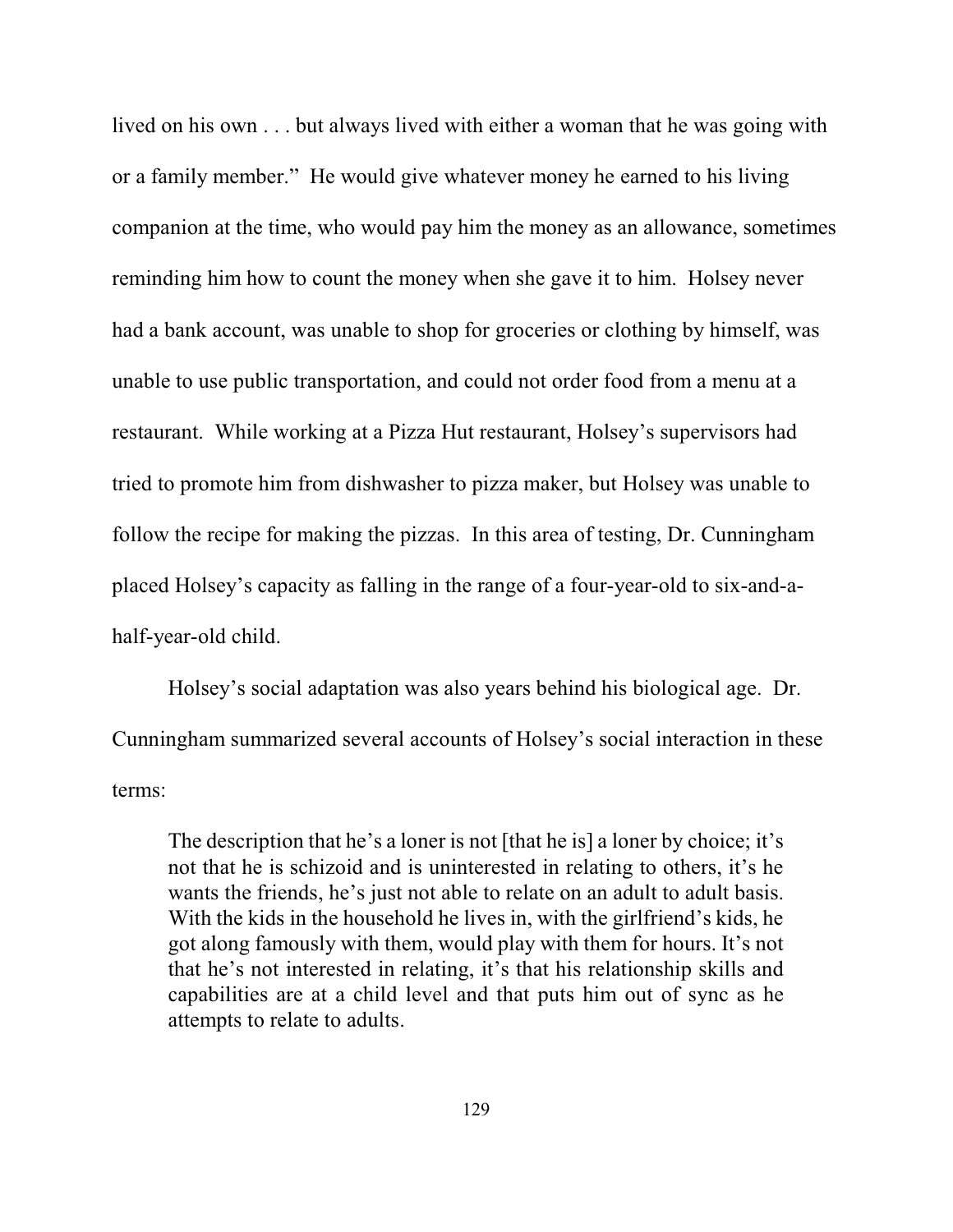Similarly, Holsey's relationships with women in adulthood "all ultimately broke up as they identified that they were relating to an emotional child instead of an adult. . . . [U]ltimately they just couldn't tolerate the experience of being in an intimate relationship with a child." Dr. Cunningham gauged Holsey's social adaptive behavior as at the level of a five-year-old child.

In terms of self-direction, Dr. Cunningham related accounts given by other adults who knew Holsey that he was unable to direct himself toward goals as simple as cleaning the house or even cooking a basic meal. When confronted by another adult about his inability to perform these simple tasks, Holsey "would just slump his shoulders and hang his head and mumble about what he couldn't do very well." Testing in the area of self-direction placed Holsey at the functional level of a four-year-old child.

Summarizing his evaluation in these and other areas, Dr. Cunningham testified that Holsey operates, on average, at the level of an eight-year-old child in his adaptive behavior. He testified that, whereas mental retardation requires proof of deficits in only two of ten behavioral areas, Holsey was deficient in eight. Moreover, Dr. Cunningham testified that Holsey's IQ scores taken over a twentythree year period by the Georgia Youth Development Center ("YDC"), by Dr. Einhorn, and by Dr. Cunningham himself, and which registered an IQ of 69, 70,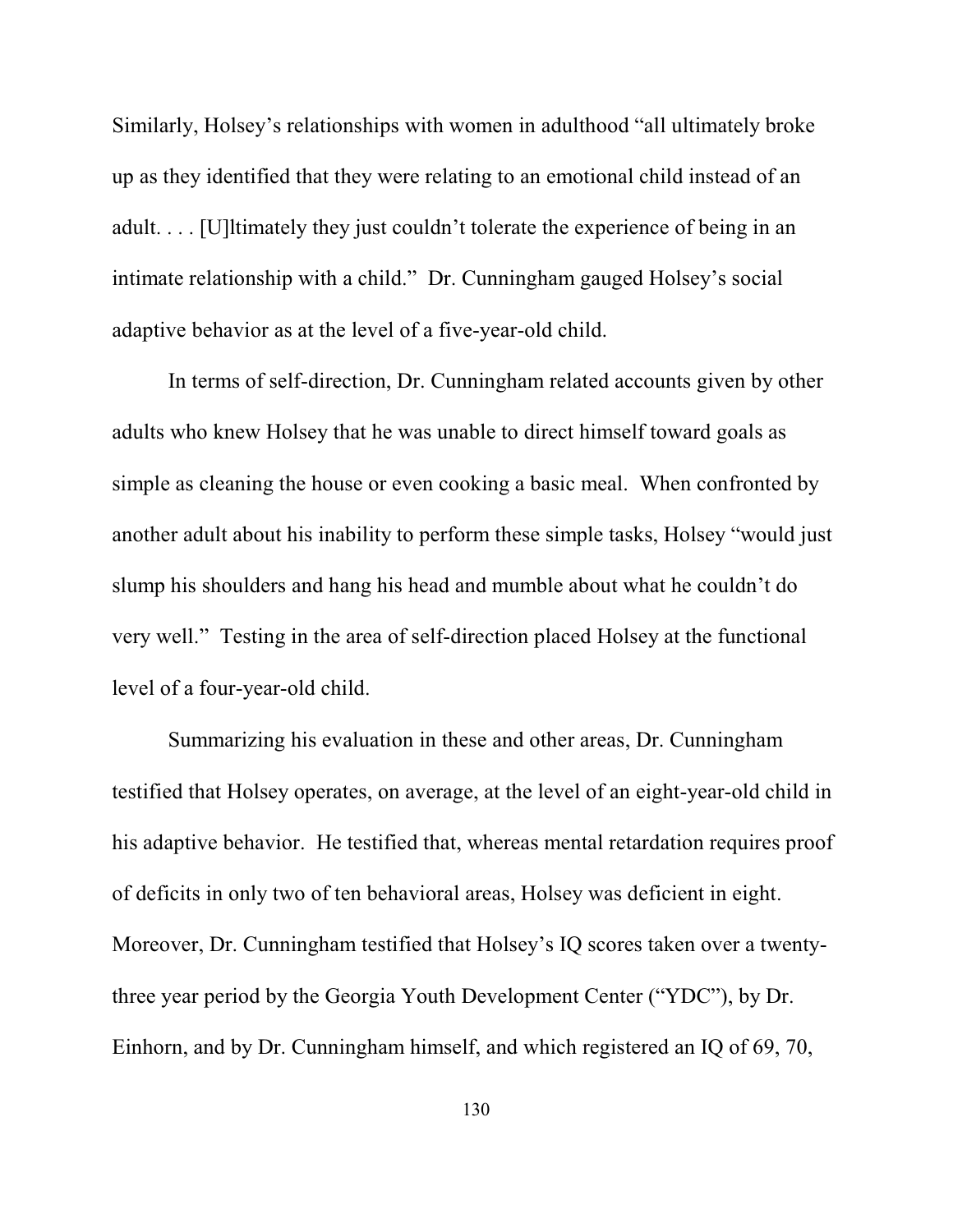and 71, amounted to "an extraordinarily reliable demonstration of his actual intellectual capability" as these scores "cluster[ed] within three points."<sup>9</sup> Dr. Cunningham described Holsey's borderline mental retardation as "a catastrophic disability."<sup>10</sup>

Dr. Toomer's testimony also described Holsey's intellectual and behavioral capacity as lagging far behind his biological age. Dr. Toomer reported that Holsey registered scores at a fifth- or fourth-grade level in reading, math, and spelling tests administered as part of his assessment. Dr. Toomer's assessment was also

<sup>&</sup>lt;sup>9</sup> When Dr. Shapiro performed a partial IQ test of Holsey before his trial, he obtained an IQ score of 79, however, Dr. Shapiro nevertheless agreed with every other expert to have examined Holsey that Holsey's intelligence falls at least in the borderline range of mental retardation. Moreover, as explained by Dr. Cunningham, the results of that test were not as reliable as the tests administered by the YDC and by Drs. Cunningham, Einhorn, and Toomer, because Dr. Shapiro administered only an incomplete subset of the tests administered on these other occasions. The only other contrary test administered to Holsey, the Culture Fair test administered by the Georgia Department of Corrections, was described by the psychologist who designed the test, Dr. Herbert Eber, as "not intended to be used for psychological diagnosis" and that those scores "have absolutely no validity for assessing IQ as defined by the DSM and are not valid for purposes of diagnosing or ruling out mental retardation."

 $10$  Although the majority apparently discredits Dr. Cunningham's description of Holsey's mental retardation because those precise words are not also found in the DSM-IV, see Majority op. at 29 n.7, even Dr. Sachy, the state expert witness whose testimony the majority finds convincing, stated during his deposition that he does not always follow the letter of the DSM-IV in diagnosing patients. Specifically, Dr. Sachy testified that the DSM-IV is, at most, "a good starting point for arriving at a diagnosis," but is not to be treated as a "diagnostic bible," and that he disagreed with its assessments in some areas. In any event, no witness for the state questioned the scientific basis for Dr. Cunningham's use of the term "catastrophic disability" in relation to borderline mental retardation.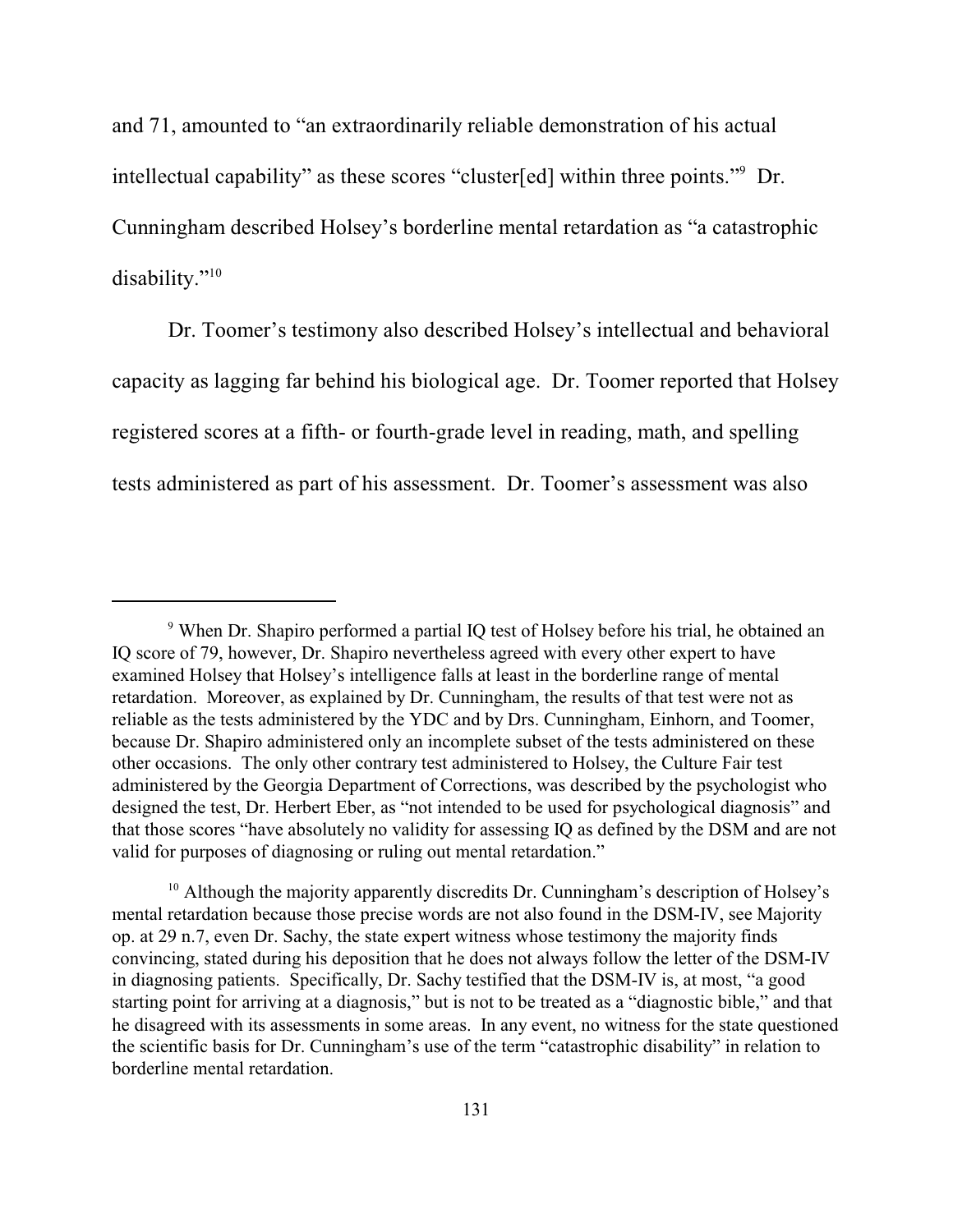consistent with Dr. Cunningham's conclusion that Holsey lagged far behind his age group in multiple areas of adaptive behavior.

Dr. Einhorn examined Holsey for the state, but he agreed with Holsey's experts that Holsey's test results and behavioral development met all three elements of the definition of mental retardation required by Georgia law. Consistent with test results obtained by Drs. Cunningham and Toomer, Dr. Einhorn's academic testing revealed that Holsey performs at a fourth- or fifthgrade level in reading, spelling, and arithmetic. He nevertheless opined that Holsey was not mentally retarded because he judged Holsey's impairments to have been caused by "cultural deprivation" and alcohol abuse instead of mental retardation.<sup>11</sup> Consistent with Holsey's experts' assessments, however, Dr. Einhorn testified that Holsey's mental functioning was between "low average" and "borderline" mental retardation. Einhorn also testified that his testing revealed no

 $<sup>11</sup>$  However, Dr. Cunningham explained that mental retardation is not contingent upon</sup> biological or neurological impairment, and can be the result of so-called "cultural deprivation" because "[m]ental retardation is independent of cause. And so whether or not your hardware was permanently stunted because you didn't get proper nurturance as a baby, because you were neglected or abused or were impoverished or ate lead paint or were dropped on your head . . . all of that is called mental retardation." Dr. Cunningham described Dr. Einhorn's assumption that a "cultural deficit" and "mental retardation" are mutually exclusive as "entirely inconsistent . . . with DSM-IV and with the American Association of Mental Retardation Standards" and is "not a professionally accepted stance or viewpoint." Similarly, Dr. Toomer testified that "when we talk about diagnosing mental retardation in individuals, the etiology is varied. And because . . . it is psychosocial or what have you does not in any way diminish the existence or the likelihood of the existence of mental retardation."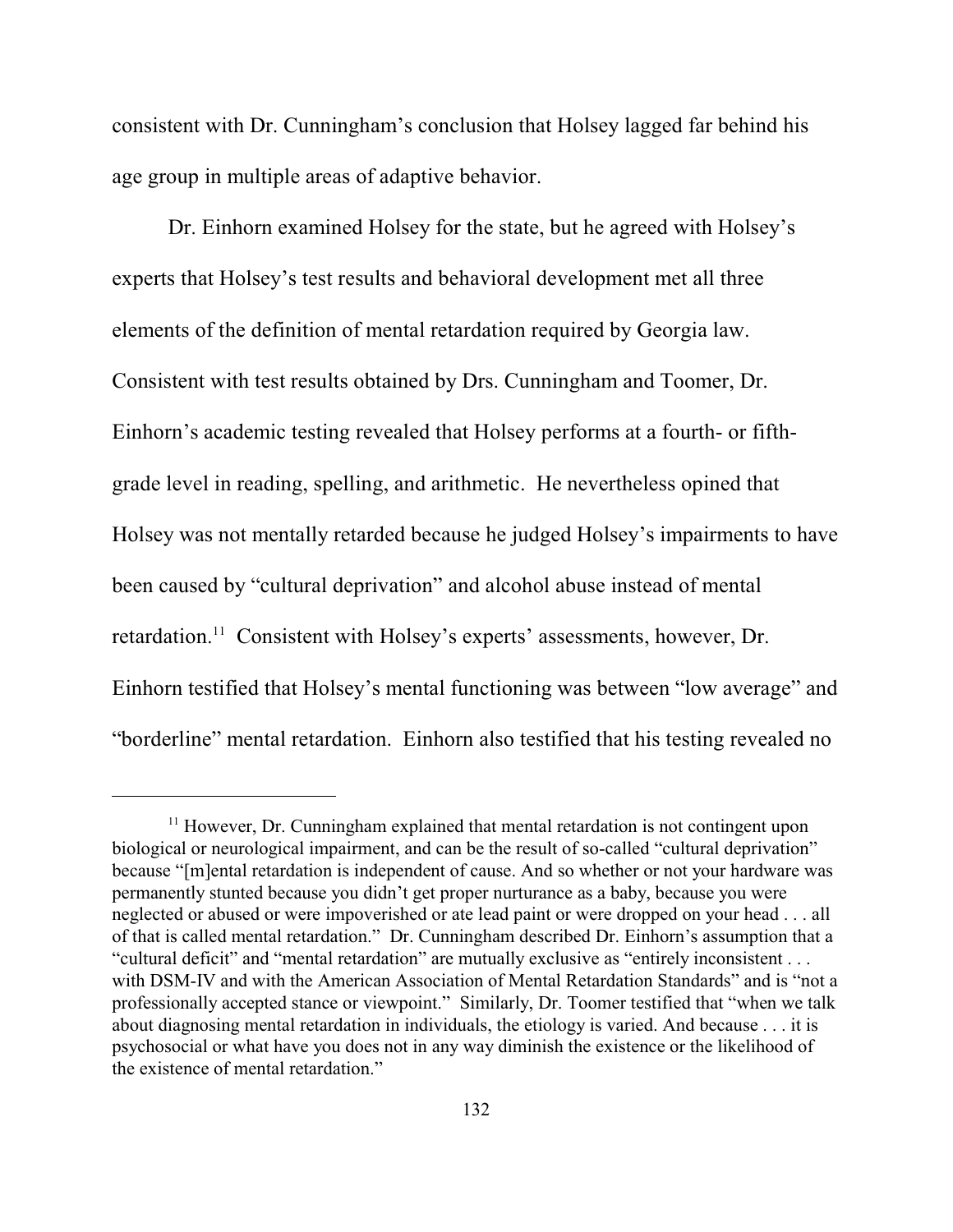signs that Holsey was malingering, or dissembling in order to appear mentally retarded, which was also consistent with Dr. Cunningham's assessment that Holsey's responses to questions were the product of genuine effort.

Dr. Shapiro, who was retained by Holsey's trial counsel but who never testified during Holsey's trial or sentencing, testified on collateral review that Holsey is "in the borderline range" of mental retardation. Like Dr. Toomer, Dr. Shapiro testified that Holsey reads at a fourth-grade level.

Finally, even Dr. Thomas Sachy, a psychiatrist who examined Holsey on behalf of the state, offered testimony that would have been helpful to Holsey if put before a jury. Specifically, Dr. Sachy described mentally retarded individuals as often incapable of keeping jobs because they are unable to perform sequenced activities. This description was consistent with Holsey's evidence that he is unable to follow basic directions required to shop for groceries, cook a simple meal, or perform jobs more sophisticated than dishwasher or truck driver.<sup>12</sup> Dr. Sachy identified inability to maintain adult relationships as another characteristic

 $12$  It is not inconsistent with Holsey's evidence that he maintained menial jobs as a tray-loader at a chicken processing plant or as a dishwasher at a Pizza Hut restaurant because of the extraordinarily simple, repetitive nature of both jobs. Or, as Dr. Cunningham explained, it was not surprising that Holsey managed to keep these jobs despite his impairments because "mentally retarded individuals, if the task is simple and routine and they have some guidance, they're likely to be excellent employees in that area because it fully engages them and they get a sense of pride in doing that."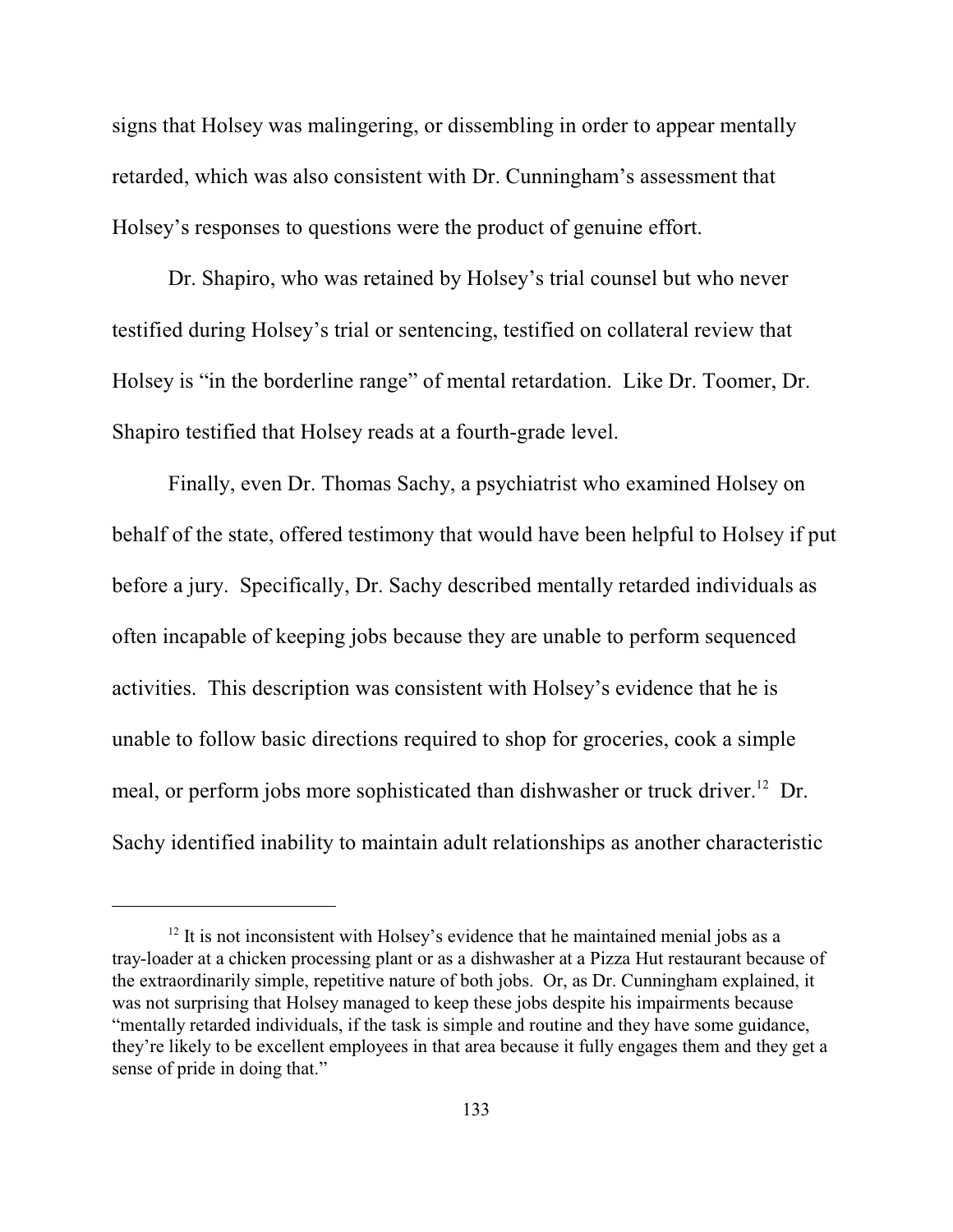feature of mental retardation, and this description was corroborative of testimony by Holsey's experts and former girlfriends that he was unable to interact on an adult level. Further, Dr. Sachy acknowledged that inability to operate simple machinery, such as a washing machine, without instructions and supervision may be consistent with mild mental retardation, just as Holsey's collateral testimony revealed that Holsey was unable to operate a washing machine. Dr. Sachy emphasized his view that the intellectual element of borderline retardation is the most important element in diagnosing that condition, and he unequivocally testified that Holsey's IQ scores place him in the borderline range of mental retardation.

Clearly, Regina Reeves' unexplained reading of the words "borderline mental retardation range" cannot reasonably be called "largely cumulative" of this testimony. The cognitive and behavioral impairments that were painstakingly explained on collateral review by the psychologists are not a matter of everyday knowledge such that a jury will be reminded of them automatically merely by hearing the words "borderline mental retardation" spoken. Rather, the testimony by these experts would have enabled the jury to understand in concrete terms that Holsey suffers from the "cognitive and behavioral impairments" that reduce the moral culpability of mentally retarded and borderline mentally retarded offenders,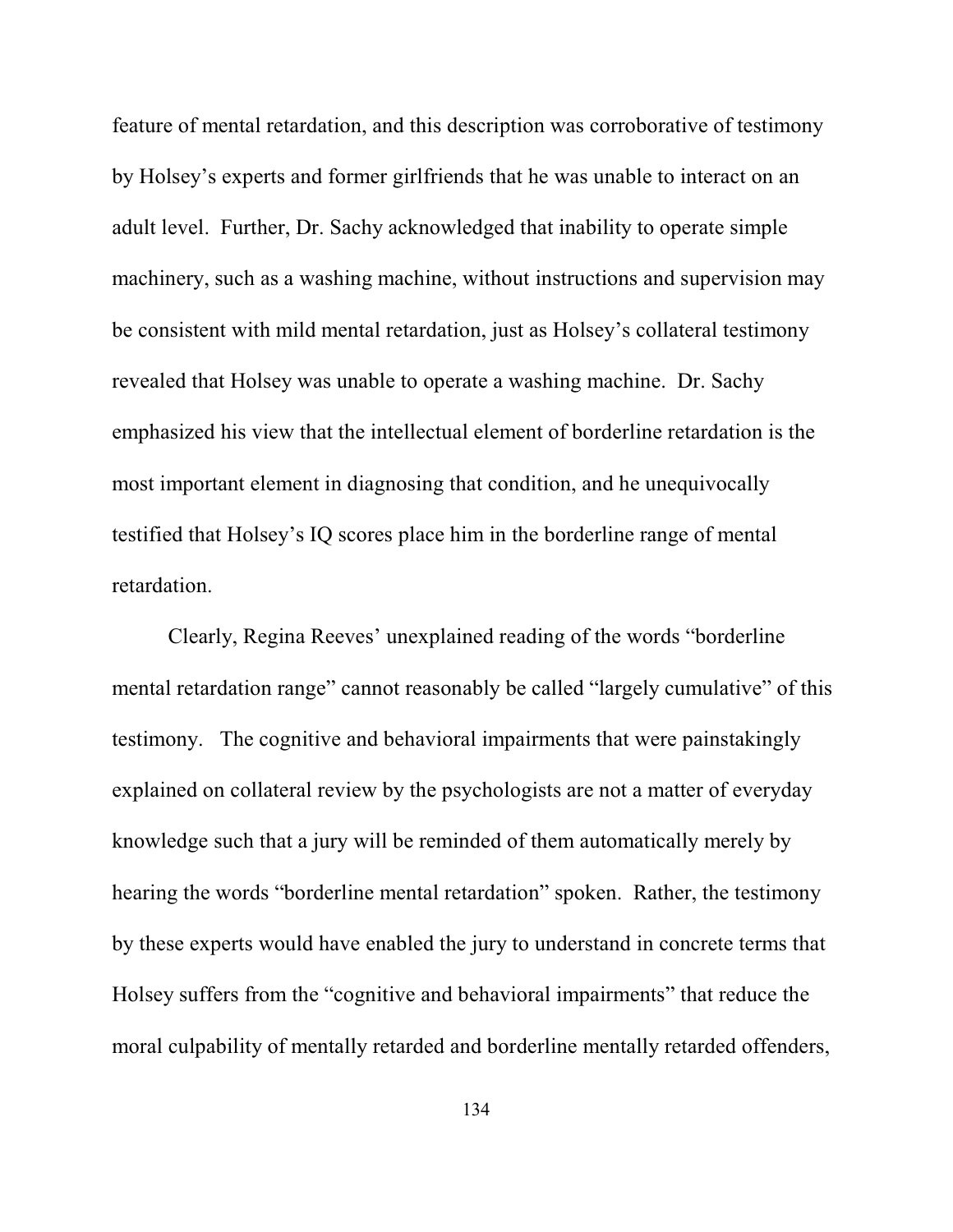including Holsey's diminished capacity "to understand and process information, to communicate, to engage in logical reasoning, to control impulses, and to understand the reactions of others." Atkins v. Virginia, 536 U.S. 304, 318 (2002); see Brownlee v. Haley, 306 F.3d 1043, 1073 (11th Cir. 2002).<sup>13</sup>

The majority refers to Regina Reeves' sentencing phase testimony that Holsey "performed poorly in school, and was usually assigned to the next grade level instead of actually passing into that grade level," that Holsey "dropped out of school before finishing the tenth grade," and that Holsey was "'very slow' and a 'poor worker' who 'need[ed] help from home' but never got that help." Majority op. at 75-76. However, nothing in the testimony referred to describes the depth and severity of mental impairment that distinguishes a borderline mentally retarded defendant from the general population. See Atkins, 536 U.S. at 319 ("If the culpability of the average murderer is insufficient to justify the most extreme sanction available to the State, the lesser culpability of the mentally retarded offender surely does not merit that form of retribution."). To say that testimony describing Holsey as having academic difficulties that are shared by non-mentally retarded individuals "highlighted" the effects of Holsey's mental retardation

 $<sup>13</sup>$  "[I]t is abundantly clear that an individual 'right on the edge' of mental retardation</sup> suffers some of the same limitations of reasoning, understanding, and impulse control as those described by the Supreme Court in Atkins." Brownlee, 306 F.3d at 1047.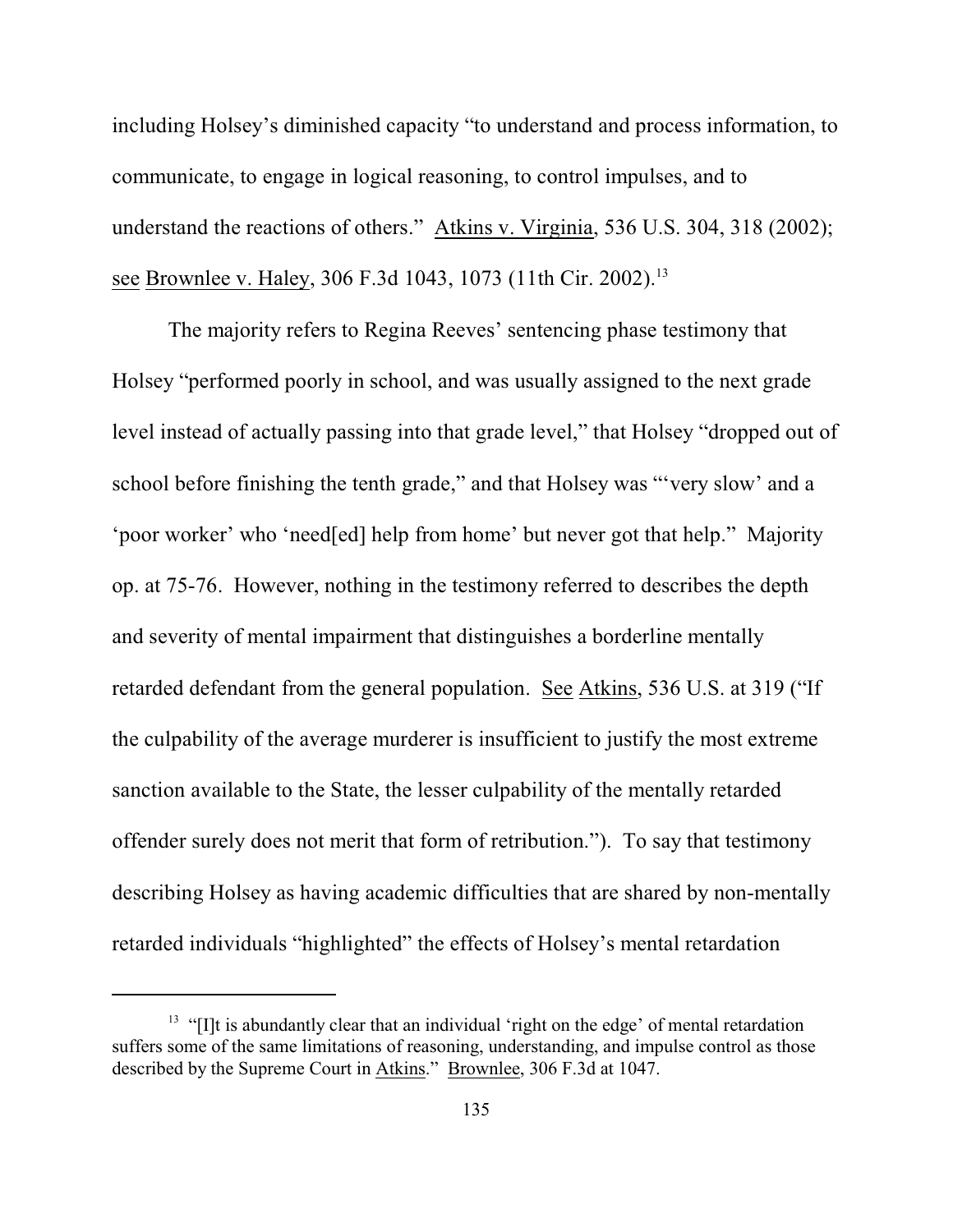described on collateral review is to erase the distinction between mentally retarded persons and those who are not. See Atkins, 536 U.S. at 310 ("'By definition, [mentally retarded] individuals have substantial limitations not shared by the general population.'" (quoting Atkins v. Commonwealth, 534 S.E.2d 312, 325 (Va. 2000) (Koontz, J., dissenting))). Testimony that describes the impairments that are unique to mentally retarded individuals is necessary to distinguish the mentally retarded or borderline mentally retarded defendant from a defendant whose culpability is not decreased by this incapacity. Such testimony does not, as the majority claims, merely add "details" or elaborate on "themes" that have already been canvassed; instead, it is essential to give recognition to the "cognitive and behavioral impairments that make these defendants less morally culpable." Id. at 320. The sentencing phase testimony wholly failed to describe the effects of Holsey's borderline mental retardation.

# **III. Holsey Received Ineffective Assistance of Counsel During the Penalty Phase of His Trial**

Because the Georgia Supreme Court's decision is founded on the unreasonable factual determination that the sentencing phase testimony "highlighted" Holsey's abuse and borderline mental retardation such that his mitigating evidence was "largely cumulative," we must apply de novo review to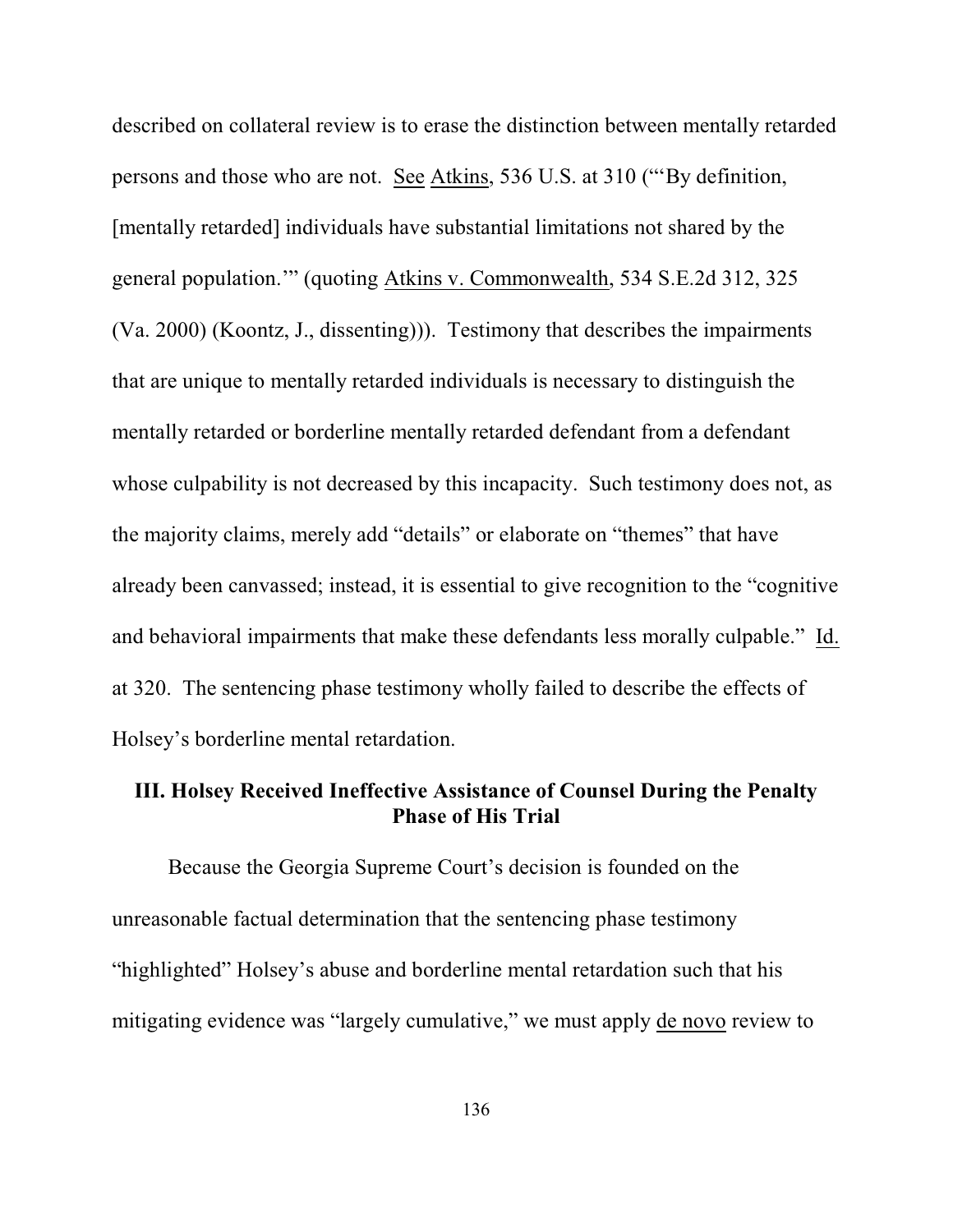the prejudice component of Holsey's Strickland claim. See § 2254(d)(2); Cooper, 646 F.3d at 1353; Jones, 540 F.3d at 1288 n.5. Moreover, because the Georgia Supreme Court did not adjudicate the deficiency prong of Holsey's Strickland claim on the merits, we have no state-court adjudication of the deficiency prong to defer to. See Rompilla, 545 U.S. at 390.

#### **A. Deficiency**

To establish that his counsel provided ineffective assistance, Holsey must show that his counsel's performance was objectively unreasonable according to prevailing professional norms at the time of his trial. See Strickland, 466 U.S. at 687-88. It was well established throughout the time of counsel's preparation that an attorney representing a defendant in a capital case bears "'an obligation to conduct a thorough investigation of the defendant's background.'" Johnson, 643 F.3d at 931 (quoting Williams, 529 U.S. at 396). However, as in Wiggins, counsel gathered information about Holsey's childhood from a narrow set of sources: Holsey's school records, records from a state juvenile rehabilitation program where Holsey was sent when he was fifteen, and Holsey's criminal history. See 539 U.S. at 523-34. Although assistant counsel Brenda Trammel also conducted interviews of Holsey's mother and three sisters, these interviews were limited to discussing the "guilt/innocence" phase of Holsey's trial. At the state habeas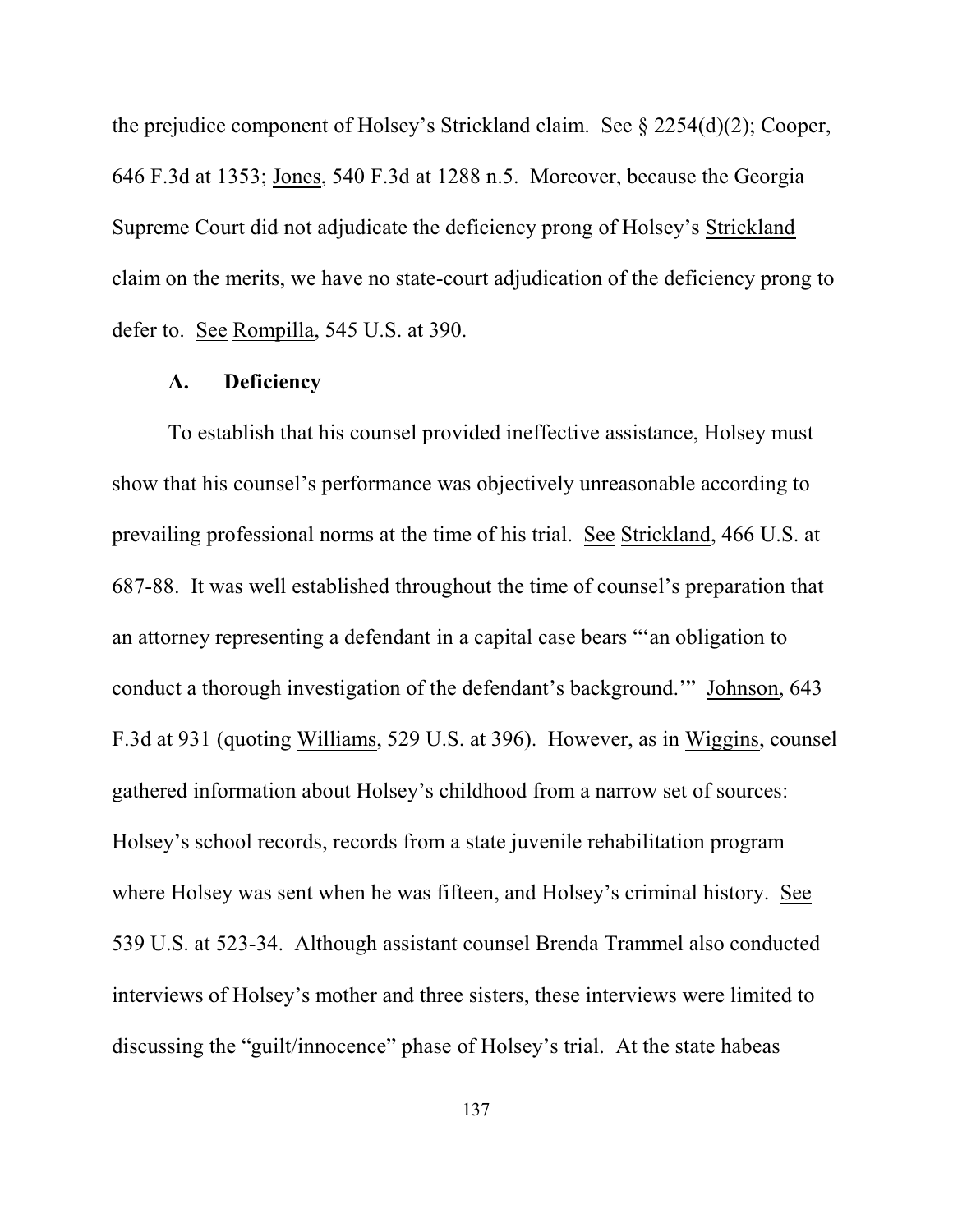hearing, neither lead counsel Andy Prince nor Trammel recalled asking Holsey himself about his childhood. Moreover, although the abuse suffered by Holsey was severe and the knowledge of it widespread among community members who were available and willing to testify as mitigation witnesses, most of these witnesses were never contacted by trial counsel. See Cooper, 646 F.3d at 1352 (noting list of witnesses who were willing to testify and not contacted). Those individuals who were contacted simply were never asked for information about Holsey's upbringing. Even though counsel relied on Regina Holsey to present evidence about Holsey's family history, trial counsel never discussed the scope or subject matter of Regina Holsey's mitigation-phase testimony with her.

Moreover, "the information that trial counsel did acquire would have led a reasonable attorney to investigate further" and to discover the pervasive abuse in Holsey's background. See Williams, 542 F.3d at 1340. During the course of counsel's preparation for trial, Holsey's four sisters and his mother provided counsel with responses to a questionnaire posing generic questions about their knowledge of Holsey and his background. Several of these questionnaires contained vivid references to the abuse and poverty in Holsey's childhood. In particular, Regina Holsey's questionnaire reported that Holsey "was beaten with various cords, sticks, switches, brooms, shoes," and had been "choked" and "held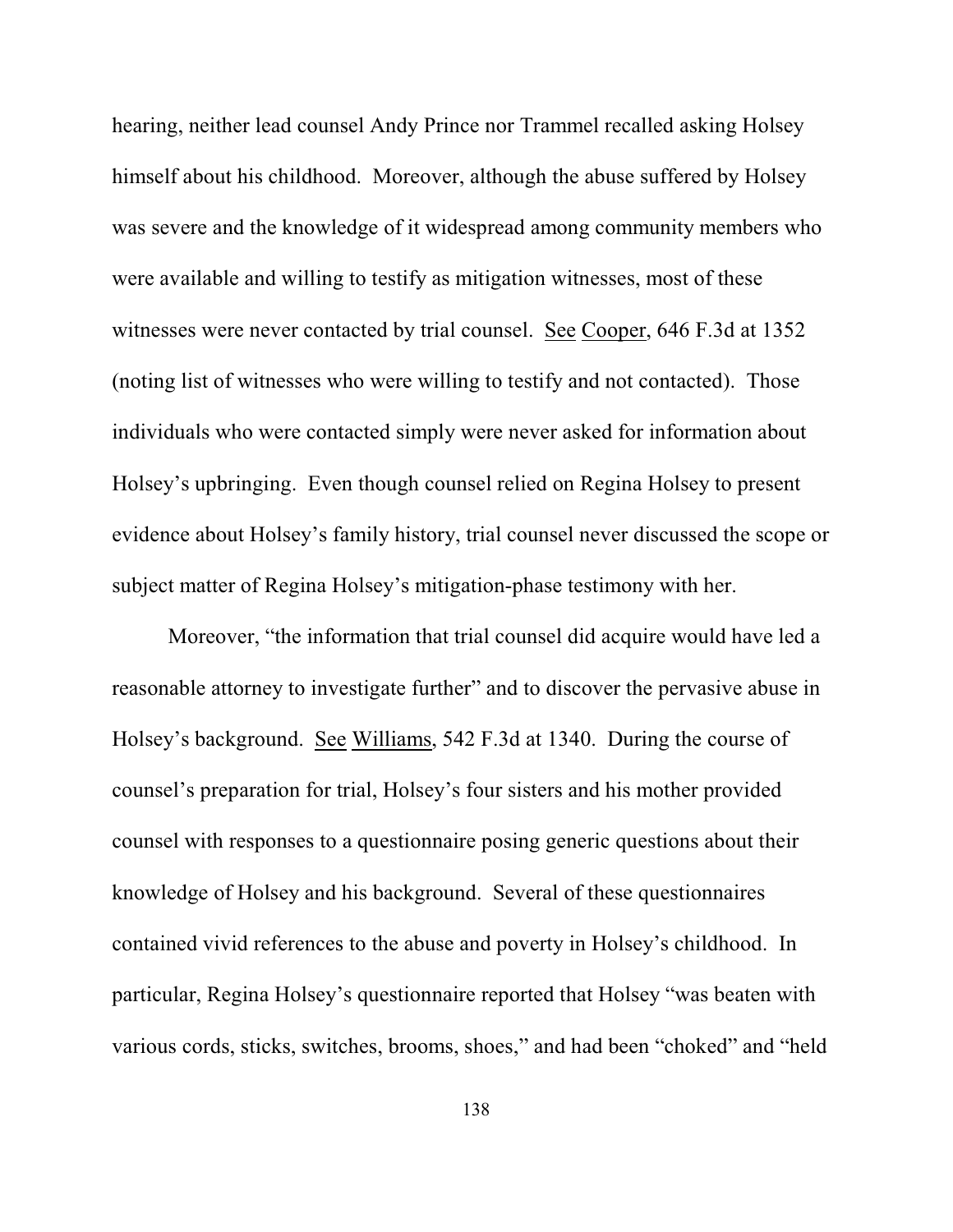under water." Although counsel received these forms in advance of Holsey's trial, counsel did not discuss these obvious indications of abuse in their interviews with Holsey or his sisters. See Johnson, 643 F.3d at 932 ("No reasonable attorney [having been notified of abuse] would fail to interview members of his client's family who were readily available and could corroborate or refute the allegations of abuse."). Nothing in the record indicates that counsel chose to cut off their investigation into Holsey's childhood in light of signs that this inquiry would be fruitless or would lead to the discovery of adverse evidence. See Wiggins, 539 U.S. at 525 (finding performance deficient absent indications that further research would be useless).

Like counsel's inadequate investigation of Holsey's childhood abuse, counsel's investigation of Holsey's mental condition was deficient in failing to discover readily available evidence of his borderline retardation, in ignoring prominent leads that should have sparked further inquiry, and in lacking any strategic basis to forgo this investigation. Lead counsel Andrew Prince testified at the collateral evidentiary hearing that, prior to Holsey's sentencing, he had read the report from which Regina read at Holsey's trial, which revealed that Holsey, as a fifteen-year-old, functioned at a third-grade level and had an IQ of 70. The report also referred to Holsey as having a "borderline mental retardation range" of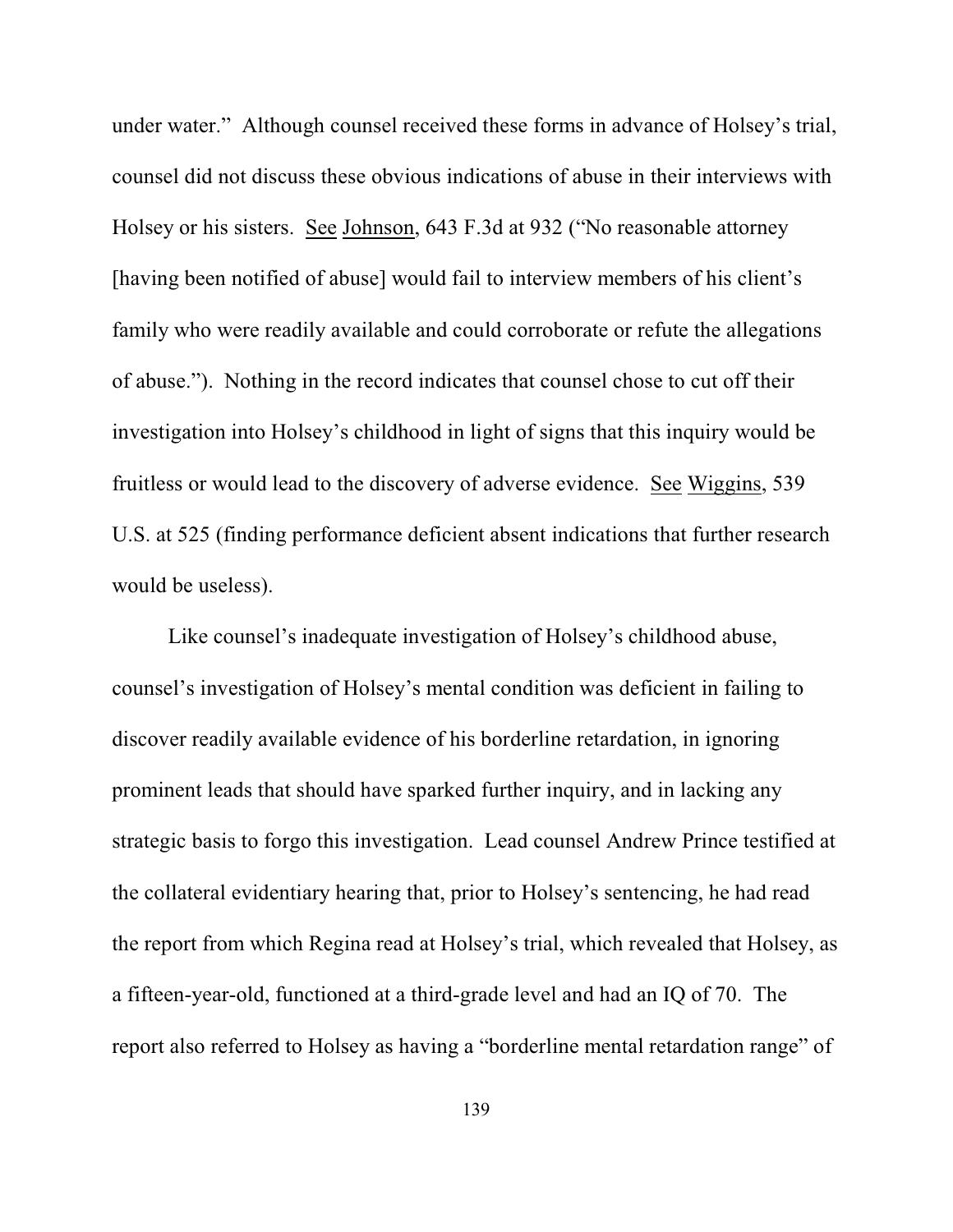intelligence and as exhibiting behavior that denoted "a prepsychotic disturbance." Indeed, lead counsel noted in his preparation materials that Holsey was "borderline mentally retarded." Moreover, assistant counsel Trammel testified at the evidentiary hearing that she noticed that Holsey was extremely slow from the first time she met him, and Prince documented Holsey's demeanor as "rather psychotic." Trammel also reviewed Holsey's school records and shared her notes with lead counsel Prince, in which she summarized Holsey's school performance as "pitiful." Further, Regina Holsey's questionnaire, which was submitted to counsel well in advance of trial, specifically referred to a paternal uncle who was mentally retarded and to mental health problems experienced by Holsey's mother and two of his sisters. As the Georgia habeas court found, however, and as the Georgia Supreme Court did not dispute, Prince admitted that he never considered presenting any mental retardation evidence at either phase of trial. This is not surprising given his own testimony that he was drinking heavily during this time and the malpractice suit and criminal charges concerning his theft of client funds.

Based upon the mental health records that were available to Prince, "any reasonably competent attorney would have realized" that pursuing additional information about Holsey's mental deficiency "was necessary to making an informed choice" about mitigation strategy. See Wiggins, 539 U.S. at 525.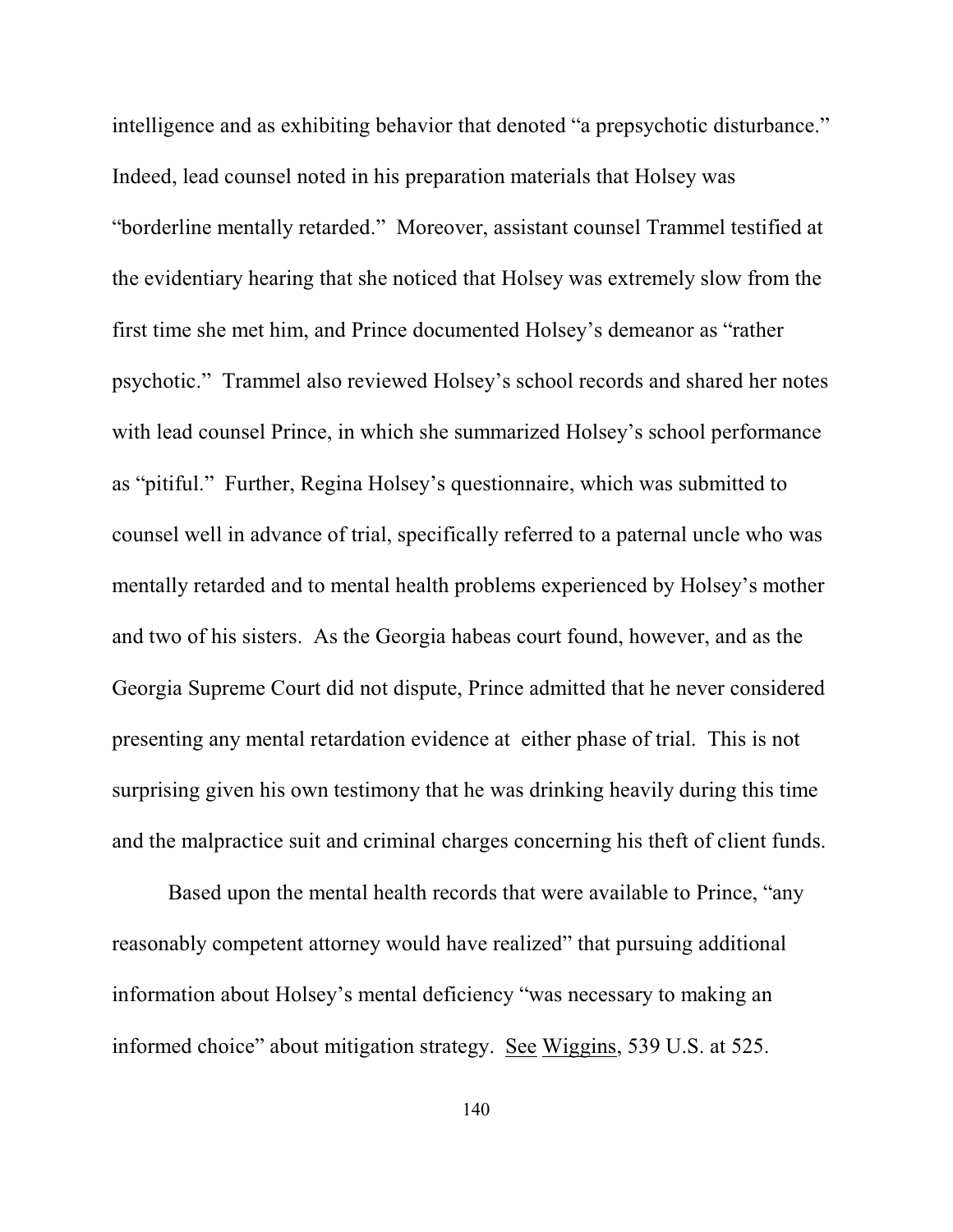However, Brenda Trammel, who was ostensibly in charge of mitigation, testified that by the time she joined the case, Prince had already decided that mental health issues were not going to be pursued or presented. $14$  This record gives no indication that Prince's failure to pursue apparent leads into Holsey's mental incapacity was a matter of "reasoned strategic judgment;"instead, every indication is that this defect in preparation "resulted from inattention" alone. Id. at 526.

## **B. Prejudice**

To satisfy the prejudice standard of Strickland, Holsey must show "a reasonable probability that . . . the sentencer . . . would have concluded that the balance of aggravating and mitigating circumstances did not warrant death" if mitigating evidence of his childhood abuse and mental retardation had been introduced. See Strickland, 466 U.S. at 695. Because Georgia requires that the death penalty may be imposed only by a unanimous jury verdict,  $15$  Holsey need

 $14$  Prince obtained funds from the court to pay for a psychological assessment by Dr. Michael Shapiro, but, as in Ferrell v. Hall, counsel's use of Dr. Shapiro was "unjustifiably and unreasonably circumscribed." 640 F.3d 1199, 1227 (11th Cir. 2011). Prince used Dr. Shapiro only to assess competency to stand trial and did not inquire about mental limitations relevant to mitigation. Shapiro testified that counsel provided him with only a two-page summary of Holsey's personal and family history. Dr. Shapiro created no report of his findings, and did not make any diagnosis as to Holsey's mental condition in advance of trial. Whether or not counsel ever discussed Shapiro's examination with him, the limited evidence of counsel's interaction with Dr. Shapiro reveals that Shapiro's investigation of Holsey's mental condition was, at best, a "sharply limited inquiry." Id.

 $15$  See supra n. 1.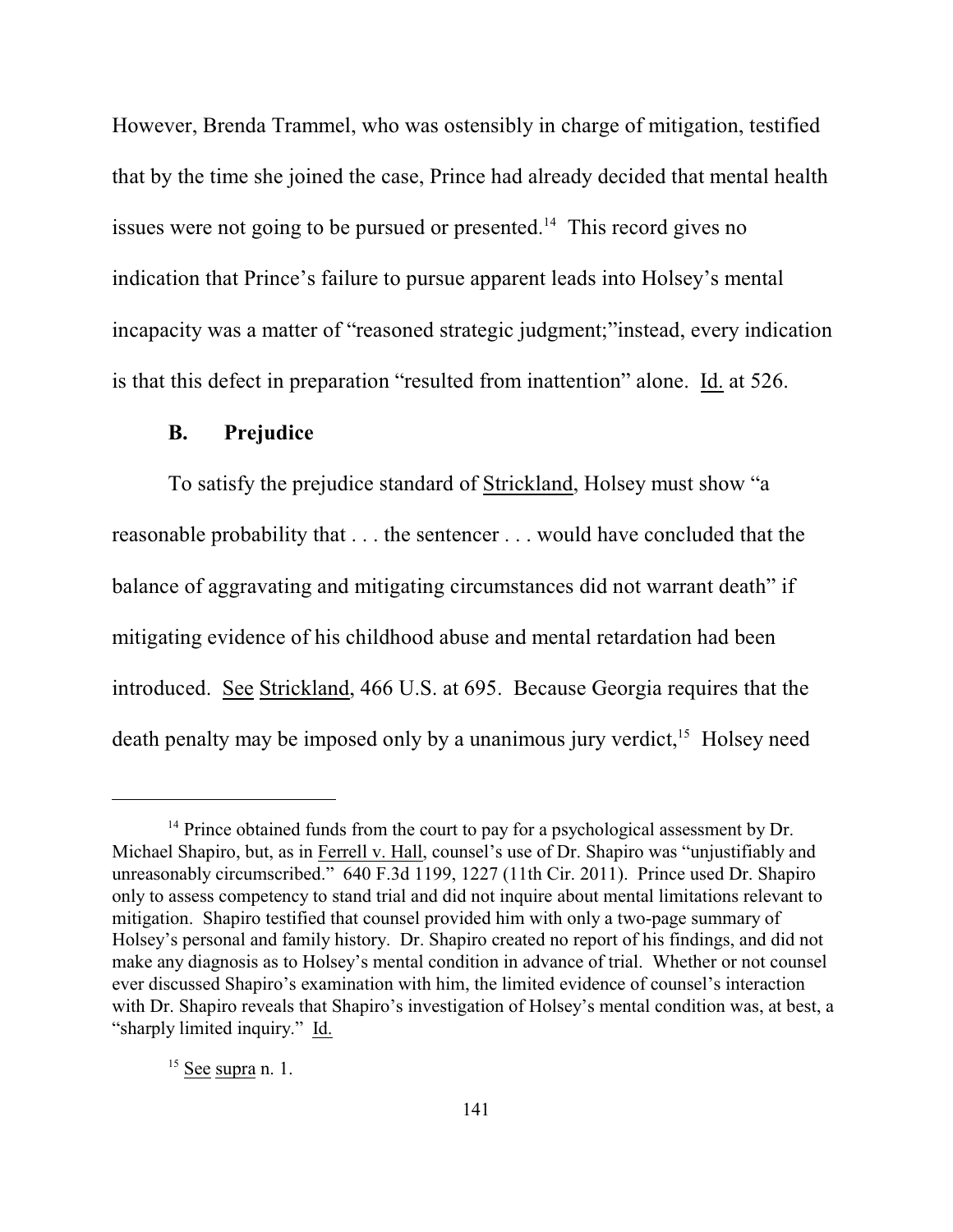only show a "reasonable probability that at least one juror would have struck a different balance" between aggravating and mitigating factors. Wiggins, 539 U.S. at 537. "A reasonable probability is a probability sufficient to undermine confidence in the outcome" of Holsey's original sentencing proceeding. Strickland, 466 U.S. at 694. The likelihood of a different outcome must be "substantial," but Holsey need not show that his counsel's errors "more likely than not altered the outcome." Harrington v. Richter, 131 S. Ct. 770, 791 (2011) (internal quotation marks omitted).

As detailed above, "[t]his is not a case in which the new evidence would barely have altered the sentencing profile" presented to the sentencing jury. Porter, 130 S. Ct. at 455 (internal quotation marks omitted). Holsey's mitigating evidence is precisely the potent combination of child abuse and borderline mental retardation that was held to establish prejudice in Williams v. Taylor. See 529 U.S. at 398. Moreover, neither of the state's expert witnesses, Drs. Sachy and Einhorn, disputes that Holsey is borderline mentally retarded, both witnesses agree with Holsey's experts that he was not "malingering" or faking the effects of retardation, and no witness has called into question Holsey's evidence that he was the victim of severe abuse throughout his childhood and adolescence. Therefore, Holsey's mitigating evidence is especially strong because it is "consistent,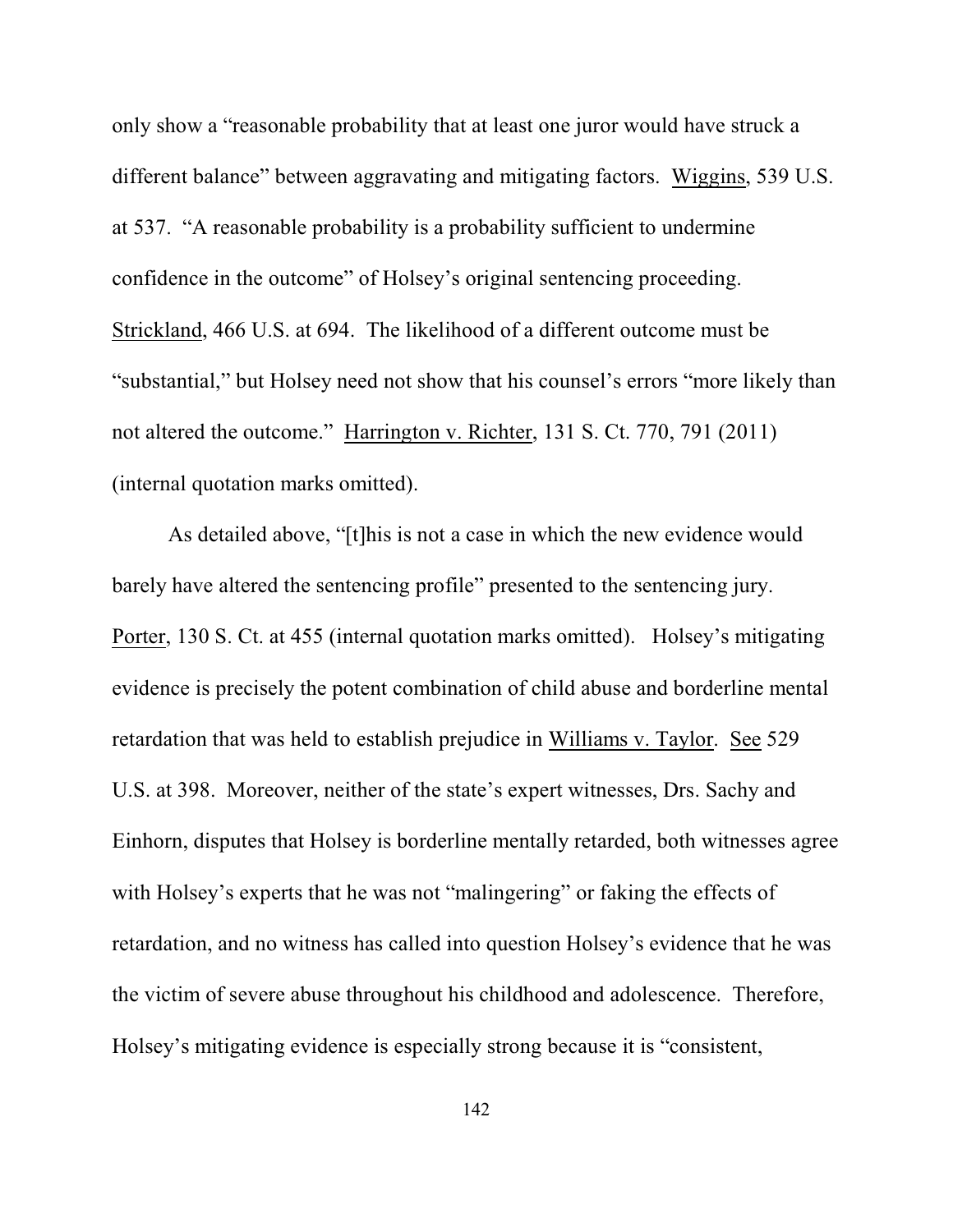unwavering, compelling, and wholly unrebutted." Ferrell v. Hall, 640 F.3d 1199, 1234 (11th Cir. 2011).

This is not a case where the aggravating factors so clearly outweighed the mitigating circumstances that there is no substantial probability that one juror would have weighed them differently. The jury's sentence of death was based on four statutory aggravating circumstances. The first of these factors was based on Holsey's prior conviction for armed robbery when he was eighteen years old, in which he robbed a convenience store using a brick. The remaining three were derived from the immediate circumstances of Holsey's crime: that the shooting of Deputy Robinson occurred while Holsey fled the scene of a robbery, that it occurred in order to evade arrest, and that Deputy Robinson was a peace officer in the line of duty. See Ga. Code Ann. § 17-10-30(b)(2), (8), (10). In addition, the state presented evidence of the non-statutory aggravating circumstances that Holsey had stabbed a man in a barroom fight and that, as Holsey attempted to flee the barroom fight, a man handed him a rifle with which he shot at a pursuer.

However, these aggravating circumstances were weakened by defense evidence at trial and would have been further diminished by the evidence presented on collateral review. As to the three statutory aggravators relating to the crime itself, the Supreme Court and our circuit both have held mitigating evidence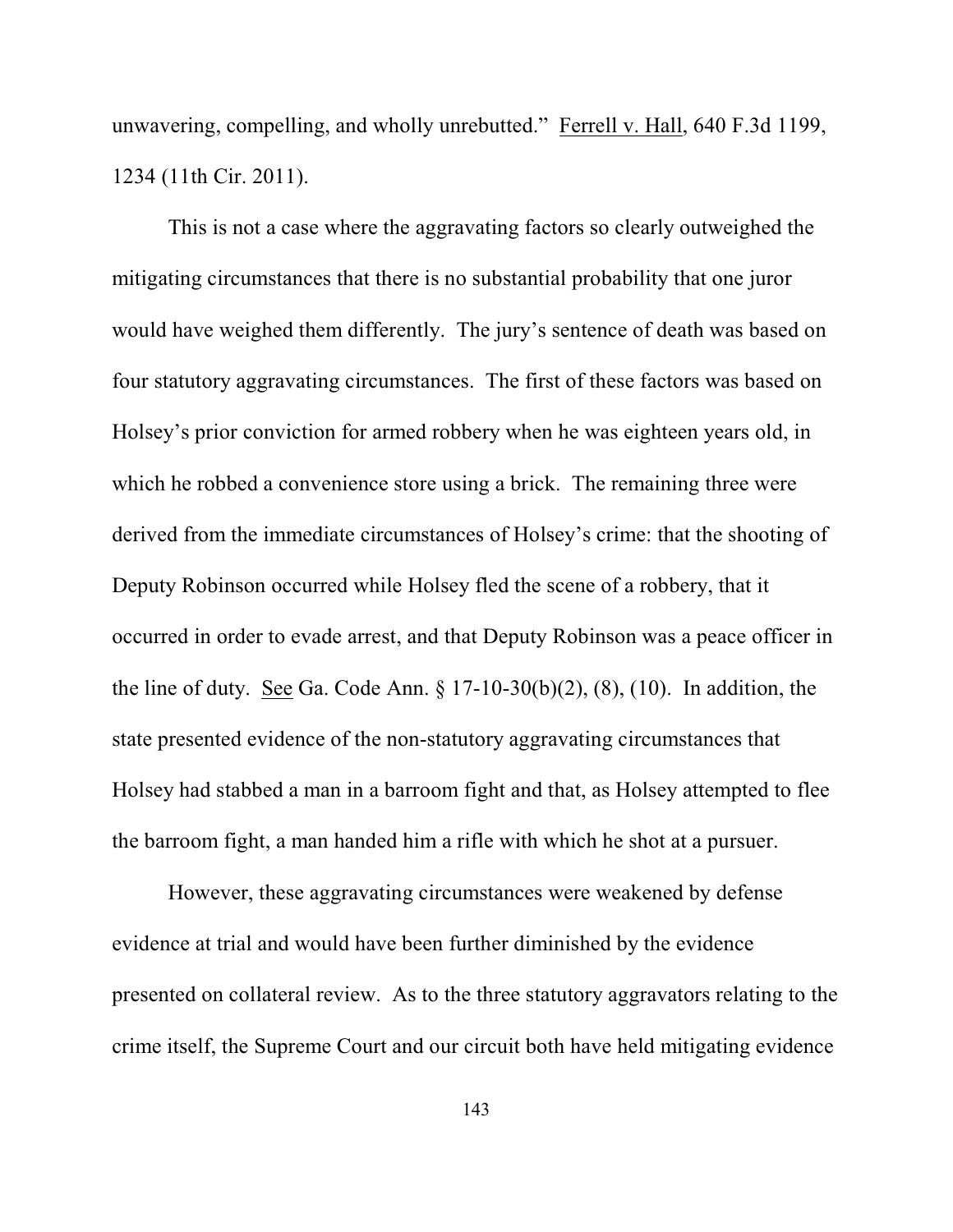of child abuse and mental impairment like Holsey's to create a reasonable probability of outweighing evidence of crimes that were far more aggravated than this one. In Rompilla, the Supreme Court held that mitigating evidence of abuse and mental infirmity created a reasonable probability of outweighing aggravating evidence of murder involving torture, a simultaneous felony, and a history of violent crime including rape at knifepoint. See 542 U.S. at 378, 392-93; id. at 402 (Kennedy, J., dissenting). In Williams, the Court held that omitted mitigating evidence of abuse and borderline retardation may have outweighed a robbery and murder that was aggravated by the defendant's subsequent "violent assaults on elderly victims" and arson committed while in prison. See 529 U.S. at 368-69, 398. Likewise, in Cooper, we held that mitigating evidence of child abuse alone, without mental impairment, created a reasonable probability of outweighing evidence of the crime, which was an "extremely aggravated triple homicide" involving the execution-style murder of restrained victims. See 646 F.3d at 1338-41, 1353-56. And in Johnson, we held that mitigating child abuse evidence alone, without mental impairment, created a reasonable probability of outweighing evidence of the defendant's murder of two victims and five separate aggravating circumstances, including that the murders were committed "in a cold, calculated, and premeditated manner." See 643 F.3d at 917.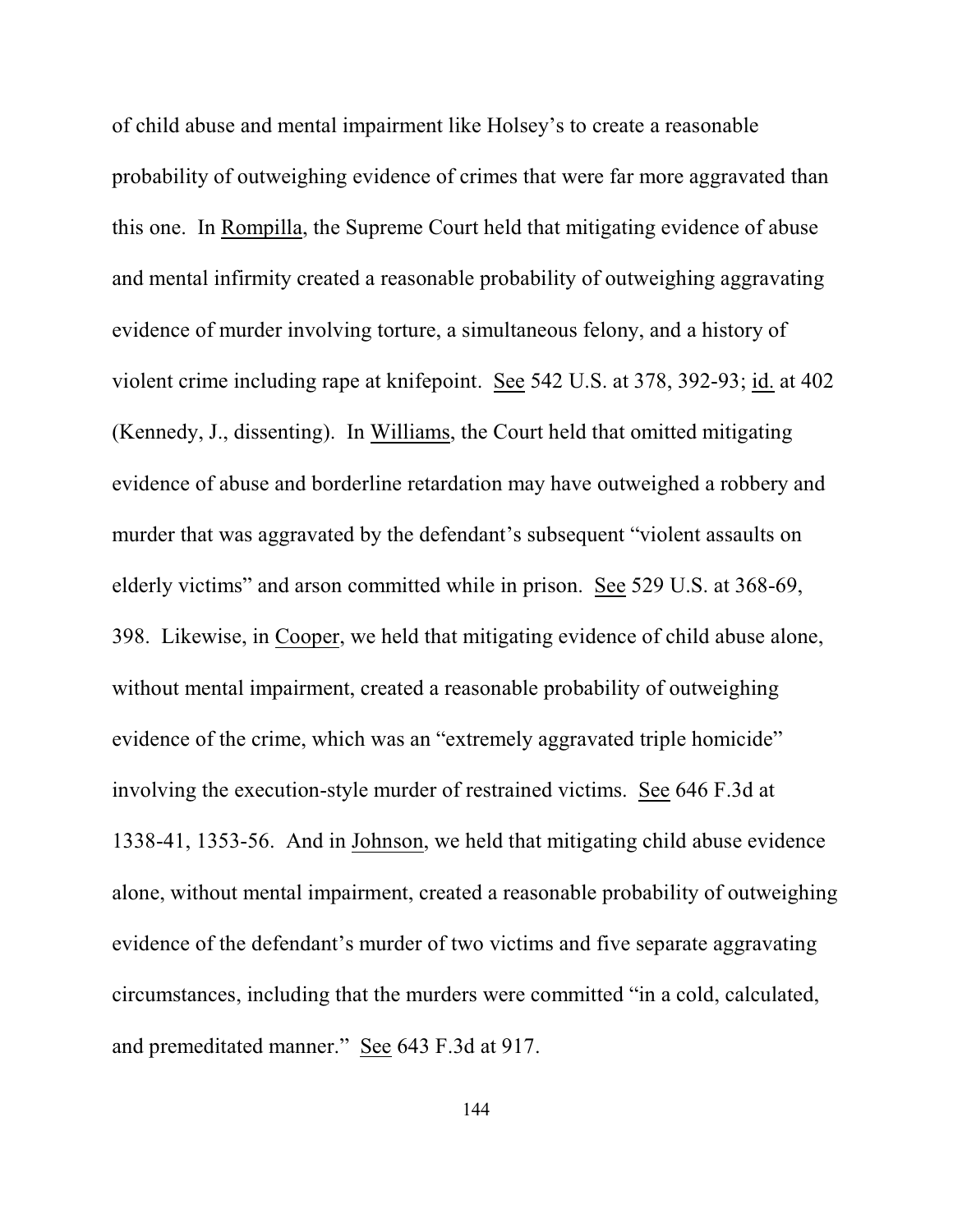The murder involved in this case was "no more brutal than the murder[s] in th[ese] case[s]." Id. at 937. And the culpability associated with this murder would have been diminished by the collateral expert testimony describing the effect of Holsey's borderline retardation on his limited capacity "to understand and process information, to learn from experience, to engage in logical reasoning, or to control impulses." Atkins, 536 U.S. at 320. Similarly, as to the fourth aggravating factor of Holsey's prior conviction at the age of eighteen, the weight of this aggravating circumstance would have been reduced by the collateral testimony describing the extent of the abuse that Holsey suffered throughout his adolescence, as well as his borderline mental retardation. See Jackson v. Herring, 42 F.3d 1350, 1369 (11th Cir. 1995) (holding that aggravating evidence of murder would have been diminished by "[e]vidence showing the genesis of [the defendant's] irrational rage through an abusive upbringing").

Regarding the non-statutory aggravating evidence regarding the barroom fight, Kenneth Simmons, the person who was stabbed, testified that he "had words with" Holsey about a fight between Holsey and Simmons' cousin that occurred earlier that night. According to Simmons, Holsey, otherwise unprovoked, then stabbed him in the back with a knife. Simmons testified that he could not remember what he and Holsey had said to each other. In contrast, four witnesses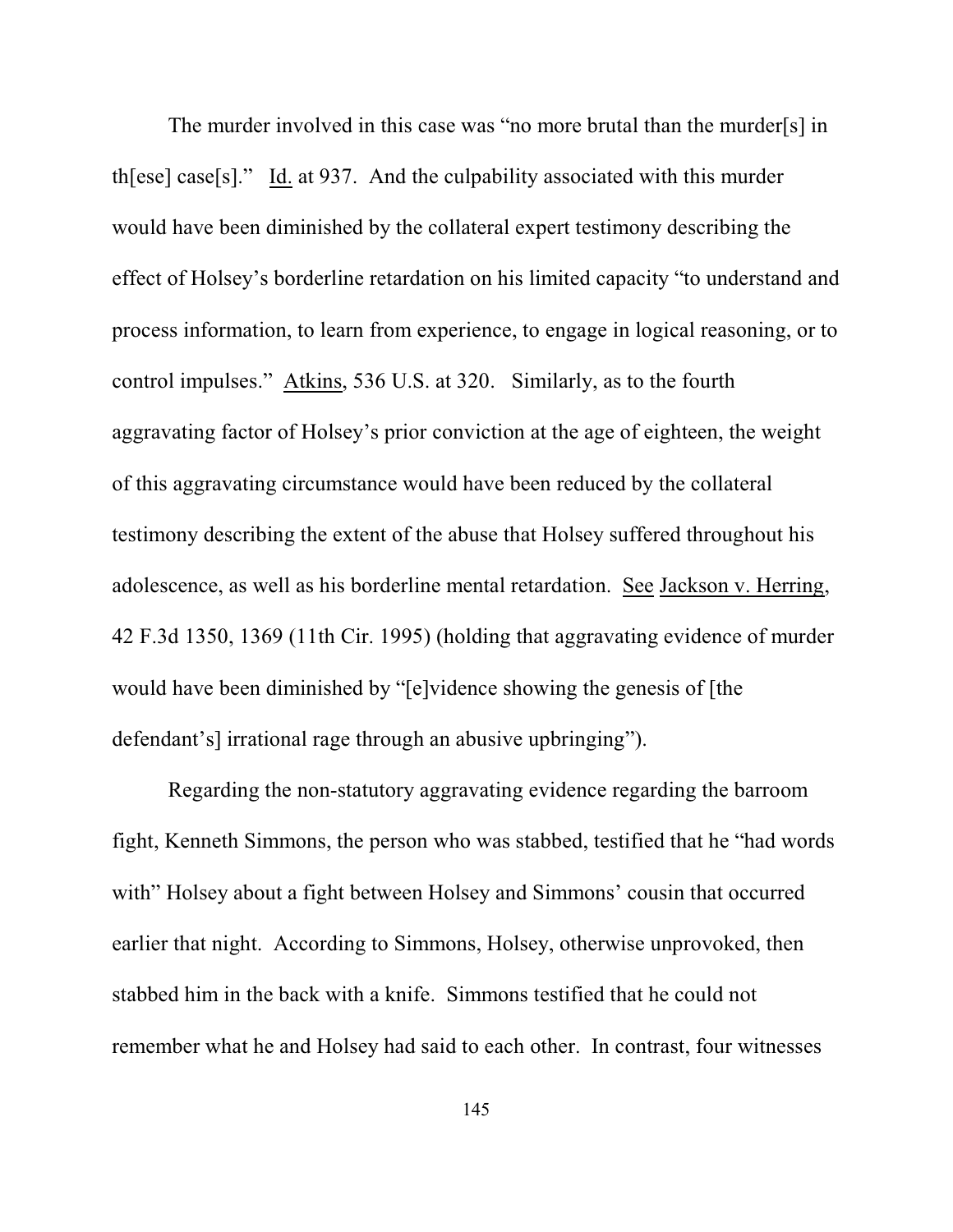who were present on the night of the bar fight testified that Holsey did not start the fight and stabbed Simmons only after Simmons had bludgeoned Holsey in the back of the head with a brick, causing Holsey to bleed profusely from the head. Lucille Kendrick testified that Holsey was dancing with her when Simmons came up from behind Holsey and hit him in the back of the head with an object in his hand, and Holsey started bleeding from the head. Holsey pushed Kendrick away from him, leaving some of his blood on her shirt, and started fighting Simmons.

Similarly, Clifford Holsey, the owner of the bar who is not a relative of Wayne Holsey, consistently described Kenneth Simmons and Simmons' cousin, Scottie Simmons, as the aggressors in the fight. Specifically, Clifford Holsey testified that Simmons, his cousin, and an accomplice were coming from another club to Clifford's bar to attack Holsey. When Simmons arrived, Clifford Holsey went outside to meet him and his companions and told them not to interfere with Holsey, who was already inside the bar with his girlfriend, because "he is not bothering anybody. Wayne is not going to bother you if you don't bother him." However, Simmons "slipped out from around me and went on inside the place," and once inside he "went in there and jumped on Wayne. And Wayne had to defend himself because Scottie [Simmons] and his family were going to attack him."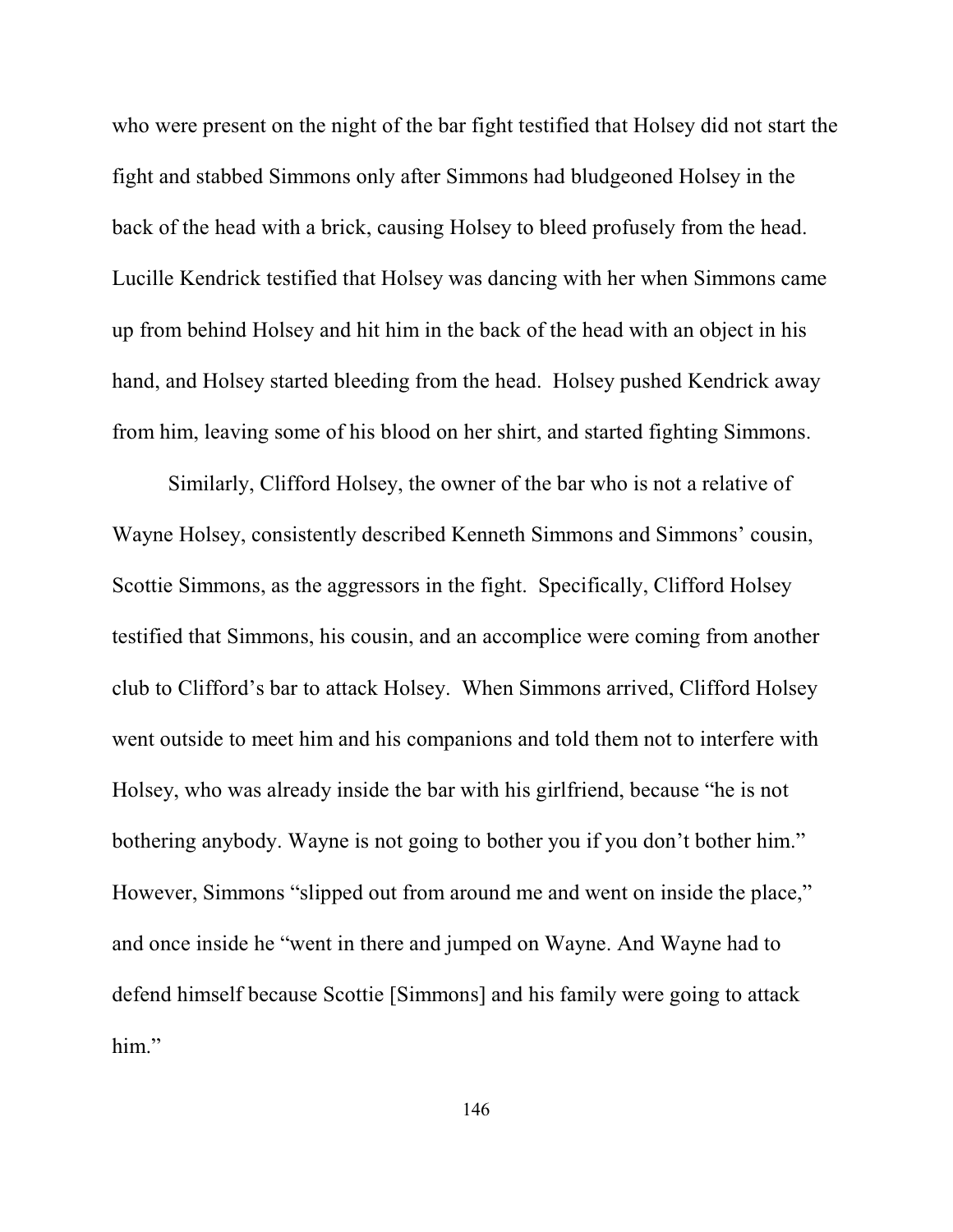Further, Belinda Hawkins, Holsey's girlfriend who was with him on the night of the altercation, testified that Simmons and two others had come to the club to attack Wayne because of an incident that had occurred earlier that night. She remembered Holsey coming to her in the bar with blood running from his head. She asked him what happened, and Holsey told her Simmons had hit him with a brick from behind. Like Clifford Holsey and Lucille Kendrick, she testified that Wayne Holsey did not start the fight. Finally, all of this testimony was corroborated by Regina Reeves, who testified at trial that Holsey had "three holes in his head" as a result of the bar fight, one on the temple, and two on the back side of his head, all of which required stitches. Bertha Simmons, who is not related to Kenneth or Scottie Simmons, testified that she did not know who started the fight but did see Holsey stab Kenneth Simmons four times.

We cannot say that a reasonable jury would weigh the evidence of the bar fight heavily against Holsey. Rather, the weight of the testimony showed that Simmons attacked Holsey first from behind and that Simmons came to the bar with two companions for the specific purpose of assaulting Holsey. The weight of the testimony revealed that Holsey stabbed Simmons in the midst of a fight that started after Simmons inflicted a serious head wound on Holsey.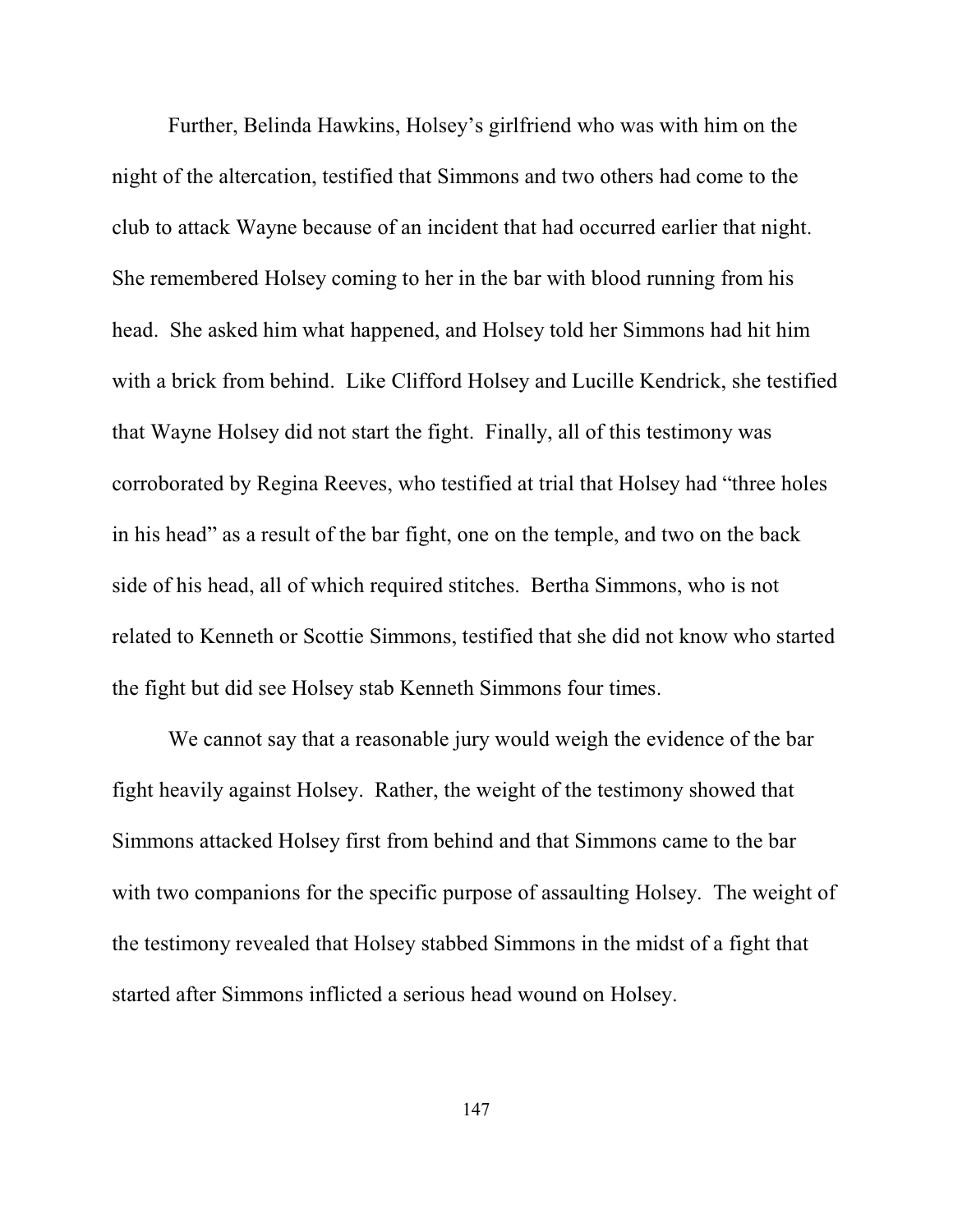As for the evidence that Holsey fired a rifle at Kenneth's cousin, Scottie Simmons, the aggravating weight of this testimony was diminished by Scottie Simmons' admission that he was pursuing Holsey in order to attack him as Holsey left the bar. Moreover, Holsey's experts testified on collateral review that Holsey is prone to follow the instructions from others as a consequence of his mental retardation, and Holsey fired the rifle at Simmons only after a third person handed the rifle to Holsey and instructed him on how to cock, aim, and fire it as Simmons approached. See Ferrell, 640 F.3d at 1234 (holding prejudice established in part where "evidence of [the petitioner's] mental illness measurably weakens the aggravating circumstances" by providing an explanation for the petitioner's conduct); Hardwick v. Crosby, 320 F.3d 1127, 1185 (11th Cir. 2003) ("[P]sychiatric mitigating evidence not only can act in mitigation, it also could significantly weaken the aggravating factors.") (internal quotation marks omitted).

Although the majority claims that testimony from defense psychologists would have led to introduction of testimony by Dr. Shapiro and Dr. Sachy that Holsey's conduct "evidenced an antisocial personality disorder,"<sup>16</sup> neither doctor gave an opinion that Holsey exhibited this disorder. At most, Dr. Sachy opined, hypothetically and in the abstract, that aggravated assault, fighting, and successful

 $16$  Majority op. at 96.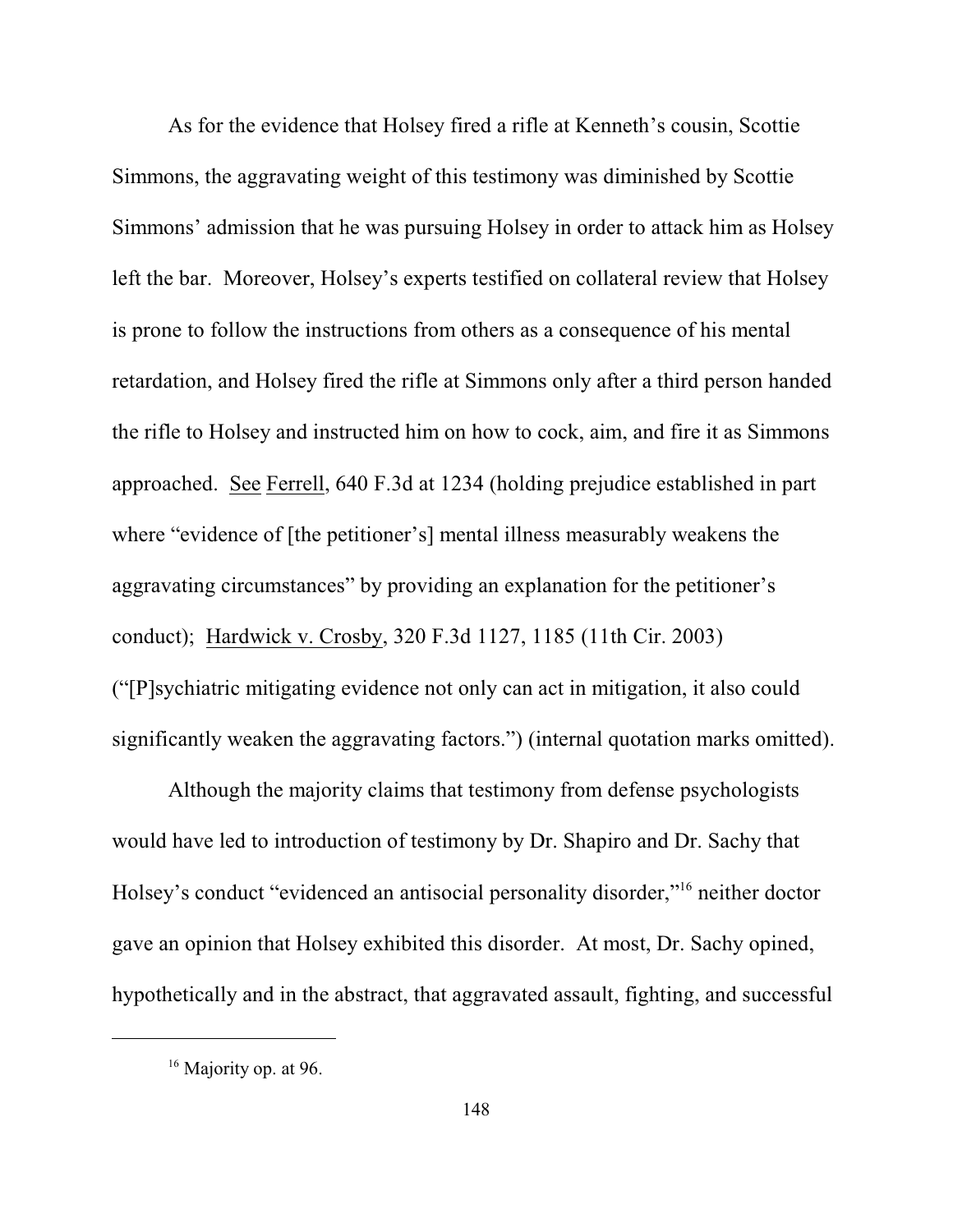armed robbery were each individually more consistent with antisocial personality than with mental retardation. However, Dr. Sachy made no diagnosis, and gave no opinion, about Holsey, and made no conclusions based on any review of Holsey's conduct in particular. For his part, Dr. Shapiro repeatedly refused to make an antisocial personality diagnosis or to give any opinion about antisocial personality disorder based on the information available to him, despite counsel for the state's persistent questioning.

Furthermore, many aspects of Dr. Sachy's testimony would have been undermined on cross examination or rebutted by Holsey's experts. Specifically, although Dr. Sachy testified that Holsey does not show signs of "gross neurological disfunctioning" or physical abnormality, and that Holsey's cognitive functioning was "grossly intact," he admitted on cross examination that none of these features is necessarily correlated with mental retardation. In addition, Dr. Sachy readily admitted that, because he is a psychiatrist and not a psychologist, he was unable to criticize any of the testing conducted by Drs. Cunningham and Toomer, and even Dr. Einhorn, all of which registered scores falling within the range of mental retardation.

Moreover, Holsey's expert Dr. Cunningham was prepared to offer persuasive criticism of Dr. Sachy's assessment that would have pointed out flaws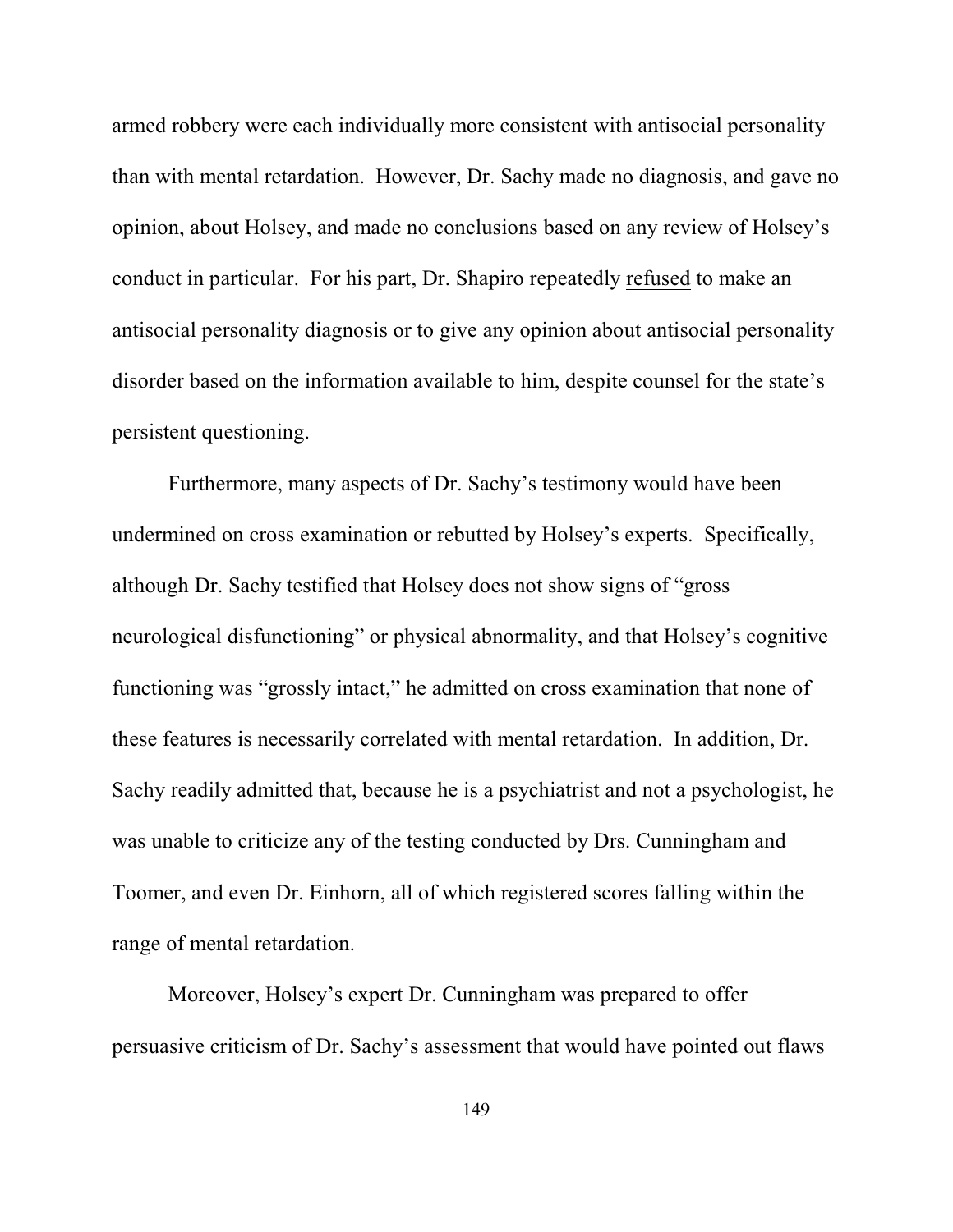in his methodology and, overall, described it as relying on scientifically and statistically inappropriate, selective information. In particular, Dr. Sachy testified that his opinion was based on Holsey's physical appearance  $17$  and on Holsey's use of words that Dr. Sachy deemed "complex," which he explained were the "single most significant thing" that he relied upon to form his diagnosis. $^{18}$  However, Dr. Sachy admitted that his opinion that these words are contraindicative of mental retardation was based on his own subjective judgment rather than on any normed survey, such as the testing that formed the basis of Holsey's experts' opinions. Asked to justify his reliance on vocabulary as a measure of mental retardation, Dr. Sachy stated, "what separates us from lower animals than our language skills [sic]? . . . I mean, people say when you open your mouth that's when other people find out you're stupid." At several other points, Dr. Sachy related his view that Holsey's conduct during his crime was not indicative of mental retardation in part because the conduct was not "stupid" or was "non-silly." He also stated that, in

 $17$  In response, Dr. Cunningham testified that abnormal physical characteristics are generally indicative only of severe mental retardation and not relevant to Holsey's contention that he is mildly mentally retarded.

 $18$  The words or statements that Dr. Sachy identified were the words "forbidden" (pronounced by Holsey as "forbidded"), "subpoena," "animosity," "coverup," and the phrases "unconditional love," "don't know if I'm coming or going," "things happen for a reason," and "my life is at stake."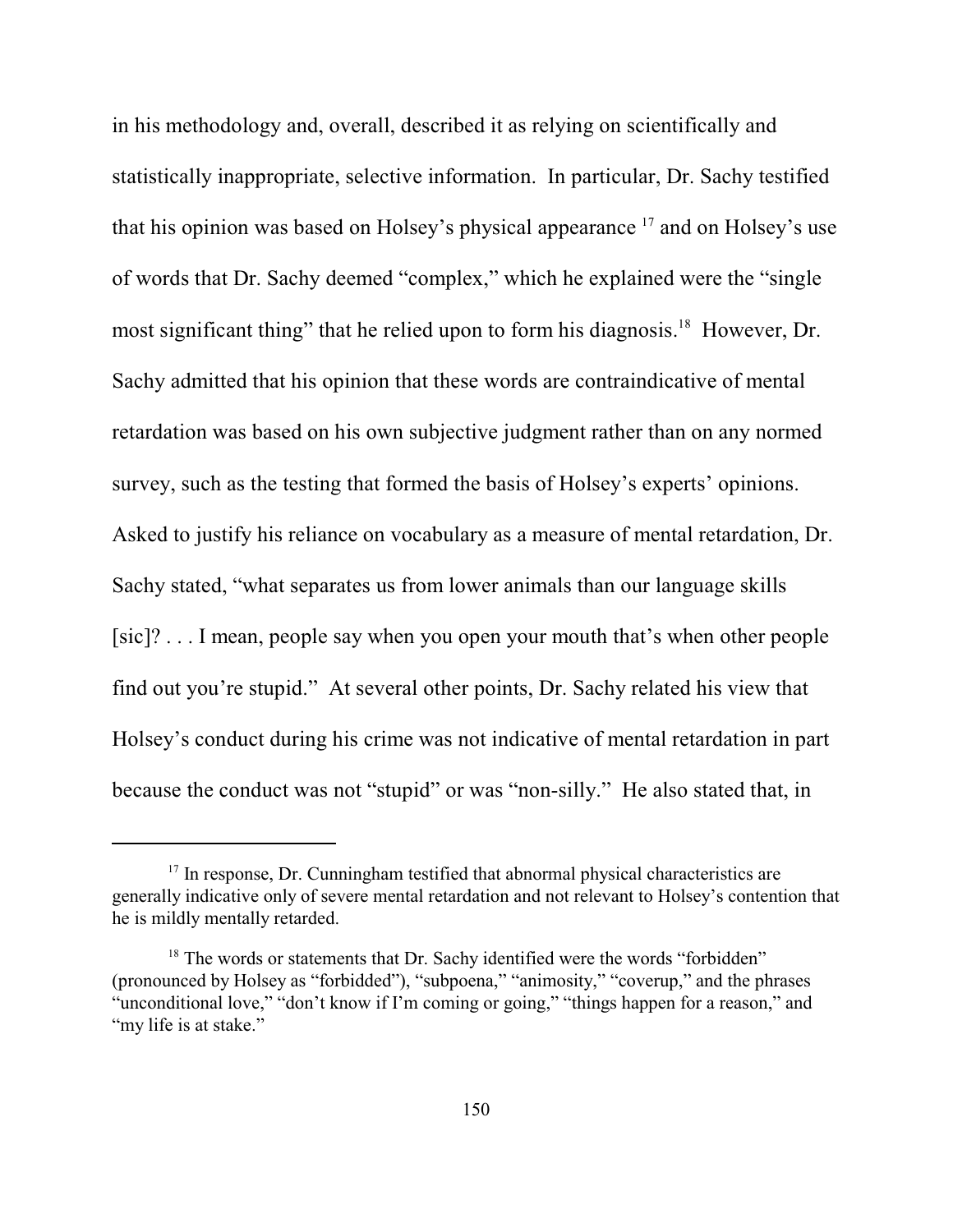conducting his assessment, he was "looking for . . . blatant, silly, juvenile, mentally retarded . . . ways of behaving that make a person dysfunctional. . . . I think people used to call them [mentally retarded people] simple . . . That was the terminology at the time. And I just did fail to find that in the record, anything significant indicating a real simplicity." This testimony corroborates Dr. Cunningham's criticism that Dr. Sachy relied on scientifically inappropriate anecdotes, including stereotypes about mentally retarded persons, rather than on a statistically or scientifically valid method by which to assess mental retardation. Dr. Cunningham testified that Dr. Sachy's reliance on vocabulary is not an appropriate basis on which to diagnose mental retardation because, whereas "systematic assessment of vocabulary is one of ten or eleven subtests in the full scale IQ test, . . . unsystematic subjective evaluation is not at all a reliable way of diagnosing mental retardation." Therefore, excluding a diagnosis of mental retardation based on anecdotal evidence of vocabulary "would be an extraordinarily inappropriate application to make." In contrast, neither Dr. Sachy nor Dr. Einhorn offered any criticism of the methodology and assessments conducted by Drs. Cunningham and Toomer. Introducing Holsey's mitigating evidence of child abuse and borderline retardation would not have led to the